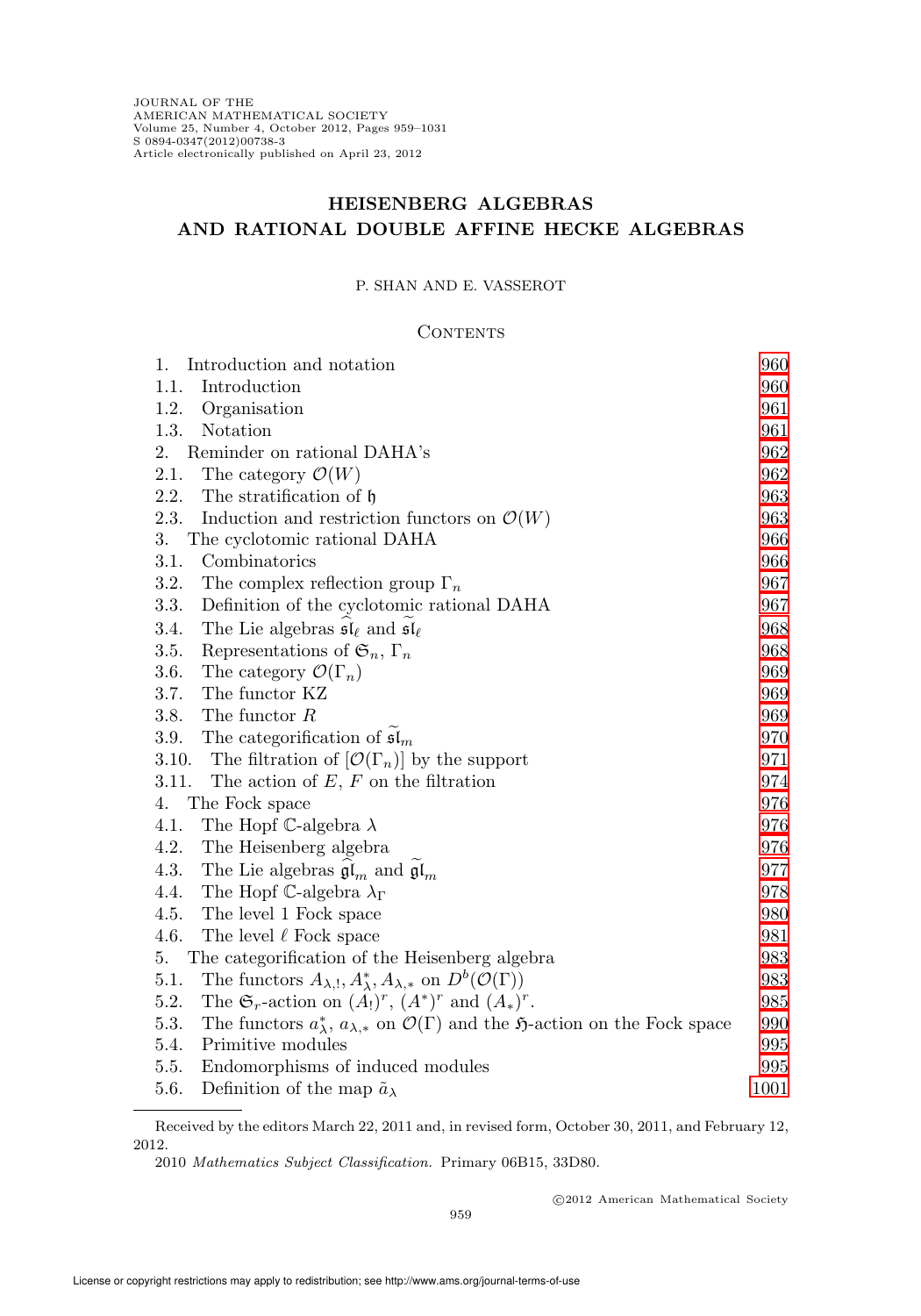| 6. The filtration of the Fock space and Etingof's conjecture                                                                                              | 1004 |
|-----------------------------------------------------------------------------------------------------------------------------------------------------------|------|
| The representation-theoretic interpretation of $F_{0,0}(\Gamma)$<br>6.1.                                                                                  | 1005 |
| 6.2.<br>The representation-theoretic grading on $[\mathcal{O}(\Gamma)]$                                                                                   | 1006 |
| Etingof's conjecture<br>6.3.                                                                                                                              | 1008 |
| Reminder on the level-rank duality<br>6.4.                                                                                                                | 1009 |
| Comparison of the $\widetilde{\mathfrak{gl}}_{\ell}$ -modules $\mathcal{F}_{m,\ell}^{(d)}$ and $V_{\omega_{d \bmod \ell}}^{\mathfrak{gl}_{\ell}}$<br>6.5. | 1010 |
| Proof of Theorem 6.10<br>6.6.                                                                                                                             | 1011 |
| Appendix A. Reminder on Hecke algebras                                                                                                                    | 1017 |
| Affine Hecke algebras<br>A.1.                                                                                                                             | 1017 |
| A.2. Cyclotomic Hecke algebras                                                                                                                            | 1018 |
| A.3. Induction/restriction for cyclotomic Hecke algebras                                                                                                  | 1019 |
| Appendix B. Reminder on $\zeta$ -Schur algebras                                                                                                           | 1021 |
| B.1. The quantized modified algebra                                                                                                                       | 1021 |
| B.2. The $\zeta$ -Schur algebra                                                                                                                           | 1023 |
| B.3. The module category of $S_{\zeta}(n,m)$                                                                                                              | 1024 |
| B.4. The Schur functor                                                                                                                                    | 1024 |
| B.5. The braiding and the Schur functor                                                                                                                   | 1026 |
| The braiding and the quantum Frobenius homomorphism<br>B.6.                                                                                               | 1027 |
| The algebra $S_{\zeta}(m)$<br>B.7.                                                                                                                        | 1028 |
| Appendix C. Remarks on the Fock space                                                                                                                     | 1028 |
| Index of notation                                                                                                                                         | 1029 |
| Acknowledgments                                                                                                                                           | 1030 |
| References                                                                                                                                                | 1030 |

#### 1. Introduction and notation

<span id="page-1-1"></span><span id="page-1-0"></span>1.1. Introduction. In this paper we study a relationship between the representation theory of certain rational double affine Hecke algebras  $(= RDAHA)$  and the representation theory of affine Kac-Moody algebras. Such a connection is not new and has already appeared in several places in the literature. A first place is Suzuki's functor [\[34\]](#page-72-0) which maps the Kazhdan-Lusztig category of modules over the affine Kac-Moody algebra  $\mathfrak{sl}_n$  at a negative level to the representation category of the RDAHA of  $\mathfrak{sl}_m$ . A second one is a cyclotomic version of Suzuki's functor [\[36\]](#page-72-1) which maps a more general version of the parabolic category  $\mathcal O$  of  $\mathfrak{sl}_n$  at a negative level to the representation category of the cyclotomic RDAHA. A third one comes from the relationship between the cyclotomic RDAHA and quiver varieties, see, e.g., [\[15\]](#page-71-2), and from the relationship between quiver varieties and affine Kac-Moody algebras. Finally, a fourth one, which is closer to our study, comes from the relationship in [\[33\]](#page-72-2) between the Grothendieck group of cyclotomic RDAHA and the level  $\ell$  Fock space  $\mathcal{F}_{m,\ell}$  of  $\mathfrak{sl}_m$ . In this paper we focus on a recent conjecture of Etingof [\[11\]](#page-71-3) which relates the support of the objects of the category  $\mathcal O$  of  $H(\Gamma_n)$ , the RDAHA associated with the complex reflection group  $\Gamma_n = \mathfrak{S}_n \ltimes (\mathbb{Z}_\ell)^n$ , to a representationtheoretic grading of the Fock space  $\mathcal{F}_{\ell} = \mathcal{F}_{\ell,1}$ . This grading is constructed using the  $\mathfrak{gl}_{\ell}$ -action on  $\mathcal{F}_{\ell}$  of level 1. These conjectures permit us in particular to compute the number of finite-dimensional  $H(\Gamma_n)$ -modules. This was not known so far. The appearance of the Fock space  $\mathcal{F}_{\ell}$  is due to the following two facts, already noticed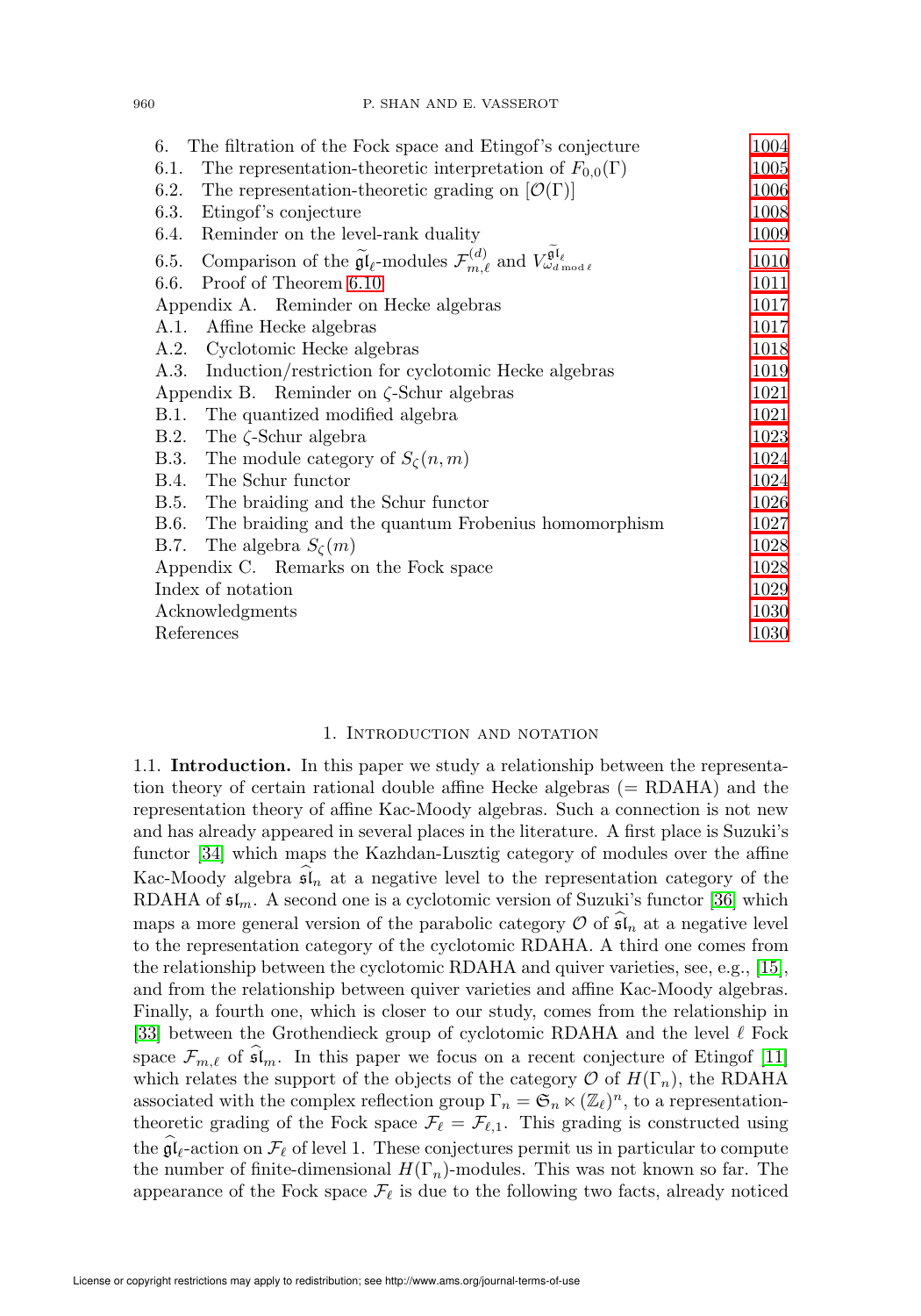in [\[11\]](#page-71-3). First, the category  $\mathcal O$  of the algebras  $H(\Gamma_n)$  with  $n \geq 0$  categorifies  $\mathcal F_{m,\ell}$ by [\[33\]](#page-72-2). Next, the Fock space  $\mathcal{F}_{m,\ell}$  admits a level 1 action of  $\mathfrak{gl}_{\ell}$ , under which it is identified with  $\mathcal{F}_{\ell}$ . It is well known that the Fock space  $\mathcal{F}_{m,\ell}$  admits an action of a Heisenberg algebra  $\mathfrak H$  of level  $m\ell$ , an action of  $\mathfrak{sl}_{\ell}$  of level m and an action of  $\mathfrak{sl}_m$  of level  $\ell$  which commute with each other, by the level-rank duality. Our proof consists precisely of interpreting the support of the  $H(\Gamma_n)$ -modules in terms of the actions of  $\mathfrak{sl}_m$  and  $\mathfrak{H}$  on  $\mathcal{F}_{m,\ell}$ . Then, we interpret this construction in terms of the  $\mathfrak{gl}_{\ell}$ -action on  $\mathcal{F}_{\ell}$  of level 1. An important new ingredient is a categorification (in a weak sense) of the action of the Heisenberg algebra  $\mathfrak{H}$  on  $\mathcal{F}_{m,\ell}$ . The categorification of the Heisenberg algebra has recently been studied by several authors. We'll come back to this in another publication.

#### <span id="page-2-0"></span>1.2. Organisation. The organisation of the paper is the following.

Section 2 is a reminder on rational DAHA. We recall some basic facts concerning parabolic induction/restriction functors. In particular we describe their behavior on the support of the modules.

Section 3 contains basic notation for complex reflection groups, for the cyclotomic rational DAHA  $H(\Gamma_n)$  and for affine Lie algebras. In particular we introduce the category  $\mathcal{O}(\Gamma_n)$  of  $H(\Gamma_n)$ -modules, the functor KZ, and Rouquier's equivalence from  $\mathcal{O}(\mathfrak{S}_n)$  to the module category of the  $\zeta$ -Schur algebra. Next we recall the categorification of the Fock space representation of  $\mathfrak{sl}_m$  in [\[33\]](#page-72-2), and we describe the filtration by the support on  $\mathcal{O}(\Gamma_n)$ .

Section 4 is more combinatorial. We recall several constructions related to Fock spaces and symmetric polynomials. In particular we give a relation between symmetric polynomials and the representation ring of the group  $\Gamma_n$ , and we describe several representations on the level  $\ell$  Fock space (of Heisenberg algebras and of affine Kac-Moody algebras).

Section 5 is devoted to the categorification of the Heisenberg action on the Fock space, using  $\mathcal{O}(\Gamma_n)$ . Then we introduce a particular class of simple objects in  $\mathcal{O}(\Gamma_n)$ , called the primitive modules, and we compute the endomorphism algebra of some modules induced from primitive modules. Finally we introduce the operators  $\tilde{a}_{\lambda}$ which are analogues for the Heisenberg algebra of the Kashiwara operators  $\tilde{e}_q$ ,  $\tilde{f}_q$ associated with Kac-Moody algebras.

Section 6 contains the main results of the paper. Using our previous constructions we compare the filtration by the support on  $\mathcal{O}(\Gamma_n)$  with a representationtheoretic grading on the Fock space. This confirms a conjecture of Etingof and yields, in particular, the number of finite-dimensional simple objects in  $\mathcal{O}(\Gamma_n)$  for integral ℓ-charge (this corresponds to some rational values of the parameters of  $H(\Gamma_n)).$ 

Finally, there are three appendices containing basic facts on Hecke algebras, Schur algebras, quantum groups, quantum Frobenius homomorphism and on the universal R-matrix.

<span id="page-2-1"></span>1.3. Notation. Now we introduce some general notation. Let  $A$  be a  $\mathbb{C}\text{-category}$ , i.e., a C-linear additive category. We'll write  $Z(\mathcal{A})$  for the center of  $\mathcal{A}$ , a C-algebra. Let Irr( $\mathcal{A}$ ) be the set of isomorphism classes of simple objects of  $\mathcal{A}$ . If  $\mathcal{A} = \text{Rep}(\mathbf{A})$ , the category of all finite-dimensional representations of a  $\mathbb{C}\text{-algebra }A$ , we abbreviate

$$
Irr(\mathbf{A}) = Irr(Rep(\mathbf{A})).
$$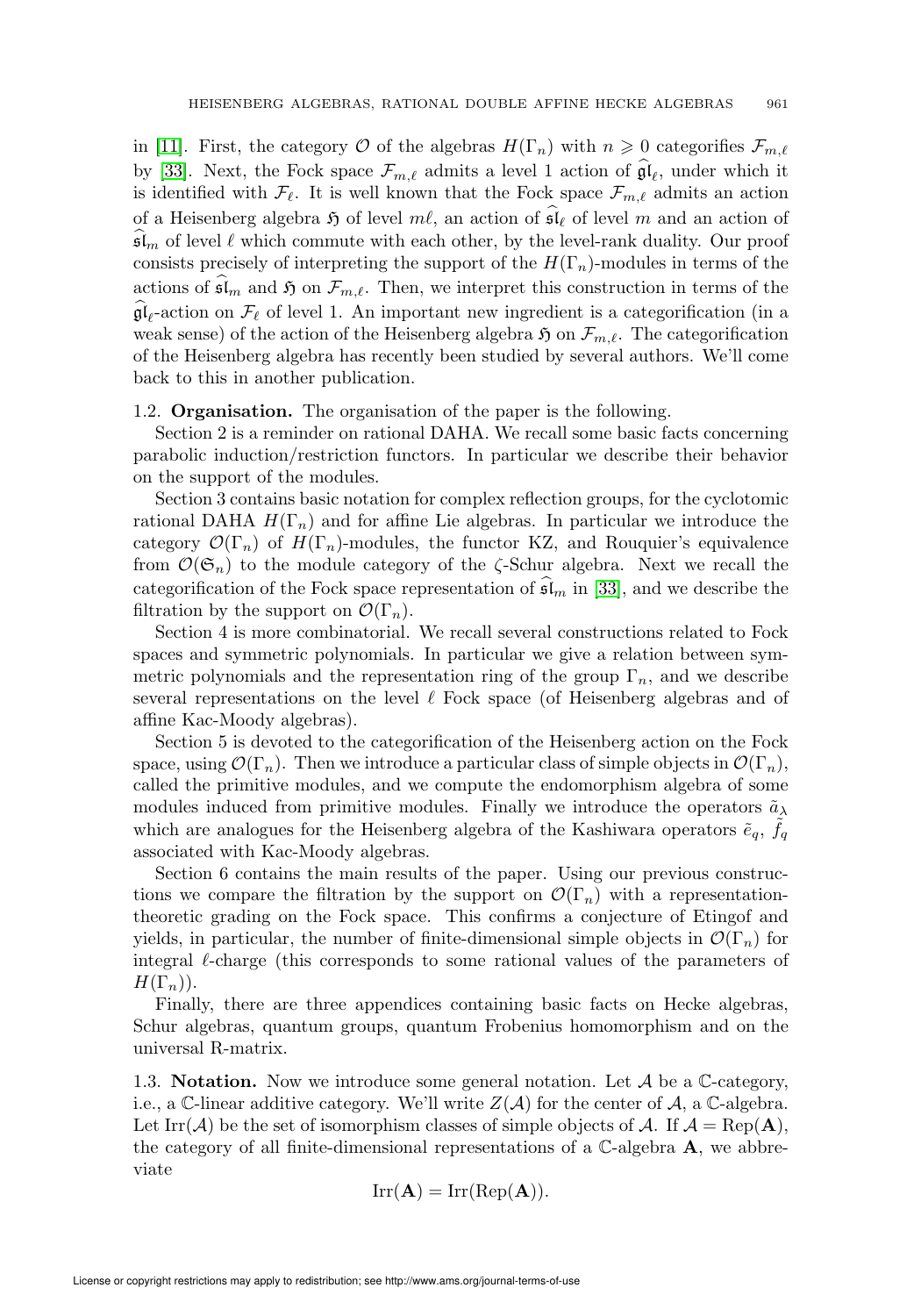For an Abelian or triangulated category let  $K(\mathcal{A})$  denote its Grothendieck group. We abbreviate  $K(A) = K(\text{Rep}(A))$ . We set

$$
[\mathcal{A}] = K(\mathcal{A}) \otimes \mathbb{C}.
$$

For an object M of A we write  $[M]$  for the class of M in  $[A]$ . For an Abelian category A let  $D^b(A)$  denote its bounded derived category. We abbreviate  $D^b(A)$  =  $D^b(\text{Rep}(\mathbf{A}))$ . The symbol "m" will denote both the complex

$$
\langle m \rangle = \bigoplus_{i=0}^{m-1} \mathbb{C}[-2i] \in D^b(\mathbb{C})
$$

and the integer m in  $K(\mathbb{C}) = \mathbb{Z}$ . Given two Abelian C-categories A, B which are Artinian (i.e., objects are of finite length and Hom's are finite dimensional) we define the tensor product (over C)

$$
\otimes: \mathcal{A} \times \mathcal{B} \rightarrow \mathcal{A} \otimes \mathcal{B}
$$

as in [\[6,](#page-71-4) sec. 5.1, prop. 5.13]. Recall that for  $A = \text{Rep}(\mathbf{A})$  and  $B = \text{Rep}(\mathbf{B})$  we have  $\mathcal{A} \otimes \mathcal{B} = \text{Rep}(\mathbf{A} \otimes \mathbf{B})$ . Given a category  $\mathcal{A}$  and objects  $A, A' \in \mathcal{A}$ , we write  $Hom_A(A, A')$  for the collection of morphisms  $A \rightarrow A'$ . Given categories A, B and functors  $F, F' : A \to B$  we write  $Hom(F, F')$  for the collection of morphisms  $F \to F'$ . We denote the identity morphism  $A \to A$  by  $\mathbf{1}_A$  and the identity morphism  $F \to F$  by  $\mathbf{1}_F$ . Given a category C and a functor  $G : \mathcal{B} \to \mathcal{C}$  let  $G \circ F$  be the composed functor  $A \to C$ . For a functor  $G' : B \to C$  and morphisms of functors  $\phi \in \text{Hom}(F, F'), \psi \in \text{Hom}(G, G')$  we write  $\psi \phi$  for the morphism of functors  $G \circ F \to G' \circ F'$  given by

<span id="page-3-0"></span>
$$
(\psi \phi)(A) = \psi(F'(A)) \circ G(\phi(A)) \in \text{Hom}_{\mathcal{C}}(G(F(A)), G'(F'(A))), \quad A \in \mathcal{A}.
$$

#### 2. Reminder on rational DAHA's

<span id="page-3-1"></span>2.1. The category  $\mathcal{O}(W)$ . Let W be any complex reflection group. Let h be the reflection representation of W. Let  $S$  be the set of pseudo-reflections in W. Let  $c : S \to \mathbb{C}$  be a map that is constant on the W-conjugacy classes. The *rational* DAHA attached to W with parameter c is the quotient  $H(W)$  of the smash product of  $\mathbb{C}W$  and the tensor algebra of  $\mathfrak{h} \oplus \mathfrak{h}^*$  by the relations

$$
[x, x']=0, \quad [y, y']=0, \quad [y, x]=\langle x, y\rangle - \sum_{s\in S} c_s \langle \alpha_s, y\rangle \langle x, \check{\alpha}_s\rangle s,
$$

for all  $x, x' \in \mathfrak{h}^*, y, y' \in \mathfrak{h}$ . Here  $\langle \bullet, \bullet \rangle$  is the canonical pairing between  $\mathfrak{h}^*$  and  $\mathfrak{h}$ , the element  $\alpha_s$  is a generator of Im(s|<sub>h<sup>∗</sup></sub> - 1) and  $\alpha_s$  is the generator of Im(s|<sub>h</sub> - 1) such that  $\langle \alpha_s, \check{\alpha}_s \rangle = 2$ . Let  $R_x$ ,  $R_y$  be the subalgebras generated by  $\mathfrak{h}^*$  and  $\mathfrak{h}$ respectively. We may abbreviate

$$
\mathbb{C}[\mathfrak{h}] = R_x, \quad \mathbb{C}[\mathfrak{h}^*] = R_y.
$$

The category  $\mathcal{O}$  of  $H(W)$  is the full subcategory  $\mathcal{O}(W)$  of the category of  $H(W)$ modules consisting of objects that are finitely generated as  $\mathbb{C}[\mathfrak{h}]$ -modules and  $\mathfrak{h}$ -locally nilpotent. We recall from [\[14,](#page-71-5) sec. 3] the following properties of  $\mathcal{O}(W)$ . It is a quasi-hereditary category. The standard modules are labeled by the set  $\text{Irr}(\mathbb{C}W)$ of isomorphism classes of irreducible W-modules. Let  $\Delta_{\chi}$  be the standard module associated with the module  $\chi \in \text{Irr}(\mathbb{C}W)$ . It is the induced module

$$
\Delta_{\chi} = \text{Ind}_{W \ltimes R_y}^{H(W)}(\chi).
$$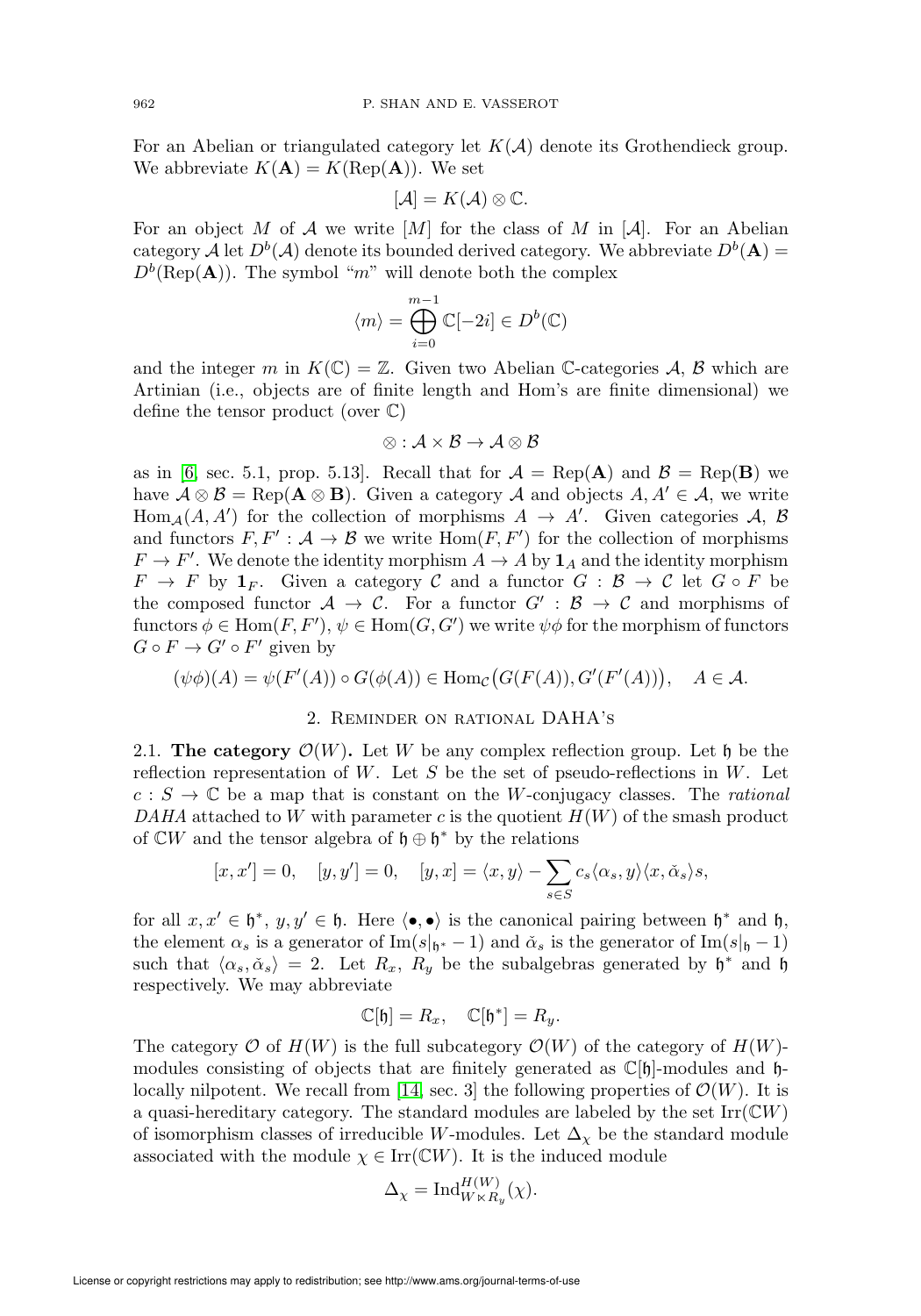Here  $\chi$  is regarded as a  $W \ltimes R_y$ -module such that  $\mathfrak{h}^* \subset R_y$  acts by zero. Let  $L_\chi$ ,  $P_{\chi}$  denote the top and the projective cover of  $\Delta_{\chi}$ .

<span id="page-4-3"></span>*Remark* 2.1. The definitions above still make sense if  $\mathfrak h$  is any faithful finitedimensional CW-module. To avoid any confusion we may write

$$
\mathcal{O}(W,\mathfrak{h})=\mathcal{O}(W),\quad H(W,\mathfrak{h})=H(W).
$$

<span id="page-4-0"></span>2.2. The stratification of  $\mathfrak h$ . Let W be a complex reflection group. Let  $\mathfrak h$  be the reflection representation of W. For a parabolic subgroup  $W' \subset W$  let  $X_{W'}^{\circ}$  be the set of points of h whose stabilizer in W is conjugate (in  $W$ ) to  $W'$ . By a theorem of Steinberg, the sets  $X^{\circ}_{W'}$ , when W' runs over a set of representatives of the Wconjugacy classes of parabolic subgroups of  $W$ , form a stratification of  $\mathfrak h$  by smooth locally closed subsets; see also [\[13,](#page-71-6) sec. 6] and the references there. Let  $X_{W'}$  be the closure of  $X_{W'}^{\circ}$  in h. To avoid any confusion we may write  $X_{W',\mathfrak{h}}^{\circ} = X_{W'}^{\circ}$  and  $X_{W',\mathfrak{h}} = X_{W'}$ . The set  $X_{W',\mathfrak{h}}$  consists of points whose W-conjugacy class contains a fixed point of  $W'$  in  $\mathfrak h$ . We have

$$
X_{W',\mathfrak{h}} = \bigsqcup X_{W'',\mathfrak{h}}^{\circ},
$$

where the union is over a set of representatives of the  $W$ -conjugacy classes of the parabolic subgroups  $W''$  of W which contain W'. Further, the quotient  $X_{W',\mathfrak{h}}/W$ is an irreducible closed subset of  $\mathfrak{h}/W$ .

<span id="page-4-1"></span>2.3. Induction and restriction functors on  $\mathcal{O}(W)$ . Fix an element  $b \in \mathfrak{h}$ . Let  $W_b \subset W$  be the stabilizer of b, and

$$
\pi_b:\mathfrak{h}\to \mathfrak{h}/\mathfrak{h}^{W_b}
$$

be the obvious projection onto the reflection representation of  $W_b$ . The parabolic induction and restriction functors associated with the point  $b$  are respectively the functors [\[2\]](#page-71-7)

$$
\text{Ind}_b: \mathcal{O}(W_b, \mathfrak{h}/\mathfrak{h}^{W_b}) \to \mathcal{O}(W, \mathfrak{h}), \quad \text{Res}_b: \mathcal{O}(W, \mathfrak{h}) \to \mathcal{O}(W_b, \mathfrak{h}/\mathfrak{h}^{W_b}).
$$

Since the functors  $\text{Ind}_b$ , Res<sub>b</sub> do not depend on b up to isomorphism, see [\[2,](#page-71-7) sec. 3.7], we may write

$$
{}^{\mathcal{O}}\mathrm{Ind}_{W_b}^W = \mathrm{Ind}_b, \quad {}^{\mathcal{O}}\mathrm{Res}_{W_b}^W = \mathrm{Res}_b
$$

if this does not create any confusion. The *support* of a module M in  $\mathcal{O}(W, \mathfrak{h})$  is the support of M regarded as a  $\mathbb{C}[\mathfrak{h}]$ -module. It is a closed subset Supp $(M) \subset \mathfrak{h}$ . By [\[13,](#page-71-6) thm. 6.8] for any simple module L in  $\mathcal{O}(W, \mathfrak{h})$  we have  $\text{Supp}(L) = X_{W', \mathfrak{h}}$  for some parabolic subgroup  $W' \subset W$ . For  $b \in X^{\circ}_{W',\mathfrak{h}}$  the module  $\text{Res}_{b}(L)$  is a nonzero finite-dimensional module. See [\[2,](#page-71-7) sec. 3.8]. The support of a module is the union of the supports of all its constituents. So the support of any module in  $\mathcal{O}(W, \mathfrak{h})$  is a union of  $X_{W',b}$ 's. Let us consider the behavior of the support under restriction.

<span id="page-4-2"></span>**Proposition 2.2.** Let  $W' \subset W$  be a parabolic subgroup. Let  $\mathfrak{h}'$  be the reflection representation of W'. Let  $X \subset \mathfrak{h}$  be the support of a module M in  $\mathcal{O}(W, \mathfrak{h})$ . Let  $X' \subset \mathfrak{h}'$  be the support of the module  $M' = \mathcal{O} \text{Res}_{W'}^W(M)$ .

(a) We have  $M' \neq 0$  if and only if  $X_{W',\mathfrak{h}} \subset X$ .

(b) Assume that  $X = X_{W'', \mathfrak{h}}$  with  $W'' \subset W$  a parabolic subgroup. If  $M' \neq 0$ , then  $W''$  is W-conjugate to a subgroup of  $W'$  and we have

$$
X' = \bigcup_{W_1} X_{W_1, \mathfrak{h}'} = \bigsqcup_{W_1} X_{W_1, \mathfrak{h}'}^{\circ},
$$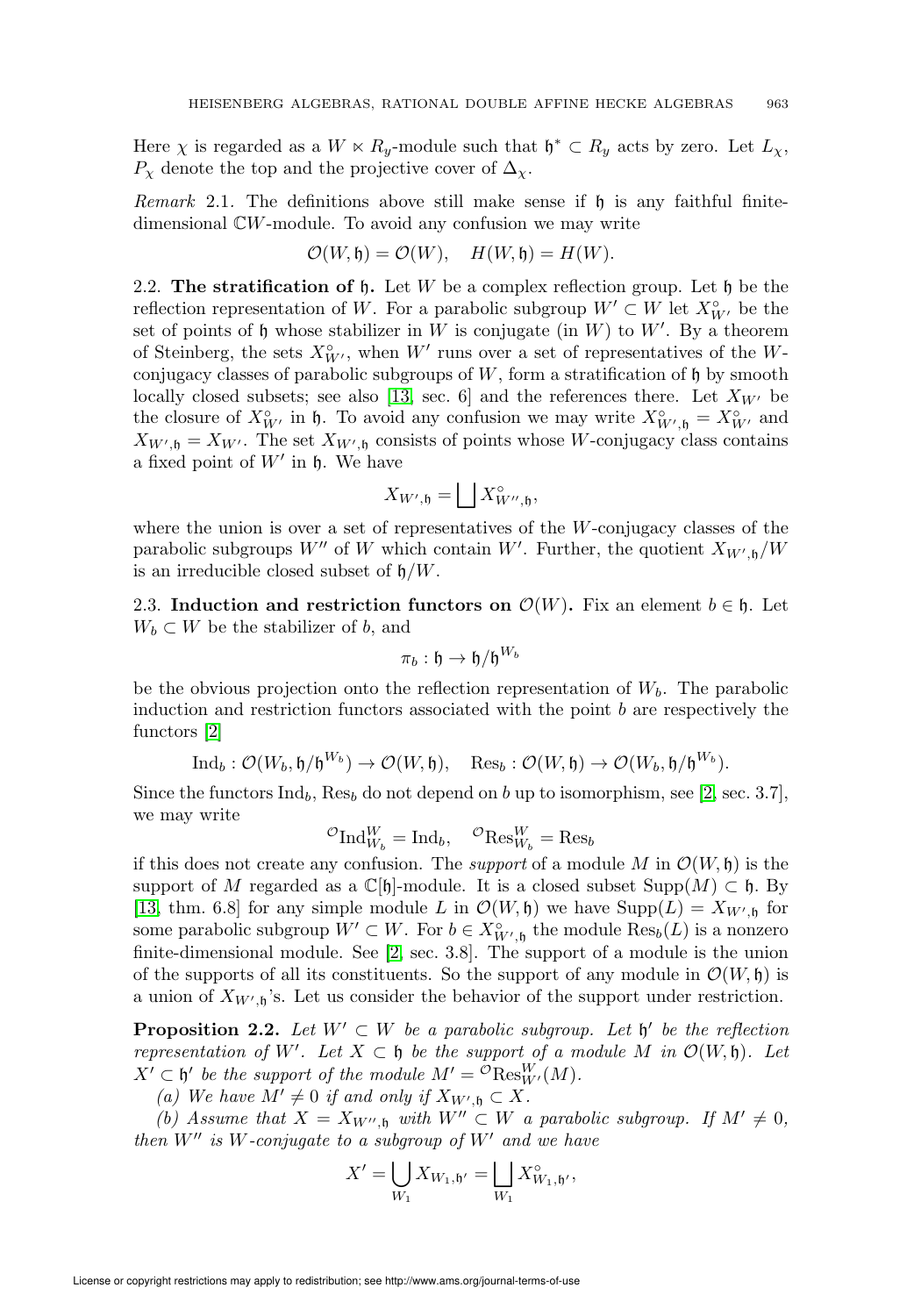where  $W_1$  runs over a set of representatives of the  $W'$ -conjugacy classes of parabolic subgroups of  $W'$  containing a subgroup  $W$ -conjugated to  $W''$ .

*Proof.* Part (a) is immediate from the definition of the restriction, because for  $b \in \mathfrak{h}$ it implies that  $\text{Res}_b(M) \neq 0$  if and only if  $b \in X$ ; see also Remark [2.3](#page-5-0) below. Now we prove (b). For a parabolic subgroup  $W_1 \subset W'$  we have

$$
X_{W_1, \mathfrak{h}'} \subset X' \iff^{\mathcal{O}} \text{Res}_{W_1}^{W'}(M') \neq 0
$$
  

$$
\iff^{\mathcal{O}} \text{Res}_{W_1}^{W}(M) \neq 0
$$
  

$$
\iff X_{W_1, \mathfrak{h}} \subset X_{W', \mathfrak{h}}.
$$

Here the first and third equivalence follow from  $(a)$ , while the second one follows from the transitivity of the restriction functor [\[33,](#page-72-2) cor. 2.5]. Therefore  $X^{\circ}_{W_1,\mathfrak{h}'} \subset X'$ if and only if  $X_{W_1, \mathfrak{h}'} \subset X'$  if and only if  $W_1$  contains a subgroup W-conjugate to  $W''$ . .

<span id="page-5-0"></span>Remark 2.3. For any closed point b of a scheme X we denote by  $X_b^{\wedge}$  the completion of X at b (a formal scheme). Assume that  $M' = {}^{\mathcal{O}}\text{Res}_{W'}^W(M)$  is nonzero. We define X, X' as in the proposition above. Let  $\pi$  be the canonical projection  $\mathfrak{h} \to \mathfrak{h}' =$  $h/h^{W'}$ . For  $b \in X_{W',\mathfrak{h}}^{\circ}$  the definition of the restriction functor yields the following formula:

$$
0 \in \pi^{-1}(X'), \quad X_b^{\wedge} = b + \pi^{-1}(X')_0^{\wedge}.
$$

Next, we consider the behavior of the support under induction. Before this we need the following two lemmas. The C-vector space  $[O(W)]$  is spanned by the set  ${[\Delta_\gamma] : \chi \in \text{Irr}(\mathbb{C}W) }$ . Thus there is a unique C-linear isomorphism

<span id="page-5-1"></span>(2.1) 
$$
\text{spe}: [\text{Rep}(\mathbb{C}W)] \to [\mathcal{O}(W)], \quad [\chi] \mapsto [\Delta_{\chi}].
$$

The parabolic induction/restriction functor is exact. We'll need the following lemma [\[2\]](#page-71-7).

<span id="page-5-2"></span>**Lemma 2.4.** Let  $W' \subset W$  be a parabolic subgroup. Let b' be the reflection representation of  $W'$ . Under the isomorphism  $(2.1)$  the maps

$$
{}^{\mathcal{O}}\mathrm{Ind}_{W'}^W:[\mathcal{O}(W',\mathfrak{h}')]\rightarrow [\mathcal{O}(W,\mathfrak{h})],\quad {}^{\mathcal{O}}\mathrm{Res}^W_{W'}:[\mathcal{O}(W,\mathfrak{h})]\rightarrow [\mathcal{O}(W',\mathfrak{h}')]
$$

coincide with the induction and restriction

$$
\text{Ind}_{W'}^W : [\text{Rep}(\mathbb{C}W')] \to [\text{Rep}(\mathbb{C}W)], \quad \text{Res}_{W'}^W : [\text{Rep}(\mathbb{C}W)] \to [\text{Rep}(\mathbb{C}W')].
$$

We'll also need the following version of the Mackey induction/restriction theorem. First, observe that for any parabolic subgroup  $W' \subset W$  and any  $x \in W$  there is a canonical C-algebra isomorphism

$$
\varphi_x: H(W') \to H(x^{-1}W'x), w \mapsto x^{-1}wx, f \mapsto x^{-1}fx, f' \mapsto x^{-1}f'x,
$$

for  $w \in W'$ ,  $f \in R_x$ ,  $f' \in R_y$ . It yields an exact functor

$$
\mathcal{O}(W') \to \mathcal{O}(x^{-1}W'x), \quad M \mapsto {}^x\!M,
$$

where <sup>x</sup>M is the  $H(x^{-1}W'x)$ -module obtained by twisting the  $H(W')$ -action on M by  $\varphi_x$ .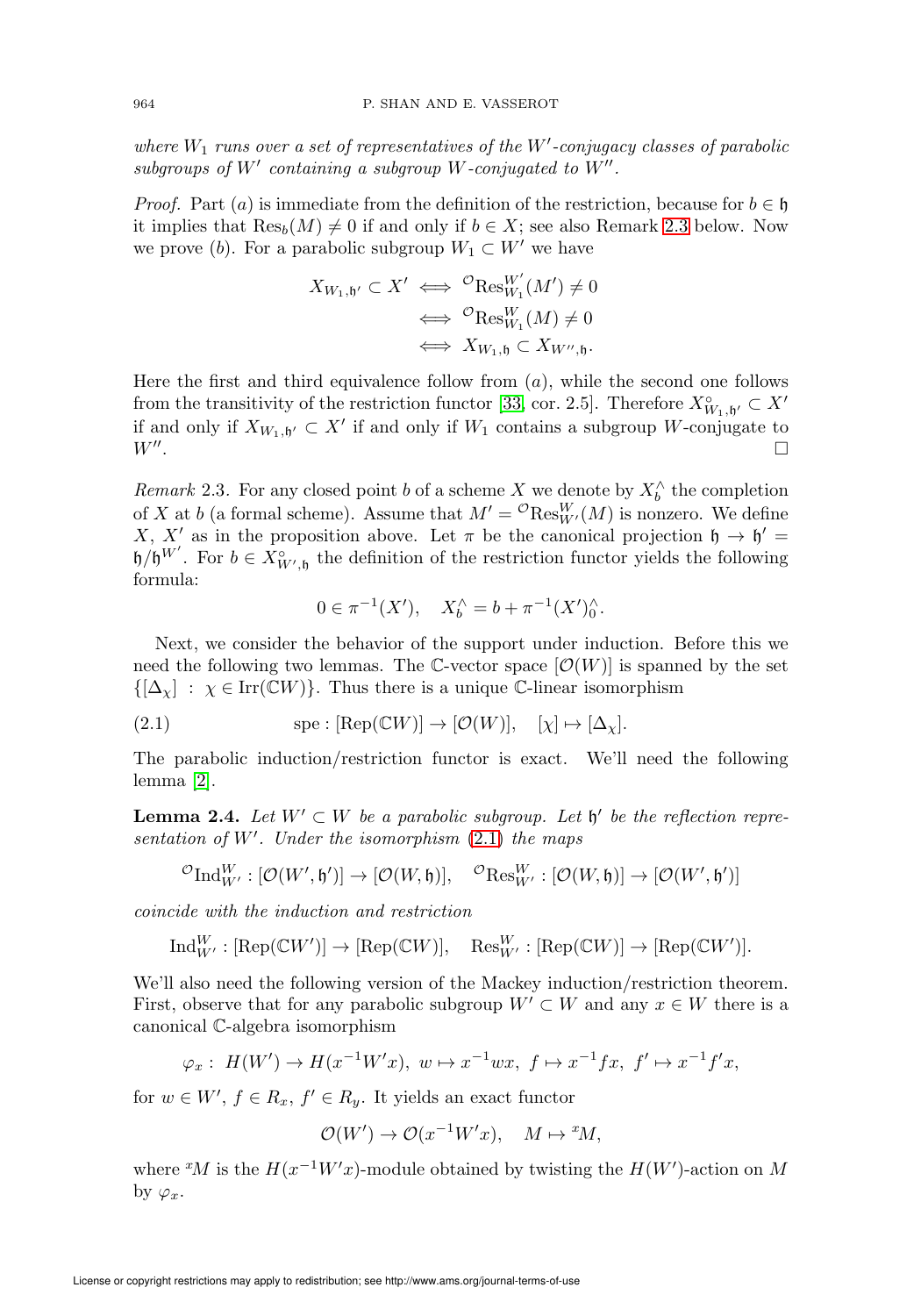<span id="page-6-1"></span>**Lemma 2.5.** Let  $W', W'' \subset W$  be parabolic subgroups. Let  $\mathfrak{h}'$ ,  $\mathfrak{h}''$  be the reflection representations of W', W". For  $M \in \mathcal{O}(W', \mathfrak{h}')$  we have the following formula in  $[\mathcal{O}(W'', \mathfrak{h}'')]$ :

<span id="page-6-0"></span>
$$
(2.2) \quad {}^{O}\text{Res}_{W''}^{W} \circ {}^{O}\text{Ind}_{W'}^{W}([M]) = \sum_{x} {}^{O}\text{Ind}_{W'' \cap x^{-1}W'x}^{W''} \circ {}^{x}({}^{O}\text{Res}_{xW''x^{-1} \cap W'}^{W'}([M])),
$$

where x runs over a set of representatives of the cosets in  $W' \setminus W/W''$ .

Proof. Use Lemma [2.4](#page-5-2) and the usual Mackey induction/restriction theorem associated with the triplet of groups  $W, W', W''$ .

<span id="page-6-2"></span>Remark 2.6. For a future use, note that the left-hand side of [\(2.2\)](#page-6-0) is zero if and only if each term in the sum of the right-hand side is zero, because each of these terms is the class of a module in  $\mathcal{O}(W'', \mathfrak{h}'')$ .

Now, we can prove the following proposition.

<span id="page-6-3"></span>**Proposition 2.7.** Let  $W'' \subset W' \subset W$  be parabolic subgroups. Let  $\mathfrak{h}'$  be the reflection representation of W'. For a simple module  $L \in \mathcal{O}(W', \mathfrak{h}')$  with  $\text{Supp}(L) =$  $X_{W'',\mathfrak{h}'},$  we have

$$
{}^{\mathcal{O}}\mathrm{Ind}_{W'}^W(L) \neq 0, \quad \mathrm{Supp}({}^{\mathcal{O}}\mathrm{Ind}_{W'}^W(L)) = X_{W'',\mathfrak{h}}.
$$

*Proof.* First, note that  ${}^{\mathcal{O}}\mathrm{Ind}_{W'}^W(L) \neq 0$  by Lemma [2.5,](#page-6-1) because

$$
{}^{\mathcal{O}}\text{Res}_{W'}^{W} \circ {}^{\mathcal{O}}\text{Ind}_{W'}^{W}([L]) = [L] + [M]
$$

for some  $M \in \mathcal{O}(W', \mathfrak{h}')$  and  $[L] \neq 0$ . We abbreviate  $M = {}^{\mathcal{O}} \text{Ind}_{W'}^W(L)$ . To compute the support of  $M$  we first check that

$$
X_{W'',\mathfrak{h}} \subset \operatorname{Supp}(M).
$$

By Proposition [2.2](#page-4-2) we have

$$
X_{W'',\mathfrak{h}} \subset \text{Supp}(M) \iff X_{W'',\mathfrak{h}}^{\circ} \subset \text{Supp}(M)
$$

$$
\iff^{\mathcal{O}}\text{Res}_{W''}^{W}(M) \neq 0.
$$

By Remark [2.6](#page-6-2) the last equality holds if and only if

$$
{}^{\mathcal{O}}\text{Res}^{W'}_{xW''x^{-1}\cap W'}(L) \neq 0
$$

for some  $x \in W$ . This identity is indeed true for  $x = 1$  because  $W'' \subset W'$  and

$$
X_{W'',\mathfrak{h}'} = \operatorname{Supp}(L) \Rightarrow^{\mathcal{O}} \operatorname{Res}_{W''}^{W'}(L) \neq 0.
$$

Next we prove the inclusion

$$
Supp(M) \subset X_{W'',\mathfrak{h}}.
$$

Any point b of  $\mathfrak{h}\setminus X_{W'',\mathfrak{h}}$  is contained in the set  $X^{\circ}_{W''',\mathfrak{h}}$  for some parabolic subgroup  $W''' \subset W$  such that  $W''$  is not conjugate to a subgroup of  $W'''$ : it suffices to set  $W''' = W_b$ . We must check that for such a subgroup  $W''' \subset W$  we have

$$
X^{\circ}_{W''',\mathfrak{h}} \not\subset \mathrm{Supp}(M).
$$

By Proposition [2.2](#page-4-2) it is enough to check that

$$
{}^{\mathcal{O}}\text{Res}_{W'''}^W(M) = 0.
$$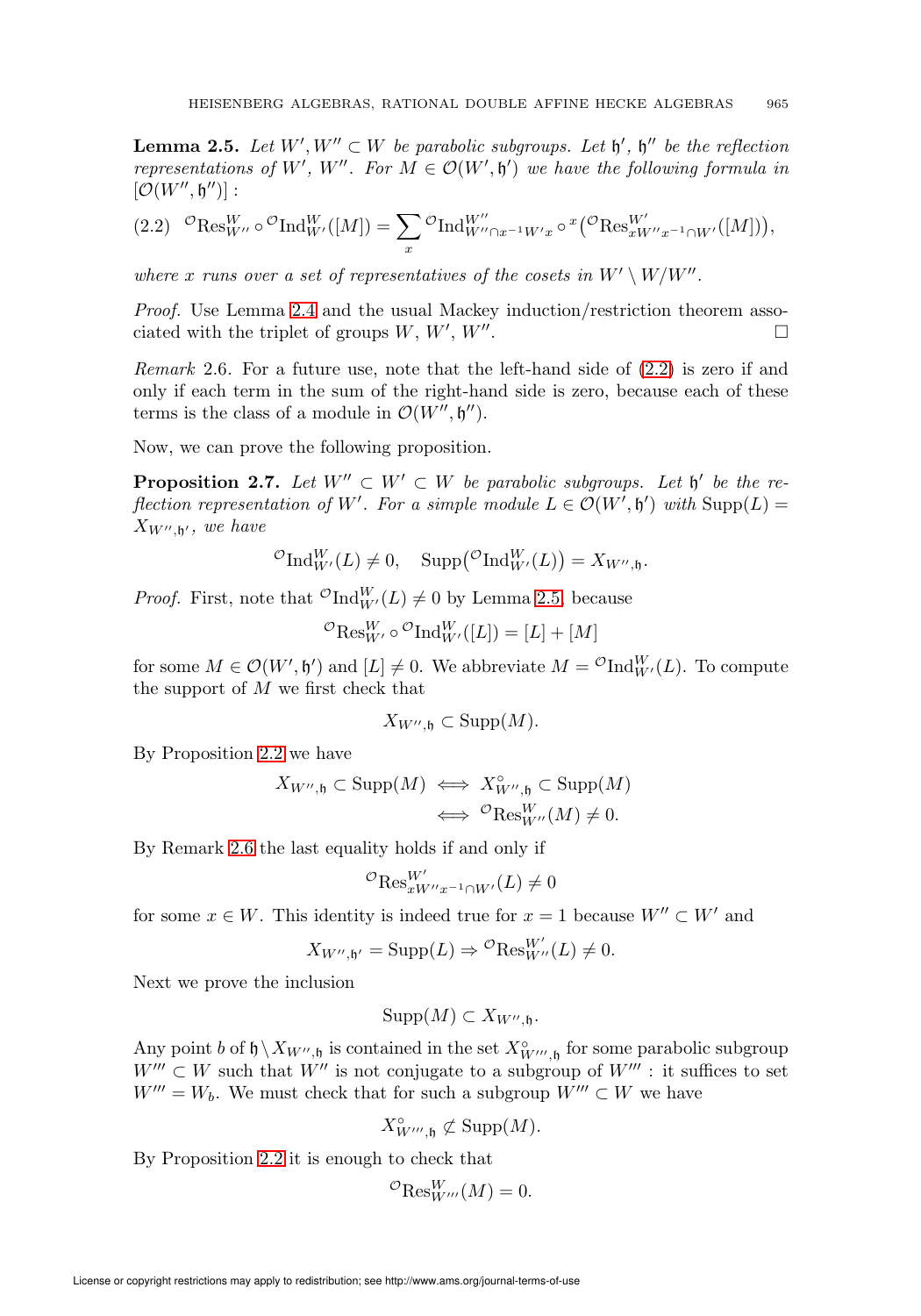Now, by Lemma [2.5](#page-6-1) we have the following formula in  $[O(W''', \mathfrak{h})]$ :

$$
{}^{\mathcal{O}}\mathrm{Res}^W_{W'''}([M]) = \sum_x {}^{\mathcal{O}}\mathrm{Ind}_{W''' \cap x^{-1}W'x}^{W'''} \circ {}^x({}^{\mathcal{O}}\mathrm{Res}_{xW''' x^{-1} \cap W'}^{W'}([L])).
$$

Here x runs over a set of representatives of the cosets in  $W' \setminus W/W'''$ . Since  $W''$  is not conjugate to a subgroup of  $W''$  it is a fortiori not conjugate to a subgroup of  $xW'''x^{-1} \cap W'$ ; i.e., we have

$$
X^{\circ}_{xW'''x^{-1}\cap W',\mathfrak{h}'} \cap X_{W'',\mathfrak{h}'} = \emptyset.
$$

Therefore Proposition [2.2](#page-4-2) yields

$$
{}^{\mathcal{O}}\text{Res}^{W'}_{xW'''x^{-1}\cap W'}(L)=0,
$$

because  $\text{Supp}(L) = X_{W'', \mathfrak{h}'}$ . This implies that

$$
{}^{\mathcal{O}}\text{Res}_{W'''}^W([M])=0.
$$

Hence we have also

$$
{}^{\mathcal{O}}\text{Res}_{W'''}^W(M) = 0.
$$

<span id="page-7-0"></span>We are done.

### 3. The cyclotomic rational DAHA

<span id="page-7-1"></span>3.1. **Combinatorics.** For a sequence  $\lambda = (\lambda_1, \lambda_2, \dots)$  of integers  $\geq 0$  we set  $|\lambda|$  $\lambda_1 + \lambda_2 + \cdots$ . Let

$$
\Lambda(\ell,n)=\{\lambda=(\lambda_1,\lambda_2,\ldots\lambda_\ell)\in\mathbb{N}^\ell\;:\;|\lambda|=n\}.
$$

It is the set of *compositions* of n with  $\ell$  parts. Let  $\mathcal{P}_n$  be the set of partitions of n, i.e., the set of nonincreasing sequences  $\lambda$  of integers  $> 0$  with sum  $|\lambda| = n$ . We write  $\lambda'$  for the transposed partition and  $l(\lambda)$  for its length, i.e., for the number of parts in  $\lambda$ . We write also

<span id="page-7-2"></span>(3.1) 
$$
z_{\lambda} = \prod_{i \geqslant 1} i^{m_i} m_i!,
$$

where  $m_i$  is the number of parts of  $\lambda$  equal to i. Given a positive integer m and a partition  $\lambda$  we write also

$$
m\lambda=(m\lambda_1,m\lambda_2,\dots).
$$

To any partition we associate a Young diagram, which is a collection of rows of square boxes with  $\lambda_i$  boxes in the *i*-th row,  $i = 1, \ldots, l(\lambda)$ . A box in a Young diagram is called a *node*. The coordinate of the  $j$ -th box in the  $i$ -th row is the pair of integers  $(i, j)$ . The *content* of the node of coordinate  $(i, j)$  is the integer  $j-i$ . Let the set  $P_0$  consist of a single element, the unique partition of zero, which we denote by 0. Let  $\mathcal{P} = \bigsqcup_{n\geqslant 0} \mathcal{P}_n$  be the set of all partitions. We'll abbreviate  $\mathbb{Z}_{\ell} = \mathbb{Z}/\ell\mathbb{Z}$ . Let  $\mathcal{P}^{\ell}$  be the set of  $\ell$ -partitions, i.e., the set of all partition-valued functions on  $\mathbb{Z}_{\ell}$ . Let  $\mathcal{P}_n^{\ell}$  be the subset of  $\ell$ -tuples  $\lambda = (\lambda(p))$  of partitions with  $|\lambda| = \sum_{p} |\lambda(p)| = n$ . Let  $\Gamma$  be the group of the  $\ell$ -th roots of 1 in  $\mathbb{C}^{\times}$ . We define the sets  $\mathcal{P}^{\Gamma}$ ,  $\mathcal{P}_n^{\Gamma}$  of partition-valued functions on  $\Gamma$  in the same way.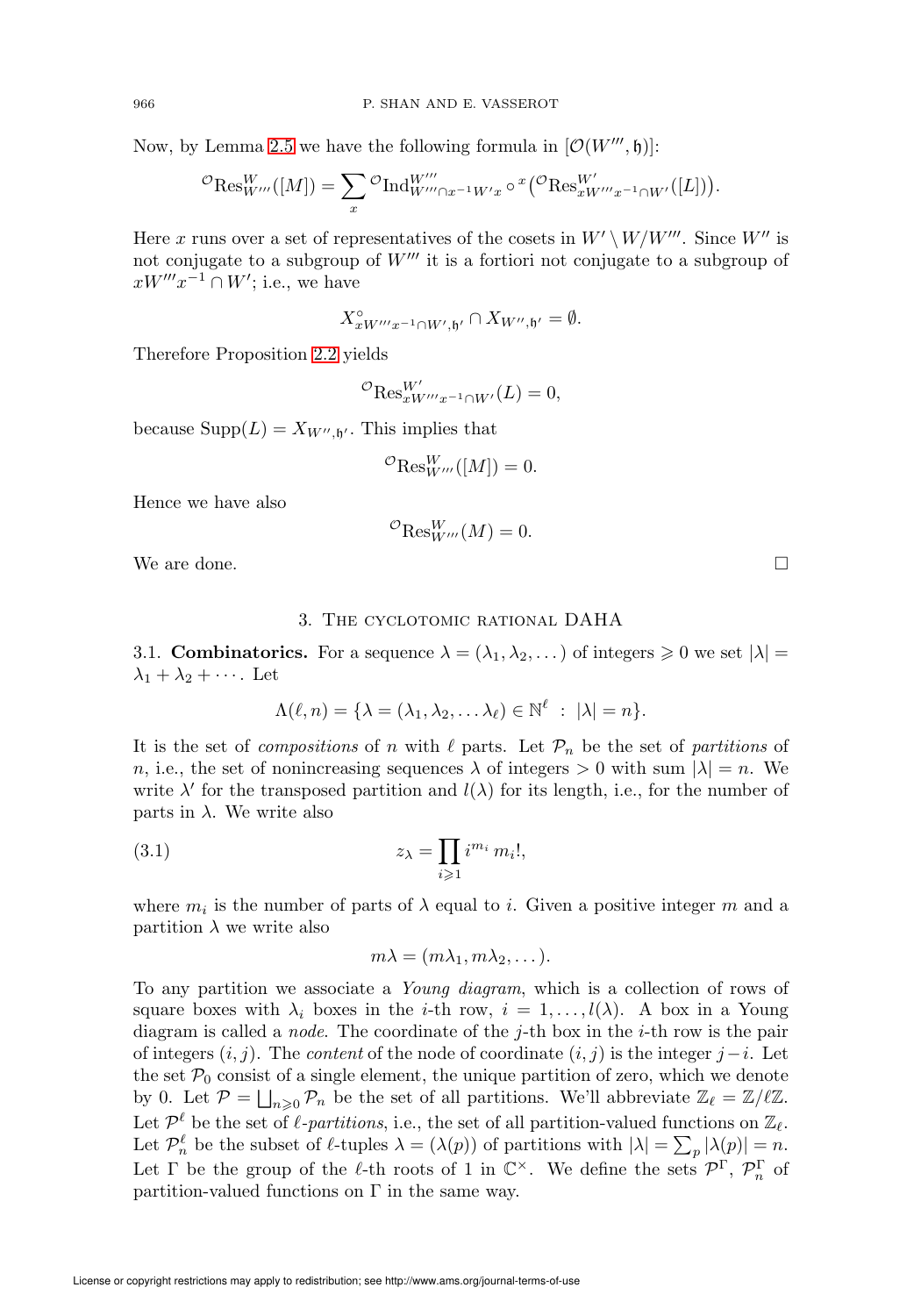<span id="page-8-0"></span>3.2. The complex reflection group  $\Gamma_n$ . Fix nonnegative integers  $\ell$ , n. Unless specified otherwise we'll always assume that  $\ell, n \neq 0$ . Let  $\mathfrak{S}_n$  be the symmetric group on n letters and  $\Gamma_n$  be the semi-direct product  $\mathfrak{S}_n \ltimes \Gamma^n$ , where  $\Gamma^n$  is the Cartesian product of n copies of Γ. We write also  $\mathfrak{S}_0 = \Gamma^0 = \Gamma_0 = \{1\}$ . For  $\gamma \in \Gamma$  let  $\gamma_i \in \Gamma^n$  be the element with  $\gamma$  at the *i*-th place and with 1 at the other places. Let  $s_{ij}$  be the transposition  $(i, j)$  in  $\mathfrak{S}_n$ . We'll abbreviate  $s_i = s_{i,i+1}$ . Write  $s_{ij}^{\gamma} = s_{ij} \gamma_i \gamma_j^{-1}$  for  $\gamma \in \Gamma$ ,  $i \neq j$ . For  $p \in \mathbb{Z}_{\ell}$  let  $\chi_p : \Gamma \to \mathbb{C}^{\times}$  be the character  $\gamma \mapsto \gamma^p$ . The assignment  $p \mapsto \chi_p$  identifies  $\mathbb{Z}_{\ell}$  with the group of characters of  $\Gamma$ . The group  $\Gamma_n$  is a complex reflection group. For  $\ell > 1$  it acts on the vector space  $\mathfrak{h} = \mathbb{C}^n$  via the reflection representation. For  $\ell = 1$  the reflection representation is given by the permutation of coordinates on the hyperplane

$$
\mathbb{C}_0^n = \{x_1 + \dots + x_n = 0\} \subset \mathbb{C}^n.
$$

We'll be interested in the following subgroups of  $\Gamma_n$ .

• To a composition  $\nu$  of n we associate the set

$$
I = \{1, 2, \ldots, n-1\} \setminus \{\nu_1, \nu_1 + \nu_2, \ldots\}.
$$

Let  $\Gamma_{\nu} = \mathfrak{S}_{\nu} \ltimes \Gamma^n$ , where  $\mathfrak{S}_{\nu} = \mathfrak{S}_I$  is the subgroup of  $\mathfrak{S}_n$  generated by the simple reflections  $s_{i,i+1}$  with  $i \in I$ .

• For integers  $m, n \geq 0$  and a composition  $\nu$  we set  $\Gamma_{n,\nu} = \Gamma_n \times \mathfrak{S}_{\nu}$ . If  $\nu = (m)$  we abbreviate  $\Gamma_{n,m} = \Gamma_{n,(m)} = \Gamma_n \times \mathfrak{S}_m$ . Any parabolic subgroup of  $\Gamma_n$  is conjugate to  $\Gamma_{l,\nu}$  for some  $l,\nu$  with  $l+|\nu| \leq n$ .

<span id="page-8-1"></span>3.3. Definition of the cyclotomic rational DAHA. Let  $\mathfrak{h} = \mathbb{C}^n$  be the reflection representation of  $\Gamma_n$ . Denote by  $y_1, \ldots, y_n$  the standard basis of h, and by  $x_1, \ldots, x_n$  its dual basis in  $\mathfrak{h}^*$ . The actions of the group  $\Gamma_n$  on  $\mathfrak{h}$  and on  $\mathfrak{h}^*$  are given as follows: for distinct  $i, j, k$  we have

$$
\gamma_i(y_i) = \gamma y_i, \quad \gamma_i(y_j) = y_j, \quad s_{ij}(y_i) = y_j, \quad s_{ij}(y_k) = y_k,
$$
  

$$
\gamma_i(x_i) = \gamma^{-1} x_i, \quad \gamma_i(x_j) = x_j, \quad s_{ij}(x_i) = x_j, \quad s_{ij}(x_k) = x_k.
$$

Fix  $k \in \mathbb{C}$  and  $c_{\gamma} \in \mathbb{C}$  for each  $\gamma \in \Gamma$ . We can define the algebra  $H(W) = H(W, \mathfrak{h})$ for  $W = \Gamma_n$ . We'll call  $H(\Gamma_n)$  the cyclotomic rational DAHA. It is the quotient of the smash product of  $\mathbb{C}\Gamma_n$  and the tensor algebra of  $\mathfrak{h} \oplus \mathfrak{h}^*$  by the relations

$$
[y_i, x_i] = -k \sum_{j \neq i} \sum_{\gamma \in \Gamma} s_{ij}^{\gamma} - \sum_{\gamma \in \Gamma} c_{\gamma} \gamma_i, \quad c_1 = -1,
$$
  

$$
[y_i, x_j] = k \sum_{\gamma \in \Gamma} \gamma s_{ij}^{\gamma} \quad \text{if } i \neq j,
$$
  

$$
[x_i, x_j] = [y_i, y_j] = 0.
$$

Let  $R_x$ ,  $R_y$  be the subalgebras generated by  $x_1, x_2, \ldots, x_n$  and  $y_1, y_2, \ldots, y_n$  respectively. We'll identify  $\mathfrak{h}, \mathfrak{h}^*$  with the maximal spectrum of  $R_x, R_y$ . We'll use another presentation where the parameters are h,  $h_p$  with  $p \in \mathbb{Z}_{\ell}$  where  $k = -h$ and  $-c_{\gamma} = \sum_{p \in \mathbb{Z}_{\ell}} \gamma^{-p} h_p$ . Note that  $1 = \sum_p h_p$ .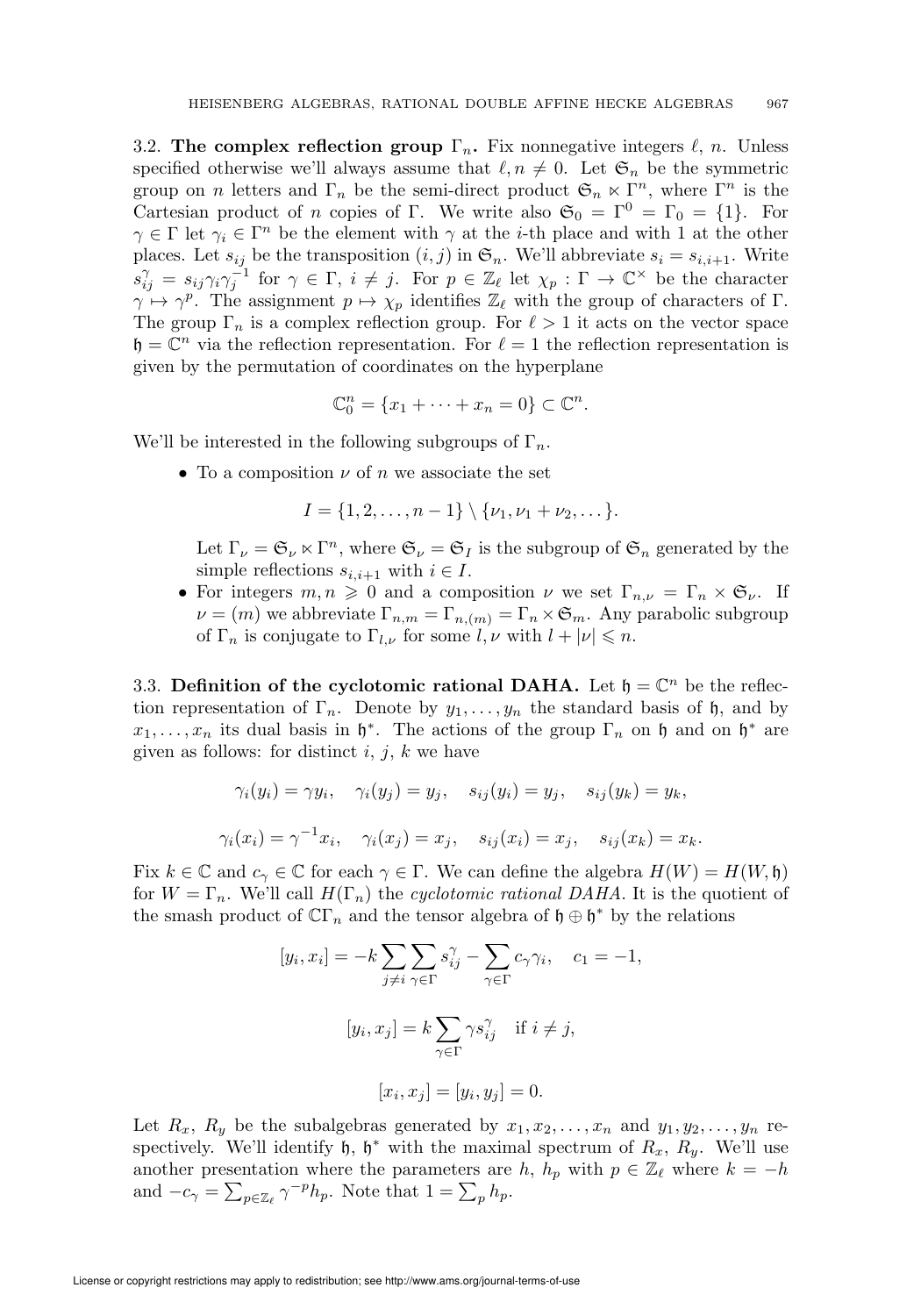3.4. The Lie algebras  $\mathfrak{sl}_{\ell}$  and  $\mathfrak{sl}_{\ell}$ . Given complex numbers  $h_p, p \in \mathbb{Z}_{\ell}$ , with  $\sum_{n} h_n = 1$ , it is convenient to consider the following level 1 weight  $_{p}$   $h_{p} = 1$ , it is convenient to consider the following level 1 weight

<span id="page-9-2"></span>(3.2) 
$$
\Lambda = \sum_{p} h_{p} \,\omega_{p}.
$$

Here the  $\omega_p$ 's are the fundamental weights of the affine Lie algebra

$$
\widehat{\mathfrak{sl}}_\ell = (\mathfrak{sl}_\ell \otimes \mathbb{C}[\varpi, \varpi^{-1}]) \oplus \mathbb{C} \mathbf{1},
$$

where 1 is a central element and the Lie bracket is given by

(3.3) 
$$
[x \otimes \varpi^r, y \otimes \varpi^s] = [x, y] \otimes \varpi^{r+s} + r(x, y)\delta_{r,-s}\mathbf{1}, \quad (x, y) = \tau(xy^t),
$$

where  $y \mapsto y^t$  is the transposition and  $\tau$  is the trace. The affine Lie algebra  $\widehat{\mathfrak{sl}}_\ell$  is generated by the symbols  $e_p$ ,  $f_p$ ,  $p = 0, \ldots, \ell - 1$ , satisfying the Serre relations. For  $p \neq 0$  we have

$$
e_p = e_{p,p+1} \otimes 1, \quad e_0 = e_{\ell,1} \otimes \varpi, \quad f_p = e_{p+1,p} \otimes 1, \quad f_0 = e_{1,\ell} \otimes \varpi^{-1},
$$

where  $e_{p,q}$  is the usual elementary matrix in  $\mathfrak{sl}_{\ell}$ . We'll also use the extended affine Lie algebras  $\mathfrak{sl}_{\ell}$ , obtained by adding to  $\mathfrak{sl}_{\ell}$  the 1-dimensional vector space spanned by the scaling element D such that  $[D, x \otimes \overline{\omega}^r] = rx \otimes \overline{\omega}^r$  and  $[D, 1] = 0$ . Let  $\delta$ denote the dual of  $D$ , i.e., the smallest positive imaginary root. We equip the space of linear forms on the Cartan subalgebra of sl<sup>ℓ</sup> with the pairing such that

$$
\langle \omega_p, \omega_q \rangle = \min(p, q) - pq/\ell, \quad \langle \omega_p, \delta \rangle = 1, \quad \langle \delta, \delta \rangle = 0.
$$

Let  $U(\widehat{\mathfrak{sl}}_{\ell})$  be the enveloping algebra of  $\widehat{\mathfrak{sl}}_{\ell}$ , and let  $U^{-}(\widehat{\mathfrak{sl}}_{\ell})$  be the subalgebra generated by the elements  $f_p$  with  $p = 0, \ldots, \ell - 1$ . For  $r \geq 0$  we write  $U^-(\hat{\mathfrak{sl}}_\ell)_r$  for the subspace of  $U^{-}(\mathfrak{sl}_{\ell})$  spanned by the monomials whose weight is the sum of r negative simple roots.

<span id="page-9-1"></span>3.5. Representations of  $\mathfrak{S}_n$ ,  $\Gamma_n$ . The set of isomorphism classes of irreducible  $\mathfrak{S}_n$ -modules is

$$
\mathrm{Irr}(\mathbb{C}\mathfrak{S}_n)=\{\bar{L}_{\lambda};\lambda\in\mathcal{P}_n\};
$$

see [\[27,](#page-72-3) sec. I.9]. The set of isomorphism classes of irreducible  $\Gamma_n$ -modules is

$$
\operatorname{Irr}(\mathbb{C}\Gamma_n) = \{\bar{L}_{\lambda}; \lambda \in \mathcal{P}_n^{\ell}\},\
$$

where  $\bar{L}_{\lambda}$  is defined as follows. Write  $\lambda = (\lambda(p))$ . The tuple of positive integers  $\nu_{\lambda} = (|\lambda(p)|)$  is a composition in  $\Lambda(\ell, n)$ . Let

$$
\bar{L}_{\lambda(p)}(\chi_{p-1})^{\otimes |\lambda(p)|} \in \mathrm{Irr}(\mathbb{C}\Gamma_{|\lambda(p)|})
$$

be the tensor product of the  $\mathfrak{S}_{(\lambda(p))}$ -module  $\bar{L}_{\lambda(p)}$  and the one-dimensional  $\Gamma^{(\lambda(p))}$ . module  $(\chi_{p-1})^{\otimes |\lambda(p)|}$ . The  $\Gamma_n$ -module  $\bar{L}_{\lambda}$  is given by

<span id="page-9-3"></span>
$$
(3.4) \qquad \bar{L}_{\lambda} = \mathrm{Ind}_{\Gamma_{\nu_{\lambda}}}^{\Gamma_n} (\bar{L}_{\lambda(1)} \chi_{\ell}^{\otimes |\lambda(1)|} \otimes \bar{L}_{\lambda(2)} \chi_1^{\otimes |\lambda(2)|} \otimes \cdots \otimes \bar{L}_{\lambda(\ell)} \chi_{\ell-1}^{\otimes |\lambda(\ell)|}).
$$

<span id="page-9-0"></span>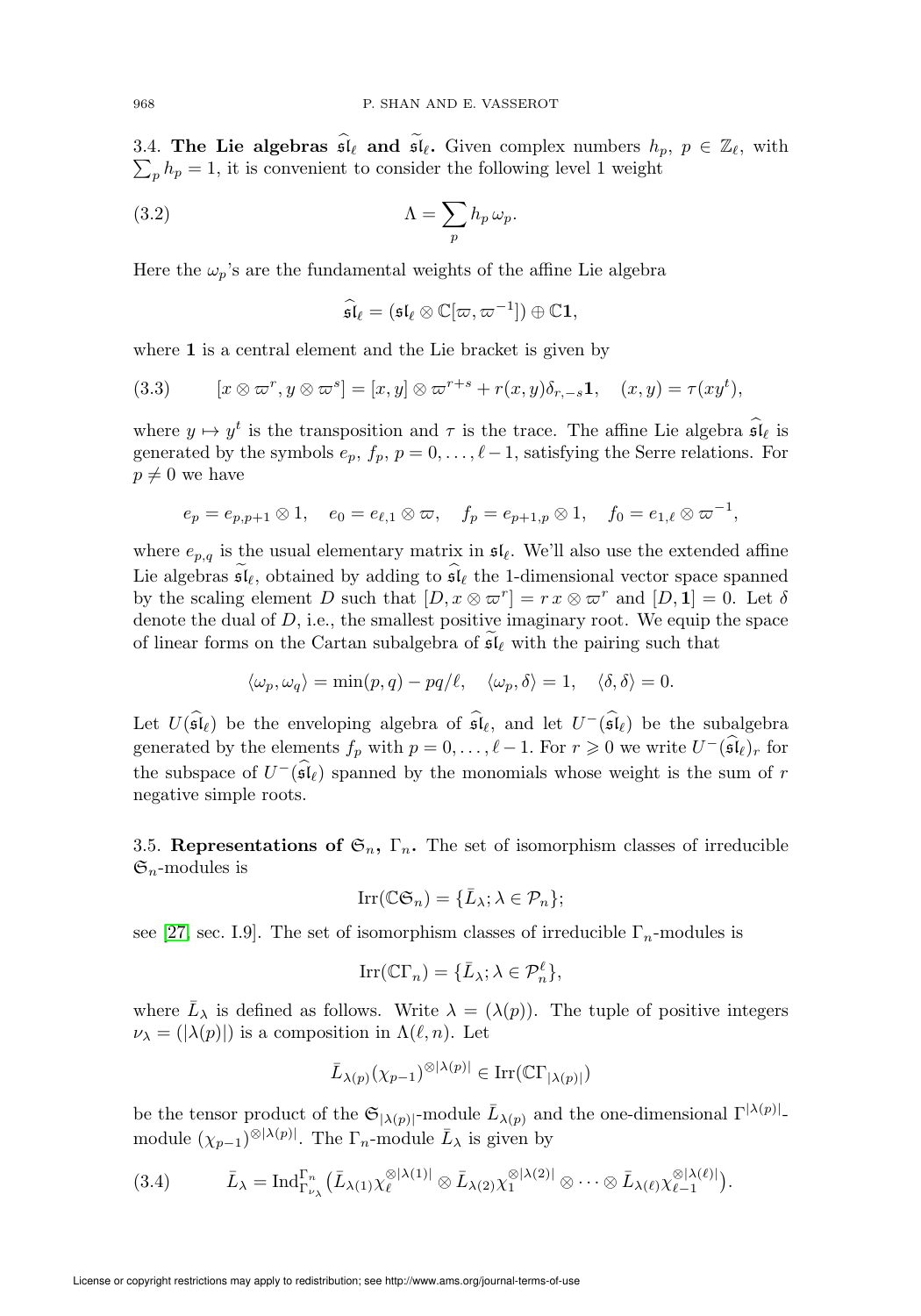<span id="page-10-0"></span>3.6. The category  $\mathcal{O}(\Gamma_n)$ . Consider the C-algebra  $H(\Gamma_n)$  with the parameter  $\Lambda$ in [\(3.2\)](#page-9-2). The category  $\mathcal O$  of  $H(\Gamma_n)$  is the quasi-hereditary category  $\mathcal O(\Gamma_n)$ . The standard modules are the induced modules

$$
\Delta_{\lambda} = \mathrm{Ind}_{\Gamma_n \ltimes R_y}^{H(\Gamma_n)} (\bar{L}_{\lambda}), \quad \lambda \in \mathcal{P}_n^{\ell}.
$$

Here  $\bar{L}_{\lambda}$  is viewed as a  $\Gamma_n \ltimes R_y$ -module such that  $y_1, \ldots, y_n$  act trivially. Let  $L_{\lambda}$ ,  $P_{\lambda}$  denote the top and the projective cover of  $\Delta_{\lambda}$ . Recall the C-linear isomorphism

<span id="page-10-3"></span>(3.5) 
$$
\text{spe}: [\text{Rep}(\mathbb{C}\Gamma_n)] \to [\mathcal{O}(\Gamma_n)], \quad [\bar{L}_{\lambda}] \mapsto [\Delta_{\lambda}].
$$

To avoid cumbersome notation for induction/restriction functors in

$$
\mathcal{O}(\Gamma)=\bigoplus_{n\geqslant 0}\mathcal{O}(\Gamma_n)
$$

we'll abbreviate

(3.6) 
$$
\begin{aligned}\n\mathcal{O}_{\text{Ind}_{n}} &= \mathcal{O}_{\text{Ind}_{\Gamma_{n-1}}^{\Gamma_n}}, & \mathcal{O}_{\text{Res}_n} &= \mathcal{O}_{\text{Res}_{\Gamma_{n-1}}^{\Gamma_n}}, \\
\mathcal{O}_{\text{Ind}_{n,(m^r)}} &= \mathcal{O}_{\text{Ind}_{\Gamma_{n,(m^r)}}^{\Gamma_{n+m^r}}}, & \mathcal{O}_{\text{Res}_{n,(m^r)}} &= \mathcal{O}_{\text{Res}_{\Gamma_{n,(m^r)}}^{\Gamma_{n+m^r}}}, \\
\mathcal{O}_{\text{Ind}_{n,m^r}} &= \mathcal{O}_{\text{Ind}_{\Gamma_{n,m^r}}^{\Gamma_{n+m^r}}}, & \mathcal{O}_{\text{Res}_{n,m^r}} &= \mathcal{O}_{\text{Res}_{\Gamma_{n,m^r}}^{\Gamma_{n+m^r}}}.\n\end{aligned}
$$

We write also

$$
\mathcal{O}_{\mathrm{Ind}_{(m^r)}} = \mathcal{O}_{\mathrm{Ind}_{\mathfrak{S}_m^r}}^{\mathfrak{S}_{mr}} : \mathcal{O}(\mathfrak{S}_m^r) \to \mathcal{O}(\mathfrak{S}_{mr}),
$$
  

$$
\mathcal{O}_{\mathrm{Res}_{(m^r)}} = \mathcal{O}_{\mathrm{Res}_{\mathfrak{S}_m^r}}^{\mathfrak{S}_{mr}} : \mathcal{O}(\mathfrak{S}_{mr}) \to \mathcal{O}(\mathfrak{S}_m^r).
$$

<span id="page-10-1"></span>3.7. The functor KZ. For  $\zeta \in \mathbb{C}^\times$  and  $v_1, v_2, \ldots, v_\ell \in \mathbb{C}^\times$  let  $H_\zeta(n,\ell)$  be the cyclotomic Hecke algebra associated with  $\Gamma_n$  and the parameters  $\zeta, v_1, \ldots, v_\ell$ ; see Section [A.2.](#page-59-0) We'll abbreviate  $\mathbf{H}(\Gamma_n) = \mathbf{H}_{\zeta}(n,\ell)$ . Assume that

$$
\zeta = \exp(2i\pi h), \quad v_p = v_1 \exp(-2i\pi (h_1 + h_2 + \dots + h_{p-1})).
$$

Then the KZ-functor [\[14\]](#page-71-5) is a quotient functor

$$
KZ: \mathcal{O}(\Gamma_n) \to \mathrm{Rep}(\mathbf{H}(\Gamma_n)).
$$

Since KZ is a quotient functor, it admits a right adjoint functor

$$
S: \operatorname{Rep}(\mathbf{H}(\Gamma_n)) \to \mathcal{O}(\Gamma_n)
$$

such that  $KZ \circ S = 1$ . By [\[14,](#page-71-5) thm. 5.3], for each projective module  $Q \in \mathcal{O}(\Gamma_n)$  the canonical adjunction morphism  $1 \rightarrow S \circ KZ$  yields an isomorphism

<span id="page-10-4"></span><span id="page-10-2"></span>
$$
(3.7) \tQ \to S(KZ(Q)).
$$

3.8. The functor R. Let  $H_{\zeta}(m)$  be the Hecke algebra of  $GL_m$  over  $\mathbb{C}$ ; see Section [A.2.](#page-59-0) Let  $\mathbf{S}_{\zeta}(m)$  be the  $\zeta$ -Schur algebra over  $\mathbb{C}$ ; see Appendix [B.](#page-62-0) The module categories of  $\mathbf{S}_{\zeta}(m)$ ,  $\mathbf{H}_{\zeta}(m)$  are related through the Schur functor

$$
\Phi^* : \mathrm{Rep}(\mathbf{S}_{\zeta}(m)) \to \mathrm{Rep}(\mathbf{H}_{\zeta}(m)).
$$

Set

$$
\Lambda(m)_+ = \Lambda(m,m) \cap \mathbb{Z}_+^m, \ \mathbb{Z}_+^m = \{\lambda = (\lambda_1, \lambda_2, \dots, \lambda_m) \in \mathbb{Z}^m : \lambda_1 \geq \lambda_2 \geq \dots \geq \lambda_m\}.
$$

The category  $\text{Rep}(\mathbf{S}_{\zeta}(m))$  is quasi-hereditary with respect to the dominance order, the standard objects being the modules  $\Delta_\lambda^S$  with  $\lambda \in \Lambda(m)_+$ . The comultiplication  $\Delta$  yields a bifunctor [\(B.6\)](#page-66-0)

$$
\dot{\otimes} : \mathrm{Rep}(\mathbf{S}_{\zeta}(m)) \otimes \mathrm{Rep}(\mathbf{S}_{\zeta}(m')) \to \mathrm{Rep}(\mathbf{S}_{\zeta}(m+m')).
$$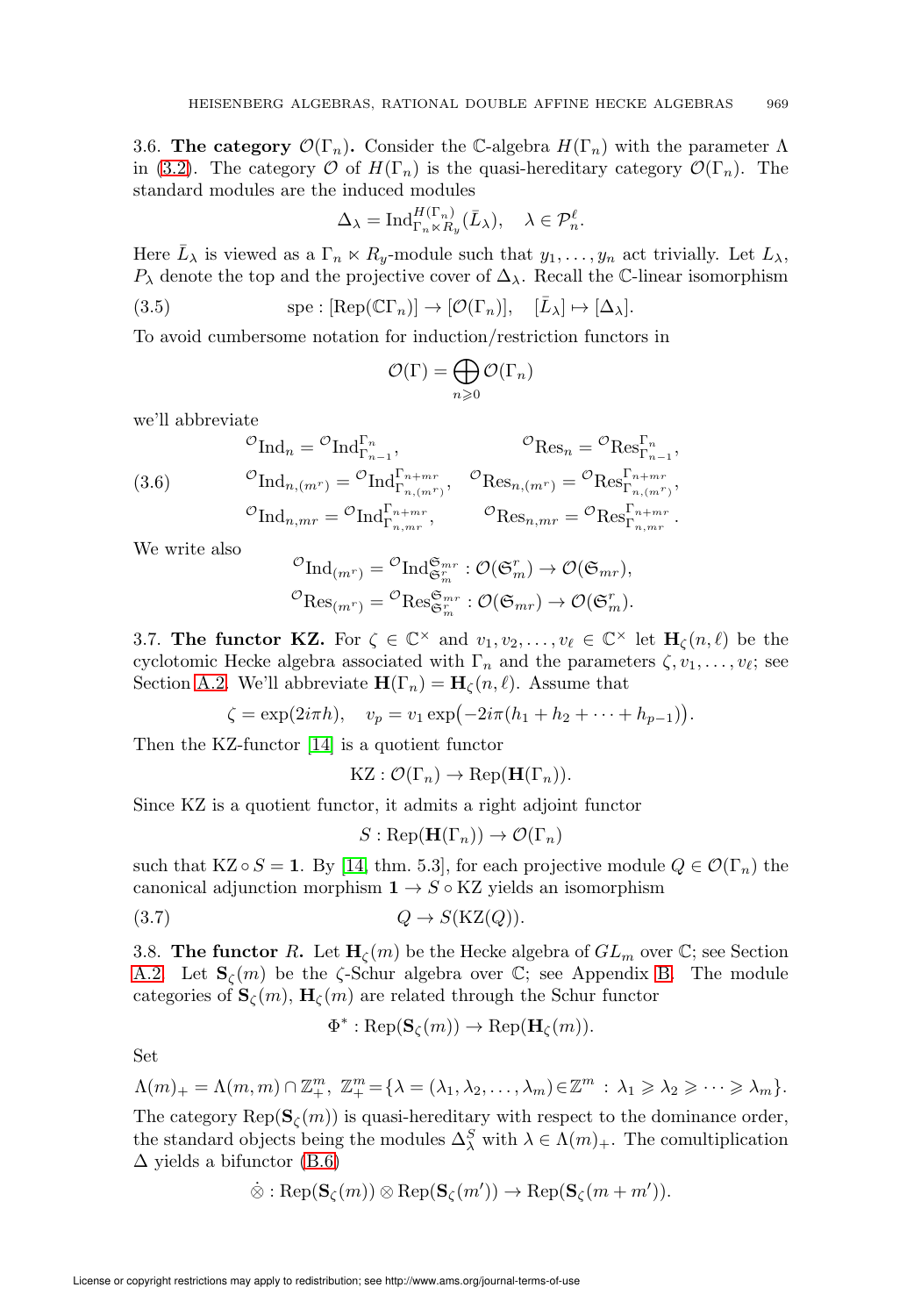Now, assume that  $h$  is a negative rational number with denominator  $d$  and let  $\zeta \in \mathbb{C}^\times$  be a primitive d-th root of 1. Recall that h is the parameter of the  $\mathbb{C}$ algebra  $H(\mathfrak{S}_m)$ . If  $h \notin 1/2 + \mathbb{Z}$ , then Rouquier's functor [\[32\]](#page-72-4) is an equivalence of quasi-hereditary categories

$$
R:\mathcal{O}(\mathfrak{S}_m)\rightarrow \operatorname{Rep}(\mathbf{S}_\zeta(m)),\quad \Delta_\lambda\mapsto \Delta_\lambda^S,
$$

such that  $KZ = \Phi^* \circ R$ . For  $m = m' + m''$  we have a canonical equivalence of categories  $\mathcal{O}(\mathfrak{S}_{m'})\otimes\mathcal{O}(\mathfrak{S}_{m''})=\mathcal{O}(\mathfrak{S}_{m'}\times\mathfrak{S}_{m''})$  and the induction yields a bifunctor

<span id="page-11-1"></span>(3.8) 
$$
{}^{\mathcal{O}}\mathrm{Ind}_{m',m''}: \mathcal{O}(\mathfrak{S}_{m'})\otimes\mathcal{O}(\mathfrak{S}_{m''})\to\mathcal{O}(\mathfrak{S}_{m}).
$$

We'll abbreviate

$$
\mathcal{O}(\mathfrak{S}) = \bigoplus_{n \geq 0} \mathcal{O}(\mathfrak{S}_n), \quad \text{Rep}(\mathbf{S}_\zeta) = \bigoplus_{n \geq 0} \text{Rep}(\mathbf{S}_\zeta(n)).
$$

<span id="page-11-2"></span>**Proposition 3.1.** For  $h \notin 1/2 + \mathbb{Z}$  the functor R is a tensor equivalence  $\mathcal{O}(\mathfrak{S}) \rightarrow$  $Rep(S_{\mathcal{C}}).$ 

*Proof.* We must check that R identifies the tensor product  $\hat{\otimes}$  with the induction [\(3.8\)](#page-11-1). First, fix two projective objects  $X \in \mathcal{O}(\mathfrak{S}_{m'})$  and  $Y \in \mathcal{O}(\mathfrak{S}_{m''})$ . We have

$$
\Phi^*\big(R(X)\dot{\otimes}R(Y)\big) = \mathbf{H} \operatorname{Ind}_{m',m''}\big(\Phi^*R(X)\otimes\Phi^*R(Y)\big)
$$
  
\n
$$
= \mathbf{H} \operatorname{Ind}_{m',m''}\big(\text{KZ}(X)\otimes\text{KZ}(Y)\big)
$$
  
\n
$$
= \mathbf{KZ}\big(\big(\text{Ind}_{m',m''}(X\otimes Y)\big)
$$
  
\n
$$
= \Phi^*R\big(\big(\text{Ind}_{m',m''}(X\otimes Y)\big).
$$

The first equality follows from Corollary [B.4,](#page-66-1) the second one and the fourth one come from  $KZ = \Phi^* \circ R$ , and the third one is the commutation of KZ and the induction functors; see [\[33\]](#page-72-2). Since the modules  $R(X)\dot{\otimes}R(Y)$  and  $R({\mathcal{O}}{\mathrm{Ind}_{m',m''}}(X\otimes$ Y) are projective, and since  $\Phi^*$  is fully faithful on projectives we get that

$$
R(X)\dot{\otimes}R(Y) = R({^{\mathcal{O}}\mathrm{Ind}_{m',m''}}(X\otimes Y)).
$$

Now, since the functors [\(B.6\)](#page-66-0), [\(3.8\)](#page-11-1) are exact and coincide on projective objects, and since the category  $\mathcal{O}(\mathfrak{S}_m)$  has enough projectives, the proposition is proved.  $\square$ 

<span id="page-11-0"></span>3.9. The categorification of  $\tilde{\mathfrak{sl}}_m$ . Recall that  $Z(\mathcal{O}(\Gamma_n))$  is the center of the category  $\mathcal{O}(\Gamma_n)$ . Let  $D_n(z)$  be the polynomial in  $Z(\mathcal{O}(\Gamma_n))[z]$  defined in [\[33,](#page-72-2) sec. 4.2]. For any  $a \in \mathbb{C}(z)$  the projection to the generalized eigenspace of  $D_n(z)$  with the eigenvalue a yields an exact endofunctor  $Q_{n,a}$  of  $\mathcal{O}(\Gamma_n)$ . Next, consider the point

$$
b_n=(0,0,\ldots,0,1)\in\mathfrak{h},\quad\mathfrak{h}=\mathbb{C}^n.
$$

The induction and the restriction relative to  $b_n$  yield functors

$$
{}^{\mathcal{O}}\mathrm{Ind}_{n}: \mathcal{O}(\Gamma_{n-1}) \to \mathcal{O}(\Gamma_{n}), \quad {}^{\mathcal{O}}\mathrm{Res}_{n}: \mathcal{O}(\Gamma_{n}) \to \mathcal{O}(\Gamma_{n-1}).
$$

**Definition 3.2** ([\[33,](#page-72-2) sec. 4.2]). The *q-restiction* and the *q-induction* functors

$$
e_q: \mathcal{O}(\Gamma_n) \to \mathcal{O}(\Gamma_{n-1}), \quad f_q: \mathcal{O}(\Gamma_{n-1}) \to \mathcal{O}(\Gamma_n), \quad q = 0, 1, \ldots, m-1
$$

are given by

$$
e_q = \bigoplus_{a \in \mathbb{C}(z)} Q_{n-1,a/(z-\zeta^q)} \circ \mathcal{O}_{\text{Res}_n \circ Q_{n,a}},
$$

$$
f_q = \bigoplus_{a \in \mathbb{C}(z)} Q_{n,a(z-\zeta^q)} \circ \mathcal{O}_{\text{Ind}_n \circ Q_{n-1,a}}.
$$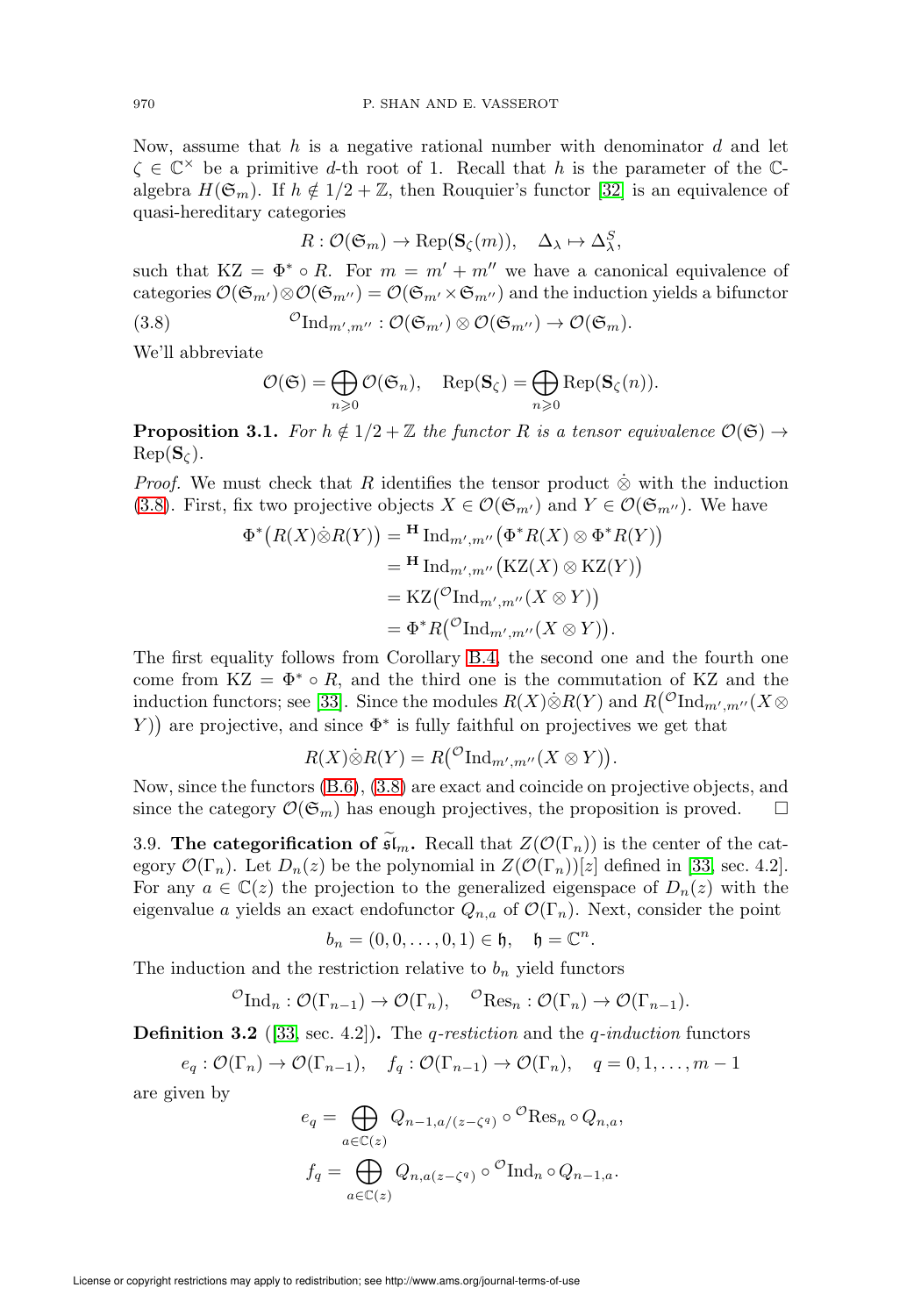We'll abbreviate

$$
E = e_0 \oplus e_1 \oplus \cdots \oplus e_{m-1}, \quad F = f_0 \oplus f_1 \oplus \cdots \oplus f_{m-1}.
$$

Following [\[33,](#page-72-2) sec. 6.3], for  $L \in \text{Irr}(\mathcal{O}(\Gamma))$  we set

$$
\tilde{e}_q(L) = \text{top}(e_q(L)), \quad \tilde{f}_q(L) = \text{soc}(f_q(L)), \quad \tilde{e}_q(0) = \tilde{f}_q(0) = 0.
$$

Now, for each *n* we choose the parameters of  $H(\Gamma_n)$  in the following way:

<span id="page-12-2"></span>(3.9)  $h = -1/m, \quad h_p = (s_{p+1} - s_p)/m, \quad s_q \in \mathbb{Z}, \quad p \neq 0.$ 

The following hypothesis is important for the rest of the paper:

from now on we'll always assume that  $m > 1$ .

The C-vector space  $[\mathcal{O}(\Gamma)]$  is canonically isomorphic to the level  $\ell$  Fock space  $\mathcal{F}_{m_l}^{(s)}$  $_{m,\ell}$ associated with the  $\ell$ -charge  $s = (s_p)$ ; see [\(5.20\)](#page-31-1) below for details. The latter is equipped with an integrable representation of  $\mathfrak{sl}_m$  of level  $\ell$ ; see Section [4.6](#page-22-0) below.

<span id="page-12-3"></span>**Proposition 3.3.** (a) The functors  $e_q$ ,  $f_q$  are exact and biadjoint.

(b) We have  $E = \mathcal{O}$ Res<sub>n</sub> and  $F = \mathcal{O}_{\text{Ind}_{n}}$ .

(c) For  $M \in \mathcal{O}(\Gamma_n)$  we have  $E(M)=0$  (resp.  $F(M)=0$ ) iff  $E(L)=0$ (resp.  $F(L)=0$ ) for any constituent L of M.

(d) The operators  $e_q$ ,  $f_q$  equip  $[\mathcal{O}(\Gamma)]$  with a representation of  $\mathfrak{sl}_m$  which is iso-morphic via the map [\(5.20\)](#page-31-1) to  $\mathcal{F}_{m,\ell}^{(s)}$ .

(e) The tuple  $(\text{Irr}(\mathcal{O}(\Gamma)), \tilde{e}_q, \tilde{f}_q)$  has a crystal structure. In particular, for  $L, L' \in$  $\text{Irr}(\mathcal{O}(\Gamma))$  we have  $\tilde{e}_q(L), \tilde{f}_q(L) \in \text{Irr}(\mathcal{O}(\Gamma)) \sqcup \{0\}$ , and  $\tilde{e}_q(L) = L'$  if and only if  $\tilde{f}_q(L')=L.$ 

*Proof.* Parts  $(a)$ ,  $(b)$  follow from [\[33,](#page-72-2) prop. 4.4], part  $(e)$  is contained in [33, thm. 6.3], part  $(c)$  is obvious, and part  $(d)$  is [\[33,](#page-72-2) cor. 4.5].

<span id="page-12-0"></span>3.10. The filtration of  $[\mathcal{O}(\Gamma_n)]$  by the support. Fix a positive integer n. Assume that  $\ell \geq 2$ . In this section we consider the tautological action of  $\Gamma_n$  on  $\mathbb{C}^n$ . For an integer  $l \geq 0$  and a composition  $\nu$  such that  $l + |\nu| \leq n$  we abbreviate  $X_{l,\nu}^{\circ} = X_{W,\mathfrak{h}}^{\circ}$  and  $X_{l,\nu} = X_{W,\mathfrak{h}}$ , where  $W = \Gamma_{l,\nu}$ . If  $\nu = (m^{j})$  for some integer  $j \geqslant 0$ such that  $l + jm \leq n$  we write

$$
X_{l,j}^{\circ} = X_{l,\nu}^{\circ}, \quad X_{l,j} = X_{l,\nu}.
$$

Therefore  $X_{l,j}$  is the set of the points in  $\mathbb{C}^n$  with l coordinates equal to zero and j collections of m coordinates which differ from each other by  $\ell$ -th roots of one. To avoid confusion we may write  $X_{l,j,\mathbb{C}^n} = X_{l,j}$ . Unless specified otherwise, for  $l, j, m, n$  as above we'll set

<span id="page-12-1"></span>
$$
(3.10) \t\t\t i = n - l - jm.
$$

**Definition 3.4.** For  $i, j \geq 0$  we set

$$
Irr(\mathcal{O}(\Gamma_n))_{i,j} = \{ L \in Irr(\mathcal{O}(\Gamma_n)) : \operatorname{Supp}(L) = X_{l,j} \}.
$$

**Definition 3.5.** For  $i, j \ge 0$  let  $F_{i,j}(\Gamma_n)$  be the C-vector subspace of  $[\mathcal{O}(\Gamma_n)]$ spanned by the classes of the modules whose support is contained in  $X_{l,i}$ , with l as in [\(3.10\)](#page-12-1). If  $i < 0$  or  $j < 0$  we write  $F_{i,j}(\Gamma_n) = 0$ .

Definition 3.6. We define a partial order on the set of pairs of nonnegative integers  $(i, j)$  such that  $i + jm \leq n$  given by  $(i', j') \leq (i, j)$  if and only if  $X_{l', j'} \subset X_{l, j}$ , where  $l = n - i - jm$  and  $l' = n - i' - j'm$ .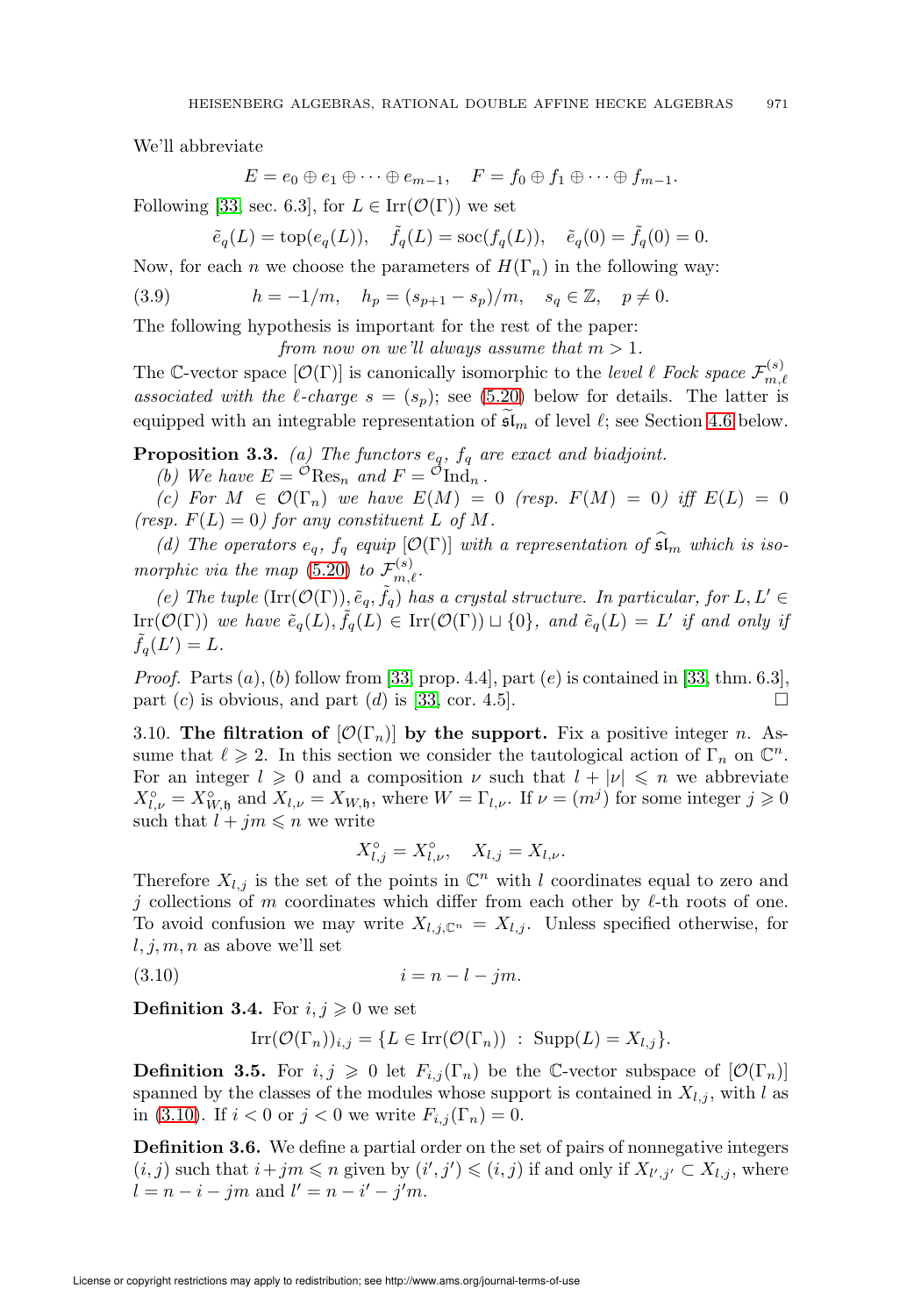Since the support of a module is the union of the supports of all of its constituents, the C-vector space  $F_{i,j}(\Gamma_n)$  is spanned by the classes of the modules in  $\text{Irr}(\mathcal{O}(\Gamma_n))$ whose support is contained in  $X_{l,j}$ , or, equivalently,  $F_{i,j}(\Gamma_n)$  is spanned by the classes of the modules in

$$
\bigcup_{(i',j')\leqslant (i,j)}\mathrm{Irr}(\mathcal{O}(\Gamma_n))_{i',j'}.
$$

<span id="page-13-2"></span>*Remark* 3.7. We have  $\bigcup_{i,j} F_{i,j}(\Gamma_n) = [\mathcal{O}(\Gamma_n)]$ . Indeed, for  $L \in \text{Irr}(\mathcal{O}(\Gamma_n))$  we have  $\text{Supp}(L) = X_{l,\nu}$  for some  $l,\nu$ ; see Section [2.2.](#page-4-0) For  $b \in X_{l,\nu}^{\circ}$  the  $H(\Gamma_{l,\nu})$ -module  $Res_b(L)$  is finite dimensional. Thus, since the parameter h of  $H(\Gamma_{l,\nu})$  is equal to  $-1/m$  the parts of  $\nu$  are all equal to m. Hence we have  $\text{Supp}(L) = X_{l,j}$  for some  $l, j$  as above.

The subspaces  $F_{i,j}(\Gamma_n)$  give a filtration of  $[\mathcal{O}(\Gamma_n)]$ . Consider the associated graded C-vector space

$$
\mathrm{gr}(\Gamma_n)=\bigoplus_{i,j}\mathrm{gr}_{i,j}(\Gamma_n).
$$

The images by the canonical projection  $F_{i,j}(\Gamma_n) \to \text{gr}_{i,j}(\Gamma_n)$  of the classes of the modules in  $\text{Irr}(\mathcal{O}(\Gamma_n))_{i,j}$  form a basis of the C-vector space  $\text{gr}_{i,j}(\Gamma_n)$ . So we may regard  $gr_{i,j}(\Gamma_n)$  as the subspace of  $[\mathcal{O}(\Gamma_n)]$  spanned by  $\mathrm{Irr}(\mathcal{O}(\Gamma_n))_{i,j}$ . We'll abbreviate

$$
F_{i,\bullet}(\Gamma_n) = \sum_j F_{i,j}(\Gamma_n), \quad F_{\bullet,j}(\Gamma_n) = \sum_i F_{i,j}(\Gamma_n),
$$
  

$$
gr_{i,\bullet}(\Gamma_n) = \bigoplus_j gr_{i,j}(\Gamma_n), \quad gr_{\bullet,j}(\Gamma_n) = \bigoplus_i gr_{i,j}(\Gamma_n).
$$

Now, let us study the filtration of  $[\mathcal{O}(\Gamma_n)]$  in detail. The subgroup  $\Gamma_{l,(m^j)}$  of  $\Gamma_n$  is contained in the subgroups  $\Gamma_{l+1,(m^j)}$ ,  $\Gamma_{l,(m^{j+1})}$  and  $\Gamma_{l+m,(m^{j-1})}$  (up to conjugation by an element of  $\Gamma_n$ ) whenever such subgroups exist. Thus we have the inclusions

$$
X_{l+1,j}, X_{l,j+1}, X_{l+m,j-1} \subset X_{l,j},
$$
  

$$
F_{i-1,j}(\Gamma_n), F_{i-m,j+1}(\Gamma_n), F_{i,j-1}(\Gamma_n) \subset F_{i,j}(\Gamma_n).
$$

<span id="page-13-1"></span>Proposition 3.8. (a) We have

$$
X_{l',j'} \subsetneq X_{l,j} \iff X_{l',j'} \subset X_{l+1,j} \cup X_{l,j+1} \cup X_{l+m,j-1}.
$$

(b) We have an isomorphism of C-vector spaces

$$
gr_{i,j}(\Gamma_n) = F_{i,j}(\Gamma_n) / (F_{i-1,j}(\Gamma_n) + F_{i-m,j+1}(\Gamma_n) + F_{i,j-1}(\Gamma_n)).
$$

*Proof.* First we prove (a). Recall that  $X_{l,j}$  is the set of the points in  $\mathbb{C}^n$  with l coordinates equal to zero and j collections of  $m$  coordinates which differ from each other by  $\ell$ -th roots of one. Therefore we have

<span id="page-13-0"></span>(3.11) 
$$
X_{l',j'} \subset X_{l,j} \iff i - i' \geq \max\bigl(0, (j'-j)m\bigr).
$$

In particular this inclusion implies that  $l' \geq l$ . We must prove that

$$
X_{l',j'} \subsetneq X_{l,j} \Rightarrow X_{l',j'} \subset X_{l+1,j} \cup X_{l,j+1} \cup X_{l+m,j-1}.
$$

First, assume that  $l' = l$ . Since  $X_{l',j'} \subsetneq X_{l,j}$  we have  $i > i'$ . Then [\(3.10\)](#page-12-1) implies that  $i-i' = (j'-j)m$ , hence that  $j' > j$  and  $i-i' \geq m$ . So  $i-i' \geq \max(m, (j'-j)m)$ , and [\(3.11\)](#page-13-0) implies that  $X_{l',j'} \subset X_{l,j+1}$ .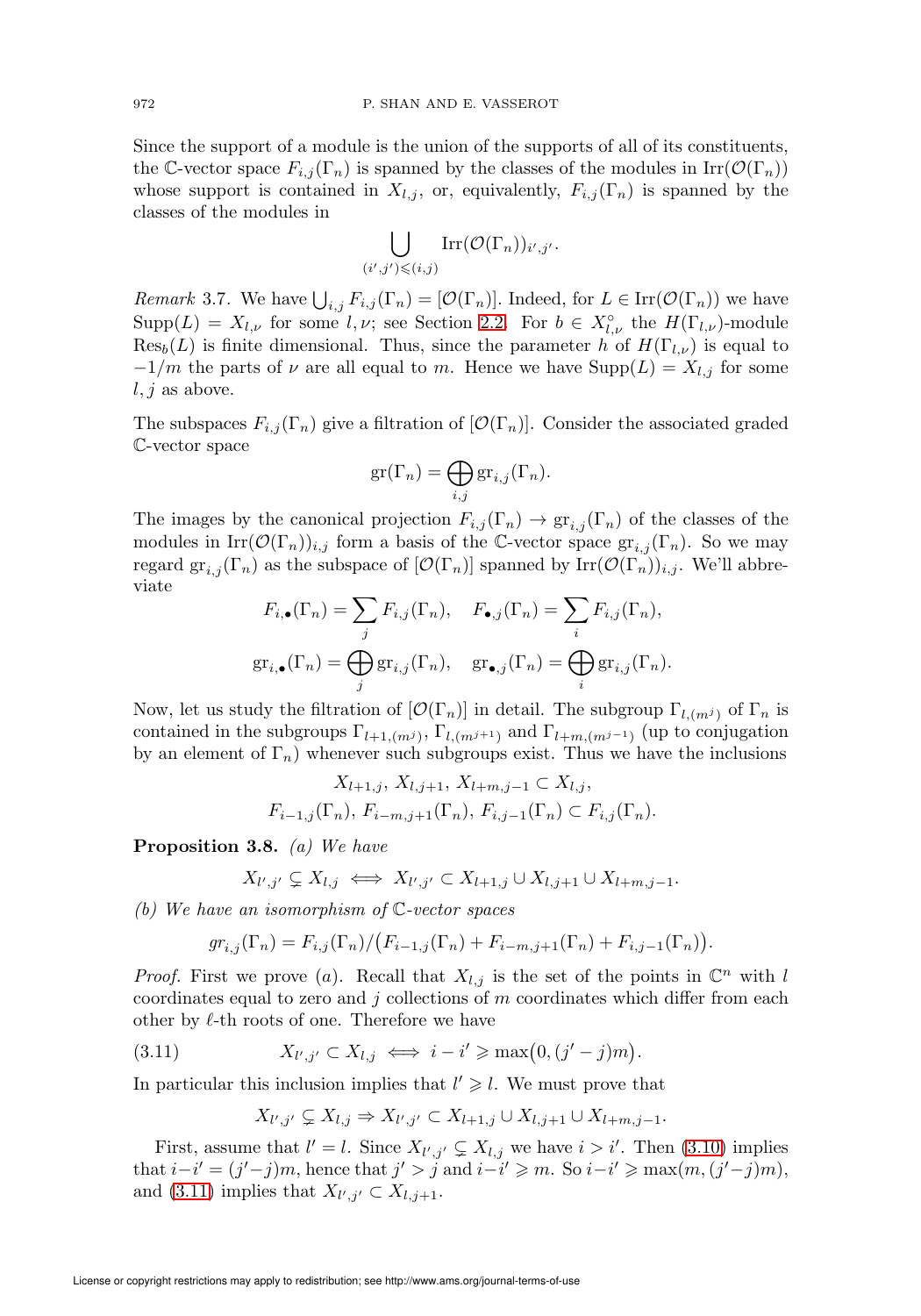Next, assume that  $l + m > l' > l$ . Since  $X_{l',j'} \subset X_{l,j}$  we have  $i \geq i'$ . Further [\(3.10\)](#page-12-1) implies that  $i - i' > (j' - j)m$  and  $i' - i > (j - j' - 1)m$ . Thus  $i \geq i'$  implies indeed that  $i > i'$  and  $j' \geq j$ . So  $i - 1 - i' \geq \max(0, (j' - j)m)$ , and [\(3.11\)](#page-13-0) implies that  $X_{l',j'} \subset X_{l+1,j}$ .

Finally, assume that  $l' \geq l + m$ . Since  $X_{l',j'} \subset X_{l,j}$  we have  $i \geq i'$ . Further [\(3.10\)](#page-12-1) implies that  $i - i' \geq (j' - j + 1)m$ . So  $i - i' \geq \max(0, (j' - j + 1)m)$ , and  $(3.11)$  implies that  $X_{l',j'} \subset X_{l+m,j-1}$ .

Part (b) is a consequence of (a) and of the definition of the filtration on  $[\mathcal{O}(\Gamma_n)]$ .

 $\Box$ 

Remark 3.9. The sets  $X_{l+1,j}$ ,  $X_{l,j+1}$ ,  $X_{l+m,j-1}$  do not contain each other. Indeed, the variety  $X_{l,j}$  has the dimension  $i + j$ . Thus the codimensions of  $X_{l+1,j}$ ,  $X_{l,j+1}$ ,  $X_{l+m,j-1}$  in  $\overline{X}_{l,j}$  are  $1, m-1, 1$  respectively. However, since a point in  $\overline{X}_{l,j+1}^{\circ}$  has only l coordinates equal to 0, we have  $X_{l,j+1} \not\subset X_{l+1,j}$  and  $X_{l,j+1} \not\subset X_{l+m,j-1}$ .

*Remark* 3.10. We have  $F_{\bullet,0}(\Gamma_n)=[\mathcal{O}(\Gamma_n)]$ , because  $(i, j) \leq (i + jm, 0)$ .

<span id="page-14-2"></span>*Remark* 3.11. We have  $(i', j') \leq (0, j)$  if and only if  $i' = 0$  and  $j' \leq j$ .

<span id="page-14-3"></span>Remark 3.12. Consider the set

$$
F_{i,j}(\Gamma_n)^\circ = F_{i,j}(\Gamma_n) \setminus (F_{i-1,j}(\Gamma_n) + F_{i-m,j+1}(\Gamma_n) + F_{i,j-1}(\Gamma_n)).
$$

For  $L \in \text{Irr}(\mathcal{O}(\Gamma_n))$ , by Proposition [3.8](#page-13-1) and Remark [3.7](#page-13-2) we have

$$
[L] \in F_{i,j}(\Gamma_n)^\circ \iff \text{Supp}(L) = X_{l,j}
$$

$$
\iff L \in \text{Irr}(\mathcal{O}(\Gamma_n))_{i,j}.
$$

Remark 3.13. A representation is finite dimensional if and only if its support is zero. Thus  $\text{Irr}(\mathcal{O}(\Gamma_n))_{0,0}$  is the set of isomorphism classes of finite-dimensional modules in  $\mathcal{O}(\Gamma_n)$ . Note that  $(0,0) \leqslant (i, j)$  for all  $(i, j)$ .

<span id="page-14-0"></span>Remark 3.14. If  $\ell = 1$ , then, by Remark [2.1](#page-4-3) and Section [3.2](#page-8-0) we have  $\mathcal{O}(\mathfrak{S}_n)$  =  $\mathcal{O}(\mathfrak{S}_n, \mathbb{C}_0^n)$ . For an integer  $j \geqslant 0$  we set  $X_j = X_{\mathfrak{S}_m^j, \mathbb{C}_0^n}$ ; i.e.,  $X_j$  is the set of the points in  $\mathbb{C}_0^n$  with j collections of m equal coordinates. Then, we set  $i = n - jm$ and the results of this section extend in the obvious way. In particular, we have

$$
X_{j'} \subset X_j \iff j' \ge j, \quad X_{j'} \subsetneq X_j \iff X_{j'} \subset X_{j+1}.
$$

Remark 3.15. For  $\lambda \in \mathcal{P}_r$ ,  $r \geq 1$ , the support of the module  $L_{m\lambda} \in \text{Irr}(\mathcal{O}(\mathfrak{S}_{mr}))$  is

<span id="page-14-1"></span>(3.12) 
$$
\operatorname{Supp}(L_{m\lambda}) = X_{\mathfrak{S}_m^r, \mathbb{C}_0^{mr}}.
$$

Indeed, formula [\(5.16\)](#page-29-0) below and Proposition [2.7](#page-6-3) imply that

$$
\mathrm{Supp}(L_{m\lambda}) \subset \mathrm{Supp}(\mathcal{O}(\mathrm{Ind}_{(m^r)}(L_{(m)}^{\otimes r})) = X_{\mathfrak{S}_m^r, \mathbb{C}_0^{mr}}.
$$

Next, by Remark [3.7](#page-13-2) there is  $j = 0, 1, \ldots, r$  such that

$$
\operatorname{Supp}(L_{m\lambda})=X_{\mathfrak{S}_m^j, \mathbb{C}_0^{mr}}.
$$

Finally the inclusion  $X_{\mathfrak{S}_m^j, \mathbb{C}_0^{mr}} \subset X_{\mathfrak{S}_m^r, \mathbb{C}_0^{mr}}$  implies that  $j = r$  by Remark [3.14.](#page-14-0) Note that the equality [\(3.12\)](#page-14-1) also follows from the work of Wilcox [\[37\]](#page-72-5).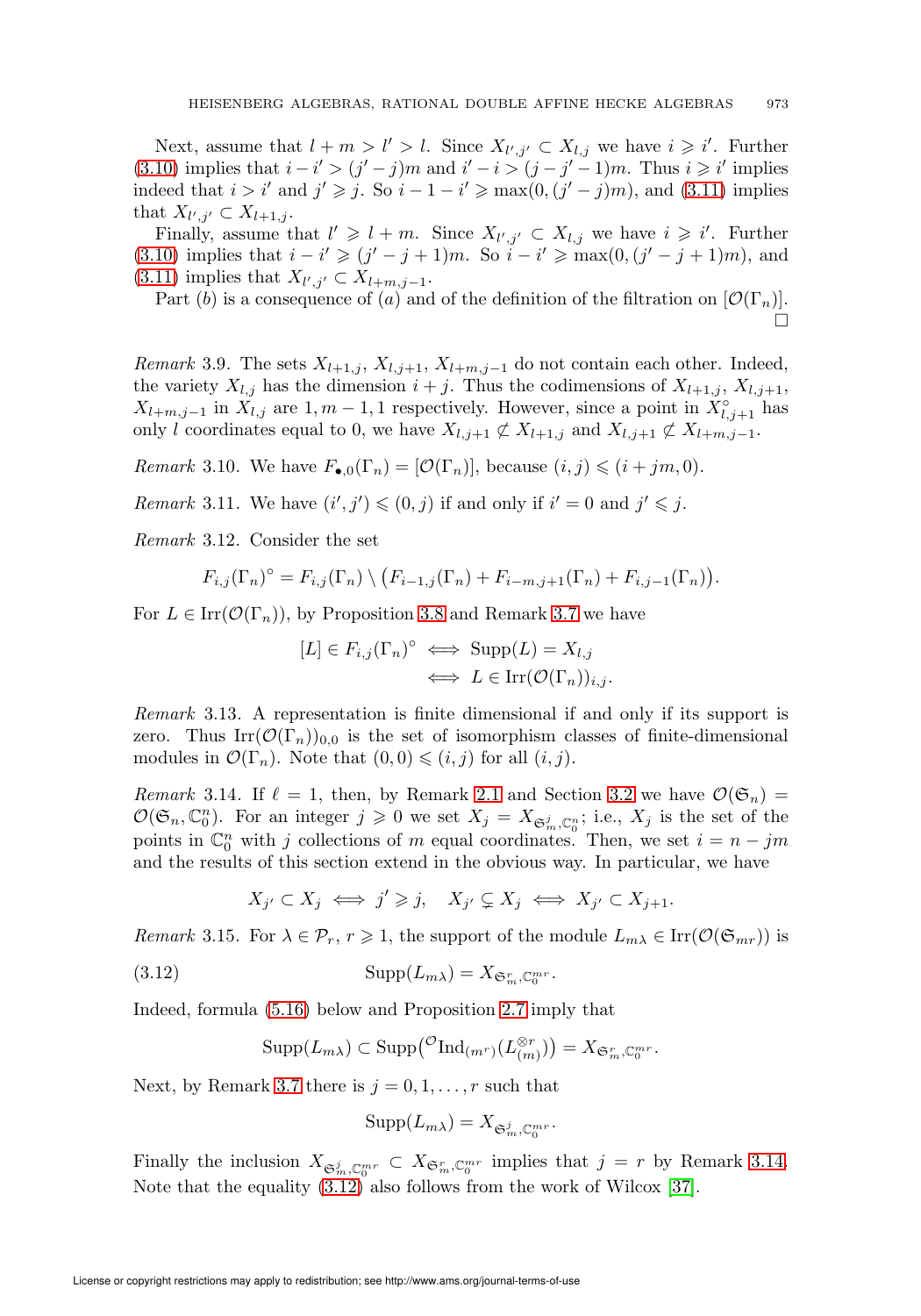<span id="page-15-0"></span>3.11. The action of  $E$ ,  $F$  on the filtration. Let  $E$ ,  $F$  denote the C-linear operators on  $[\mathcal{O}(\Gamma)]$  induced by the exact functors E, F. Recall that the parameters of  $H(\Gamma)$  are chosen as in [\(3.9\)](#page-12-2).

<span id="page-15-1"></span>**Proposition 3.16.** Let  $L \in \text{Irr}(\mathcal{O}(\Gamma_n))_{i,j}$  and  $l = n - i - mj$ .

- (a) We have  $\text{Supp}(F(L)) = X_{l,j,\mathbb{C}^{n+1}}$ .
- (b) We have  $E(L) = 0$  iff  $i = 0$ . We have  $\text{Supp}(E(L)) = X_{l,j,\mathbb{C}^{n-1}}$  if  $i > 0$ .

Proof. Recall that

$$
Supp(L) = X_{l,j} = X_{l,j,\mathbb{C}^n}, \quad E(L) = \mathcal{O}(\text{Res}_n(L), \quad F(L) = \mathcal{O}(\text{Ind}_n(L)).
$$

Thus by Proposition [2.2](#page-4-2) we have  $E(L) = 0$  iff  $b_n \notin X_{l,j}$ . Since  $m > 1$  the definition of the stratum  $X_{l,j}$  in Section [3.10](#page-12-0) shows that  $b_n \notin X_{l,j}$  iff  $i = 0$ . Now, assume that  $i > 0$ . Then  $l + mj \le n - 1$ , and Proposition [2.2](#page-4-2) yields

$$
\mathrm{Supp}(E(L)) = \bigcup_{W} X_{W,\mathbb{C}^{n-1}},
$$

where W runs over the parabolic subgroups of  $\Gamma_{n-1}$  which are  $\Gamma_n$ -conjugate to  $\Gamma_{l,(m^j)}$  (inside the group  $\Gamma_n$ ). We claim that a subgroup  $W \subset \Gamma_{n-1}$  as above is  $\Gamma_{n-1}$ -conjugate to  $\Gamma_{l,(m^j)}$  (inside the group  $\Gamma_{n-1}$ ). Therefore, we have

$$
Supp(E(L)) = X_{l,j,\mathbb{C}^{n-1}}.
$$

Indeed, fix  $b' \in \mathbb{C}^{n-1}$  such that  $W = (\Gamma_{n-1})_{b'}$ . For  $b = (b', z)$  with  $z \in \mathbb{C}$  generic we have  $(\Gamma_n)_b = W$ , where W is regarded as a subgroup of  $\Gamma_n$  via the obvious inclusion  $\Gamma_{n-1} \subset \Gamma_n$ . Since W is  $\Gamma_n$ -conjugate to  $\Gamma_{l,(m^j)}$ , there is an element  $g \in \Gamma_n$  such that the first l coordinates of  $g(b)$  are 0, the next mj ones consist of j collections of m coordinates which are proportional to each other with a ratio given by an  $\ell$ -th root of one, and the last i coordinates of  $g(b)$  are in generic position. We'll abbreviate

$$
g(b) \in 0^l(m)^j *^i.
$$

Since z is generic it is taken by g to one of the coordinates of  $g(b)$  in the packet  $*^i$ . Composing g by an appropriate reflection in  $\mathfrak{S}_n$  we get an element  $g' \in \Gamma_{n-1}$  such that

$$
g'(b) = (g'(b'), z) \in 0^{l}(m)^{j} *^{i}.
$$

Thus we also have

$$
g'(b') \in 0^l(m)^{j} *^{i-1}.
$$

This implies the claim. Hence, we have

$$
Supp(E(L)) = X_{l,j,\mathbb{C}^{n-1}}.
$$

Finally, since  $\text{Supp}(L) = X_{l,j,\mathbb{C}^n}$ , Proposition [2.7](#page-6-3) implies that

$$
Supp(F(L)) = X_{l,j,\mathbb{C}^{n+1}}.
$$

 $\Box$ 

<span id="page-15-2"></span>**Corollary 3.17.** (a) We have  $E(F_{i,j}(\Gamma_n)) \subset F_{i-1,j}(\Gamma_{n-1})$ . If  $i \neq 0$  we also have  $E(F_{i,j}(\Gamma_n)^\circ) \subset F_{i-1,j}(\Gamma_{n-1})^\circ.$ (b) For  $M \in \mathcal{O}(\Gamma_n)$  with  $[M] \in F_{i,j}(\Gamma_n)^\circ$  we have  $E([M]) = 0$  iff  $i = 0$ .

(c) We have  $F(F_{i,j}(\Gamma_n)) \subset F_{i+1,j}(\Gamma_{n+1})$  and  $F(F_{i,j}(\Gamma_n)^\circ) \subset F_{i+1,j}(\Gamma_{n+1})^\circ$ .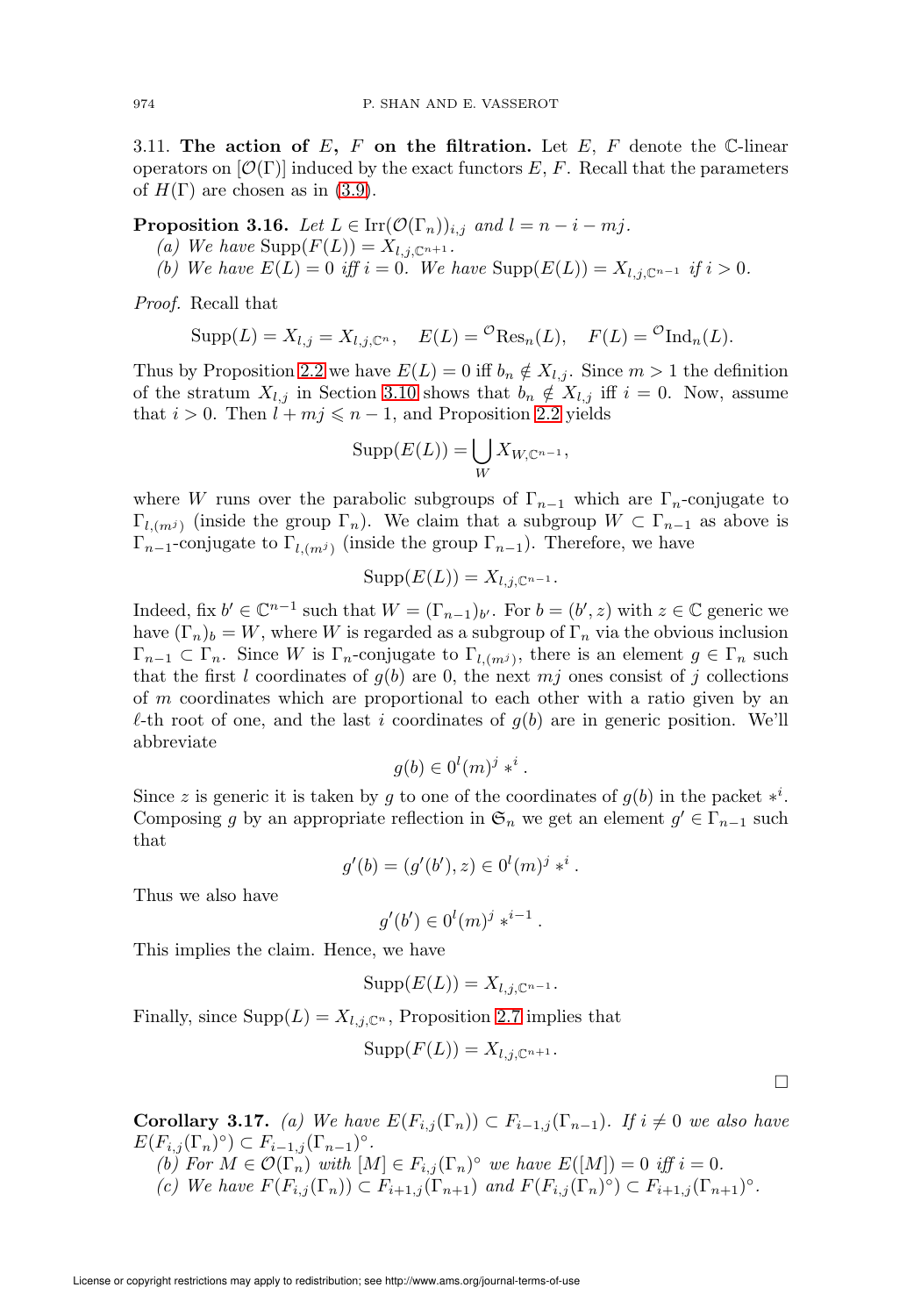*Proof.* First, let  $L \in \text{Irr}(\mathcal{O}(\Gamma_n))$  with  $[L] \in F_{i,j}(\Gamma_n)$ . Thus  $L \in \text{Irr}(\mathcal{O}(\Gamma))_{i',j'}$  with  $(i', j') \leq (i, j)$ . Proposition [3.16](#page-15-1) yields

$$
Supp(F(L)) = X_{l',j',\mathbb{C}^{n+1}}, \quad \text{Supp}(E(L)) = X_{l',j',\mathbb{C}^{n-1}} \text{ if } i' \neq 0.
$$

Hence we have  $F([L]) \in F_{i+1,j}(\Gamma_{n+1})$  and  $E([L]) \in F_{i-1,j}(\Gamma_{n-1})$ . Part (b) follows from Proposition [3.16](#page-15-1) and Remarks [3.11,](#page-14-2) [3.12.](#page-14-3) Part (c) follows from Proposition [3.16](#page-15-1) and Remark [3.12.](#page-14-3) The second part of (a) follows from Proposition [3.16](#page-15-1) and Remark [3.12.](#page-14-3)

Corollary 3.18. Let  $L \in \text{Irr}(\mathcal{O}(\Gamma_n))_{i,j}$ .

- (a) If  $\tilde{e}_q(L) \neq 0$ , then  $\tilde{e}_q(L) \in \text{Irr}(\mathcal{O}(\Gamma_{n-1}))_{i-1,j}$ .
- (b) If  $\tilde{f}_q(L) \neq 0$ , then  $\tilde{f}_q(L) \in \text{Irr}(\mathcal{O}(\Gamma_{n+1}))_{i+1,j}$ .

*Proof.* Set  $L' = \tilde{e}_q(L)$ . Assume that  $L' \neq 0$ . By Proposition [3.3](#page-12-3) we have

 $L' \in \text{Irr}(\mathcal{O}(\Gamma_{n-1})), \quad \tilde{f}_q(L') = L.$ 

Next, since  $L \in \text{Irr}(\mathcal{O}(\Gamma))_{i,j}$  and since  $\tilde{e}_q(L)$  is a constituent of  $E(L)$ , we have  $[L'] \in F_{i-1,j}(\Gamma_{n-1})$  by Corollary [3.17.](#page-15-2) We must prove that  $[L'] \in F_{i-1,j}(\Gamma_{n-1})^{\circ}$ . If this is false, then we have  $[L'] \in F_{i',j'}(\Gamma_{n-1})$  with

$$
(i',j') = (i-2,j), (i-m-1,j+1), (i-1,j-1).
$$

Thus, since  $\tilde{f}_q(L')$  is a constituent of  $F(L')$ , by Corollary [3.17](#page-15-2) we have

<span id="page-16-0"></span>(3.13) 
$$
[L] \in \text{gr}_{i,j}(\Gamma_n) \cap F_{i'+1,j'}(\Gamma_n).
$$

Therefore [\(3.11\)](#page-13-0) yields  $i' + 1 \geq i$ , so  $i' = i - 1$  and  $j' = j - 1$ . So, applying (3.11) once again we get a contradiction with  $(3.13)$ . This proves  $(a)$ . The proof of  $(b)$  is similar.  $\Box$ 

Corollary 3.19. (a) For  $x \in [\mathcal{O}(\Gamma)]$  we have

$$
(e_q(x) = 0, \ \forall q = 0, 1, \ldots, m-1) \iff x \in F_{0,\bullet}(\Gamma).
$$

(b) For  $M \in \mathcal{O}(\Gamma)$  we have

$$
E(M) = 0 \iff E([M]) = 0 \iff [M] \in F_{0,\bullet}(\Gamma).
$$

(c) The space  $F_{0,\bullet}(\Gamma)$  is spanned by the set

$$
\{ [L] : L \in \text{Irr}(\mathcal{O}(\Gamma))_{0,\bullet} \} = \{ [L] : L \in \text{Irr}(\mathcal{O}(\Gamma)), E(L) = 0 \} \\
= \{ [L] : L \in \text{Irr}(\mathcal{O}(\Gamma)), \tilde{e}_q(L) = 0, \ \forall q = 0, 1, \dots, m - 1 \}.
$$

*Proof.* For  $x \in [\mathcal{O}(\Gamma)]$  we write  $x = \sum_{L} x_L[L]$ , where L runs over the set Irr $(\mathcal{O}(\Gamma))$ . By [\[33,](#page-72-2) lem. 6.1, prop. 6.2], for each  $q$  we have

$$
e_q(x) = 0 \iff x_L = 0 \text{ if } e_q([L]) \neq 0.
$$

Thus the C-vector space

$$
\big\{x\in [{\mathcal O}(\Gamma)]\ :\ e_q(x)=0,\ \forall q=0,1,\ldots,m-1\big\}
$$

is spanned by the classes of the simple modules L such that  $e_q([L]) = 0$  for all  $q = 0, 1, \ldots, m - 1$ . Then, apply Corollary [3.17.](#page-15-2) This proves  $(a)$ . Parts  $(b)$ ,  $(c)$  are obvious. Note that

$$
\tilde{e}_q(L) = 0, \ \forall q \iff e_q(L) = 0, \ \forall q,
$$

because a nonzero finitely generated module has a nonzero top.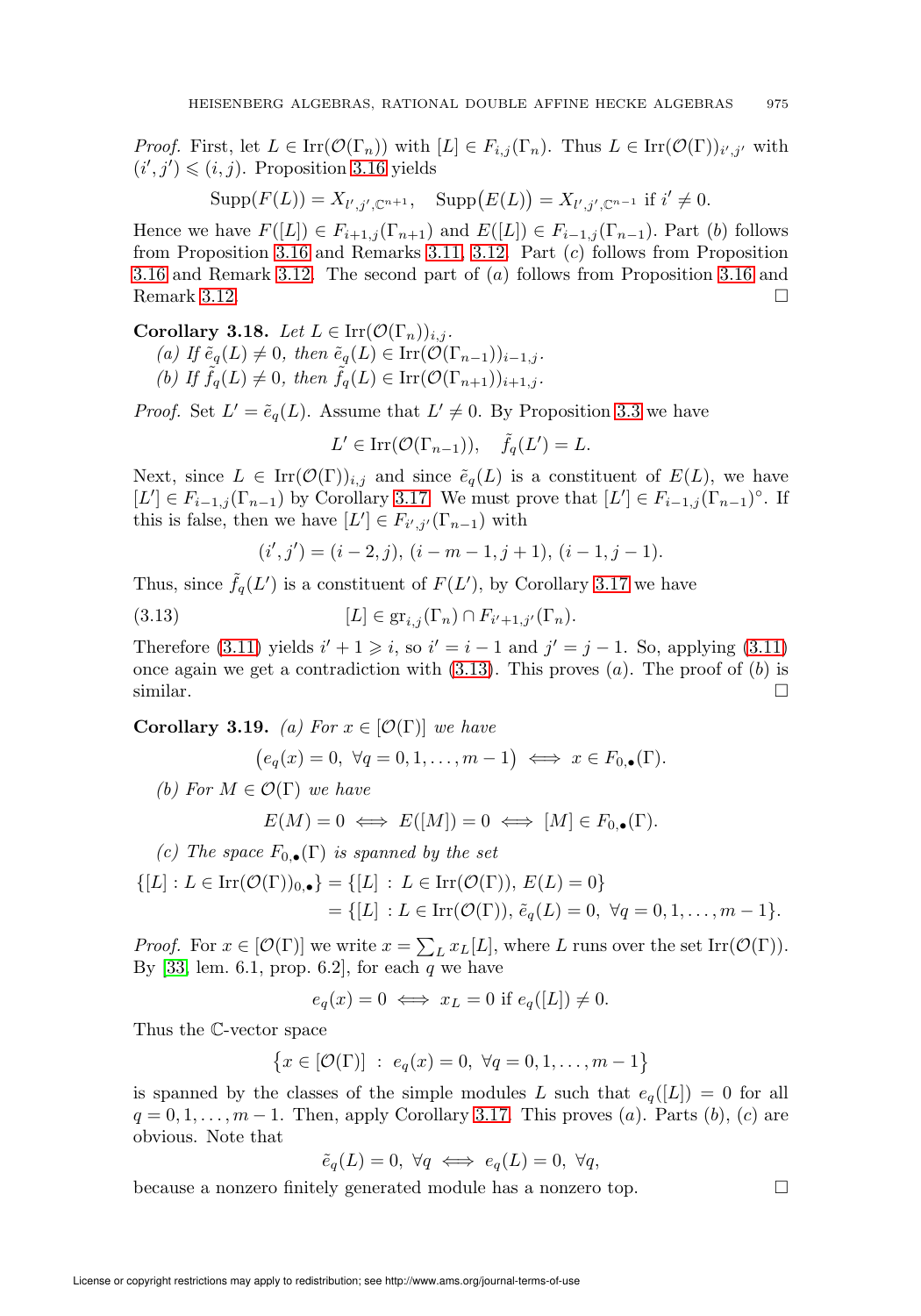4. The Fock space

From now on we'll abbreviate

$$
R(\mathfrak{S}) = \bigoplus_{n \geq 0} [\text{Rep}(\mathbb{C}\mathfrak{S}_n)], \quad R(\Gamma) = \bigoplus_{n \geq 0} [\text{Rep}(\mathbb{C}\Gamma_n)].
$$

<span id="page-17-1"></span>4.1. The Hopf C-algebra  $\lambda$ . This section and the following one are reminders on symmetric functions and the Heisenberg algebra. First, recall that the C-vector space  $R(\mathfrak{S})$  is identified with the C-vector space of symmetric functions

$$
\Lambda = \mathbb{C}[x_1, x_2, \dots]^{\mathfrak{S}_{\infty}}
$$

via the characteristic map [\[27,](#page-72-3) chap. I]

$$
ch: R(\mathfrak{S}) \to \Lambda.
$$

The map ch intertwines the induction/restriction in  $R(\mathfrak{S})$  with the multiplication/comultiplication in  $\Lambda$ . More precisely, for each  $m, n \geq 0$  the restriction yields a linear map

$$
\mathrm{Res}_{n,m}: [\mathrm{Rep}(\mathbb{C}\mathfrak{S}_{n+m})] \to [\mathrm{Rep}(\mathbb{C}\mathfrak{S}_n)] \otimes [\mathrm{Rep}(\mathbb{C}\mathfrak{S}_n)].
$$

Then, under ch, the sum  $\bigoplus_{n,m} \text{Res}_{n,m}$  is identified with the coproduct of  $\Lambda$ . The map ch takes the class of the simple module  $\bar{L}_{\lambda}$  to the Schur function  $S_{\lambda}$  for each  $\lambda \in \mathcal{P}$ . The power sum polynomials are given by

$$
P_{\lambda} = P_{\lambda_1} P_{\lambda_2} \dots, \quad P_r = \sum_i x_i^r, \quad P_0 = 1, \quad \lambda \in \mathcal{P}, \quad r > 0.
$$

We equip the C-vector space  $\Lambda$  with the level 1 action of  $\mathfrak{sl}_m$  given by

<span id="page-17-3"></span>(4.1) 
$$
e_q(S_\lambda) = \sum_{\nu} S_{\nu}, \quad f_q(S_\lambda) = \sum_{\mu} S_{\mu}, \quad q = 0, \dots, m-1,
$$

where  $\nu$  (resp.  $\mu$ ) runs through all partitions obtained from  $\lambda \in \mathcal{P}$  by removing (resp. adding) a node of content q mod m. We equip  $\Lambda$  with the symmetric bilinear form such that the Schur functions form an orthonormal basis. The operators  $e_q$ ,  $f_q$  are adjoint to each other for this pairing.

<span id="page-17-2"></span>4.2. The Heisenberg algebra. The *Heisenberg algebra* is the Lie algebra  $\mathfrak{H}$ spanned by the elements **1** and  $b_r$ ,  $b'_r$ ,  $r > 0$ , satisfying the following relations:

$$
[b'_r, b'_s] = [b_r, b_s] = 0, \quad [b'_r, b_s] = r \mathbf{1} \delta_{r,s}, \quad r, s > 0.
$$

Let  $U(\mathfrak{H})$  be the enveloping algebra of  $\mathfrak{H}$ , and let  $U^-(\mathfrak{H}) \subset U(\mathfrak{H})$  be the subalgebra generated by the elements  $b_r$  with  $r > 0$ . Write  $U^-(\mathfrak{H})_r$  for the subspace of  $U^-(\mathfrak{H})$ spanned by the monomials  $b_{r_1}b_{r_2}\cdots$  with  $\sum_i r_i = r$ . For  $\lambda \in \mathcal{P}$  and  $f \in \Lambda$  we consider the following elements in  $U(\mathfrak{H})$ :

$$
b_{\lambda} = b_{\lambda_1} b_{\lambda_2} \cdots, \quad b'_{\lambda} = b'_{\lambda_1} b'_{\lambda_2} \cdots,
$$
  

$$
b_f = \sum_{\lambda \in \mathcal{P}} z_{\lambda}^{-1} \langle P_{\lambda}, f \rangle b_{\lambda}, \quad b'_f = \sum_{\lambda \in \mathcal{P}} z_{\lambda}^{-1} \langle P_{\lambda}, f \rangle b'_{\lambda},
$$

where  $z_{\lambda}$  is as in [\(3.1\)](#page-7-2). For any integer  $\ell$  we can equip  $\Lambda$  with the level  $\ell$  action of  $\mathfrak H$  such that  $b_r$  acts by multiplication by  $\ell P_r$  and  $b'_r$  acts by  $r\partial/\partial_{P_r}$  for  $r > 0$ . The operators  $b_r$ ,  $b'_r$  are adjoint to each other for the pairing on  $\Lambda$  introduced in

<span id="page-17-0"></span>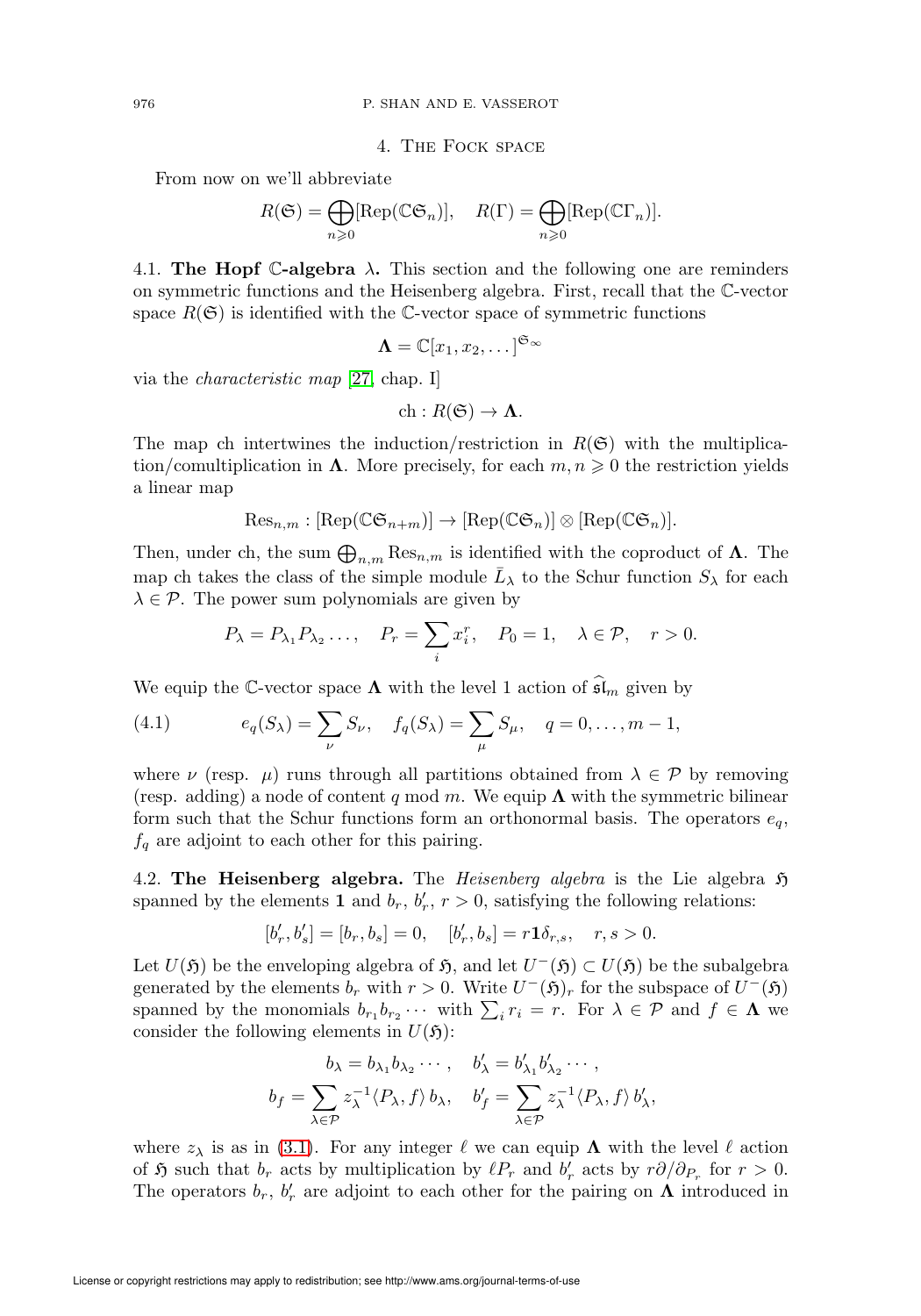Section [4.1.](#page-17-1) Further, they commute with the  $\mathfrak{sl}_m$ -action in [\(4.1\)](#page-17-3); see, e.g., [\[35,](#page-72-6) prop. 4.6. We write  $V_{\ell}^{5} = \Lambda$  regarded as a level  $\ell$  module of 5. Consider the Casimir operator

(4.2) 
$$
\partial = \frac{1}{\ell} \sum_{r \geqslant 1} b_r b'_r.
$$

To avoid any confusion we may also call it the level  $\ell$  Casimir operator. This formal sum defines a diagonalisable  $\mathbb C$ -linear operator on  $V_\ell^{\mathfrak{H}}$  such that

$$
[\partial, b_r] = rb_r, \quad [\partial, b'_r] = -rb'_r.
$$

For each integer j let  $V_{\ell}^{\mathfrak{H}}[j] \subset V_{\ell}^{\mathfrak{H}}$  be the eigenspace of  $\partial$  associated with the eigenvalue j. Below, we'll equip  $\Lambda$  with the  $\mathfrak{H}\text{-action}$  of level 1, i.e., we'll identify  $\Lambda = V_1^5$ , unless mentioning explicitly the contrary.

<span id="page-18-0"></span>4.3. The Lie algebras  $\mathfrak{gl}_m$  and  $\mathfrak{gl}_m$ . We define the Lie algebra  $\mathfrak{gl}_m$  in the same way as  $\mathfrak{sl}_m$ , with  $\mathfrak{gl}_m$  instead of  $\mathfrak{sl}_m$ . We'll also use the extended affine Lie algebra  $\mathfrak{gl}_m$ , obtained by adding to  $\mathfrak{gl}_m$  the 1-dimensional vector space spanned by the scaling element D such that  $[D, x \otimes \varpi^r] = r x \otimes \varpi^r$  and  $[D, 1] = 0$ . The Lie algebra

<span id="page-18-1"></span>(4.3) 
$$
(\widehat{\mathfrak{sl}}_m \times \mathfrak{H})/(m(1,0)-(0,1))
$$

is isomorphic to  $\widehat{\mathfrak{gl}}_m$  via the obvious map, which takes the element  $b'_r$  to  $\sum_{p=1}^m e_{pp} \otimes$  $\varpi^r$  and the element  $b_r$  to  $\sum_{p=1}^m e_{pp} \otimes \varpi^{-r}$  for each  $r > 0$ . Unless specified otherwise, by a  $\mathfrak{gl}_m$ -module we'll always mean a module over the Lie algebra [\(4.3\)](#page-18-1), i.e., an  $\mathfrak{sl}_m$ -module with a compatible  $\mathfrak{H}$ -action. Similarly, by a  $\mathfrak{gl}_m$ -module we'll always mean a  $\mathfrak{gl}_m$ -module with a scaling operator D such that

$$
[D, x \otimes \varpi^r] = r x \otimes \varpi^r, \quad [D, b_r] = -r b_r, \quad [D, b'_r] = r b'_r.
$$

Let  $P^{\tilde{\mathfrak{sl}}_m}$  and  $P^{\tilde{\mathfrak{sl}}_m}$  be the weight lattices of  $\widehat{\mathfrak{sl}}_m$  and  $\widetilde{\mathfrak{sl}}_m$  respectively. In other words  $P^{\widehat{\mathfrak{sl}}_m}$  is the lattice spanned by the affine fundamental weights and  $P^{\widetilde{\mathfrak{sl}}_m}$  is the direct sum of  $P^{\widehat{\mathfrak{sl}}_m}$  and  $\mathbb{Z}\delta$ . We may write  $P^{\widehat{\mathfrak{gl}}_m} = P^{\widehat{\mathfrak{sl}}_m}$  and  $P^{\widetilde{\mathfrak{gl}}_m} = P^{\widetilde{\mathfrak{sl}}_m}$ . By a dominant integral weight of  $\mathfrak{gl}_m$ ,  $\mathfrak{gl}_m$  we'll always mean a dominant integral weight of  $\widehat{\mathfrak{sl}}_m$ ,  $\widetilde{\mathfrak{sl}}_m$ . We denote the sets of such weights by  $P_+^{\widehat{\mathfrak{gl}}_m}$ ,  $P_+^{\widehat{\mathfrak{gl}}_m}$  or by  $P_+^{\widehat{\mathfrak{sl}}_m}$ ,  $P_+^{\tilde{\mathfrak{sl}}_m}$ . For  $\lambda \in P_+^{\tilde{\mathfrak{sl}}_m}$  let  $V_\lambda^{\tilde{\mathfrak{sl}}_m}$  and  $V_\lambda^{\tilde{\mathfrak{gl}}_m}$  be the irreducible integrable modules over  $\widetilde{\mathfrak{sl}}_m$ ,  $\widetilde{\mathfrak{gl}}_m$  with the highest weight  $\lambda$ . We have an isomorphism of  $\widetilde{\mathfrak{gl}}_m$ -modules

$$
V_{\omega_0}^{\widetilde{\mathfrak{gl}}_m} = V_{\omega_0}^{\widetilde{\mathfrak{sl}}_m} \otimes V_m^{\mathfrak{H}}.
$$

Let  $Q^{\mathfrak{sl}_m}$ ,  $P^{\mathfrak{sl}_m}$  be the root lattice and weight lattice of  $\mathfrak{sl}_m$ . The weights of the module  $V_{\omega_0}^{\tilde{\mathfrak{sl}}_m}$  are all the weights of the form

$$
\mu = \omega_0 + \beta - \frac{1}{2} \langle \beta, \beta \rangle \delta - i \delta, \quad \beta \in Q^{\mathfrak{sl}_m}, \quad i \geqslant 0.
$$

Among those, the *extremal weights* are the weights for which  $i = 0$ . The set of the extremal weights coincides with the set of the maximal weights, i.e., with the set of the weights  $\mu$  such that  $\mu + \delta$  is not a weight of  $V_{\omega_0}^{\tilde{\mathfrak{sl}}_m}$ . A weight  $\mu$  of  $V_{\omega_0}^{\tilde{\mathfrak{sl}}_m}$  is extremal if and only if

$$
\langle \mu, \mu \rangle = 0.
$$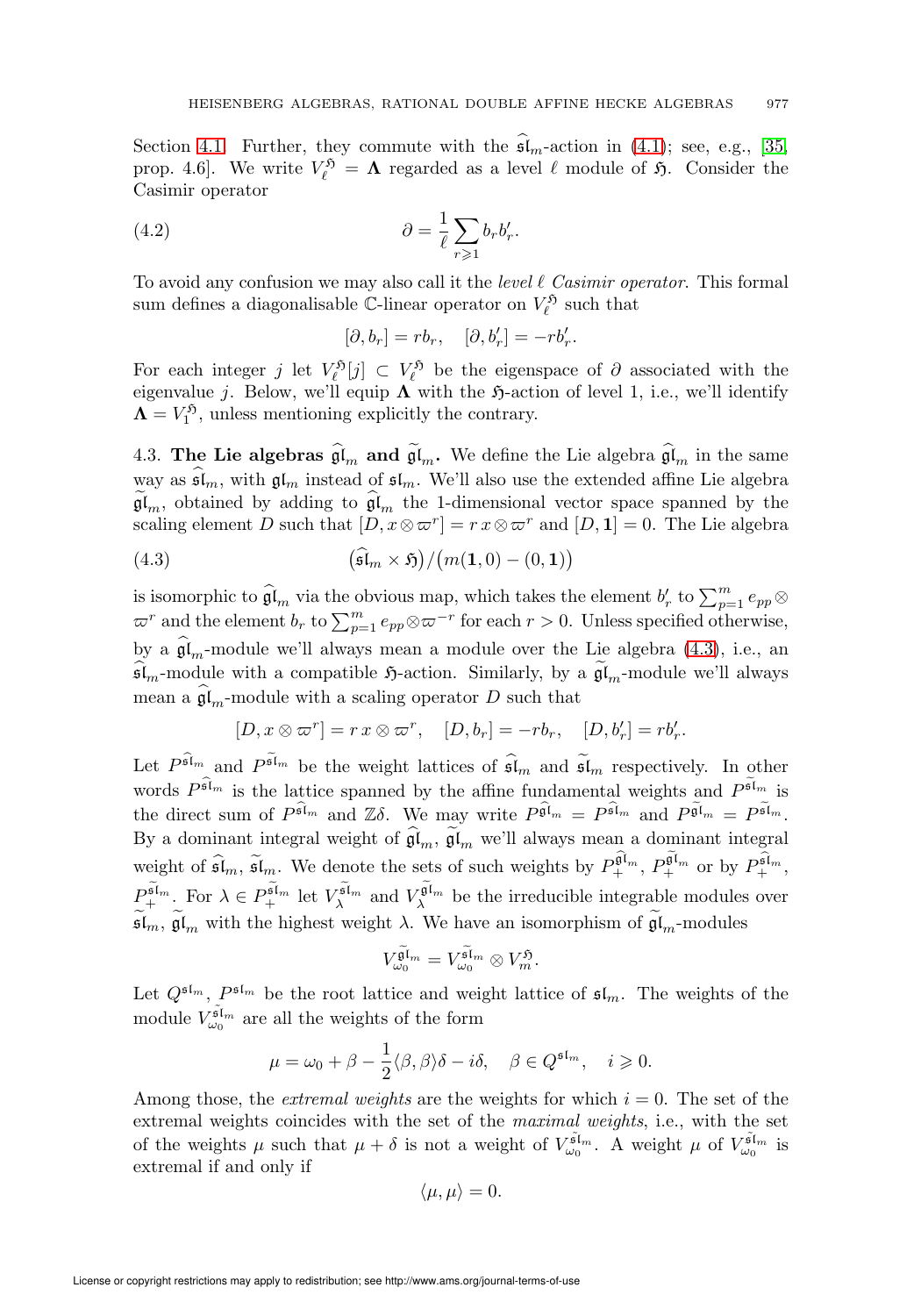Note also that we have  $\langle \mu, \mu \rangle = -2i$  if and only if  $\mu + i\delta$  is an extremal weight. See, e.g., [\[4,](#page-71-8) sec. 20.3, 20.5] for details. For any  $\mathfrak{sl}_m$ -module (resp.  $\mathfrak{gl}_m$ -module) V and any weight  $\mu$  we'll denote by  $V[\mu]$  the weight subspace in V of weight  $\mu$ .

Now, let  $T_m$  be the standard maximal torus in  $SL_m$ , and let  $t_m$  be its Lie algebra. Let  $\mathfrak{S}_m$  be the affine symmetric group. It is the semidirect product  $\mathfrak{S}_m \ltimes Q^{\mathfrak{sl}_m}$ . Note that  $Q^{\mathfrak{sl}_m}$  is the group of cocharacters of  $T_m$ . We'll regard it as a lattice in  $\mathfrak{t}_m$ in the usual way, and we'll identify  $t_m$  with  $t_m^*$  via the standard invariant pairing on  $\mathfrak{t}_m$ . The  $\mathfrak{S}_m$ -action on  $\mathfrak{t}_m^* \oplus \mathbb{C}\omega_0 \oplus \mathbb{C}\delta$ , see, e.g., [\[23,](#page-72-7) sec. 13.1], is such that the element  $\beta$  in  $Q^{\mathfrak{sl}_m}$  acts via the operator

<span id="page-19-1"></span>(4.4) 
$$
\xi_{\beta}: \ \mu \mapsto \mu + \mu(1)\beta - \big(\langle \mu, \beta \rangle + \frac{1}{2}\langle \beta, \beta \rangle \mu(1)\big)\delta.
$$

In particular, we have

$$
\xi_{\beta}(\omega_0) = \omega_0 + \beta - \frac{1}{2} \langle \beta, \beta \rangle \delta.
$$

We'll use the same notation for the  $\mathfrak{S}_m$ -action on  $\mathfrak{t}_m^* \oplus \mathbb{C}\omega_0 \oplus \mathbb{C}\delta$  and on  $\mathfrak{t}_m^* \oplus \mathbb{C}\omega_0$ , hoping it will not create any confusion. Therefore, for  $\mu \in \mathfrak{t}_m^* \oplus \mathbb{C} \omega_0$  the symbol  $\xi_{\beta}(\mu)$  will denote both the weight given by [\(4.4\)](#page-19-1) and the weight  $\mu + \mu(1)\beta$ . We can view the cocharacter  $\beta \in Q^{\mathfrak{sl}_m}$  as a group-scheme homomorphism  $\mathbb{G}_m \to T_m$ . Thus the image  $\beta(\varpi)$  of the element  $\varpi \in K$  lies in  $T_m(K)$ . The coadjoint action of  $\beta(\varpi)$  on  $\mathfrak{t}_m^* \oplus \mathbb{C} \omega_0 \oplus \mathbb{C} \delta$  is given by  $\xi_\beta^{-1}$ ; see, e.g., [\[30\]](#page-72-8). Therefore for any integrable  $\mathfrak{sl}_m$ -module V we have

(4.5) 
$$
\beta(V[\mu]) = V[\xi_{\beta}^{-1}(\mu)].
$$

<span id="page-19-0"></span>4.4. The Hopf C-algebra  $\lambda_{\Gamma}$ . Now, let us consider the Hopf C-algebras  $R(\Gamma)$ . Once again, the multiplication/comultiplication on  $R(\Gamma)$  is given by the induction/restriction. We equip  $R(\Gamma)$  with the symmetric C-bilinear form given by

$$
\langle f, g \rangle = |\Gamma_n|^{-1} \sum_{x \in \Gamma_n} f(x)g(x^{-1}), \quad f, g \in [\text{Rep}(\mathbb{C}\Gamma_n)].
$$

Here we regard  $f, g$  as characters of  $\mathbb{C} \Gamma_n$ . This bilinear form is a Hopf pairing. Next, we consider the Hopf C-algebra  $\Lambda_{\Gamma} = \Lambda^{\otimes \Gamma}$ . We'll use the following elements in  $\Lambda_{\Gamma}$ :

$$
f^{\gamma}=1\otimes\cdots\otimes 1\otimes f\otimes 1\otimes\cdots\otimes 1,\quad f\in\mathbf{\Lambda},\quad\gamma\in\Gamma,
$$

with f at the  $\gamma$ -th place. We abbreviate

$$
P_{\mu}^{\gamma} = (P_{\mu})^{\gamma}, \quad P_{\lambda} = \prod_{\gamma \in \Gamma} P_{\lambda(\gamma)}^{\gamma}, \quad \mu \in \mathcal{P}, \quad \lambda \in \mathcal{P}^{\Gamma}.
$$

The comultiplication in  $\Lambda_{\Gamma}$  is characterized by

$$
\Delta(P_r^{\gamma}) = P_r^{\gamma} \otimes 1 + 1 \otimes P_r^{\gamma}, \quad r > 0, \quad \gamma \in \Gamma.
$$

Following  $[27, \text{chap. I}, \text{app. B}, (7.1)]$  we write

$$
P_{r,p} = \ell^{-1} \sum_{\gamma \in \Gamma} \gamma^p P_r^{\gamma}, \quad r \geqslant 0, \quad p \in \mathbb{Z}_{\ell}.
$$

We equip  $\Lambda_{\Gamma}$  with the Hopf pairing such that

$$
\langle P_{r,p}, P_{s,q} \rangle = r \delta_{p,q} \delta_{r,s}, \quad r, s > 0, \quad p, q \in \mathbb{Z}_{\ell}.
$$

The elements  $P_{r,p}$ ,  $r > 0$ , are algebraically independent and generate the C-algebra  $\Lambda_{\Gamma}$ . Thus, we may regard  $P_{r,p}$ ,  $r > 0$ , as the r-th power sum of a new sequence of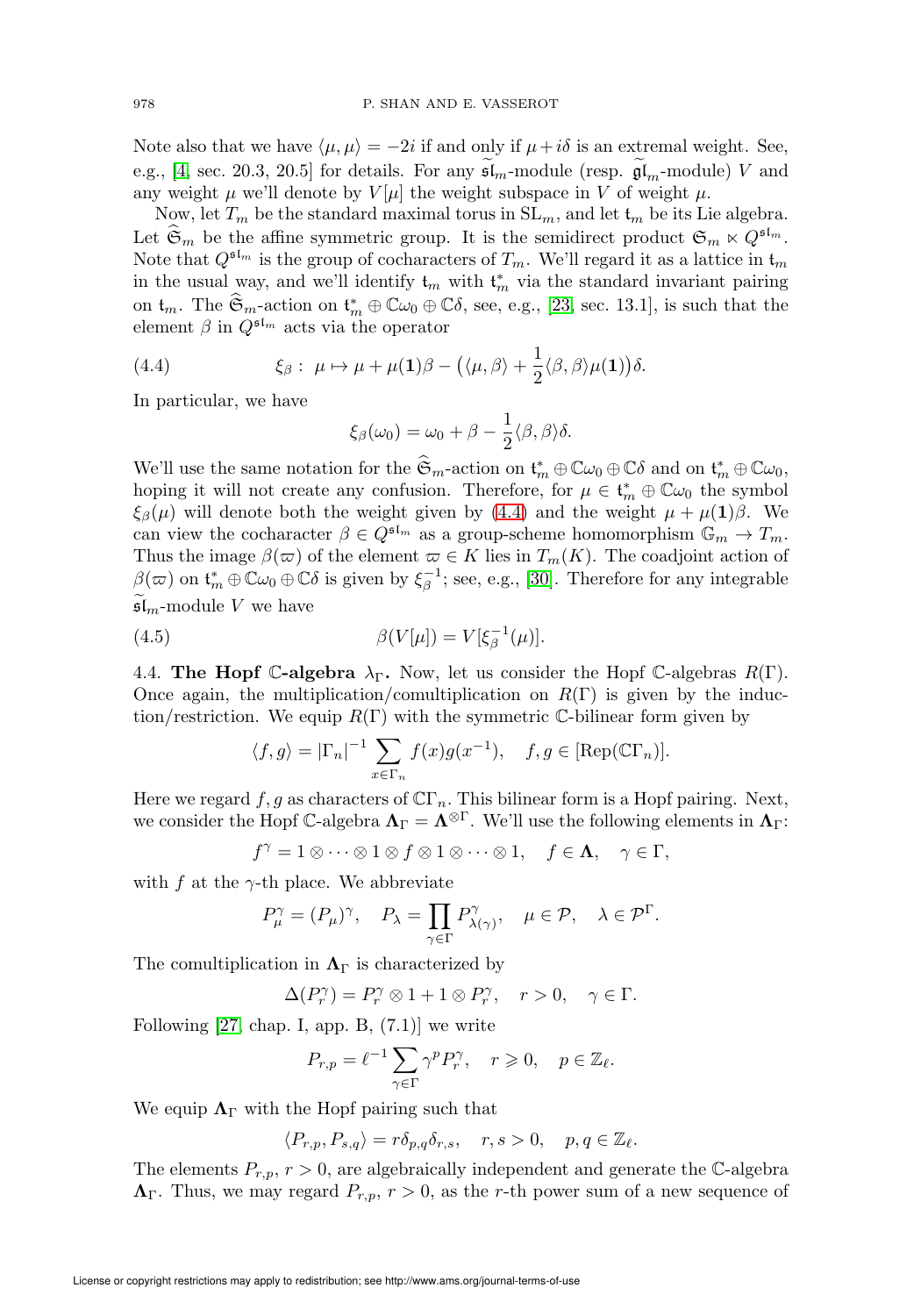variables  $x_{i,p}$ ,  $i > 0$ . We do not need to construct explicitly the elements  $x_{i,p}$ ,  $i > 0$ . They are auxiliary variables which are only used to define the following elements:

(4.6) 
$$
S_{\mu,p} = S_{\mu}(x_{i,p}), \quad S_{\lambda} = \prod_{p \in \mathbb{Z}_{\ell}} S_{\lambda(p),p}, \quad \mu \in \mathcal{P}, \quad \lambda \in \mathcal{P}^{\ell}.
$$

Here, the symbol  $S_{\mu}$  denotes the Schur function associated to the partition  $\mu$ . By construction, the elements  $S_{\lambda}$  are indeed polynomials in the  $P_{r,p}$ 's. So they belong to  $\Lambda_{\Gamma}$ . The Hopf C-algebras  $R(\Gamma)$  and  $\Lambda_{\Gamma}$  are identified via the characteristic map [\[27,](#page-72-3) chap. I, app. B, (6.2)]

$$
ch: R(\Gamma) \to \Lambda_{\Gamma}.
$$

This map intertwines the induction in  $R(\Gamma)$  with the multiplication in  $\Lambda_{\Gamma}$  by [\[27,](#page-72-3) chap. I, app. B,  $(6.3)$ . By [\[27,](#page-72-3) chap. I, app. B,  $(9.4)$ ] and  $(3.4)$  we have

<span id="page-20-0"></span>(4.7) 
$$
\operatorname{ch}(\bar{L}_{\lambda}) = S_{\tau \lambda}, \quad \lambda \in \mathcal{P}^{\ell},
$$

where  $\tau$  is the permutation of  $\mathcal{P}^{\ell}$  such that  $(\tau \lambda)(p) = \lambda(p+1)$  for each  $p \in \mathbb{Z}_{\ell}$ . For  $\lambda \in \mathcal{P}^{\Gamma}$  we write

$$
z_{\lambda} = \prod_{\gamma \in \Gamma} z_{\lambda(\gamma)} \ell^{l(\lambda(\gamma))},
$$

where  $z_{\lambda(\gamma)}$  is as in [\(3.1\)](#page-7-2), and we define  $\bar{\lambda} \in \mathcal{P}^{\Gamma}$  by  $\bar{\lambda}(\gamma) = \lambda(\gamma^{-1})$ . Then we have

<span id="page-20-1"></span>(4.8) 
$$
\langle S_{\lambda}, S_{\mu} \rangle = \delta_{\lambda, \mu}, \quad \lambda, \mu \in \mathcal{P}^{\ell}, \langle P_{\lambda}, P_{\bar{\mu}} \rangle = \delta_{\lambda, \mu} z_{\lambda}, \quad \lambda, \mu \in \mathcal{P}^{\Gamma}.
$$

The first equality is proved as in [\[27,](#page-72-3) chap. I, app. B, (7.4)], while the second one is [\[27,](#page-72-3) chap. I, app. B, (5.3′ )]. By [\(4.7\)](#page-20-0), [\(4.8\)](#page-20-1) the map ch is an isometry. Thus it intertwines the restriction in  $R(\Gamma)$  with the comultiplication in  $\Lambda_{\Gamma}$ .

<span id="page-20-2"></span>**Proposition 4.1.** (a) The restriction  $\text{Rep}(\mathbb{C}\Gamma_n) \to \text{Rep}(\mathbb{C}\mathfrak{S}_n)$  yields the  $\mathbb{C}\text{-algebra}$ homomorphism  $\operatorname{Res}_{\mathfrak{S}}^{\Gamma} : \Lambda_{\Gamma} \to \Lambda$  such that  $S_{\lambda} \mapsto \prod_{p} S_{\lambda(p)}, P_{r,p} \mapsto P_{r}$ .

(b) The induction  $\text{Rep}(\mathbb{CG}_n) \to \text{Rep}(\mathbb{CT}_n)$  yields the C-algebra homomorphism  $\text{Ind}_{\mathfrak{S}}^{\Gamma} : \mathbf{\Lambda} \to \mathbf{\Lambda}_{\Gamma} \text{ such that } P_r \mapsto P_r^1 = \sum_{p \in \mathbb{Z}_{\ell}} P_{r,p}.$ 

*Proof.* First, we concentrate on (a). Recall that  $\text{Rep}(\mathbb{C}\Gamma_n)$ ,  $\text{Rep}(\mathbb{C}\mathfrak{S}_n)$  are identified with  $\Lambda_{\Gamma}$ ,  $\Lambda$  via the characteristic map, which is a C-algebra isomorphism. Under this map, the restriction  $\text{Rep}(\mathbb{C}\Gamma_n) \to \text{Rep}(\mathbb{C}\mathfrak{S}_n)$ , which is a  $\mathbb{C}\text{-algebra hol$ momorphism, can be regarded as a C-algebra homomorphism  $\text{Res}^\Gamma_\mathfrak{S}:\mathbf{\Lambda}_\Gamma\to \mathbf{\Lambda}.$  It takes  $S_{\lambda}$  to  $\prod_{p} S_{\lambda(p)}$  by formula [\(4.7\)](#page-20-0), because, by formula [\(3.4\)](#page-9-3), the simple module  $\overline{L}_{\tau^{-1}\lambda}$  is induced from the tensor product of the representations associated with the  $S_{\lambda(p)}$ 's. To prove that  $\operatorname{Res}_{\mathfrak{S}}^{\Gamma}(P_{r,p})=P_r$ , observe that

$$
ch(\sigma_{r,p}) = P_{r,p}, \quad r > 0,
$$

where  $\sigma_{r,p}$  is the class function on  $\Gamma_r$  which takes the value  $r(\gamma_1\gamma_2\cdots\gamma_r)^p$  on pairs  $(w,(\gamma_1, \gamma_2,\ldots,\gamma_r))$  such that w is an r-cycle, and 0 elsewhere; see [\[12,](#page-71-9) lem. 5.1]. Now, it is easy to see that the restriction of the class function  $\sigma_{r,p}$  to the group  $\mathfrak{S}_n$ is precisely the class function associated to the symmetric polynomial  $P_r$ . Now we concentrate on (b). Note that

$$
\operatorname{Res}_{\mathfrak{S}}^{\Gamma}(P_0^{\gamma}) = 1, \quad \operatorname{Res}_{\mathfrak{S}}^{\Gamma}(P_r^{\gamma}) = \ell \delta_{\gamma,1} P_r, \quad r > 0.
$$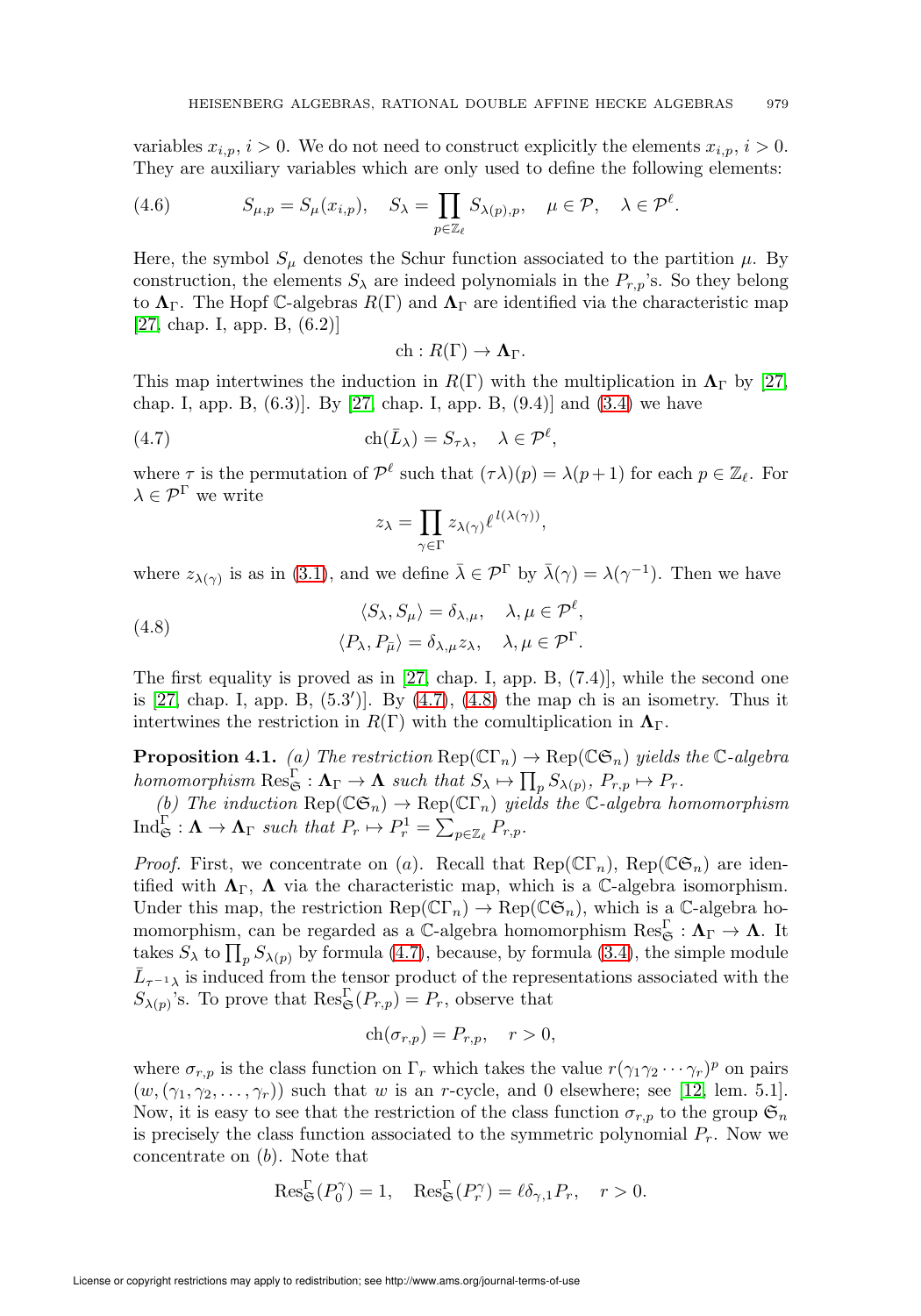Therefore, for  $\lambda \in \mathcal{P}^{\Gamma}$  we have

$$
\operatorname{Res}_{\mathfrak{S}}^{\Gamma}(P_{\lambda}) = \prod_{\gamma \in \Gamma} \operatorname{Res}_{\mathfrak{S}}^{\Gamma}(P_{\lambda(\gamma)}^{\gamma}) = \begin{cases} \ell^{l(\lambda(1))} P_{\lambda(1)} & \text{if } \lambda(\gamma) = \emptyset \text{ for } \gamma \neq 1, \\ 0 & \text{else.} \end{cases}
$$

If  $f,g \in \text{[Rep}(\mathbb{C}\Gamma_n)]$  are the characters of finite-dimensional  $\Gamma_n$ -modules V, W, then  $\langle f,g \rangle$  is the dimension of the space of  $\mathbb{C} \Gamma_n$ -linear maps  $V \to W$ . Hence, by Frobenius reciprocity, the operator  $\text{Ind}_{\mathfrak{S}}^{\Gamma}$  is adjoint to the operator  $\text{Res}_{\mathfrak{S}}^{\Gamma}$ . Thus,

$$
\langle \operatorname{Ind}_{\mathfrak{S}}^{\Gamma}(P_r), P_{\lambda} \rangle = \begin{cases} r \ell^{l(\lambda(1))} \delta_{\lambda(1), (r)} & \text{if } \lambda(\gamma) = \emptyset \text{ for } \gamma \neq 1, \\ 0 & \text{else.} \end{cases}
$$

This implies that  $\text{Ind}_{\mathfrak{S}}^{\Gamma}(P_r) = aP_r^1$  for some a. To determine a, let  $\lambda$  be such that  $\lambda(\gamma) = \emptyset$  if  $\gamma \neq 1$  and  $\lambda(1) = (r)$ . Then we have

$$
P_{\lambda} = P_r^1, \quad \langle P_{\lambda}, P_{\lambda} \rangle = r\ell.
$$

This implies that  $a = 1$ .

Remark 4.2. Let  $f \mapsto \bar{f}$  be the C-antilinear involution of  $\Lambda_{\Gamma}$  which fixes the  $P_{\lambda}$ 's with  $\lambda \in \mathcal{P}^{\Gamma}$ ; see [\[27,](#page-72-3) chap. I, app. B, (5.2)]. For  $\lambda \in \mathcal{P}^{\ell}$  let  $\overline{\lambda}$  be the  $\ell$ -partition given by  $\bar{\lambda}(p) = \lambda(-p)$ . We have

$$
\bar{P}_{r,p} = P_{r,-p}, \quad \bar{S}_{\lambda} = S_{\bar{\lambda}}, \quad r > 0, \quad p \in \mathbb{Z}_{\ell}, \quad \lambda \in \mathcal{P}^{\ell}.
$$

Remark 4.3. Setting  $\ell = 1$  in  $\Lambda_{\Gamma}$  we get the standard Hopf algebra structure and the Hopf pairing of  $\Lambda$ .

*Remark* 4.4. We have [\[27,](#page-72-3) chap. I, app. B,  $(7.1')$ ]

$$
P_r^{\gamma} = \sum_{p \in \mathbb{Z}_{\ell}} \gamma^{-p} P_{r,p}, \quad r \geqslant 0, \quad P_0^{\gamma} = 1, \quad P_{0,p} = \delta_{0,p}.
$$

<span id="page-21-0"></span>4.5. The level 1 Fock space. Fix once and for all a basis  $(\epsilon_1, \ldots, \epsilon_m)$  of  $\mathbb{C}^m$ . The level 1 Fock space of  $\mathfrak{sl}_m$  is the space  $\mathcal{F}_m$  of semi-infinite wedges of the C-vector space  $V_m = \mathbb{C}^m \otimes \mathbb{C}[t, t^{-1}]$ . More precisely, we have

$$
\mathcal{F}_m = \bigoplus\nolimits_{d \in \mathbb{Z}} \mathcal{F}_m^{(d)},
$$

where  $\mathcal{F}_m^{(d)}$  is the subspace spanned by the semi-infinite wedges of *charge d*, i.e., the semi-infinite wedges of the form

<span id="page-21-1"></span>(4.9) 
$$
u_{i_1} \wedge u_{i_2} \wedge \cdots, \quad i_1 > i_2 > \ldots, \quad u_{i-jm} = \epsilon_i \otimes t^j,
$$

where  $i_k = d - k + 1$  if  $k \gg 0$ . We write

<span id="page-21-2"></span>
$$
(4.10) \qquad |\lambda, d\rangle = u_{i_1} \wedge u_{i_2} \wedge \cdots, \quad \lambda \in \mathcal{P}, \quad i_k = \lambda_k + d - k + 1, \quad k > 0.
$$

The elements  $|\lambda, d\rangle$  with  $\lambda \in \mathcal{P}$  form a basis of  $\mathcal{F}_m^{(d)}$ . We equip  $\mathcal{F}_m^{(d)}$  with the C-bilinear symmetric form such that this basis is orthonormal.

The Fock space  $\mathcal{F}_m^{(d)}$  is equipped with a level one representation of  $\widehat{\mathfrak{sl}}_m$  in the following way. First, the C-vector space  $V_m$  is given the level 0 action of  $\mathfrak{sl}_m$  induced by the homomorphism

<span id="page-21-3"></span>(4.11) 
$$
\widehat{\mathfrak{sl}}_m \to \mathfrak{sl}_m \otimes \mathbb{C}[t, t^{-1}], \quad 1 \mapsto 0, \quad x \otimes \varpi \mapsto x \otimes t
$$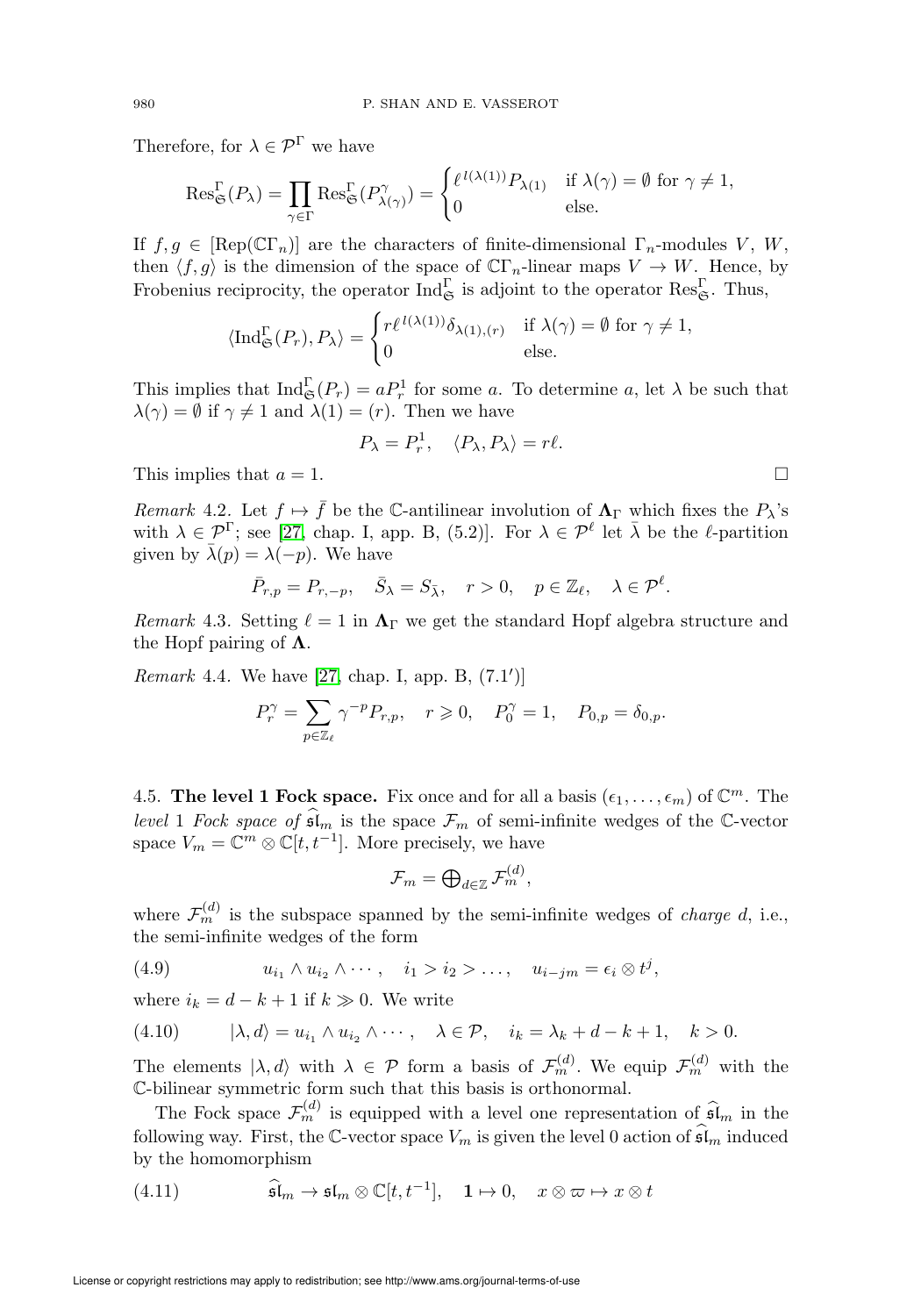and the obvious actions of  $\mathfrak{sl}_m$  and  $\mathbb{C}[t, t^{-1}]$  on  $V_m$ . Then, taking semi-infinite wedges, this action yields a level 1 action of  $\widehat{\mathfrak{sl}}_m$  on  $\mathcal{F}_m^{(d)}$ ; see, e.g., [\[35\]](#page-72-6).

Next, observe that the multiplication by  $t^r$ ,  $r > 0$ , yields an endomorphism of  $V_m$ . Taking semi-infinite wedges it yields a linear operator  $b_r$  on  $\mathcal{F}_m^{(d)}$ . Let  $b'_r$  be the adjoint of  $b_r$ . Then  $b'_r$ ,  $b_r$  define a level m action of  $\mathfrak H$  on  $\mathcal F_m^{(d)}$ . The  $\widehat{\mathfrak {sl}}_m$ -action and the  $\mathfrak{H}\text{-action}$  on  $\mathcal{F}_m^{(d)}$  glue together, yielding a level 1 representation of  $\widehat{\mathfrak{gl}}_m$  on  $\mathcal{F}_m^{(d)}$ ; see [\[35\]](#page-72-6) again.

We have an isomorphism of (simple)  $\mathfrak{gl}_m$ -modules

(4.12) 
$$
\mathcal{F}_m^{(d)} = V_{\omega_{d \mod m}}^{\widehat{\mathfrak{gl}}_m};
$$

see [\[19,](#page-72-9) chap. 14] and the references there. It is unique up to a scalar. It identifies the symmetric bilinear form of  $\mathcal{F}_m^{(d)}$  with the Shapovalov form on  $V_{\omega_{d \mod m}}^{\hat{\mathfrak{gl}}_m}$ , i.e., with the unique (up to a scalar) symmetric bilinear form such that the adjoints of  $b_r$ ,  $e_q$  are  $b'_r$ ,  $f_q$  respectively.

<span id="page-22-3"></span>Remark 4.5. The C-linear isomorphism

<span id="page-22-2"></span>(4.13) 
$$
\mathcal{F}_m^{(d)} \to \mathbf{\Lambda}, \quad |\lambda, d\rangle \mapsto S_\lambda, \quad \lambda \in \mathcal{P}
$$

takes the operators  $b'_r$ ,  $b_r$ ,  $e_q$ ,  $f_q$  on the left-hand side to the operators  $b'_{mr}$ ,  $b_{mr}$ ,  $e_{q-d}$ ,  $f_{q-d}$  on the right-hand side.

<span id="page-22-0"></span>4.6. The level  $\ell$  Fock space. Fix a basis  $(\epsilon_1,\ldots,\epsilon_m)$  of  $\mathbb{C}^m$  and a basis  $(\dot{\epsilon}_1,\ldots,\dot{\epsilon}_{\ell})$ of  $\mathbb{C}^{\ell}$ . The level  $\ell$  Fock space of  $\tilde{\mathfrak{sl}}_m$  is the C-vector space

$$
\mathcal{F}_{m,\ell}=\bigoplus\nolimits_{d\in\mathbb{Z}}\mathcal{F}_{m,\ell}^{(d)}
$$

of semi-infinite wedges of the C-vector space  $V_{m,\ell} = \mathbb{C}^m \otimes \mathbb{C}^{\ell} \otimes \mathbb{C}[z, z^{-1}]$ . The latter are defined as in [\(4.9\)](#page-21-1) with

(4.14) 
$$
u_{i+(j-1)m-km\ell} = \epsilon_i \otimes \dot{\epsilon}_j \otimes z^k.
$$

Here  $i = 1, \ldots, m, j = 1, \ldots, \ell$ , and  $k \in \mathbb{Z}$ . Using the semi-infinite wedges of these elements, we define basis elements  $|\lambda, d\rangle$  of  $\mathcal{F}_{m,\ell}^{(d)}$  as in [\(4.10\)](#page-21-2) with  $\lambda$  running over P. We equip  $\mathcal{F}_{m,\ell}^{(d)}$  with the C-bilinear symmetric form such that the basis elements  $|\lambda, d\rangle$  are orthonormal. This yields a C-linear isomorphism

<span id="page-22-1"></span>(4.15) 
$$
\mathcal{F}_{m,\ell}^{(d)} \to \mathbf{\Lambda}, \quad |\lambda, d\rangle \mapsto S_{\lambda}, \quad \lambda \in \mathcal{P}.
$$

We equip the C-vector space  $\mathcal{F}_{m,\ell}^{(d)}$  with the following actions; see [\[35\]](#page-72-6) for details:

- The level  $m\ell$  action of  $\mathfrak H$  such that  $b'_r$ ,  $b_r$  are taken to the operators  $b'_{m\ell r}$ ,  $b_{m\ell r}$  on  $\Lambda$  under the isomorphism [\(4.15\)](#page-22-1) for  $r > 0$ .
- The level  $\ell$  action of  $\widehat{\mathfrak{sl}}_m$  defined as follows: equip the  $\mathbb{C}[z, z^{-1}]$ -module  $V_{m,\ell}$ with the level 0 action of  $\mathfrak{sl}_m$  given by the evaluation homomorphism [\(4.11\)](#page-21-3) and the obvious actions of  $\mathfrak{sl}_m$  and  $\mathbb{C}[z, z^{-1}]$  on  $V_{m,\ell}$ . Taking semi-infinite wedges we get a level  $\ell$  action of  $\widehat{\mathfrak{sl}}_m$  on  $\mathcal{F}^{(d)}_{m,\ell}$ .
- The level m action of  $\mathfrak{sl}_{\ell}$  which is defined as above by exchanging the roles of  $m$  and  $\ell$ .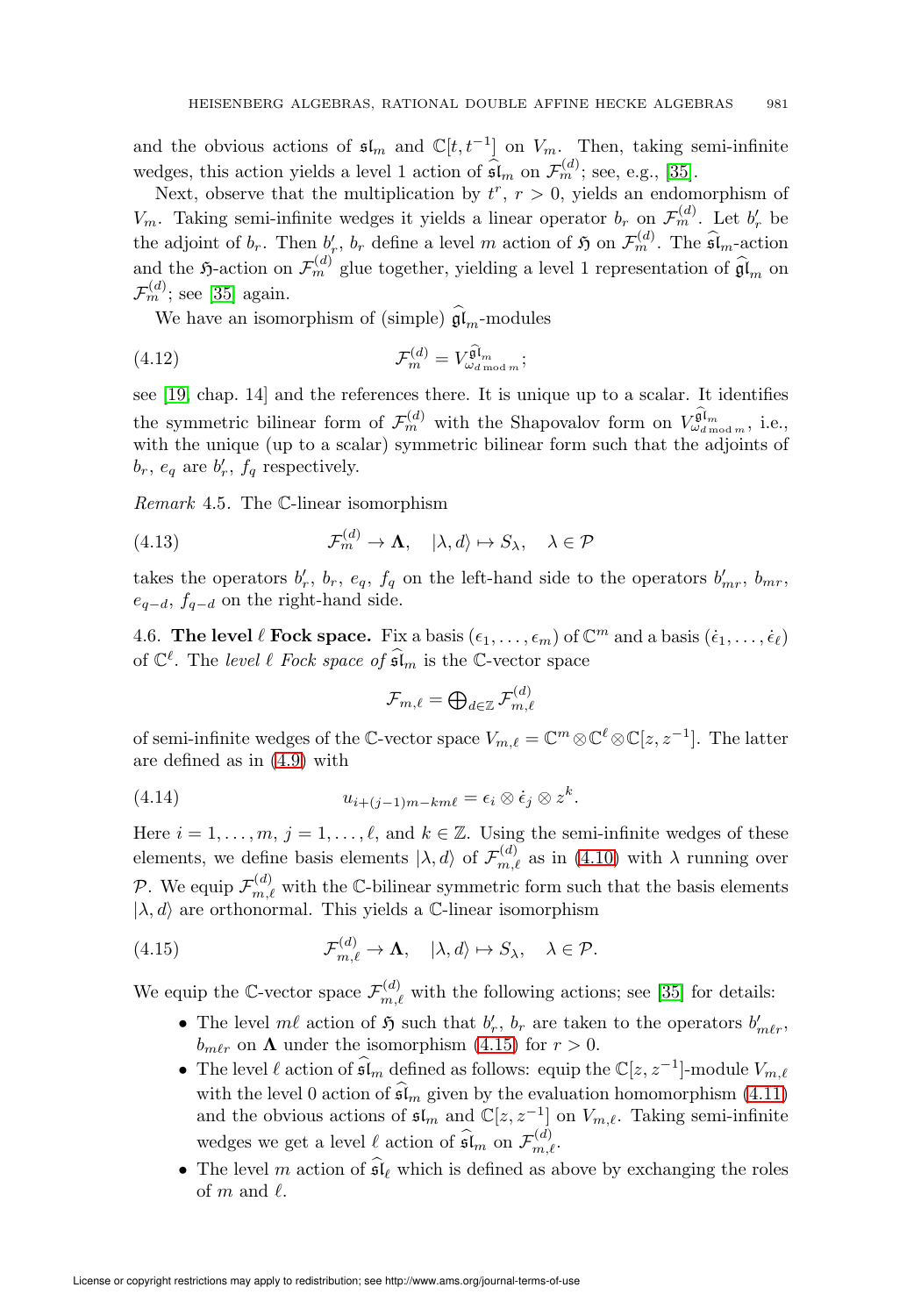The actions of  $\mathfrak{H}, \mathfrak{sl}_m$  and  $\mathfrak{sl}_\ell$  commute with each other. An  $\ell$ -tuple of integers  $s = (s_p)$  is called an l-charge of weight d if  $\sum_p s_p = d$ . Set

(4.16) 
$$
\hat{\gamma}(s,m) = (m - s_1 + s_\ell) \omega_0 + \sum_{p=1}^{\ell-1} (s_p - s_{p+1}) \omega_p.
$$

The Fock space associated with the  $\ell$ -charge s is the subspace

(4.17) 
$$
\mathcal{F}_{m,\ell}^{(s)} = \mathcal{F}_{m,\ell}^{(d)}[\hat{\gamma}(s,m)]
$$

consisting of the elements of weight  $\hat{\gamma}(s,m)$  with respect to the  $\mathfrak{sl}_{\ell}$ -action. It is an  $\widehat{\mathfrak{sl}}_m \times \mathfrak{H}$ -submodule of  $\mathcal{F}_{m,\ell}^{(d)}$ . Consider the basis elements  $|\lambda, s\rangle$ ,  $\lambda \in \mathcal{P}^{\ell}$ , of  $\mathcal{F}_{m,\ell}^{(s)}$  $_{m,\ell}$ defined in [\[35,](#page-72-6) sec. 4.1]. The representation of  $\widehat{\mathfrak{sl}}_m$  on  $\mathcal{F}_{m,\ell}^{(s)}$  can be characterized in the following way, see e.g., [\[18\]](#page-72-10), [\[35\]](#page-72-6),

(4.18) 
$$
e_q|\lambda, s\rangle = \sum_{\nu} |\nu, s\rangle, \quad f_q|\lambda, s\rangle = \sum_{\mu} |\mu, s\rangle,
$$

where  $\nu$  (resp.  $\mu$ ) runs through all  $\ell$ -partitions obtained by removing (resp. adding) a node of coordinate  $(i, j)$  in the p-th partition of  $\lambda$  such that  $q = s_n + j - i$  modulo  $m$ . Consider the  $\mathbb{C}\text{-vector space isomorphism}$ 

<span id="page-23-0"></span>(4.19) 
$$
\mathbf{\Lambda}_{\Gamma} \to \mathcal{F}_{m,\ell}^{(s)}, \quad S_{\tau\lambda} \mapsto |\lambda, s\rangle, \quad \lambda \in \mathcal{P}^{\ell}.
$$

By [\[35,](#page-72-6) sec. 4.1] we have an equality of sets

<span id="page-23-4"></span>(4.20) 
$$
\{|\lambda, s\rangle : \lambda \in \mathcal{P}^\ell, s = (s_p) \in \mathbb{Z}^\ell, \sum_p s_p = d\} = \{|\lambda, d\rangle : \lambda \in \mathcal{P}\}.
$$

Thus the elements  $|\lambda, s\rangle$  form an orthonormal basis of  $\mathcal{F}_{m,\ell}^{(d)}$  and the map [\(4.19\)](#page-23-0) pre-serves the pairings by [\(4.8\)](#page-20-1). The representation of  $\mathfrak{H}$  on  $\mathcal{F}_{m,\ell}^{(s)}$  can be characterized in the following way.

<span id="page-23-3"></span>**Proposition 4.6.** The operators  $b'_r$ ,  $b_r$ ,  $r > 0$ , on  $\mathcal{F}_{m,\ell}^{(s)}$  are adjoint to each other. Further  $b_r$  acts as the multiplication by the element  $P^1_{mr} = \sum_p P_{mr,p}$  of  $\mathbf{\Lambda}_{\Gamma}$  under the isomorphism [\(4.19\)](#page-23-0).

Proof. The first claim is [\[35,](#page-72-6) prop. 5.8]. To prove the second claim, consider the isomorphism of vector spaces

<span id="page-23-1"></span>(4.21) 
$$
\mathcal{F}_{m,\ell}^{(s)} \stackrel{\sim}{\to} \bigotimes_{p \in \mathbb{Z}_{\ell}} \mathcal{F}_{m}^{(s_p)}, \quad |\lambda, s\rangle \mapsto \bigotimes_{p \in \mathbb{Z}_{\ell}} |\tau \lambda(p), s_p\rangle.
$$

Recall that  $\tau \lambda(p) = \lambda(p+1)$ . Next, for each  $p \in \mathbb{Z}_{\ell}$  let  $\Lambda^{(p)}$  be the subalgebra of  $\Lambda_{\Gamma}$  generated by  $P_{r,p}$ ,  $r > 0$ . We have a canonical algebra isomorphism

$$
\Lambda^{(p)} \stackrel{\sim}{\to} \Lambda, \quad P_{r,p} \mapsto P_r, \ S_{\lambda,p} \mapsto S_{\lambda}, \ \forall \lambda \in \mathcal{P};
$$

see Section [4.4.](#page-19-0) Further, we have

<span id="page-23-2"></span>(4.22) 
$$
\bigotimes_{p\in\mathbb{Z}_{\ell}}\Lambda^{(p)} \stackrel{\sim}{\to} \Lambda_{\Gamma}, \quad \bigotimes_{p\in\mathbb{Z}_{\ell}}x_{p} \mapsto \prod_{p\in\mathbb{Z}_{\ell}}x_{p}.
$$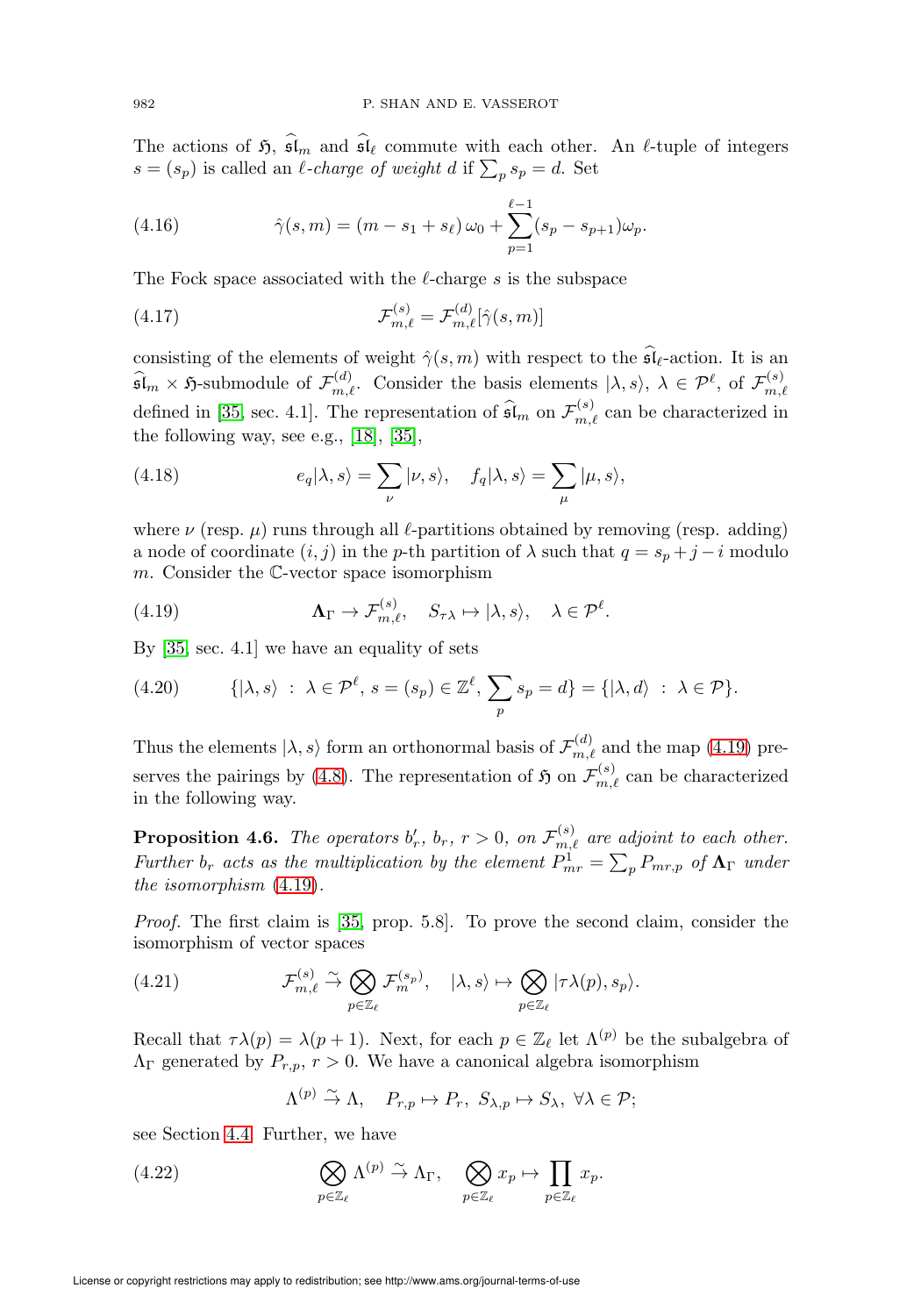These isomorphisms fit into a commutative diagram



where the right vertical arrow is given by  $(4.13)$  on each component. Now, the formulas in [\[35,](#page-72-6) sec. 4.1, 4.3 and (25)] imply that [\(4.21\)](#page-23-1) intertwines the operator  $b_r$ on  $\mathcal{F}_{m,\ell}^{(s)}$  and the operator

 $b_r \otimes 1 \otimes \cdots \otimes 1 + 1 \otimes b_r \otimes 1 \otimes \cdots \otimes 1 + \cdots + 1 \otimes \cdots \otimes 1 \otimes b_r$ 

on  $\bigotimes_{p\in\mathbb{Z}_{\ell}}\mathcal{F}_m^{(s_p)}$ . By Remark [4.5](#page-22-3) the map [\(4.13\)](#page-22-2) sends the operator  $b_r$  on  $\mathcal{F}_m^{(s_p)}$ . to the operator  $b_{mr}$  on  $\Lambda^{(p)}$ . The latter is given by the multiplication by  $P_{mr,p}$ . Therefore  $b_r$  acts on  $\mathcal{F}_{m,\ell}^{(s)}$  by the multiplication by  $\sum_{p\in\mathbb{Z}_{\ell}}P_{mr,p}=P_{mr}^1$ .

Remark 4.7. The  $\widehat{\mathfrak{sl}}_m$ -action on  $\mathcal{F}_{m,\ell}^{(s)}$  can be extended to an  $\widetilde{\mathfrak{sl}}_m$ -action such that the weight of  $|\lambda, s\rangle$  is

$$
-\Delta(s,m)\delta + \sum_{p=1}^{\ell} \omega_{s_p \bmod m} - \sum_{q=0}^{m-1} n_q(\lambda) \alpha_q;
$$

see [\[35,](#page-72-6) sec. 4.2]. Here  $n_q(\lambda)$  is the number of q-nodes in  $\lambda$ ; i.e., it is the sum over all p's of the number of nodes of coordinate  $(i, j)$  in the p-th partition of  $\lambda$  such that  $s_p + j - i = q \mod m$ . The integer  $s_p + j - i$  is called the *content* of the node  $(i, j)$  of  $\lambda$ . We also have used the notation

$$
\Delta(s,m) = \frac{1}{2} \sum_{p=1}^{\ell} \langle \omega_{s_p \bmod m}, \omega_{s_p \bmod m} \rangle + \frac{1}{2} \sum_{p=1}^{\ell} s_p(s_p/m-1).
$$

<span id="page-24-0"></span>In particular, we have

$$
D(|\lambda, s\rangle) = -(\Delta(s, m) + n_0(\lambda)) |\lambda, s\rangle.
$$

5. The categorification of the Heisenberg algebra

We'll abbreviate

$$
\mathcal{O}(\Gamma)=\bigoplus_{n\geqslant 0}\mathcal{O}(\Gamma_n).
$$

Assume that h,  $h_p$  are rational numbers as in [\(3.9\)](#page-12-2). Thus  $\Lambda$  is a rational weight of  $\mathfrak{sl}_{\ell}$  of level 1. Let m be the denominator of h. We'll assume that  $m > 2$ .

<span id="page-24-1"></span>5.1. The functors  $A_{\lambda,}$ ,  $A_{\lambda}^*$ ,  $A_{\lambda,*}$  on  $D^b(\mathcal{O}(\Gamma))$ . To simplify the exposition, from now on we'll assume that  $\ell > 1$ . All the statements below have an analogous version for  $\ell = 1$ , by replacing everywhere  $\mathbb{C}^n$  by  $\mathbb{C}_0^n$ . Let  $n, r$  be nonnegative integers. Consider the point

$$
b_{n,r} = (0, \ldots, 0, 1, \ldots, 1) \in \mathfrak{h} = \mathbb{C}^{n+r},
$$

with  $x_i = 0$  for  $1 \leq i \leq n$ , and  $x_i = 1$  for  $n < i \leq n + r$ . The centralizer of  $b_{n,r}$  in  $\Gamma_{n+r}$  is the parabolic subgroup  $\Gamma_{n,r}$ . We have

$$
\mathfrak{h}/\mathfrak{h}^{\Gamma_{n,r}}=\mathbb{C}^n\times\mathbb{C}^r_0.
$$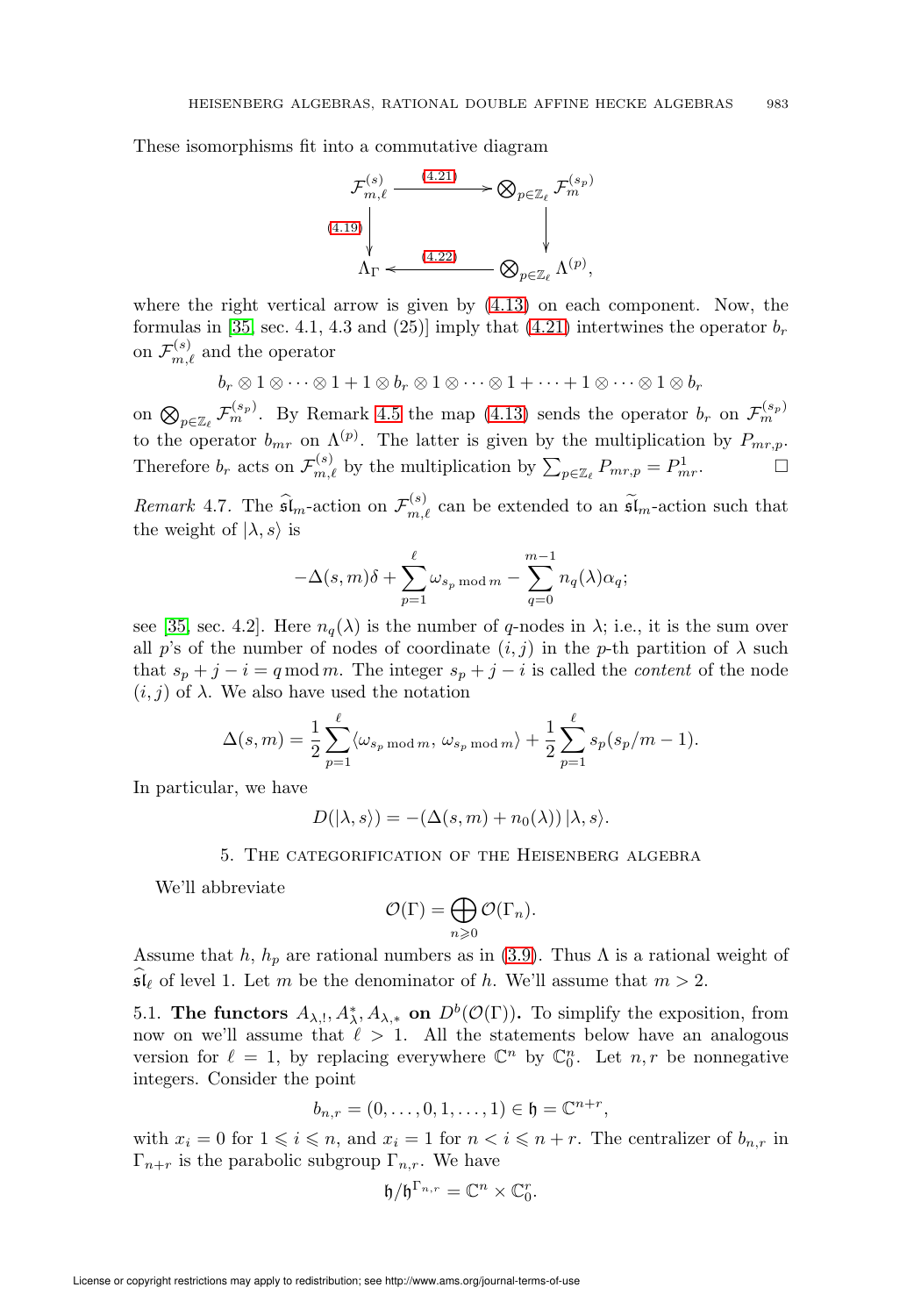Here  $\mathbb{C}^n$  is the reflection representation of  $\Gamma_n$  and  $\mathbb{C}_0^r$  is the reflection representation of  $\mathfrak{S}_r$ . Note that

$$
\mathcal{O}(\Gamma_{n,r})=\mathcal{O}(\Gamma_{n,r},\mathbb{C}^n\times\mathbb{C}^r_0),\quad \mathcal{O}(\mathfrak{S}_r)=\mathcal{O}(\mathfrak{S}_r,\mathbb{C}^r_0).
$$

In particular we have a canonical equivalence of categories

$$
{\mathcal O}(\Gamma_{n,r}) = {\mathcal O}(\Gamma_n) \otimes {\mathcal O}({\mathfrak S}_r).
$$

Thus the induction and restriction relative to  $b_{n,r}$  yield functors

$$
\mathcal{O}_{\mathrm{Ind}_{n,r}} : \mathcal{O}(\Gamma_n) \otimes \mathcal{O}(\mathfrak{S}_r) \to \mathcal{O}(\Gamma_{n+r}),
$$
  

$$
\mathcal{O}_{\mathrm{Res}_{n,r}} : \mathcal{O}(\Gamma_{n+r}) \to \mathcal{O}(\Gamma_n) \otimes \mathcal{O}(\mathfrak{S}_r).
$$

Now consider the functors  ${}^{\mathcal{O}}\text{Ind}_{n,mr}$ ,  ${}^{\mathcal{O}}\text{Res}_{n,mr}$ . The parameters of  $H(\Gamma_{n+mr})$  and  $H(\Gamma_n)$  are h,  $\Lambda$ . The parameter of  $H(\mathfrak{S}_{mr})$  is h. Fix a partition  $\lambda \in \mathcal{P}_r$ . We define the functors

$$
\mathcal{O}(\Gamma_n) \otimes \mathcal{O}(\mathfrak{S}_{mr}) \to \mathcal{O}(\Gamma_n),
$$
  

$$
M \mapsto \text{Hom}_{\mathcal{O}(\mathfrak{S}_{mr})}(M, L_{m\lambda})^{\circledast}, \quad M \mapsto \text{Hom}_{\mathcal{O}(\mathfrak{S}_{mr})}(L_{m\lambda}, M),
$$

as the tensor product of the identity of  $\mathcal{O}(\Gamma_n)$  and of the functors

$$
\mathcal{O}(\mathfrak{S}_{mr}) \to \text{Rep}(\mathbb{C}),
$$
  

$$
M \mapsto \text{Hom}_{\mathcal{O}(\mathfrak{S}_{mr})}(M, L_{m\lambda})^*, \quad M \mapsto \text{Hom}_{\mathcal{O}(\mathfrak{S}_{mr})}(L_{m\lambda}, M).
$$

Here the superscript ∗ denotes the dual C-vector space. Note that the space  $\text{Hom}_{\mathcal{O}(\mathfrak{S}_{mr})}(M,L_{m\lambda})$  is finite dimensional because the category  $\mathcal{O}(\mathfrak{S}_{mr})$  is Artinian. Thus, given a decomposition  $M = \bigoplus_i M_i \otimes N_i$ , we get

$$
\text{Hom}_{\mathcal{O}(\mathfrak{S}_{mr})}(M, L_{m\lambda})^{\circledast} = \bigoplus_{i} M_{i} \otimes \text{Hom}_{\mathcal{O}(\mathfrak{S}_{mr})}(N_{i}, L_{m\lambda})^{*},
$$

$$
\text{Hom}_{\mathcal{O}(\mathfrak{S}_{mr})}(L_{m\lambda}, M) = \bigoplus_{i} M_{i} \otimes \text{Hom}_{\mathcal{O}(\mathfrak{S}_{mr})}(L_{m\lambda}, N_{i}).
$$

The functor  $\text{Hom}_{\mathcal{O}(\mathfrak{S}_{mr})}(\bullet, L_{m\lambda})^{\circledast}$  is right exact and the functor  $\text{Hom}_{\mathcal{O}(\mathfrak{S}_{mr})}(L_{m\lambda}, \bullet)$ is left exact. We denote the corresponding derived functors in the following way:

$$
M \mapsto \mathrm{RHom}_{D^b(\mathcal{O}(\mathfrak{S}_{mr}))}(M, L_{m\lambda})^{\circledast}, \quad M \mapsto \mathrm{RHom}_{D^b(\mathcal{O}(\mathfrak{S}_{mr}))}(L_{m\lambda}, M).
$$

**Definition 5.1.** For  $\lambda \in \mathcal{P}_r$  with  $r \geq 0$  we define the functors

$$
A_{\lambda, !}: D^b(\mathcal{O}(\Gamma_{n+mr})) \to D^b(\mathcal{O}(\Gamma_n)), \quad M \mapsto \mathrm{RHom}_{D^b(\mathcal{O}(\mathfrak{S}_{mr}))}({^{\mathcal{O}}}\mathrm{Res}_{n, mr}(M), L_{m\lambda})^{\circledast},
$$
  

$$
A_{\lambda}^*: D^b(\mathcal{O}(\Gamma_n)) \to D^b(\mathcal{O}(\Gamma_{n+mr})), \quad M \mapsto {}^{\mathcal{O}}\mathrm{Ind}_{n, mr}(M \otimes L_{m\lambda}),
$$
  

$$
A_{\lambda,*}: D^b(\mathcal{O}(\Gamma_{n+mr})) \to D^b(\mathcal{O}(\Gamma_n)), \quad M \mapsto \mathrm{RHom}_{D^b(\mathcal{O}(\mathfrak{S}_{mr}))}(L_{m\lambda}, {}^{\mathcal{O}}\mathrm{Res}_{n, mr}(M)).
$$

<span id="page-25-0"></span>**Proposition 5.2.** We have a triple of exact adjoint endofunctors  $(A_{\lambda, !}, A_{\lambda, *}^*, A_{\lambda, *}^*)$ of the triangulated category  $D^b(\mathcal{O}(\Gamma))$ . For  $M, N \in D^b(\mathcal{O}(\Gamma))$  we have

$$
\text{RHom}_{D^b(\mathcal{O}(\Gamma))}(A^*_{\lambda}(M),N) = \text{RHom}_{D^b(\mathcal{O}(\Gamma))}(M, A_{\lambda,*}(N)),
$$
  

$$
\text{RHom}_{D^b(\mathcal{O}(\Gamma))}(A_{\lambda,!}(M),N) = \text{RHom}_{D^b(\mathcal{O}(\Gamma))}(M, A^*_{\lambda}(N)).
$$

*Proof.* This is obvious because the functors  $\mathcal{O}_{\text{Ind}_{n,mr}}$  and  $\mathcal{O}_{\text{Res}_{n,mr}}$  are exact and biadjoint; see [\[2\]](#page-71-7), [\[33\]](#page-72-2).  $\Box$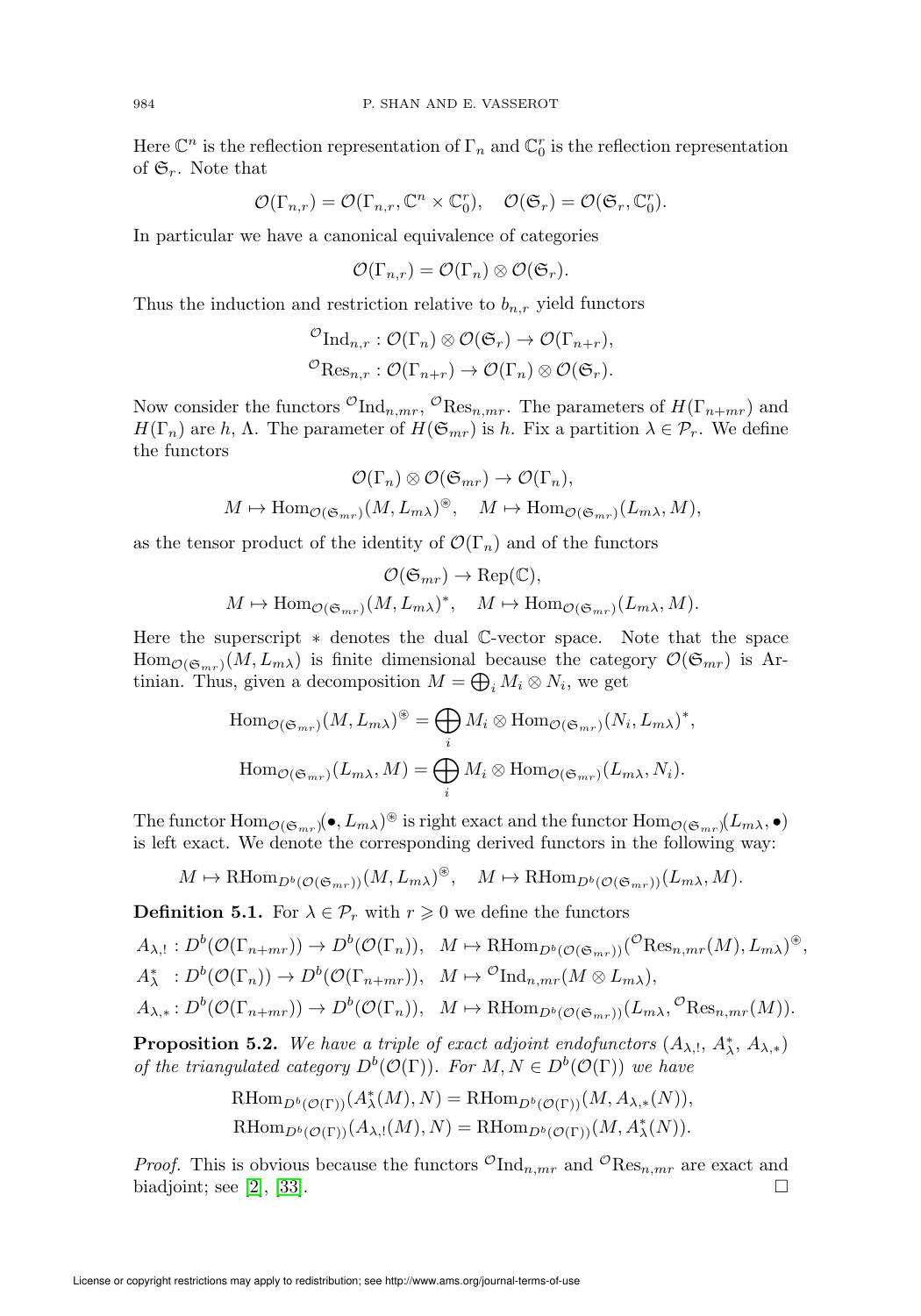<span id="page-26-0"></span>5.2. The  $\mathfrak{S}_r$ -action on  $(A_!)^r$ ,  $(A^*)^r$  and  $(A_*)^r$ . For  $\flat = !$ ,  $*$  we write  $A^* = A^*_{(1)}$ and  $A_{\flat} = A_{(1),\flat}$ . For  $r \geq 1$ , the transitivity of the induction and restriction functors [\[33,](#page-72-2) cor. 2.5] yield functor isomorphisms:

<span id="page-26-3"></span>(5.1) 
$$
(A_!)^r = \text{RHom}_{D^b(\mathcal{O}(\mathfrak{S}_{(m^r)}))}({^{\mathcal{O}}}\text{Res}_{n,(m^r)}(\bullet), L)^{\circledast},
$$

$$
(A^*)^r = {^{\mathcal{O}}}\text{Ind}_{n,(m^r)}(\bullet \otimes L) = {^{\mathcal{O}}}\text{Ind}_{n,mr}(\bullet \otimes {^{\mathcal{O}}}\text{Ind}_{(m^r)}(L)),
$$

$$
(A_*)^r = \text{RHom}_{D^b(\mathcal{O}(\mathfrak{S}_{(m^r)}))}(L, {^{\mathcal{O}}}\text{Res}_{n,(m^r)}(\bullet)).
$$

Here, to unburden the notation we abbreviate  $L = L^{\otimes r}_{(m)}$ . The goal of this section is to construct an  $\mathfrak{S}_r$ -action on  $(A_!)^r$ ,  $(A^*)^r$  and  $(A_*)^r$ , and to decompose these functors using this action. To do this, let  $H(\Gamma_{n,(m^r)})$ ,  $H(\Gamma_n)$ ,  $H(\mathfrak{S}_m)$  be as in Appendix [A,](#page-58-0) with the parameters  $\zeta$  and  $v_p$  as in Section [3.7.](#page-10-1) There is an obvious isomorphism

$$
\mathbf{H}(\Gamma_{n,(m^r)}) = \mathbf{H}(\Gamma_n) \otimes \mathbf{H}(\mathfrak{S}_m)^{\otimes r}
$$

.

Let  $\tau_i \in \mathfrak{S}_{n+mr}$  be the unique permutation such that

- $\tau_i$  is minimal in the coset  $\mathfrak{S}_{(n,m^r)}\tau_i\mathfrak{S}_{(n,m^r)},$
- $\tau_i(vw_1w_2...w_r)\tau_i^{-1} = vw_1...w_{i+1}w_i...w_r$  for  $v \in \mathfrak{S}_n, w_1,...,w_r \in \mathfrak{S}_m$ .

Let  $\tau_i$  also denote the algebra isomorphism  $\mathbf{H}(\Gamma_{n,(m^r)}) \to \mathbf{H}(\Gamma_{n,(m^r)})$  given by

$$
x\otimes y_1\otimes\cdots\otimes y_r\to x\otimes y_1\otimes\cdots\otimes y_{i+1}\otimes y_i\otimes\cdots\otimes y_r.
$$

We have the following relation in  $\mathbf{H}(\Gamma_{n+mr})$ :

<span id="page-26-1"></span>(5.2) 
$$
T_{\tau_i} z = \tau_i(z) T_{\tau_i}, \quad z \in \mathbf{H}(\Gamma_{n,(m^r)}).
$$

Therefore, the element  $T_{\tau_i}$  belongs to the normalizer of  $\mathbf{H}(\Gamma_{n,(m^r)})$  in  $\mathbf{H}(\Gamma_{n+mr})$ . The twist of a module by  $\tau_i$  yields the functor

$$
\tau_i: \operatorname{Rep}(\mathbf{H}(\Gamma_{n,(m^r)})) \to \operatorname{Rep}(\mathbf{H}(\Gamma_{n,(m^r)})),
$$
  

$$
M \otimes N_1 \otimes \cdots \otimes N_r \to M \otimes N_1 \otimes \cdots \otimes N_{i+1} \otimes N_i \otimes \cdots \otimes N_r.
$$

We define the morphism of functors

$$
\mathbf{H}_{\tau_i}: \mathbf{H}_{\mathrm{Ind}_{n,(m^r)}} \to \mathbf{H}_{\mathrm{Ind}_{n,(m^r)}} \circ \tau_i, \quad \mathbf{H}_{\tau_i}(M)(h \otimes v) = hT_{\tau_i} \otimes \tau_i(v),
$$
  
\n
$$
h \in \mathbf{H}(\Gamma_{n+mr}), \quad v \in M, \quad M \in \mathrm{Rep}(\mathbf{H}(\Gamma_{n,(m^r)})).
$$

It is well-defined by  $(5.2)$ . Next, the permutation  $\tau_i$  also yields a functor

$$
\tau_i: \mathcal{O}(\Gamma_{n,(m^r)}) \to \mathcal{O}(\Gamma_{n,(m^r)}),
$$

$$
M\otimes N_1\otimes\cdots\otimes N_r\to M\otimes N_1\otimes\cdots\otimes N_{i+1}\otimes N_i\otimes\cdots\otimes N_r.
$$

The functor KZ yields a C-algebra isomorphism [\[33,](#page-72-2) lem. 2.4]

<span id="page-26-2"></span>(5.3) 
$$
KZ : \text{End}(\mathcal{O}_{\text{Ind}_{n,(m^r)}}) \to \text{End}(KZ \circ \mathcal{O}_{\text{Ind}_{n,(m^r)}}) = \text{End}(\mathbf{H}_{\text{Ind}_{n,(m^r)}} \circ KZ).
$$
 For the same reason we have also an isomorphism

$$
KZ: Hom({^{\mathcal{O}}\mathrm{Ind}_{n,(m^r)}}, {^{\mathcal{O}}\mathrm{Ind}_{n,(m^r)} \circ \tau_i})
$$
  
\n
$$
\rightarrow \mathrm{Hom}(\mathbf{H}^{\mathcal{O}}\mathrm{Ind}_{n,(m^r)} \circ KZ, \mathbf{H}^{\mathcal{O}}\mathrm{Ind}_{n,(m^r)} \circ \tau_i \circ KZ).
$$

So there is a unique morphism of functors

$$
\mathcal{O}_{\tau_i}: \mathcal{O}_{\mathrm{Ind}_{n,(m^r)}} \to \mathcal{O}_{\mathrm{Ind}_{n,(m^r)}} \circ \tau_i
$$

which satisfies the following identity:

(5.4)  $\mathrm{KZ}(\mathcal{O}_{\tau_i}(M)) = \mathbf{H}_{\tau_i}(\mathrm{KZ}(M)), \quad M \in \mathcal{O}(\Gamma_{n,(m^r)}).$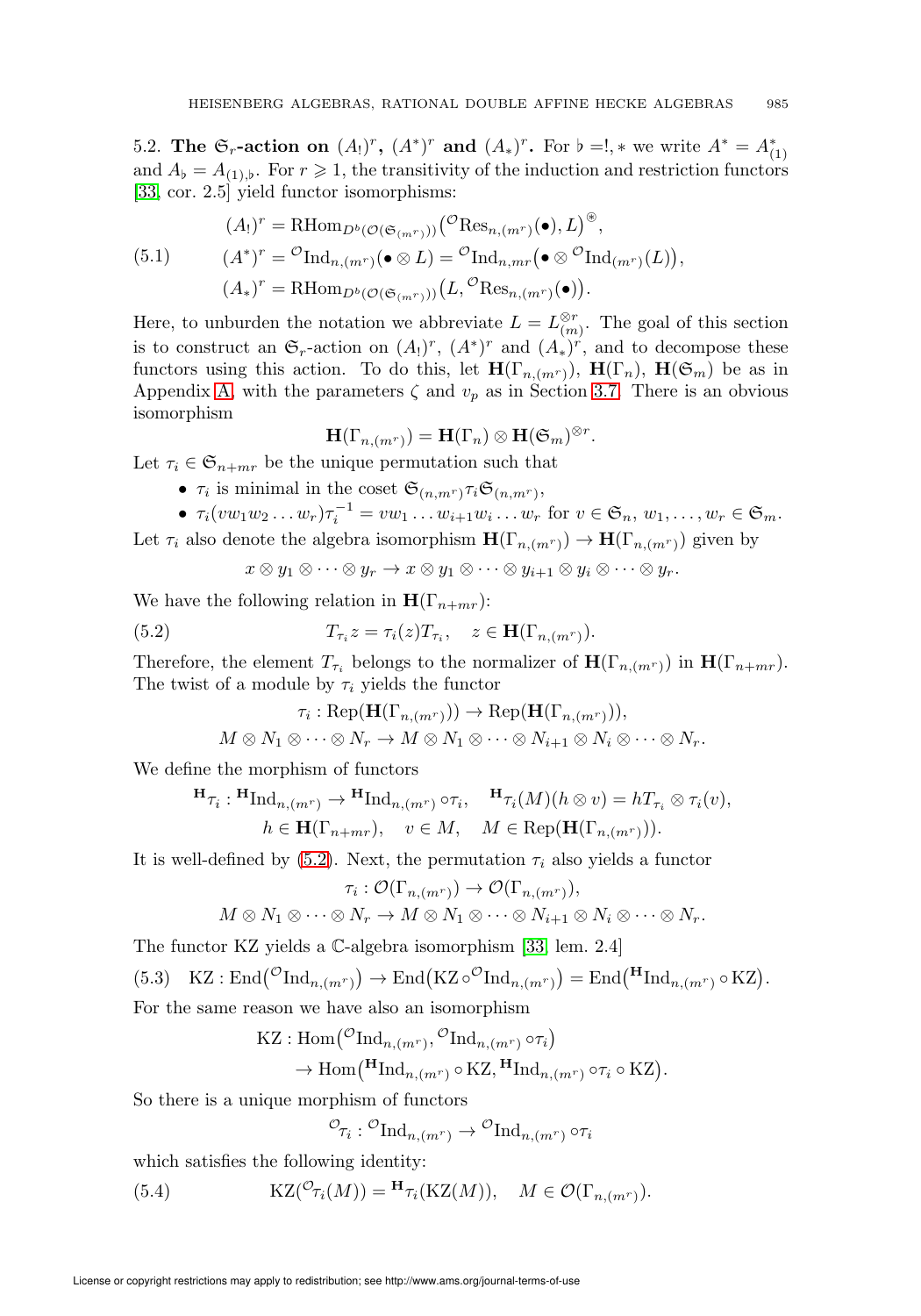The functor  $\bullet \otimes L$  yields a map

(5.5) 
$$
\text{Hom}(\mathcal{O}_{\text{Ind}_{n,(m^r)}}, \mathcal{O}_{\text{Ind}_{n,(m^r)}} \circ \tau_i) \to \text{End}((A^*)^r).
$$

Let  $\bar{\tau}_i$  denote the image of  ${}^{\mathcal{O}}\tau_i$  by this map.

<span id="page-27-4"></span>**Lemma 5.3.** The following relations hold in  $\text{End}\left((A^*)^r\right)$ :

- $\bar{\tau}_i^2 = 1$ ,  $\bullet \ \bar{\tau}_i \bar{\tau}_j = \bar{\tau}_j \bar{\tau}_i \ \emph{if} \ j \neq i-1, i+1,$
- $\bar{\tau}_i\bar{\tau}_{i+1}\bar{\tau}_i = \bar{\tau}_{i+1}\bar{\tau}_i\bar{\tau}_{i+1}.$

*Proof.* We'll write  $L^S = (L^S_{(m)})^{\hat{\otimes}r}$ . Consider the morphism of functors

<span id="page-27-1"></span>(5.6) 
$$
\mathbf{H}_{\mathcal{T}_i^0}: \mathbf{H}_{\mathrm{Ind}_{(m^r)}} \to \mathbf{H}_{\mathrm{Ind}_{(m^r)} \circ \tau_i}, \quad \mathbf{H}_{\mathcal{T}_i^0}(M)(h \otimes v) = hT_{\tau_i} \otimes \tau_i(v), h \in \mathbf{H}(\mathfrak{S}_{mr}), \quad v \in M, \quad M \in \mathrm{Rep}(\mathbf{H}(\mathfrak{S}_m)^{\otimes r}).
$$

It is well-defined by  $(5.2)$ . By  $(5.3)$  there is a unique morphism of functors

$$
\sigma_{\tau_i^0}: \mathcal{O}_{\mathrm{Ind}_{(m^r)}} \to \mathcal{O}_{\mathrm{Ind}_{(m^r)}} \circ \tau_i
$$

such that

<span id="page-27-0"></span>(5.7) 
$$
KZ(\mathcal{O}_{\tau_i^0}(M)) = \mathbf{H}_{\tau_i^0}(KZ(M)).
$$

We define the endomorphism  $\bar{\tau}_i^0$  of the module  $\mathcal{O}_{\text{Ind}_{(m^r)}(L)}$  by

<span id="page-27-2"></span>(5.8) 
$$
\bar{\tau}_i^0 = {}^{\mathcal{O}} \tau_i^0(L).
$$

The transitivity of the induction functor [\[33,](#page-72-2) cor. 2.5] yields

<span id="page-27-5"></span>(5.9) 
$$
(A^*)^r(M) = {}^{\mathcal{O}}\mathrm{Ind}_{n,mr}\big(M\otimes {}^{\mathcal{O}}\mathrm{Ind}_{(m^r)}(L)\big),
$$

$$
\bar{\tau}_i(M) = {}^{\mathcal{O}}\mathrm{Ind}_{n,mr}\big(\mathbf{1}\otimes\bar{\tau}_i^0\big).
$$

Therefore, we are reduced to checking the following relations:

• 
$$
(\bar{\tau}_i^0)^2 = 1
$$
,  
\n•  $\bar{\tau}_i^0 \bar{\tau}_j^0 = \bar{\tau}_j^0 \bar{\tau}_i^0$  if  $j \neq i - 1, i + 1$ ,  
\n•  $\bar{\tau}_i^0 \bar{\tau}_{i+1}^0 \bar{\tau}_i^0 = \bar{\tau}_{i+1}^0 \bar{\tau}_i^0 \bar{\tau}_{i+1}^1$ .

To prove this, recall that Rouquier's functor  $R$  yields an equivalence

<span id="page-27-6"></span>(5.10) 
$$
\mathcal{O}(\mathfrak{S}_{mr}) \to \text{Rep}(\mathbf{S}_{\zeta}(mr)).
$$

Here  $\zeta$  is a primitive m-th root of 1. We have

<span id="page-27-3"></span>(5.11) 
$$
R(L_{m\lambda}) = L_{m\lambda}^{S}.
$$

By Proposition [3.1](#page-11-2) we also have

 $R({^{\mathcal{O}}\mathrm{Ind}_{(m^r)}}(L)) = L^S.$ 

Thus the functor  $R$  yields a  $\mathbb{C}$ -algebra isomorphism

$$
\operatorname{End}_{\mathcal{O}(\mathfrak{S}_{mr})}(\mathcal{O}_{\operatorname{Ind}_{(m^r)}}(L)) = \operatorname{End}_{\mathbf{S}_{\zeta}(mr)}(L^S).
$$

Therefore, we are reduced to checking the following relations in  $\text{End}_{\mathbf{S}_{\zeta}(mr)}(L^S)$ :

- $R(\bar{\tau}_i^0)^2 = 1$ ,
- $R(\bar{\tau}_i^0)R(\bar{\tau}_j^0) = R(\bar{\tau}_j^0)R(\bar{\tau}_i^0)$  if  $j \neq i 1, i + 1$ ,
- $R(\bar{\tau}_i^0)R(\bar{\tau}_{i+1}^0)R(\bar{\tau}_i^0) = R(\bar{\tau}_{i+1}^0)R(\bar{\tau}_i^0)R(\bar{\tau}_{i+1}^0).$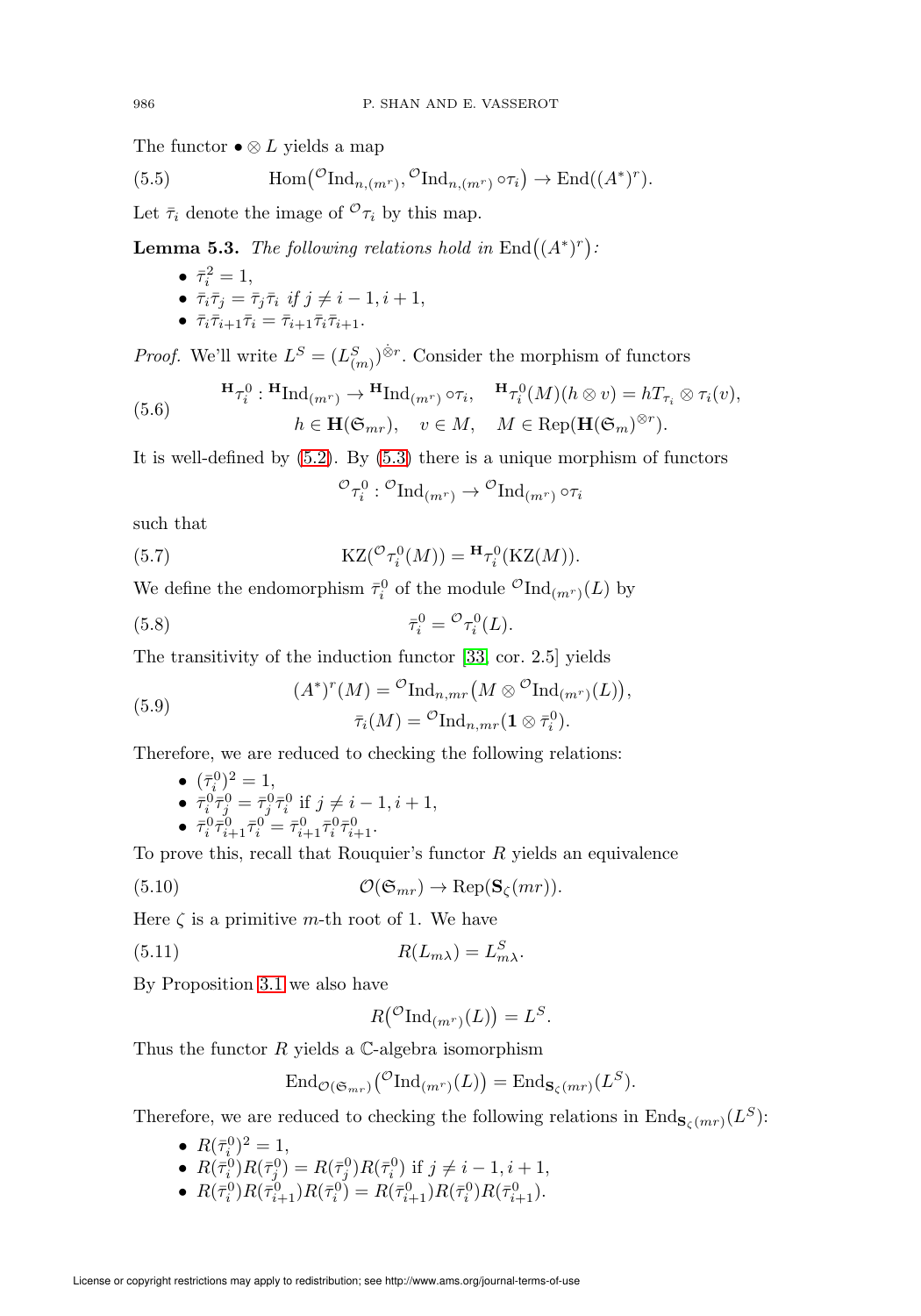By Proposition [3.1](#page-11-2) there is an isomorphism of functors  $\mathcal{O}(\mathfrak{S}_{(m^r)}) \to \text{Rep}(\mathbf{S}_{\zeta}(mr))$ :

$$
(\bullet)^{\hat{\otimes}r} \circ R = R \circ \,^{\mathcal{O}}\mathrm{Ind}_{(m^r)} \circ (\bullet)^{\otimes r}.
$$

Since  $1_R \mathcal{O}_{\tau_i^0} 1_{(\bullet) \otimes r}$  is an endomorphism of the right-hand side and since R is an equivalence, there is a unique endomorphism  ${}^{S}\tau_i^0$  of the functor

$$
(\bullet)^{\hat{\otimes}r} : \mathrm{Rep}(\mathbf{S}_{\zeta}(m)) \to \mathrm{Rep}(\mathbf{S}_{\zeta}(mr))
$$

such that

<span id="page-28-0"></span>(5.12) 
$$
\mathbf{S}_{\mathcal{T}_i^0} \mathbf{1}_R = \mathbf{1}_R \, \mathcal{O}_{\mathcal{T}_i^0} \mathbf{1}_{(\bullet) \otimes r}.
$$

Consider the diagram

$$
\text{End}(\mathcal{O}\text{Ind}_{(m^r)}\circ(\bullet)^{\otimes r}) \xrightarrow{\text{KZ}} \text{End}(\mathbf{H}\text{Ind}_{(m^r)}\circ\text{KZ}\circ(\bullet)^{\otimes r})
$$
  

$$
R \downarrow \qquad \qquad \bullet^*
$$
  

$$
\text{End}((\bullet)^{\otimes r} \circ R).
$$

The upper map is invertible by [\(5.3\)](#page-26-2), the vertical one by Proposition [3.1,](#page-11-2) and the lower one by Corollary [B.4.](#page-66-1) The diagram is commutative because  $\Phi^* \circ R = KZ$ . By [\(5.7\)](#page-27-0) and [\(5.12\)](#page-28-0) the image of  $\mathcal{O}_{\tau_i^0} \mathbf{1}_{(\bullet) \otimes r}$  is given by

<span id="page-28-1"></span>(5.13) 
$$
\begin{array}{c}\n\mathcal{O}_{\mathcal{T}_{i}^{0}}\mathbf{1}_{(\bullet)^{\otimes r}} \longmapsto \mathbf{H}_{\mathcal{T}_{i}^{0}}\mathbf{1}_{\mathrm{KZ}\circ(\bullet)^{\otimes r}} \\
\downarrow^{\bullet} \\
\mathbf{s}_{\mathcal{T}_{i}^{0}}\mathbf{1}_{R(\bullet)}.\n\end{array}
$$

Now, recall the endomorphisms of functors  $\mathcal{R}_{\bullet,i}$ ,  $\mathcal{S}_{\bullet,i}$  defined in [\(B.10\)](#page-68-1), [\(B.9\)](#page-68-2). By Corollary [B.7](#page-68-3) the functor  $\Phi^*$  yields a map

$$
\text{End}\big((\bullet)^{\hat{\otimes}r}\big) \to \text{End}\big(\text{H}_{\text{Ind}_{(m^r)}\circ(\bullet)^{\otimes r}\circ\Phi^*\big), \quad \mathcal{R}_{\bullet,i} \mapsto \mathcal{S}_{\Phi^*(\bullet),i}.
$$

By  $(5.6)$  we have

$$
\mathcal{S}_{M,i} = {}^{\mathbf{H}}\tau_i^0(M^{\otimes r}), \quad M \in \text{Rep}(\mathbf{H}(\mathfrak{S}_m)).
$$

Therefore, by [\(5.13\)](#page-28-1) we also have

<span id="page-28-2"></span>(5.14) 
$$
\mathcal{R}_{M,i} = {}^{\mathbf{S}}\tau_i^0(M), \quad M \in \text{Rep}(\mathbf{S}_{\zeta}(m)).
$$

Now, by [\(5.8\)](#page-27-2), [\(5.11\)](#page-27-3) and [\(5.12\)](#page-28-0) we have

$$
R(\bar{\tau}_i^0) = {}^{\mathbf{S}} \tau_i^0 \bigl(L_{(m)}^S\bigr).
$$

Thus, by [\(5.14\)](#page-28-2) we must check that the operators  $\mathcal{R}_{L^S_{(m)},i}$  satisfy the same relations as above. The quantum Frobenius homomorphism yields a functor

$$
Fr^* : \mathrm{Rep}(\mathbf{S}_1(r)) \to \mathrm{Rep}(\mathbf{S}_\zeta(mr))
$$

such that  $L_{(m)}^S = \text{Fr}^*(\bar{L}_{(1)}^S)$ ; see Section [B.7.](#page-69-0) It is a braided tensor functor by Proposition [B.9.](#page-69-2) Thus the claim follows from Proposition [B.8.](#page-68-4)  $\Box$ 

We can now prove the following, which is the main result of this subsection.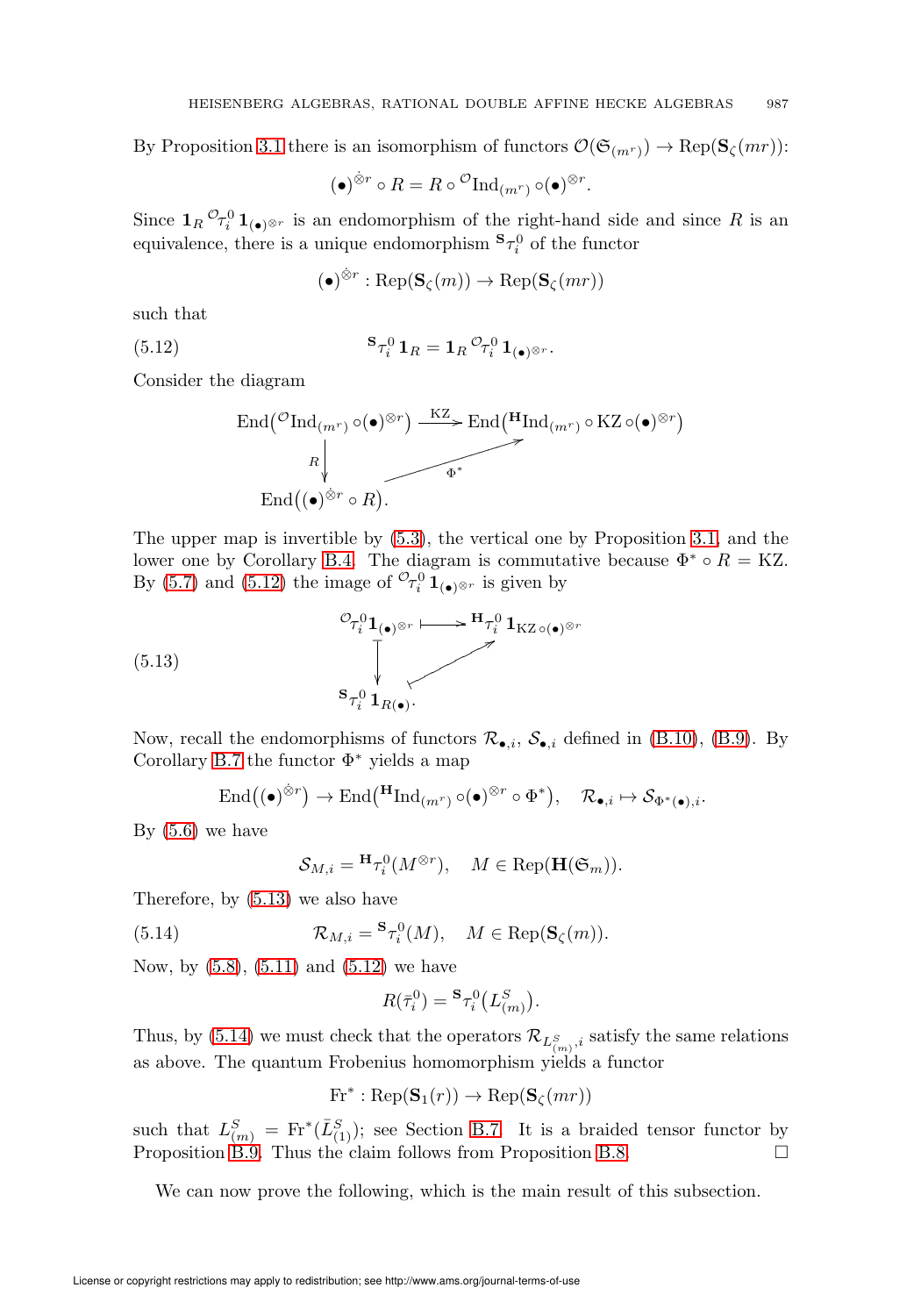## <span id="page-29-2"></span>Proposition 5.4. Let  $r \geqslant 1$ .

- (a) The group  $\mathfrak{S}_r$  acts on the functors  $(A^*)^r$ ,  $(A_*)^r$ .
- (b) We have the following  $\mathfrak{S}_r$ -equivariant isomorphisms of functors:

$$
(A^*)^r = \bigoplus_{\lambda \in \mathcal{P}_r} \bar{L}_{\lambda} \otimes A_{\lambda}^*, \quad (A_*)^r = \bigoplus_{\lambda \in \mathcal{P}_r} \bar{L}_{\lambda} \otimes A_{\lambda,*}.
$$

*Proof.* First, we concentrate on part  $(a)$ . To unburden the notation we abbreviate

$$
L = L_{(m)}^{\otimes r}, \quad L^S = (L_{(m)}^S)^{\dot{\otimes} r}.
$$

By Lemma [5.3](#page-27-4) the assignment  $s_i \mapsto \overline{\tau}_i$  yields a  $\mathfrak{S}_r$ -action on  $(A^*)^r$ . Under the adjunction  $({}^{\mathcal{O}}\text{Ind}_{n,(m^r)}, \overline{\mathcal{O}}\text{Res}_{n,(m^r)})$  the isomorphism  ${}^{\mathcal{O}}\tau_i$  yields a (right transposed) isomorphism of  ${}^{\mathcal{O}}\text{Res}_{n,(m^r)}$ . We'll denote it by  ${}^{\mathcal{O}}\tau_i$  again. By definition of the right transposition, the following square is commutative for  $M \in \mathcal{O}(\Gamma_{n+mr})$ :

$$
\text{Hom}_{\mathcal{O}(\Gamma_{n+mr})}(\text{CInd}_{n,(m^r)}(L),M) \xrightarrow{\circ^{\mathcal{O}_{\tau_i}(L)}} \text{Hom}_{\mathcal{O}(\Gamma_{n+mr})}(\text{CInd}_{n,(m^r)}(L),M)
$$
\n
$$
\parallel \text{Hom}_{\mathcal{O}(\Gamma_{n,(m^r)})}(L,\text{CRes}_{n,(m^r)}(M)) \xrightarrow{\sigma_{\tau_i(M)}^{\circ}} \text{Hom}_{\mathcal{O}(\Gamma_{n,(m^r)})}(L,\text{CRes}_{n,(m^r)}(M)).
$$

Here and in the rest of the proof, we use the canonical isomorphisms

$$
\text{Hom}_{\mathcal{O}(\Gamma_{n+mr})}(\mathcal{O}\text{Ind}_{n,(m^r)}(L),M) = \text{Hom}_{\mathcal{O}(\Gamma_{n+mr})}(\mathcal{O}\text{Ind}_{n,(m^r)}(\tau_i(L)),M),
$$
  
\n
$$
\text{Hom}_{\mathcal{O}(\Gamma_{n,(m^r)})}(L,\mathcal{O}\text{Res}_{n,(m^r)}(M)) = \text{Hom}_{\mathcal{O}(\Gamma_{n,(m^r)})}(L,\tau_i(\mathcal{O}\text{Res}_{n,(m^r)}(M)))
$$

given by  $\tau_i(L) = L$  without mentionning them explicitly. We define the  $\mathfrak{S}_r$ -action on  $(A_*)^r$  by

<span id="page-29-1"></span>(5.15) 
$$
s_i(f) = \mathcal{O}_{\tau_i}(M) \circ f,
$$

$$
f \in (A_*)^r(M) = \mathrm{RHom}_{D^b(\mathcal{O}(\mathfrak{S}_{(m^r)}))}(L, \mathcal{O} \mathrm{Res}_{n,(m^r)}(M))
$$

Note that the formulas [\(5.15\)](#page-29-1) do define an action of the group  $\mathfrak{S}_r$  by Lemma [5.3,](#page-27-4) because the square above is commutative.

.

Now, we prove part (b). It is convenient to rewrite the  $\mathfrak{S}_r$ -action on  $(A^*)^r$  in a slightly different way. Setting  $n = 0$  in the construction above we get a  $\mathfrak{S}_r$ -action on  ${}^{\mathcal{O}}\text{Ind}_{(m^r)}(L)$  such that  $s_i$  acts through the operator  $\bar{\tau}_i^0$  in [\(5.8\)](#page-27-2), and by [\(5.9\)](#page-27-5) the reflection  $s_i$  acts on  $(A^*)^r$  through the automorphism

$$
^{{\mathcal O}} {\rm Ind}_{n,mr} ( \mathbf{1} \otimes {^{{\mathcal O}}\! \bar \tau^0_i}).
$$

We claim that the following identity holds in Rep( $\mathbb{C}\mathfrak{S}_r$ ) ⊗  $\mathcal{O}(\mathfrak{S}_{mr})$ :

<span id="page-29-0"></span>(5.16) 
$$
{}^{\mathcal{O}}\mathrm{Ind}_{(m^r)}(L) = \bigoplus_{\lambda \in \mathcal{P}_r} \bar{L}_{\lambda} \otimes L_{m\lambda}.
$$

To prove  $(5.16)$  we use Rouquier's functor R as in the proof of Lemma [5.3.](#page-27-4) It is enough to check the following identity in  $\text{Rep}(\mathbb{CG}_r) \otimes \text{Rep}(\mathbf{S}_{\zeta}(mr))$ :

$$
L^S=\bigoplus_{\lambda\in\mathcal{P}_r}\bar{L}_{\lambda}\otimes L_{m\lambda}^S.
$$

To do that, note that by Proposition [B.9](#page-69-2) the functor in Section [B.7,](#page-69-0)

$$
\text{Fr}^* : \text{Rep}(\mathbf{S}_1(r)) = \text{Rep}(\mathbf{S}_{(-1)^m}(r)) \to \text{Rep}(\mathbf{S}_{\zeta}(mr)),
$$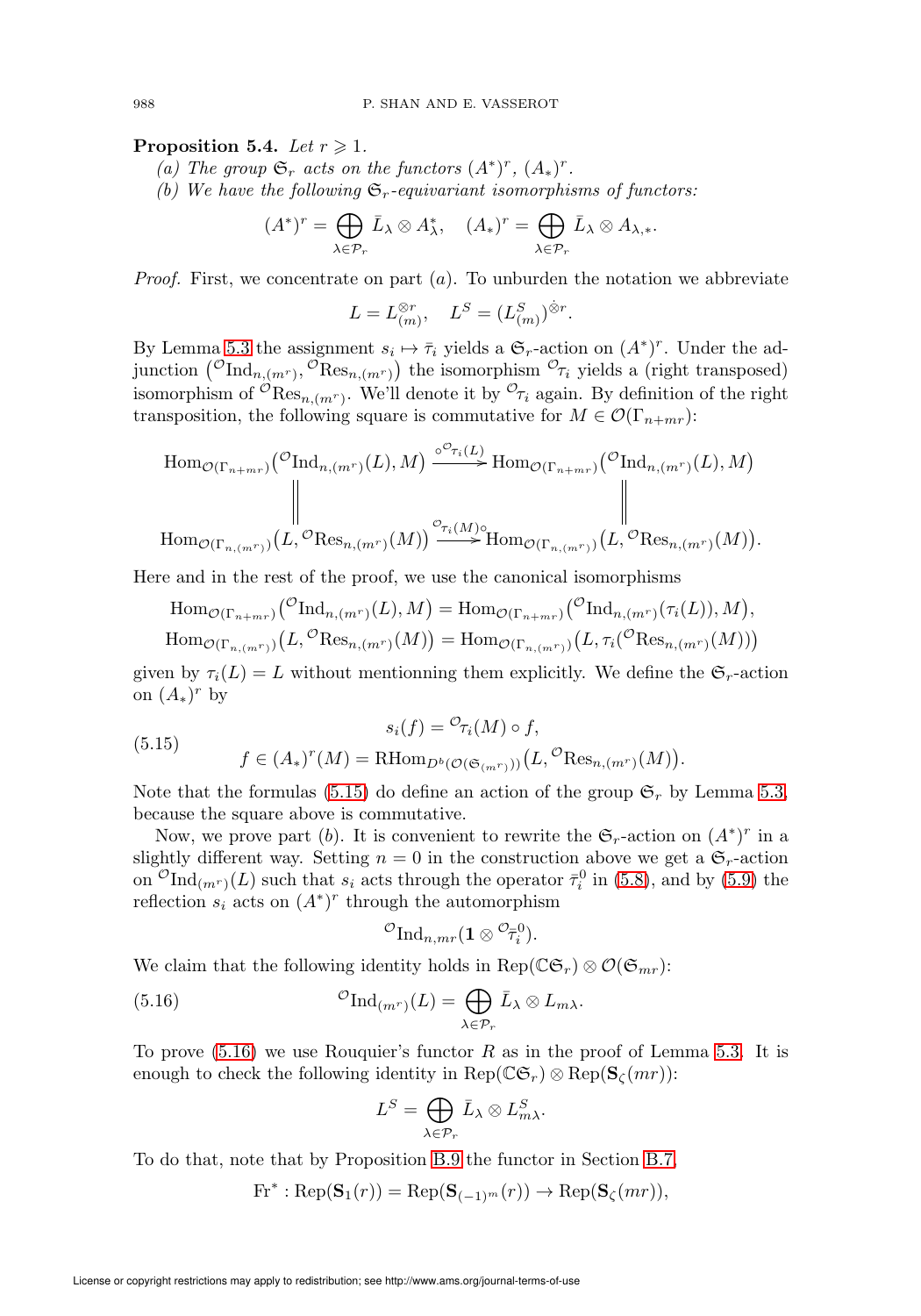given by the quantum Frobenius homomorphism, is a braided tensor functor. Further we have

$$
\text{Fr}^*(\bar{L}_{\lambda}^S) = L_{m\lambda}^S, \quad \text{Fr}^*((\bar{L}_{(1)}^S)^{\hat{\otimes}r}) = L^S,
$$

where  $\bar{L}_{\lambda}^{S}$  is the simple  $\mathbf{S}_{1}(r)$ -module with the highest weight  $\lambda$ . Therefore, to prove [\(5.16\)](#page-29-0) we are reduced to checking the following identity in  $\text{Rep}(\mathbb{CG}_r) \otimes \text{Rep}(\mathbf{S}_1(r))$ :

$$
(\bar{L}_{(1)}^{S})^{\hat{\otimes}r}=\bigoplus_{\lambda\in\mathcal{P}_{r}}\bar{L}_{\lambda}\otimes\bar{L}_{\lambda}^{S}.
$$

This is a trivial consequence of the Schur duality. The decomposition

(5.17) 
$$
(A^*)^r = \bigoplus_{\lambda \in \mathcal{P}_r} \bar{L}_{\lambda} \otimes A_{\lambda}^*
$$

is a direct consequence of [\(5.16\)](#page-29-0). The decomposition of the functor  $(A_*)^r$  follows from [\(5.16\)](#page-29-0) and the commutativity of the diagram above, because it implies that the canonical isomorphism

$$
(A_*)^r(M) = \mathrm{RHom}_{D^b(\mathcal{O}(\mathfrak{S}_{(m^r)}))}({^{\mathcal{O}}\mathrm{Ind}_{(m^r)}(L)}, {^{\mathcal{O}}\mathrm{Res}_{n,m^r}(M)})
$$
is  $\mathfrak{S}_r$ -equivariant.

*Remark* 5.5. Using an adjunction  $({}^{\mathcal{O}}\text{Res}_{n,(m^r)}, {}^{\mathcal{O}}\text{Ind}_{n,(m^r)})$  for each r, we can construct in a similar way a  $\mathfrak{S}_r$ -action on the functor  $(A_!)^r$  such that we have the decomposition

$$
(A_!)^r = \bigoplus_{\lambda \in \mathcal{P}_r} \bar{L}_{\lambda} \otimes A_{\lambda, !}.
$$

Then, by Propositions [5.2](#page-25-0) and [5.4,](#page-29-2) we have the triple  $((A_!)^r, (A^*)^r, (A_*)^r)$  of adjoint  $\mathfrak{S}_r$ -equivariant functors.

*Remark* 5.6. We have used the hypothesis  $m > 2$  in the proof of Proposition [5.4](#page-29-2) when using Rouquier's functor R. Probably this is not necessary.

**Proposition 5.7.** For  $r \geq 1$  we have an isomorphism of functors

$$
(A_!)^r[2r(1-m)] = (A_*)^r.
$$

*Proof.* Once again we'll abbreviate  $L = L_{(m)}^{\otimes r}$ . Let  $\mathcal{P}erv(\mathbb{P}^{m-1})$  be the category of perverse sheaves on  $\mathbb{P}^{m-1}$  which are constructible with respect to the standard stratification  $\mathbb{P}^{m-1} = \mathbb{C}^0 \cup \mathbb{C}^1 \cup \cdots \cup \mathbb{C}^{m-1}$ . By [\[3,](#page-71-10) thm. 1.3] the category  $\mathcal{O}(\mathfrak{S}_m)$ decomposes as the direct sum of  $\mathcal{P}erv(\mathbb{P}^{m-1})$  and semisimple blocks. Under this equivalence the module  $L_{(m)}$  is taken to be the perverse sheaf  $\mathbb{C}_{\mathbb{P}^{m-1}}[m-1]$ . So, by Verdier duality [\[20,](#page-72-11) (3.1.8)], we have an isomorphism of functors from  $D^b(\mathcal{O}(\mathfrak{S}_m))$ to  $D^b(\mathbb{C})$ :

<span id="page-30-0"></span>(5.18) 
$$
\qquad \text{RHom}_{D^b(\mathcal{O}(\mathfrak{S}_m))}(L_{(m)},\bullet) \to \text{RHom}_{D^b(\mathcal{O}(\mathfrak{S}_m))}(\bullet, L_{(m)})^*[2(1-m)].
$$

The tensor power of [\(5.18\)](#page-30-0) is an isomorphism of functors  $D^b(\mathcal{O}(\mathfrak{S}_{(m^r)})) \to D^b(\mathbb{C})$ :

$$
\theta^0: \text{RHom}_{D^b(\mathcal{O}(\mathfrak{S}_{(m^r)}))}(L, \bullet) \to \text{RHom}_{D^b(\mathcal{O}(\mathfrak{S}_{(m^r)}))}(\bullet, L)^*[2r(1-m)].
$$

It yields an isomorphism of functors  $D^b(\mathcal{O}(\Gamma_{n,(m^r)})) \to D^b(\mathcal{O}(\Gamma_n))$ :

 $\theta : \mathrm{RHom}_{D^b(\mathcal{O}(\mathfrak{S}_{(m^r)}))}(L, \bullet) \to \mathrm{RHom}_{D^b(\mathcal{O}(\mathfrak{S}_{(m^r)}))}(\bullet, L)^\circledast[2r(1-m)]$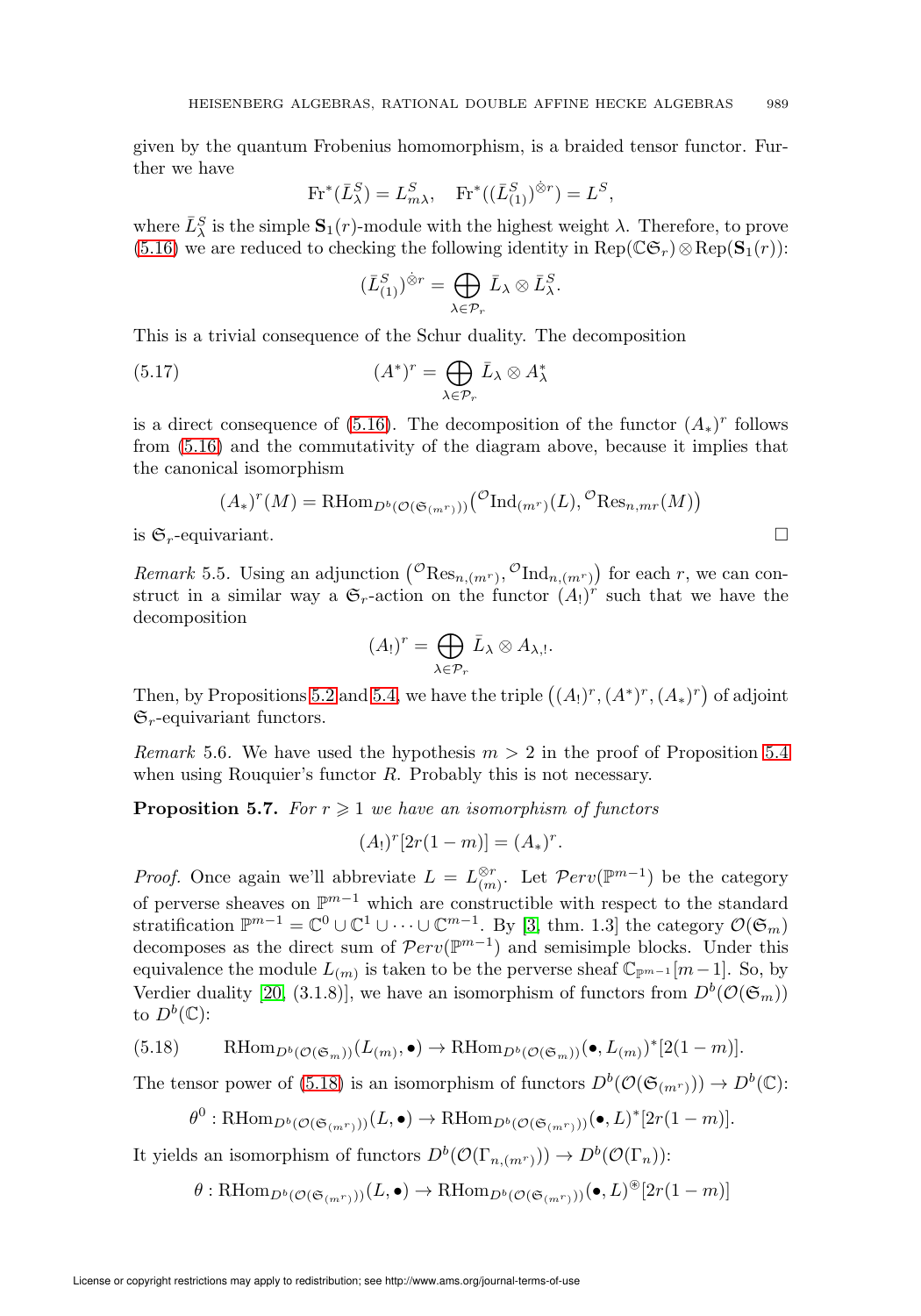such that

(5.19) 
$$
\theta(\tau_i(M))(\tau_i(f)) = \tau_i(\theta(M)(f)),
$$

$$
M \in \mathcal{O}(\Gamma_{n,(m^r)}), \quad f \in \text{RHom}_{D^b(\mathcal{O}(\mathfrak{S}_{(m^r)}))}(L,M).
$$

We define an isomorphism of functors  $D^b(\mathcal{O}(\Gamma_{n+mr})) \to D^b(\mathcal{O}(\Gamma_n))$  by

 $\theta' = \theta\,\mathbf{1}_{\mathcal{O}_{\mathop{\rm Res}_{n,(m^r)}}}.$ 

More precisely, we have

$$
\theta': \mathrm{RHom}_{D^b(\mathcal{O}(\mathfrak{S}_{(m^r)}))}(L, \mathcal{O}(\mathrm{Res}_{n,(m^r)}(\bullet))
$$
  

$$
\to \mathrm{RHom}_{D^b(\mathcal{O}(\mathfrak{S}_{(m^r)}))}(\mathcal{O}(\mathrm{Res}_{n,(m^r)}(\bullet), L)^{\circledast}[2r(1-m)].
$$

By [\(5.1\)](#page-26-3) we may view  $\theta'$  as an isomorphism  $(A_*)^r \to (A_!)^r[2r(1-m)]$ .

Remark 5.8. Probably we can choose the  $\mathfrak{S}_r$ -action on  $(A_!)^r$  in such a way that the isomorphism  $(A_*)^r \to (A_!)^r[2r(1-m)]$  is  $\mathfrak{S}_r$ -equivariant. This would imply that for  $\lambda \in \mathcal{P}_r$  we have  $A_{\lambda,!}[2r(1-m)] = A_{\lambda,*}$ . We'll not use this.

Remark 5.9. The transitivity of the induction functor [\[33,](#page-72-2) cor. 2.5] yields an isomorphism of functors  $A^*_{\lambda} A^*_{\mu} = A^*_{\mu} A^*_{\lambda}$  for  $\lambda, \mu \in \mathcal{P}$ . Taking the adjoint functors we also get the isomorphisms  $A_{\lambda, \cdot} A_{\mu, \cdot} = A_{\mu, \cdot} A_{\lambda, \cdot}$  and  $A_{\lambda, * A_{\mu, *} = A_{\mu, *} A_{\lambda, *}$ .

Remark 5.10. The functors  $A_{\lambda,!}$ ,  $A_{\lambda}^*$ ,  $A_{\lambda,*}$  yield linear endomorphisms of the Cvector space  $[\mathcal{O}(\Gamma)]$ . Let us denote them by  $A_{\lambda, !}$ ,  $A_{\lambda, *}^*$ ,  $A_{\lambda, *}$  again.

Remark 5.11. Recall that  $\langle m \rangle = \bigoplus_{i=0}^{m-1} \mathbb{C}[-2i]$ . For any object M of  $D^b(\mathcal{O}(\Gamma))$ there should be a distinguished triangle

$$
\ell \langle m \rangle M \longrightarrow A_* A^*(M) \longrightarrow A^* A_*(M) \xrightarrow{+1}.
$$

<span id="page-31-0"></span>5.3. The functors  $a_{\lambda}^*$ ,  $a_{\lambda,*}$  on  $\mathcal{O}(\Gamma)$  and the  $\mathfrak{H}\text{-action}$  on the Fock space. For  $i \in \mathbb{Z}$  and  $\flat = !$ , \* we consider the endofunctor  $H^{i}(A_{\lambda},\flat)$  of  $\mathcal{O}(\Gamma)$  given by

$$
H^{i}(A_{\lambda,\flat})(M) = H^{i}(A_{\lambda,\flat}(M)), \quad M \in \mathcal{O}(\Gamma).
$$

From now on we'll write  $Ra_{\lambda,\flat} = A_{\lambda,\flat}$  and  $R^i a_{\lambda,\flat} = H^i(A_{\lambda,\flat}).$ 

**Definition 5.12.** Let  $a^*_{\lambda}$  be the restriction of  $A^*_{\lambda}$  to the Abelian category  $\mathcal{O}(\Gamma)$ . Since  $a^*_{\lambda}$  is an exact endofunctor of  $\mathcal{O}(\Gamma)$ , we may write  $a^*_{\lambda}$  for  $A^*_{\lambda}$  if it does not create any confusion. We abbreviate  $a_{\lambda,\flat} = R^0 a_{\lambda,\flat}$ . The functor  $a_{\lambda,*}$  is a left exact endofunctor of  $\mathcal{O}(\Gamma)$ , while  $a_{\lambda, \perp}$  is right exact.

Consider the chain of C-linear isomorphisms which is the composition of [\(3.5\)](#page-10-3), of the characteristic map ch, and of [\(4.19\)](#page-23-0),

<span id="page-31-1"></span>(5.20) 
$$
\begin{array}{ccccccc} [\mathcal{O}(\Gamma)] & \rightarrow & R(\Gamma) & \rightarrow & \mathbf{\Lambda}_{\Gamma} & \rightarrow & \mathcal{F}_{m,\ell}^{(s)}, \\ \Delta_{\lambda} & \mapsto & \bar{L}_{\lambda} & \mapsto & S_{\tau\lambda} & \mapsto & |\lambda, s\rangle. \end{array}
$$

Recall the symmetric bilinear form on  $\mathcal{F}_{m,\ell}^{(s)}$  defined in Section [4.6.](#page-22-0)

<span id="page-31-2"></span>**Proposition 5.13.** (a) The map  $(5.20)$  identifies the symmetric  $\mathbb{C}\text{-bilinear form}$ on  $\mathcal{F}_{m,\ell}^{(s)}$  with the C-bilinear form

$$
[\mathcal{O}(\Gamma)]\times [\mathcal{O}(\Gamma)]\to \mathbb{C},\quad (M,N)\mapsto \sum_i (-1)^i\dim \mathrm{Ext}^i_{\mathcal{O}(\Gamma)}(M,N).
$$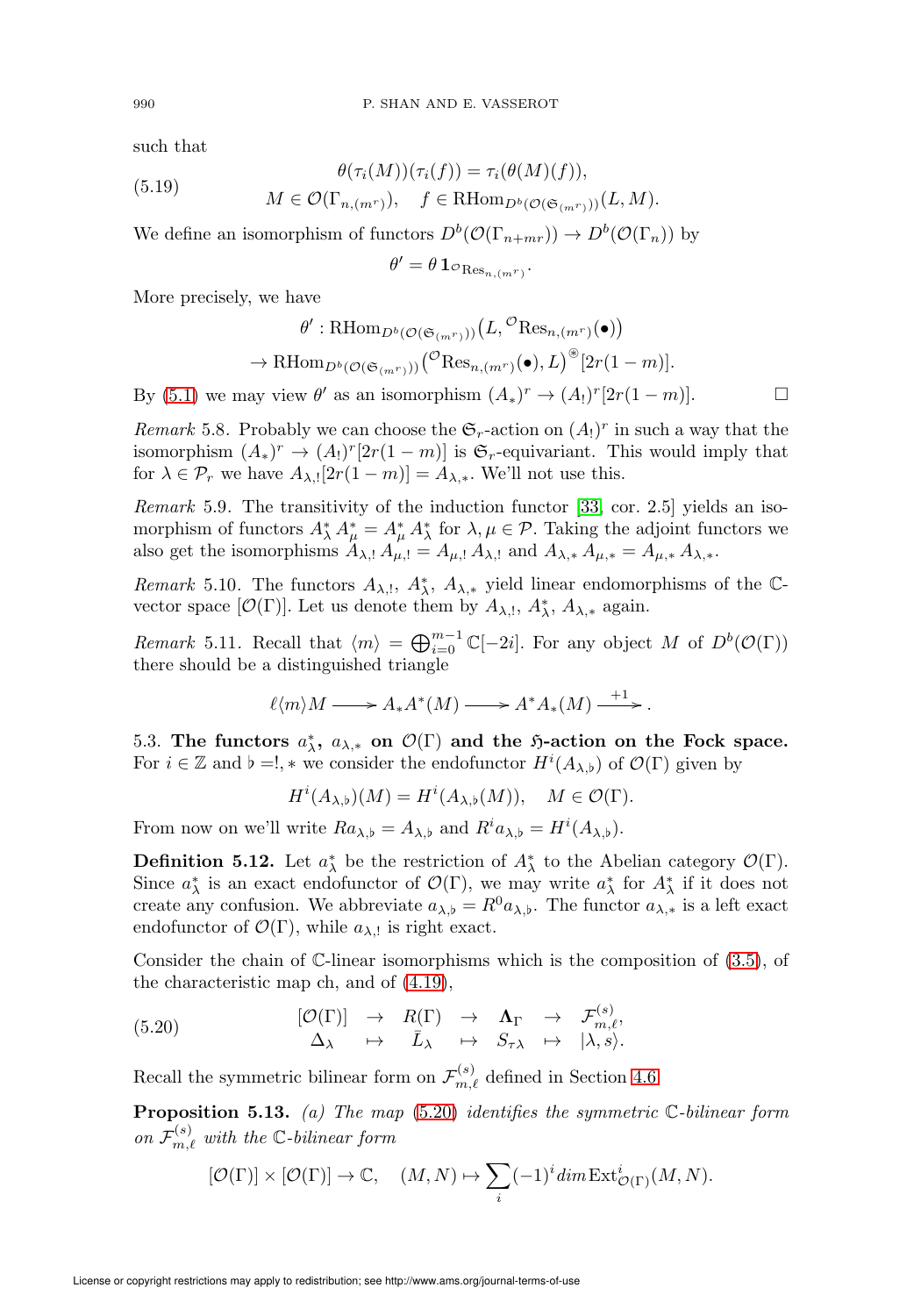(b) The map [\(5.20\)](#page-31-1) identifies the operators  $b_{S_{\lambda}}, b'_{S_{\lambda}}$  on  $\mathcal{F}_{m,\ell}^{(s)}$  with the operators  $a^*_{\lambda}, Ra_{\lambda,*}$  on  $[\mathcal{O}(\Gamma)].$ 

*Proof.* Part  $(a)$  is obvious because we have

$$
\dim \operatorname{Ext}^i_{\mathcal{O}(\Gamma_n)}(\Delta_\lambda, \nabla_\mu) = \delta_{i,0}\delta_{\lambda,\mu}, \quad [\Delta_\mu] = [\nabla_\mu], \quad \forall \lambda, \mu \in \mathcal{P}_n^\ell,
$$

because  $\mathcal{O}(\Gamma_n)$  is a quasi-hereditary category; see, e.g., [\[9,](#page-71-11) prop. A.2.2]. Now we concentrate on (b). By (a) and Proposition [5.2,](#page-25-0) the pairs  $(b_{S_\lambda}, b'_{S_\lambda})$  and  $(a^*_\lambda, Ra_{\lambda,*})$ consist of adjoint linear operators on  $\mathcal{F}_{m,\ell}^{(s)}$ . So it is enough to check that under [\(5.20\)](#page-31-1) we have the following equality:

<span id="page-32-0"></span>
$$
(5.21) \t\t b_{S_{\lambda}} = a_{\lambda}^*.
$$

To do that, observe first that, by Proposition [4.1,](#page-20-2) for  $r > 0$  the map ch :  $R(\Gamma) \to \Lambda_{\Gamma}$ intertwines the operator

$$
R(\Gamma) \to R(\Gamma), \quad M \mapsto \mathrm{Ind}_{\Gamma \times \mathfrak{S}}^{\Gamma} (M \otimes \mathrm{ch}^{-1}(P_{mr}))
$$

and the multiplication by  $\sum_{p\in\mathbb{Z}_{\ell}} P_{mr,p}$ . Here we have abbreviated

$$
\mathrm{Ind}_{\Gamma\times \mathfrak{S}}^\Gamma=\bigoplus_{n,r\geqslant 0} \mathrm{Ind}_{n,mr}\, .
$$

Next, by Proposition [4.6,](#page-23-3) the map  $\Lambda_{\Gamma} \to \mathcal{F}_{m,\ell}^{(s)}$  above intertwines the multiplication by  $\sum_{p\in\mathbb{Z}_{\ell}}P_{mr,p}$  and the operator  $b_r$ . By definition, the plethysm with the power sum  $\tilde{P}_m$  is the C-algebra endomorphism

$$
\psi^m: \ \Lambda \to \Lambda, \quad f \mapsto \sum_{\lambda \in \mathcal{P}} z_{\lambda}^{-1} \langle f, P_{\lambda} \rangle P_{m\lambda}.
$$

The discussion above implies that the map  $R(\Gamma) \to \mathcal{F}_{m,\ell}^{(s)}$  above identifies the action of  $b_{S_\lambda}$  on  $\mathcal{F}_{m,\ell}^{(s)}$  with the operator

$$
R(\Gamma) \to R(\Gamma), \quad M \mapsto \mathrm{Ind}_{\Gamma \times \mathfrak{S}}^{\Gamma}(M \otimes \mathrm{ch}^{-1} \psi^m(S_{\lambda})).
$$

Now, recall the maps

$$
spe : [Rep(C\Gamma_n)] \to [O(\Gamma_n)], \quad spe : [Rep(C\mathfrak{S}_{mr})] \to [O(\mathfrak{S}_{mr})].
$$

By Lemma [2.4,](#page-5-2) they commute with the induction and restriction. We claim that

$$
spe \circ ch^{-1} \circ \psi^m(S_\lambda) = L_{m\lambda}.
$$

Thus [\(5.21\)](#page-32-0) follows from [\(5.20\)](#page-31-1). To prove the claim, set  $\zeta$  equal to a primitive m-th root of 1. Then Rouquier's functor yields an isomorphism, see  $(5.10)$ ,

$$
[\mathcal{O}(\mathfrak{S}_{mr})] = [\text{Rep}(\mathbf{S}_{\zeta}(mr))].
$$

Next, the quantum Frobenius homomorphism yields a commutative diagram

(5.22) 
$$
\begin{array}{ccc}\n\text{[Rep}(\mathbf{S}_1(r))] & \xrightarrow{\text{Fr}^*} & \text{[Rep}(\mathbf{S}_{\zeta}(mr))] \\
\downarrow^{\psi} & \downarrow^{\psi} & \downarrow^{\psi} \\
\Lambda & \xrightarrow{\psi^m} & \Lambda,\n\end{array}
$$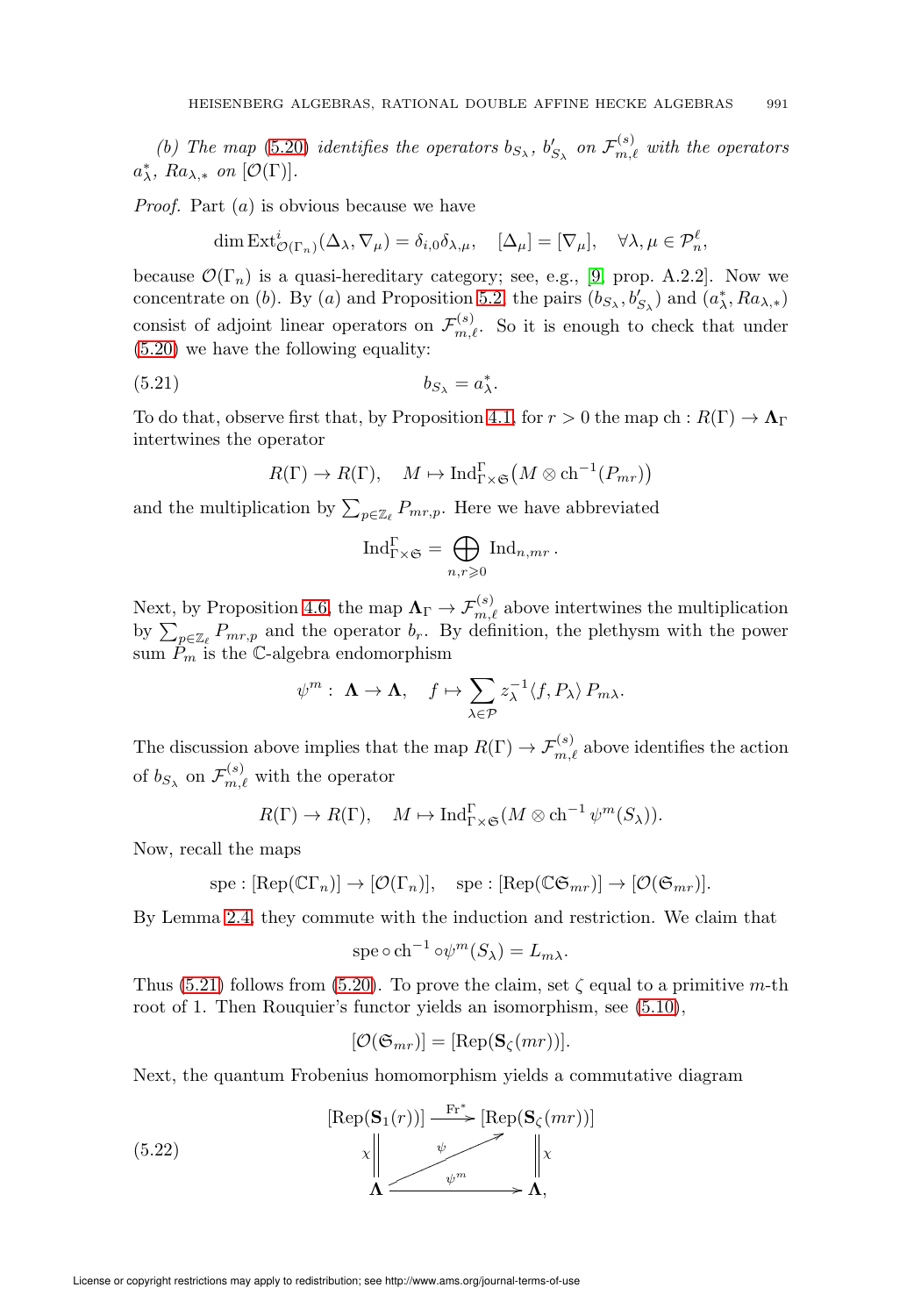where  $\chi$  is the formal character; see, e.g., [\[16,](#page-72-12) sec. II.H.9]. Consider the chain of maps

$$
\theta : [\text{Rep}(\mathbb{CG}_{mr})] \xrightarrow{(3.5)} [\mathcal{O}(\mathfrak{S}_{mr})] \xrightarrow{(5.10)} [\text{Rep}(\mathbf{S}_{\zeta}(mr))].
$$

We have

$$
\psi(S_{\lambda}) = L_{m\lambda}^S, \quad \theta \text{ ch}^{-1}(S_{\mu}) = \Delta_{\mu}^S, \quad \lambda \in \mathcal{P}_r, \quad \mu \in \mathcal{P}_{mr}.
$$

Thus we have

$$
\chi(\theta \ch^{-1}(S_{\mu})) = \chi(\Delta_{\mu}^{S}) = S_{\mu}, \quad \mu \in \mathcal{P}_{mr}.
$$

Therefore we also have

$$
\chi(\theta \circ \mathrm{ch}^{-1} \circ \psi^m(S_\lambda)) = \psi^m(S_\lambda) = \chi(\psi(S_\lambda)) = \chi(L_{m\lambda}^S).
$$

This implies that  $\theta \circ \text{ch}^{-1} \circ \psi^m(S_\lambda) = L_{m\lambda}^S$ , proving the claim and the proposition.  $\Box$ 

Remark 5.14. It has been conjectured in [\[11,](#page-71-3) sec. 6.6] that the Shapovalov form on  $V_{\omega_{d \text{ mod }\ell}}^{\widehat{\mathfrak{gl}}_{\ell}}$  should be related to the bilinear form on  $[\mathcal{O}(\Gamma)]$  in Proposition [5.13.](#page-31-2) Recall that

$$
\mathcal{F}^{(d)}_\ell = V_{\omega_{d \, \mathrm{mod} \, \ell}}^{\widehat{\mathfrak{gl}}_\ell}
$$

and that the Shapovalov form on the right-hand side is identified with the symmetric bilinear form on the left-hand side considered in Section [4.5.](#page-21-0) Further, the isomorphism of vector spaces

$$
\mathcal{F}_\ell^{(d)} = \mathcal{F}_{m,\ell}^{(d)}
$$

defined by the bijection [\(4.20\)](#page-23-4) identifies the bilinear form on the left-hand side with the bilinear form on  $\mathcal{F}_{m,\ell}^{(d)}$  in Section [4.6.](#page-22-0) Thus Proposition [5.13](#page-31-2) implies Etingof's conjecture.

**Proposition 5.15.** Let  $\lambda \in \mathcal{P}_r$  with  $r \geqslant 0$ .

- (a) We have a triple of adjoint functors  $(a_{\lambda, !}, a_{\lambda, *}^*, a_{\lambda, *}).$
- (b) For  $\flat = *, !, q = 0, 1, \ldots, m-1,$  and  $i \geq 0$  there are isomorphisms of functors

$$
e_q R^i a_{\lambda,\flat} = R^i a_{\lambda,\flat} e_q, \quad e_q a^*_{\lambda} = a^*_{\lambda} e_q, \quad f_q R^i a_{\lambda,\flat} = R^i a_{\lambda,\flat} f_q, \quad f_q a^*_{\lambda} = a^*_{\lambda} f_q.
$$

*Proof.* By definition of the functors  $A_{\lambda,*}, A_{\lambda}$ , we have

$$
A_{\lambda,*}(\mathcal{O}(\Gamma)) \subset D^{\geq 0}(\mathcal{O}(\Gamma)), \quad A_{\lambda,!}(\mathcal{O}(\Gamma)) \subset D^{\leq 0}(\mathcal{O}(\Gamma)).
$$

Thus, by Proposition [5.2](#page-25-0) we have the triple of adjoint endofunctors of  $\mathcal{O}(\Gamma)$ :

$$
(a_{\lambda, !}, a_{\lambda}^*, a_{\lambda,*}) = (H^0(A_{\lambda, !}), A_{\lambda}^*, H^0(A_{\lambda,*})).
$$

This proves  $(a)$ . Next, let us prove part  $(b)$ . It is enough to give isomorphisms of functors

<span id="page-33-1"></span>(5.23) 
$$
e_q a^*_{\lambda} = a^*_{\lambda} e_q, \quad f_q a^*_{\lambda} = a^*_{\lambda} f_q.
$$

Recall the functor  $F$  defined in Section [3.9.](#page-11-0) First, observe that we have an isomorphism of functors

<span id="page-33-0"></span>(5.24) 
$$
F a_{\lambda}^* = a_{\lambda}^* F.
$$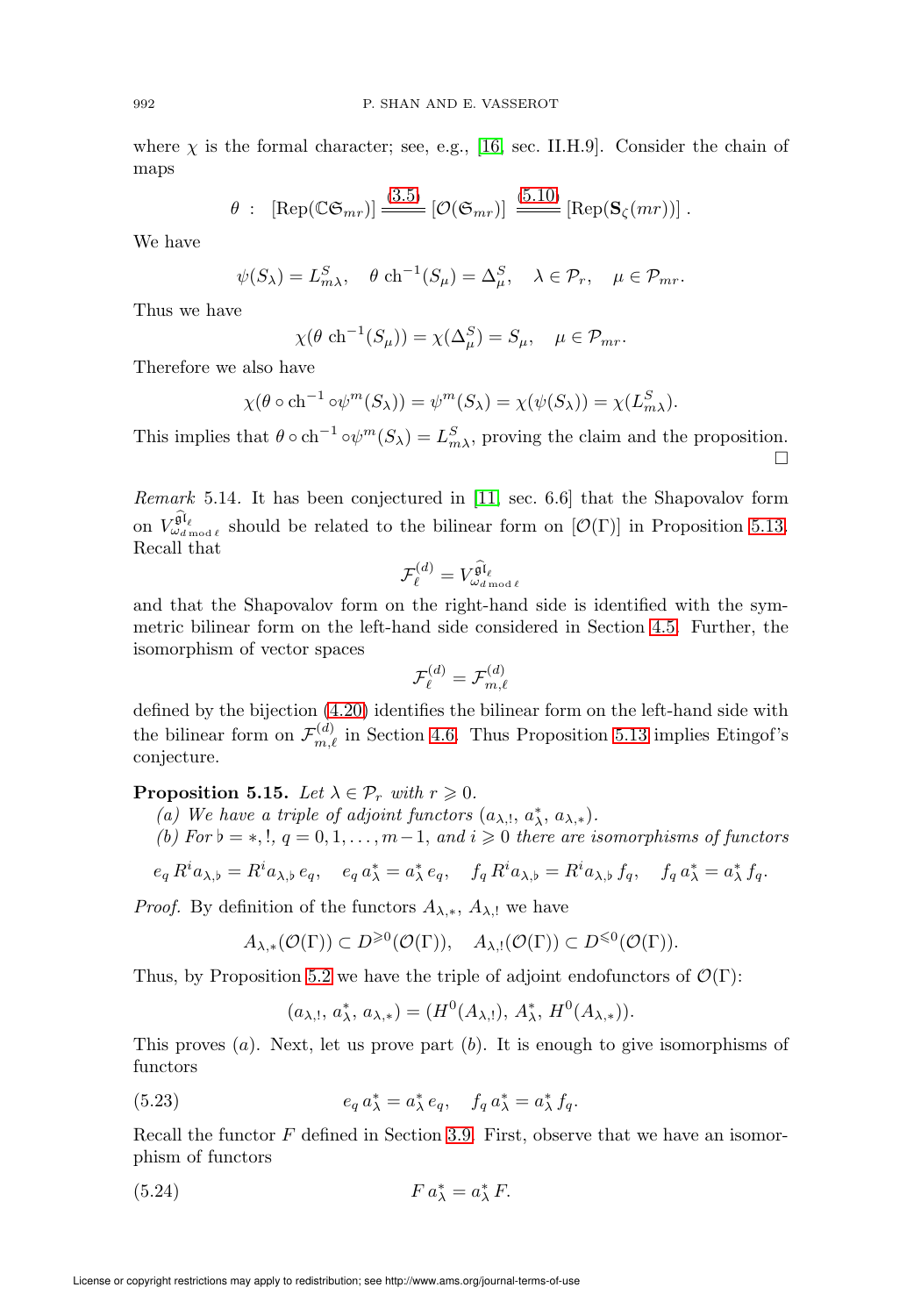Indeed, for  $M \in \mathcal{O}(\Gamma_n)$ , the transitivity of the induction functor [\[33,](#page-72-2) cor. 2.5] yields

$$
F a_{\lambda}^{*}(M) = {}^{O}\text{Ind}_{n+mr} {}^{O}\text{Ind}_{n,mr}(M \otimes L_{m\lambda})
$$
  
\n
$$
= {}^{O}\text{Ind}_{\Gamma_{n+mr}}^{\Gamma_{n+mr+1}} {}^{O}\text{Ind}_{\Gamma_{n,mr}}^{\Gamma_{n+mr}}(M \otimes L_{m\lambda})
$$
  
\n
$$
= {}^{O}\text{Ind}_{\Gamma_{n,mr}}^{\Gamma_{n+mr+1}}(M \otimes L_{m\lambda}),
$$
  
\n
$$
a_{\lambda}^{*} F(M) = {}^{O}\text{Ind}_{n+1,mr} ({}^{O}\text{Ind}_{n}(M) \otimes L_{m\lambda})
$$
  
\n
$$
= {}^{O}\text{Ind}_{\Gamma_{n+1,mr}}^{\Gamma_{n+mr+1}} ({}^{O}\text{Ind}_{\Gamma_{n}}^{\Gamma_{n+1}}(M) \otimes L_{m\lambda})
$$
  
\n
$$
= {}^{O}\text{Ind}_{\Gamma_{n+mr+1}}^{\Gamma_{n+mr+1}}(M \otimes L_{m\lambda}).
$$
  
\n
$$
= {}^{O}\text{Ind}_{\Gamma_{n,mr}}^{\Gamma_{n+mr+1}}(M \otimes L_{m\lambda}).
$$

By [\(5.24\)](#page-33-0) for each  $M \in \mathcal{O}(\Gamma_n)$  we have

<span id="page-34-0"></span>(5.25) 
$$
\bigoplus_{q} f_q a_{\lambda}^*(M) = \bigoplus_{q} a_{\lambda}^* f_q(M).
$$

We must prove that we also have an isomorphism  $f_q a^*_{\lambda}(M) = a^*_{\lambda} f_q(M)$ . Let  $\mathcal{O}(\Gamma)_{\nu} \subset \mathcal{O}(\Gamma)$  be the full subcategory consisting of the modules whose class is a weight vector of weight  $\nu$  of  $[O(\Gamma)]$ . Here  $\nu$  is any weight of the  $\mathfrak{sl}_m$ -module  $[O(\Gamma)]$ . Recall that

**Lemma 5.16.** We have the block decomposition  $\mathcal{O}(\Gamma) = \bigoplus_{\nu} \mathcal{O}(\Gamma)_{\nu}$ , where  $\nu$  runs over the set of all weights of the  $\mathfrak{sl}_m$ -module  $[\mathcal{O}(\Gamma)].$ 

*Proof.* By [\[33,](#page-72-2) lem. 3.1] the image by  $KZ : [\mathcal{O}(\Gamma)] \to [\text{Rep}(\mathbf{H}(\Gamma))]$  of the class of a standard module is the class of a Specht module. By [\[24,](#page-72-13) thm. 2.11] we have a block decomposition

$$
\operatorname{Rep}(\mathbf{H}(\Gamma)) = \bigoplus_{\nu} \operatorname{Rep}(\mathbf{H}(\Gamma))_{\nu},
$$

where  $\nu$  runs over a set of weights of  $\mathfrak{sl}_m$  and the block  $\text{Rep}(\mathbf{H}(\Gamma))_{\nu}$  is generated by the constituents of the Specht modules whose classes are the images by KZ of the class of a standard module in  $\mathcal{O}(\Gamma)_{\nu}$ . In particular, each Specht module belongs to a single block of Rep( $H(\Gamma)$ ). Now, since the standard modules in  $\mathcal{O}(\Gamma)$  are indecomposable (they have a simple top), each of them belongs to a single block and any block is generated by the constituents of the standard modules in this block. Finally, by [\[14\]](#page-71-5), the functor KZ induces a bijection from the blocks of  $\mathcal{O}(\Gamma)$ to the blocks of  $\text{Rep}(\mathbf{H}(\Gamma))$ . Hence two standard modules belong to the same block of  $\mathcal{O}(\Gamma)$  if and only if their images by KZ belong to the same block of Rep( $\mathbf{H}(\Gamma)$ ). Therefore  $\mathcal{O}(\Gamma)_{\nu}$  is a block of  $\mathcal{O}(\Gamma)$ . This proves the lemma.

Therefore, to prove the isomorphism  $f_q a^*_{\lambda}(M) = a^*_{\lambda} f_q(M)$  we may assume that M lies in  $\mathcal{O}(\Gamma)_{\nu}$ . Then  $f_q a_{\lambda}^*(M)$  and  $a_{\lambda}^* f_q(M)$  belong to  $\mathcal{O}(\Gamma)_{\nu-\alpha_q}$  by Proposition [5.13.](#page-31-2) Thus the isomorphism above follows from [\(5.25\)](#page-34-0). The second isomorphism in [\(5.23\)](#page-33-1) is proved. Next, let us prove that we have an isomorphism of functors

<span id="page-34-1"></span>(5.26) 
$$
E a_{\lambda}^* = a_{\lambda}^* E,
$$

where  $E$  is the functor defined in Section [3.9.](#page-11-0) The first isomorphism in  $(5.23)$ follows from [\(5.26\)](#page-34-1) by a similar argument to the one above. For  $M \in \mathcal{O}(\Gamma_n)$  we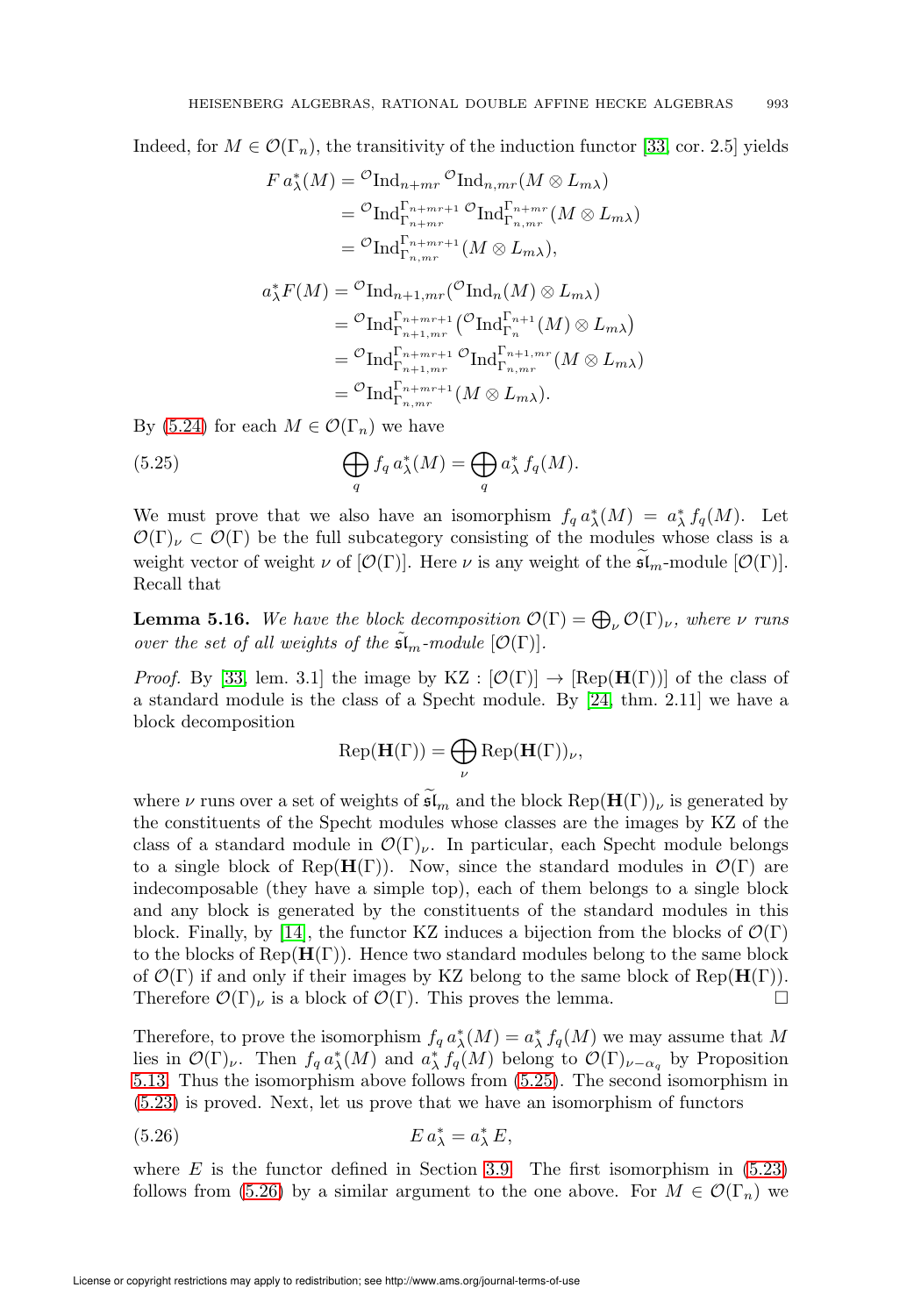have

$$
E a_{\lambda}^*(M) = {}^{\mathcal{O}} \text{Res}_{n+mr} {}^{\mathcal{O}} \text{Ind}_{n,mr}(M \otimes L_{m\lambda}),
$$
  

$$
a_{\lambda}^* E(M) = {}^{\mathcal{O}} \text{Ind}_{n-1,mr} ({}^{\mathcal{O}} \text{Res}_n(M) \otimes L_{m\lambda}).
$$

As above, we abbreviate  $L = L^{\otimes r}_{(m)}$ . By Proposition [5.4](#page-29-2) it is enough to prove that we have a natural isomorphism

$$
{}^{\mathcal{O}}\text{Res}_{n+mr}\, {}^{\mathcal{O}}\text{Ind}_{n,mr}(M\otimes{}^{\mathcal{O}}\text{Ind}_{(m^r)}(L))\to {}^{\mathcal{O}}\text{Ind}_{n-1,mr}({}^{\mathcal{O}}\text{Res}_n(M)\otimes{}^{\mathcal{O}}\text{Ind}_{(m^r)}(L))
$$

that is equivariant with respect to the  $\mathfrak{S}_r$ -action induced by the  $\mathfrak{S}_r$ -action on  $^{\mathcal{O}}\text{Ind}_{(m^r)}(L)$  given in [\(5.16\)](#page-29-0). To see this, note that Proposition [A.2](#page-60-1) yields the following decomposition of functors:

$$
\mathbf{H}_{\text{Res}_{n+mr} \circ \mathbf{H}_{\text{Ind}_{n,mr}} = (\mathbf{H}_{\text{Ind}_{n-1,mr} \circ (\mathbf{H}_{\text{Res}_n \otimes 1}))
$$

$$
\oplus (\mathbf{H}_{\text{Ind}_{n,mr-1} \circ (1 \otimes \mathbf{H}_{\text{Res}_{mr}}))^{\oplus \ell}.
$$

Therefore we also have the following decomposition of functors:

$$
\begin{split} \mathrm{KZ} \circ^{\mathcal{O}} \mathrm{Res}_{n+mr} \circ^{\mathcal{O}} \mathrm{Ind}_{n, mr} \\ &= \left( \mathrm{KZ} \circ^{\mathcal{O}} \mathrm{Ind}_{n-1, mr} \circ^{\mathcal{O}} (\mathcal{O} \mathrm{Res}_{n} \otimes \mathbf{1}) \right) \oplus \left( \mathrm{KZ} \circ^{\mathcal{O}} \mathrm{Ind}_{n, mr-1} \circ^{\mathcal{O}} (\mathbf{1} \otimes^{\mathcal{O}} \mathrm{Res}_{mr}) \right)^{\oplus \ell}. \end{split}
$$

The induction and restriction functors on  $\mathcal{O}(\Gamma)$  take projective modules to projective ones, because they are exact and biadjoint. Thus, by [\(3.7\)](#page-10-4) we have a natural isomorphism

$$
\mathcal{O}_{\mathrm{Res}_{n+mr}} \mathcal{O}_{\mathrm{Ind}_{n,mr}(P)} \n= \mathcal{O}_{\mathrm{Ind}_{n-1,mr}} (\mathcal{O}_{\mathrm{Res}_n \otimes \mathbf{1})(P) \oplus (\mathcal{O}_{\mathrm{Ind}_{n,mr-1}} (\mathbf{1} \otimes \mathcal{O}_{\mathrm{Res}_{mr})(P))^{\oplus \ell}}
$$

for any projective module  $P \in \mathcal{O}(\Gamma)$ . Since  $\mathcal{O}(\Gamma)$  has enough projective objects, this yields an isomorphism of functors

$$
{}^{\mathcal{O}}\mathrm{Res}_{n+mr}\circ \mathrm{Ind}_{n,mr}={}^{\mathcal{O}}\mathrm{Ind}_{n-1,mr}\left({}^{\mathcal{O}}\mathrm{Res}_{n}\otimes \mathbf{1}\right)\oplus\left({}^{\mathcal{O}}\mathrm{Ind}_{n,mr-1}\left(\mathbf{1}\otimes {}^{\mathcal{O}}\mathrm{Res}_{mr}\right)\right)\oplus^{\ell}.
$$

In particular, the projection yields a morphism of functors

$$
{}^{\mathcal{O}}\mathrm{Res}_{n+mr}\; {}^{\mathcal{O}}\mathrm{Ind}_{n,mr} \to {}^{\mathcal{O}}\mathrm{Ind}_{n-1,mr}\; ({}^{\mathcal{O}}\mathrm{Res}_n \otimes \mathbf{1}).
$$

Applying this to the module  $M \otimes^{\mathcal{O}} \text{Ind}_{(m^r)}(L)$  yields an  $\mathfrak{S}_r$ -equivariant surjective morphism

$$
\Psi(M) : {}^{\mathcal{O}}\text{Res}_{n+mr} \, {}^{\mathcal{O}}\text{Ind}_{n,mr}(M \otimes {}^{\mathcal{O}}\text{Ind}_{(m^r)}(L)) \longrightarrow {}^{\mathcal{O}}\text{Ind}_{n-1,mr} ({}^{\mathcal{O}}\text{Res}_n(M) \otimes {}^{\mathcal{O}}\text{Ind}_{(m^r)}(L)).
$$

Now, by [\(5.1\)](#page-26-3), the left-hand side is equal to  $E \circ (a^*)^r(M)$  and the right-hand side is equal to  $(a^*)^r \circ E(M)$ . So by Proposition [5.13](#page-31-2) and the fact that the actions of  $\mathfrak H$ and  $\widehat{\mathfrak{sl}}_m$  on  $\mathcal{F}_{m,\ell}^{(s)}$  commute with each other, we have

$$
[E \circ (a^*)^r(M)] = [(a^*)^r \circ E(M)].
$$

Thus  $\Psi(M)$  is indeed an isomorphism. So [\(5.26\)](#page-34-1) is proved.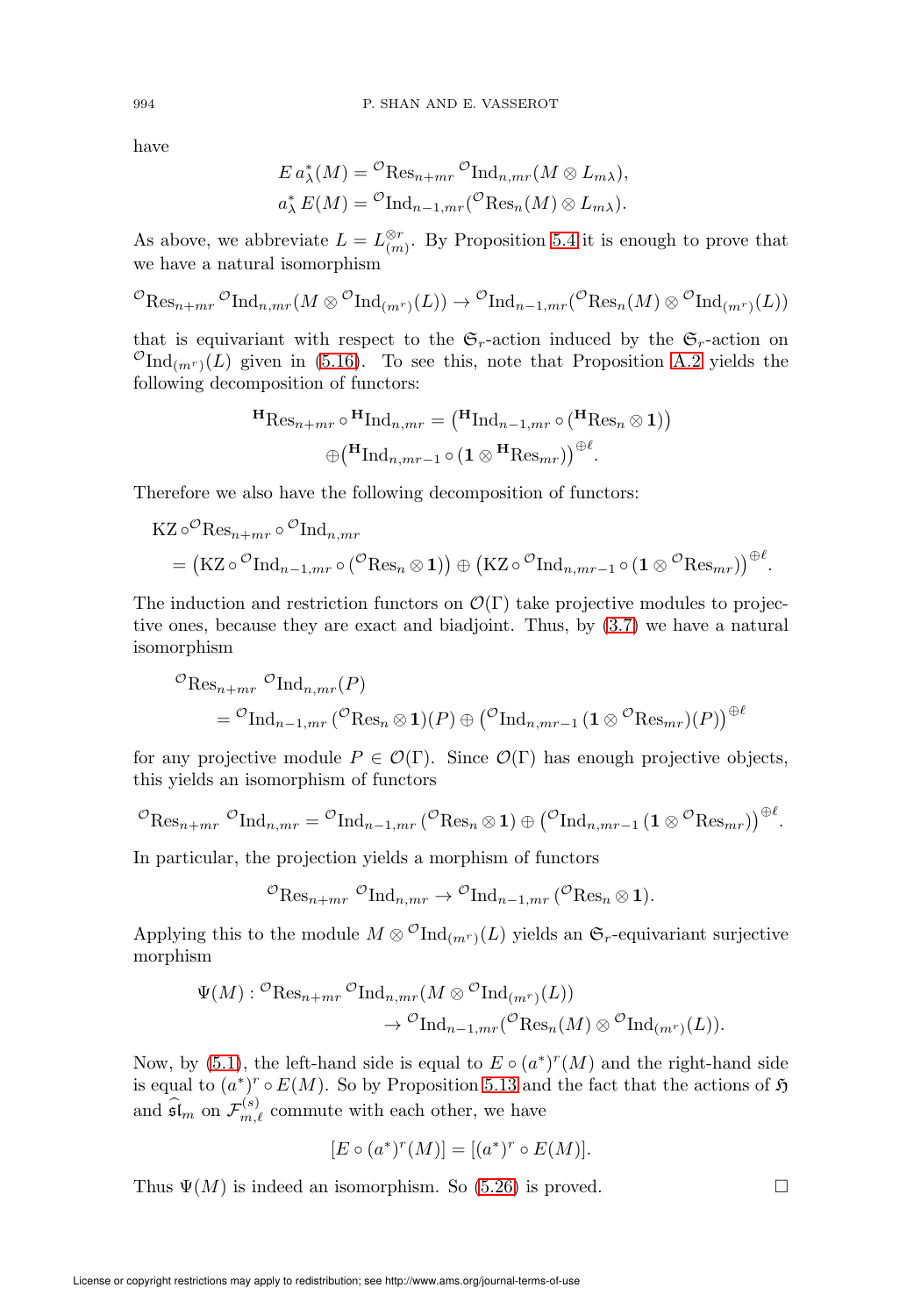## 5.4. Primitive modules.

**Definition 5.17.** A module  $M \in \mathcal{O}(\Gamma)$  is primitive if  $Ra_*(M) = 0$  and  $E(M) = 0$ (or, equivalently, if  $R^i a_*(M) = e_q(M) = 0$  for all  $q, i$ ). Let PI( $\mathcal{O}(\Gamma)$ ) be the set of isomorphism classes of primitive simple modules.

<span id="page-36-1"></span>**Proposition 5.18.** For  $L \in \text{Irr}(\mathcal{O}(\Gamma_n))$  the following are equivalent:

- (a)  $L \in PI(\mathcal{O}(\Gamma_n)),$ (b)  $L \in \text{Irr}(\mathcal{O}(\Gamma_n))_{0,0}$ ,
- $(c)$  dim $(L) < \infty$ .

*Proof.* Assume that  $L \in \text{Irr}(\mathcal{O}(\Gamma_n))$ . The equivalence of (b) and (c) is Remark [3.13.](#page-14-0) Let us prove that  $(a) \Rightarrow (b)$ . Fix  $l, j \geqslant 0$  such that  $\text{Supp}(L) = X_{l,j}$ . Set  $i = n - l - mj$ . We first prove that  $j = 0$ . Assume that  $j > 0$ . Then we have

$$
\Gamma_{l,(m^j)} = \Gamma_{l,(m^{j-1})} \times \mathfrak{S}_m, \quad \Gamma_{l,(m^{j-1})} \subset \Gamma_{n-m}.
$$

There are modules  $M_{\mu} \in \mathcal{O}(\Gamma_{n-m}), \mu \in \mathcal{P}_m$ , such that in  $[\mathcal{O}(\Gamma_{n,m})]$  we have

$$
[\text{Res}_{n,m}(L)] = \sum_{\mu \in \mathcal{P}_m} [M_{\mu} \otimes L_{\mu}].
$$

The transitivity of the restriction functor [\[33,](#page-72-0) cor. 2.5] yields the following formula:

$$
[\text{Res}_{1}(L)] = \sum_{\mu} [\text{Res}_{2}(M_{\mu}) \otimes L_{\mu}], \quad \text{Res}_{1} = {}^{\mathcal{O}}\text{Res}_{\Gamma_{l,(m^{j})}}^{\Gamma_{n}}, \quad \text{Res}_{2} = {}^{\mathcal{O}}\text{Res}_{\Gamma_{l,(m^{j-1})}}^{\Gamma_{n-m}}.
$$

The  $H(\Gamma_{l,(m)})$ -module  $\text{Res}_1(L)$  is finite dimensional, because  $\text{Supp}(L) = X_{l,j}$ . Thus we have  $\text{Res}_2(M_\mu) = 0$  unless  $\mu = (m)$ , and

<span id="page-36-0"></span>(5.27) 
$$
[\text{Res}_1(L)] = [\text{Res}_2(M_{(m)}) \otimes L_{(m)}].
$$

Next, since  $Ra_*(L]) = 0$  we have

$$
0 = [\text{Res}_2 Ra_*(L)]
$$
  
= 
$$
\sum_{\mu \in \mathcal{P}_m} [\text{Res}_2(M_{\mu}) \otimes \text{RHom}_{\mathcal{O}(\mathfrak{S}_m)}(L_{(m)}, L_{\mu})]
$$
  
= 
$$
[\text{Res}_2(M_{(m)}) \otimes \text{REnd}_{\mathcal{O}(\mathfrak{S}_m)}(L_{(m)})].
$$

Thus, using [\[3,](#page-71-0) thm. 1.3] we get  $\text{Res}_2(M_{(m)}) = 0$ . This yields a contradiction with  $(5.27)$  because  $\text{Res}_1(L) \neq 0$ . So we have  $j = 0$ . Next, since  $E(L) = 0$ , by Corollary [3.19](#page-16-0) and Remark [3.11](#page-14-1) we have  $i = 0$ .

Finally, we prove that  $(c) \Rightarrow (a)$ . We must prove that if L is finite dimensional, then it is primitive. This is obvious, because  ${}^{\mathcal{O}}\text{Res}_{n,m}(L) = {}^{\mathcal{O}}\text{Res}_n(L) = 0.$   $\Box$ 

Remark 5.19. By Proposition [5.18](#page-36-1) the elements of PI( $\mathcal{O}(\Gamma_n)$ ) form a basis of  $F_{0,0}(\Gamma_n)$ .

# 5.5. Endomorphisms of induced modules. For  $r \geq 1$  we consider the algebras

$$
B_r = \mathfrak{S}_r \ltimes \mathbb{C}[x_1, x_2, \dots, x_r], \quad B_{r,\ell} = B_r/(x_1^{\ell}, x_2^{\ell}, \dots, x_r^{\ell}).
$$

The following proposition is the main result of this subsection.

# <span id="page-36-2"></span>Proposition 5.20. Let  $r \geqslant 1$ .

(a) The C-algebra homomorphism  $\mathbb{C}\mathfrak{S}_r \to \text{End}_{\mathcal{O}(\Gamma)}((a^*)^r)$  in Proposition [5.4](#page-29-0) extends to a  $\mathbb{C}$ -algebra homomorphism  $B_r \to \text{End}_{\mathcal{O}(\Gamma)}((a^*)^r)$  such that  $x_1, x_2, \ldots, x_r$ map to nilpotent operators in  $\text{End}_{\mathcal{O}(\Gamma)}((a^*)^r(L))$  for each  $L \in \mathcal{O}(\Gamma)$ .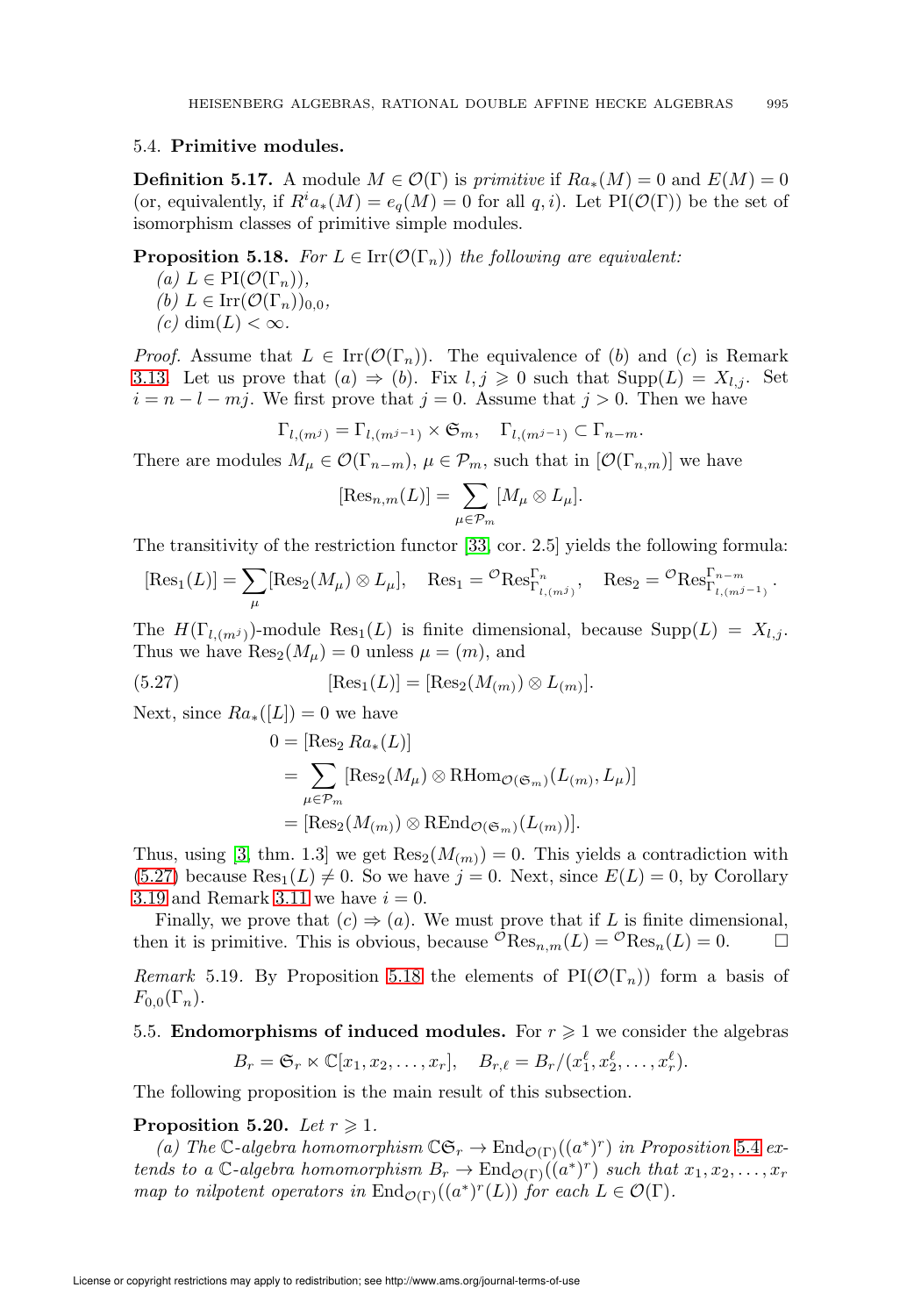(b) The C-algebra homomorphism  $B_r \to \text{End}_{\mathcal{O}(\Gamma)}((a^*)^r)$  factors to an isomorphism  $B_{r,\ell} = \text{End}_{\mathcal{O}(\Gamma)}((a^*)^r(L))$  for  $L \in \text{PI}(\mathcal{O}(\Gamma)).$ 

*Proof.* The proof of this proposition is done in several steps. Let  $\mathbf{H}(\Gamma_{n,(m^{r})})$ ,  $\mathbf{H}(\Gamma_{n})$ and  $X_i$  be as in Appendix [A.](#page-58-0) Consider the elements

$$
\xi_i = X_{n+m(i-1)+1}X_{n+m(i-1)+2}\cdots X_{n+mi}, \quad i=1,2,\ldots,r.
$$

They belong to the centralizer of  $\mathbf{H}(\Gamma_{n,(m^r)})$  in  $\mathbf{H}(\Gamma_{n+mr})$ . Thus the right multiplication by  $\xi_i$ ,  $i = 1, 2, \ldots, r$ , defines an automorphism  $\mathbf{H}_{\xi_i}$  of the functor  $\mathbf{H}_{\text{Ind}_{n,(m^r)}}$ . More precisely, for an  $\mathbf{H}(\Gamma_{n,(m^r)})$ -module M we set

$$
\mathbf{H}_{\xi_i}(h \otimes v) = h\xi_i \otimes v, \quad h \in \mathbf{H}(\Gamma_{n+mr}), \quad v \in M.
$$

The functor KZ yields a C-algebra isomorphism [\(5.3\)](#page-26-0)

$$
KZ: \mathrm{End}(\mathcal{O}_{\mathrm{Ind}_{n,(m^r)}}) \to \mathrm{End}(\mathrm{H}_{\mathrm{Ind}_{n,(m^r)}} \circ KZ).
$$

Thus there is a unique endomorphism  ${}^{\mathcal{O}}\xi_i$  of the functor  ${}^{\mathcal{O}}\text{Ind}_{n,(m^r)}$  such that

<span id="page-37-1"></span>(5.28) 
$$
KZ(\mathcal{O}_{\xi_i}(M)) = \mathbf{H}_{\xi_i}(KZ(M)), \quad \forall M \in \mathcal{O}(\Gamma_{n,(m^r)}).
$$

The functor  $\bullet \otimes L : \mathcal{O}(\Gamma_n) \to \mathcal{O}(\Gamma_{n,(mr)})$  yields a C-algebra homomorphism

<span id="page-37-0"></span>(5.29) 
$$
\operatorname{End}(\mathcal{O}_{\mathrm{Ind}_{n,(m^r)}}) \to \operatorname{End}((a^*)^r).
$$

Let  $\bar{\xi}_i$  denote the image of  ${}^{\mathcal{O}}\xi_i$  by the map [\(5.29\)](#page-37-0). Next, recall the operators

$$
\bar{\tau}_i \in \text{End}((a^*)^r) = \text{End}((A^*)^r), \quad i = 1, 2, \dots, r-1
$$

defined before Lemma [5.3.](#page-27-0)

<span id="page-37-2"></span>**Lemma 5.21.** The following relations hold in  $\text{End}((a^*)^r)$  for  $j \neq i, i+1$ :

$$
\bar{\tau}_i \circ \bar{\xi}_i \circ \bar{\tau}_i = \bar{\xi}_{i+1}, \quad \bar{\tau}_i \circ \bar{\xi}_j \circ \bar{\tau}_i = \bar{\xi}_j.
$$

*Proof.* Recall the permutation  $\tau_i$  and the morphism of functors  $H_{\tau_i}$  defined in the beginning of Section [5.2.](#page-26-1) By [\(5.28\)](#page-37-1) and [\(5.4\)](#page-26-2) it is enough to prove that

$$
(\mathbf{H}_{\tau_i} \mathbf{1}_{\tau_i}) \circ (\mathbf{H}_{\xi_i} \mathbf{1}_{\tau_i}) \circ \mathbf{H}_{\tau_i} = \mathbf{H}_{\xi_{i+1}}, \qquad (\mathbf{H}_{\tau_i} \mathbf{1}_{\tau_i}) \circ (\mathbf{H}_{\xi_j} \mathbf{1}_{\tau_i}) \circ \mathbf{H}_{\tau_i} = \mathbf{H}_{\xi_j}.
$$

To do so, we are reduced to checking the following relations in  $H(\Gamma_{n+mr})$ :

$$
T_{\tau_i}\xi_i T_{\tau_i} = \xi_{i+1}, \quad T_{\tau_i}\xi_j T_{\tau_i} = \xi_j.
$$

Recall that  $\zeta$  is an m-th root of 1. Let  $a_i = n + (i - 1)m + 1$ ,  $b_i = n + im$ , and

$$
K_l = T_{b_i - l} T_{b_i - l + 2} \cdots T_{b_i + l - 2} T_{b_i + l}.
$$

Since both words define the same element in the braid group, we have an equality

$$
T_{\tau_i} = K_0 K_1 \cdots K_{m-2} K_{m-1} K_{m-2} \cdots K_1 K_0.
$$

Further, for  $0 \leq l \leq m - 1$  we have

$$
K_l X_{a_i} X_{a_{i+1}} \cdots X_{b_i-l-2} X_{b_i-l-1} (X_{b_i-l} X_{b_i-l+2} \cdots X_{b_i+l}) K_l
$$
  
=  $\zeta^{l+1} X_{a_i} X_{a_{i+1}} \cdots X_{b_i-l-2} (X_{b_i-l-1} X_{b_i-l+1} X_{b_i-l+3} \cdots X_{b_i+l+1}),$ 

and for  $0 \leq l \leq m - 2$  we have

$$
K_l(X_{b_i-l}X_{b_i-l+2}\cdots X_{b_i+l})X_{b_i+l+2}X_{b_i+l+3}\cdots X_{b_i+m}K_l
$$
  
=  $\zeta^{l+1}(X_{b_i-l+1}X_{b_i-l+3}\cdots X_{b_i+l-1})X_{b_i+l+1}X_{b_i+l+2}X_{b_i+l+3}\cdots X_{b_i+m}.$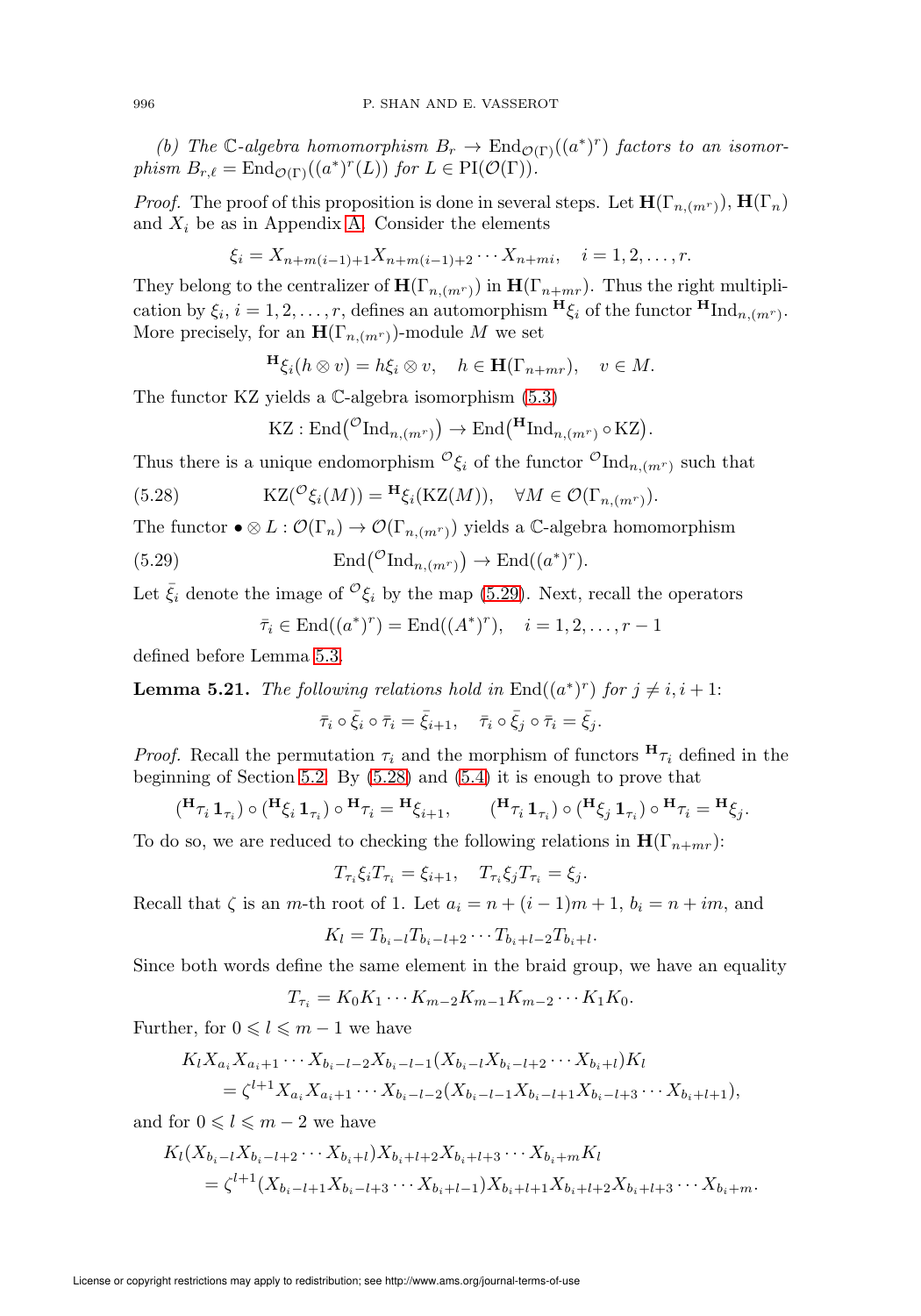We deduce that

$$
T_{\tau_i} \xi_i T_{\tau_i} = T_{\tau_i} X_{a_i} X_{a_{i+1}} \cdots X_{b_i} T_{\tau_i}
$$
  
=  $\zeta^{1+2+\cdots+m} K_0 \cdots K_{m-2} X_{a_{i+1}} X_{a_{i+3}} \cdots X_{b_i+m-2} X_{b_i+m} K_{m-2} \cdots K_0$   
=  $\zeta^{1+2+\cdots+m} \zeta^{1+2+\cdots+m-1} X_{a_i+m} X_{a_i+m+1} \cdots X_{b_i+m}$   
=  $\zeta^{m^2} \xi_{i+1}$   
=  $\xi_{i+1}$ .

The relation  $T_{\tau_i} \xi_j T_{\tau_i} = \xi_j$  for  $j \neq i, i + 1$  is obvious.

For any element  $w \in \mathfrak{S}_r$  and any decomposition  $w = s_{i_1} s_{i_2} \cdots s_{i_k}$ , we set

$$
\bar{\tau}_w = \bar{\tau}_{i_1} \bar{\tau}_{i_2} \cdots \bar{\tau}_{i_k} \in \text{End}((a^*)^r).
$$

This definition does not depend on the choice of the decomposition of  $w$  by Lemma [5.3.](#page-27-0) Next, for a tuple  $p = (p_1, p_2, \dots, p_r) \in \mathbb{Z}^r$  such that  $0 \leq p_i < \ell$  we set

$$
\xi^{p} = \xi_{1}^{p_{1}} \xi_{2}^{p_{2}} \cdots \xi_{r}^{p_{r}}, \quad \bar{\xi}^{p} = \bar{\xi}_{1}^{p_{1}} \bar{\xi}_{2}^{p_{2}} \cdots \bar{\xi}_{r}^{p_{r}}.
$$

<span id="page-38-0"></span>**Lemma 5.22.** For any  $L \in \text{Irr}(\mathcal{O}(\Gamma))$  the elements  $\bar{\xi}^p \bar{\tau}_w(L)$  of  $\text{End}_{\mathcal{O}(\Gamma)}((a^*)^r(L)),$ with  $w \in \mathfrak{S}_r$  and  $p \in [0,\ell)^r$ , are linearly independent.

*Proof.* If the decomposition  $w = s_{i_1} s_{i_2} \cdots s_{i_k}$  is reduced, then the length of  $\tau_w$  is the sum of the lengths of  $\tau_{i_1}, \tau_{i_2}, \ldots, \tau_{i_k}$ . For a tuple p as above, we define the following elements in  $\mathbf{H}(\Gamma_{n+mr})$ :

$$
t_w = T_{\tau_w}, \quad \xi^p = \xi_1^{p_1} \xi_2^{p_2} \cdots \xi_r^{p_r}.
$$

Recall that the elements

$$
X_1^{p_1} X_2^{p_2} \cdots X_{n+mr}^{p_{n+mr}} T_u, \quad p_i \in [0, \ell), \quad u \in \mathfrak{S}_{n+mr},
$$

form a C-basis of  $\mathbf{H}(\Gamma_{n+mr})$ . Further  $\xi^p$  centralizes  $\mathbf{H}(\Gamma_{n,(mr)})$  and the element  $\tau_w$  above is minimal in its right  $\mathfrak{S}_{(n,m^r)}$ -coset. Therefore the left  $\mathbf{H}(\Gamma_{n,(m^r)})$ submodule of  $\mathbf{H}(\Gamma_{n+mr})$ , spanned by

$$
\{\xi^p t_w \, ; \, w \in \mathfrak{S}_r, \, p \in [0,\ell)^r \},
$$

is indeed the direct sum

$$
\bigoplus_{p,w}\mathbf{H}(\Gamma_{n,(m^r)})\,\xi^pt_w,
$$

where p runs over  $[0, \ell)^r$  and w over  $\mathfrak{S}_r$ . In other words, there is an injective  $H(\Gamma_{n,(m^r)})$ -module homomorphism

(5.30) 
$$
\mathbf{H}_{\psi} : \mathbf{H}(\Gamma_{n,(m^r)})^{\oplus \ell^r r!} \to \mathbf{H}(\Gamma_{n+mr}), \quad (h_{p,w}) \mapsto \sum_{p,w} h_{p,w} \xi^p t_w,
$$

where w, p run over  $\mathfrak{S}_r$ ,  $[0,\ell)^r$  respectively. Further, since  $\xi^p$  centralizes  $\mathbf{H}(\Gamma_{n,(m^r)}),$ the relation [\(5.2\)](#page-26-3) yields

$$
z\xi^p t_w = \xi^p z t_w = \xi^p t_w \tau_{w^{-1}}(z), \quad z \in \mathbf{H}(\Gamma_{n,(m^r)}).
$$

Therefore  $\mathbf{H}\psi$  is a  $(\mathbf{H}(\Gamma_{n,(m^r)}), \mathbf{H}(\Gamma_{n,(m^r)}))$ -bimodule homomorphism, where the right  $\mathbf{H}(\Gamma_{n,(m^r)})$ -action on  $\mathbf{H}(\Gamma_{n,(m^r)})^{\oplus \ell^r r!}$  is twisted in the obvious way. Since  ${}^{\mathbf{H}}\psi$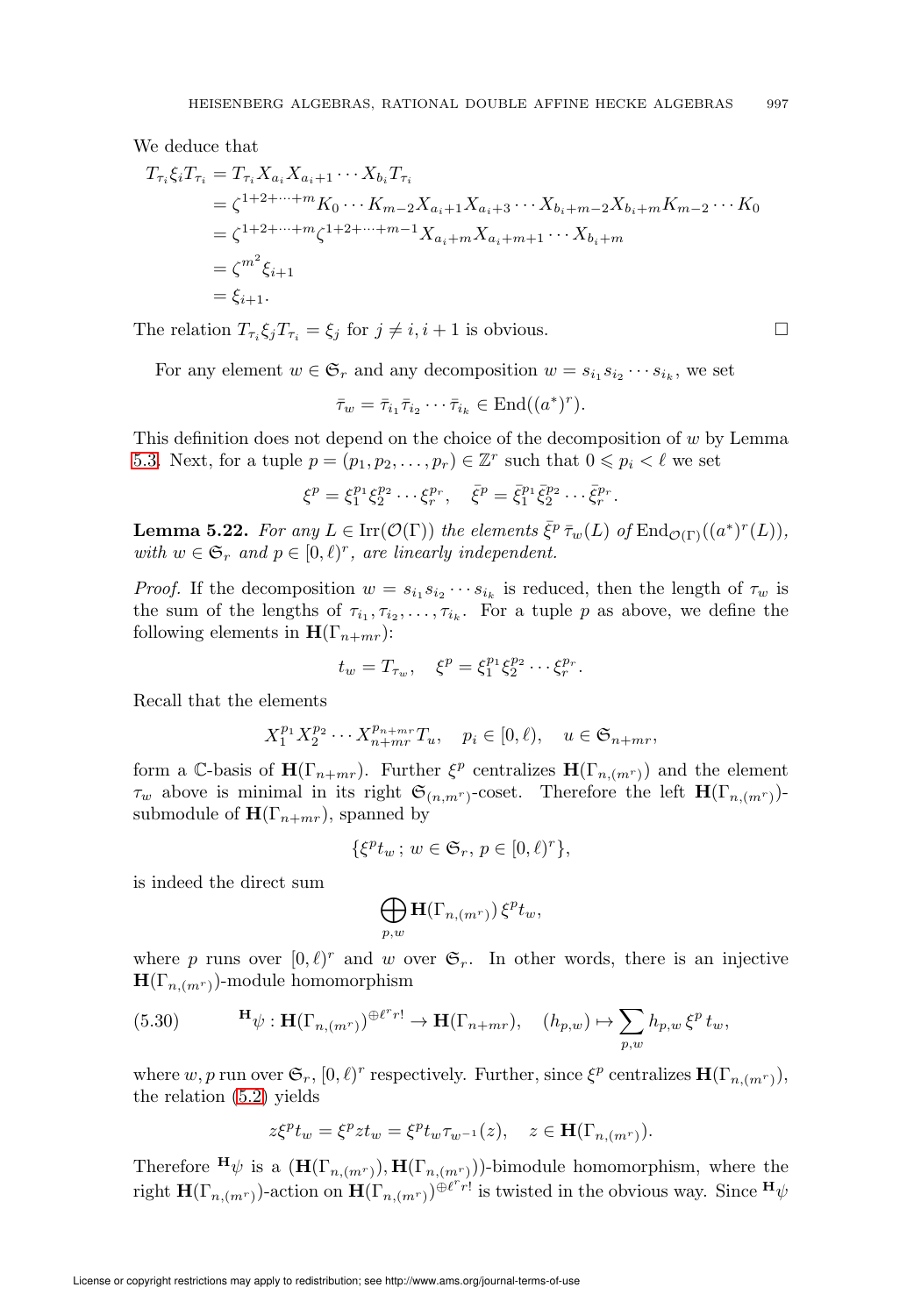is injective, and both sides are free  $\mathbf{H}(\Gamma_{n,(m^r)})$ -modules, for each  $M \in \mathcal{O}(\Gamma_{n,(m^r)})$ we have an injective homomorphism

$$
\begin{aligned} \mathbf{H}_{\psi}(\mathrm{KZ}(M)) : \bigoplus_{p,w} \tau_w \, \mathrm{KZ}(M) &\to \mathbf{H} \mathrm{Res}_{n,(m^r)} \circ \mathbf{H} \mathrm{Ind}_{n,(m^r)} \, \mathrm{KZ}(M) \\ &= \mathrm{KZ} \circ^{\mathcal{O}} \mathrm{Res}_{n,(m^r)} \circ^{\mathcal{O}} \mathrm{Ind}_{n,(m^r)}(M), \end{aligned}
$$

where  $\tau_w : \text{Rep}(\mathbf{H}(\Gamma_{n,(m^r)})) \to \text{Rep}(\mathbf{H}(\Gamma_{n,(m^r)}))$ . Further, we have  $τ_w \circ KZ = KZ \circ τ_w$ 

where  $\tau_w : \mathcal{O}(\Gamma_{n,(m^r)}) \to \mathcal{O}(\Gamma_{n,(m^r)})$  is the twist by the permutation

$$
H(\Gamma_{n,(m^r)})=H(\Gamma_n)\otimes H(\mathfrak{S}_m)^{\otimes r}\to H(\Gamma_n)\otimes H(\mathfrak{S}_m)^{\otimes r}=H(\Gamma_{n,(m^r)}).
$$

Let  $S : \text{Rep}(\mathbf{H}(\Gamma)) \to \mathcal{O}(\Gamma)$  be as in Section [3.7.](#page-10-0) The canonical adjunction morphism  $P \to S(KZ(P))$  is an isomorphism for each projective module  $P \in \mathcal{O}(\Gamma)$ . Further, the functors  $\mathcal{O}_{\text{Res}_{n,(m^r)}}$  and  $\mathcal{O}_{\text{Ind}_{n,(m^r)}}$  preserve the projective objects, because they are bi-adjoint and exact. Therefore, applying the left exact functor S to the map  $H_{\psi}(KZ(P))$ , with P projective in  $\mathcal{O}(\Gamma_{n,(m^r)})$ , we get an injection

$$
^{\mathcal{O}}\psi(P): \bigoplus_{w} \tau_w(P)^{\oplus \ell^r} \to {}^{\mathcal{O}}\operatorname{Res}_{n,(m^r)} \circ {}^{\mathcal{O}}\operatorname{Ind}_{n,(m^r)}(P).
$$

Since the category  $\mathcal{O}(\Gamma_{n,(m^r)})$  has enough projective objects and since the functor <sup>O</sup>Res<sub>n,(m<sup>r</sup>)</sub> <sup>o</sup> Ind<sub>n,(m<sup>r</sup>)</sub> is exact, the five lemma implies that there is a functorial injective morphism

$$
^{\mathcal{O}}\psi(M): \bigoplus_{w} \tau_{w}(M)^{\oplus \ell^{r}} \to {}^{\mathcal{O}}\operatorname{Res}_{n,(m^{r})} \circ {}^{\mathcal{O}}\operatorname{Ind}_{n,(m^{r})}(M), \quad M \in \mathcal{O}(\Gamma_{n,(m^{r})}).
$$

Now, set  $M = L \otimes L_{(m)}^{\otimes r}$  with  $L \in \text{Irr}(\mathcal{O}(\Gamma))$ . Then we have  $\tau_w(M) = M$  for all w as above. Therefore we get an injective linear map

$$
\mathbb{C}^{\ell^r r!} = \text{Hom}_{\mathcal{O}(\Gamma)}(L \otimes L^{\otimes r}_{(m)}, L \otimes L^{\otimes r}_{(m)})^{\oplus \ell^r r!} \to \text{Hom}_{\mathcal{O}(\Gamma)}((L \otimes L^{\otimes r}_{(m)}, \mathcal{O} \otimes \text{Res}_{n,(m^r)} \circ \mathcal{O} \text{Ind}_{n,(m^r)}(L \otimes L^{\otimes r}_{(m)})) = \text{End}_{\mathcal{O}(\Gamma)}((a^*)^r (L)).
$$

It maps the canonical basis elements to the elements  $\bar{\xi}^p \bar{\tau}_w(L)$  with  $w \in \mathfrak{S}_r$  and  $p \in [0,\ell)^r$ .

<span id="page-39-0"></span>**Lemma 5.23.** For  $L \in PI(\mathcal{O}(\Gamma_n))$  the following identity holds in  $[\mathcal{O}(\Gamma_{n,(m^r)})]$ :

$$
[{}^{\mathcal O}\mathrm{Res}_{n, (m^r)}(a^*)^r(L)]=\ell^r r!\,[L\otimes L_{(m)}^{\otimes r}].
$$

Proof. By Lemma [2.5](#page-6-0) the left-hand side is equal to

$$
\sum_{x} \mathcal{O}_{\mathrm{Ind}_{x^{-1}W_{x}x}^{\Gamma_{n,(m^r)}}} \circ \mathcal{F}(\mathcal{O}_{\mathrm{Res}_{W_x}^{\Gamma_{n,(m^r)}}}([L \otimes L_{(m)}^{\otimes r}]))
$$

where  $W_x = x \Gamma_{n,(m^r)} x^{-1} \cap \Gamma_{n,(m^r)}$  and x runs over a set of representatives of the double cosets in  $\Gamma_{n,(m^r)} \setminus \Gamma_{n+m^r}/\Gamma_{n,(m^r)}$ . Since  $W_x$  is a parabolic subgroup of  $\Gamma_{n,(m^r)}$ , it is generated by reflections. Hence we can decompose the group  $W_x$  in the following way:

(5.31) 
$$
W_x = W'_x \times W''_x, \quad W'_x \subset \Gamma_n, \quad W''_x \subset \mathfrak{S}_m^r.
$$

Here  $W'_x$ ,  $W''_x$  are parabolic subgroups. We have

$$
{}^{\mathcal{O}}\text{Res}_{W_x}^{\Gamma_{n,(m^r)}}(L\otimes L^{\otimes r}_{(m)}) = {}^{\mathcal{O}}\text{Res}_{W'_x}^{\Gamma_{n}}(L)\otimes {}^{\mathcal{O}}\text{Res}_{W''_x}^{\mathcal{S}'_{m}}(L^{\otimes r}_{(m)}),
$$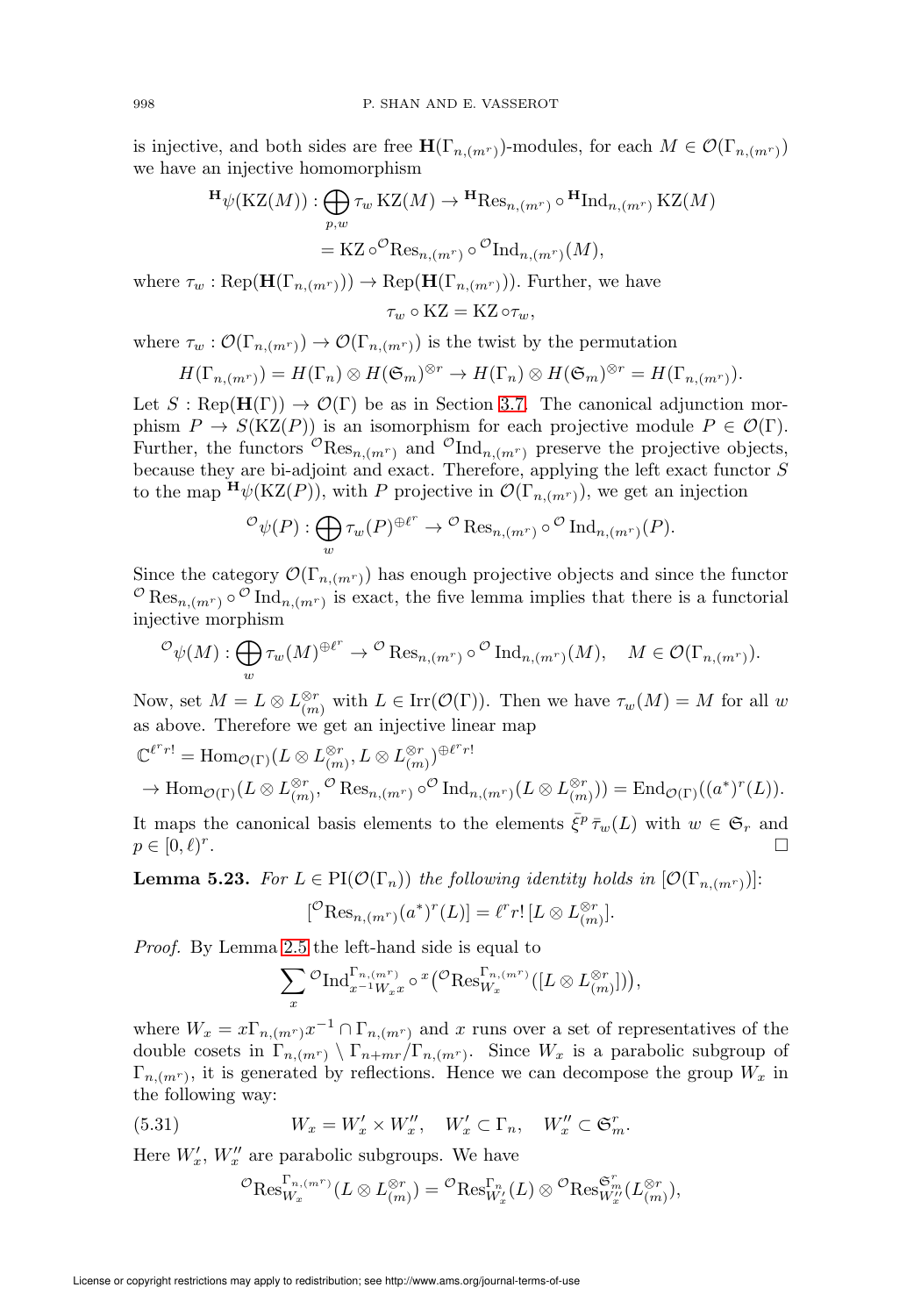and a similar decomposition holds for the induction functor. Further, since  $L \in$ PI( $\mathcal{O}(\Gamma_n)$ ) we have  ${}^{\mathcal{O}}\text{Res}_{W'_x}^{\Gamma_n}(L) = 0$  if  $W'_x$  is proper by Proposition [5.18.](#page-36-1) Thus we can assume that  $W'_x = \overline{\Gamma_n}$ ; i.e., we can assume that x belongs to the subgroup  ${1} \times \Gamma_{mr} \subset \Gamma_{n+mr}$ . We'll abbreviate

$$
\mathfrak{S}_m^r = \{1\} \times \mathfrak{S}_m^r, \quad \Gamma_{mr} = \{1\} \times \Gamma_{mr}.
$$

Then we have  $W''_x = x \mathfrak{S}_m^r x^{-1} \cap \mathfrak{S}_m^r$ , and we are reduced to checking that

$$
\sum_{x} \mathcal{O}_{\mathrm{Ind}_{x^{-1}W_x x}^{\mathfrak{S}_m}} \circ \mathcal{I}(\mathcal{O}_{\mathrm{Res}_{W_x}^{\mathfrak{S}_m}}([L_{(m)}^{\otimes r}])) = \ell^r r! [L_{(m)}^{\otimes r}],
$$

where  $W_x = x \mathfrak{S}_m^r x^{-1} \cap \mathfrak{S}_m^r$  and x runs over a set of representatives of the double cosets in  $\mathfrak{S}_m^r \setminus \Gamma_{mr}/\mathfrak{S}_m^r$ . Now, observe that

$$
{}^{\mathcal{O}}\text{Res}_{W_x}^{\mathfrak{S}_m^r}(L_{(m)}^{\otimes r})=0
$$

unless  $x \mathfrak{S}_m^r x^{-1} = \mathfrak{S}_m^r$ , and that  $x \mathfrak{S}_m^r x^{-1} = \mathfrak{S}_m^r$  if and only if x belongs to  $N_{\Gamma_{mr}}(\mathfrak{S}_m^r)$ , the normalizer of  $\mathfrak{S}_m^r$  in  $\Gamma_{mr}$ . Further, we have a group isomorphism

$$
N_{\Gamma_{mr}}(\mathfrak{S}_m^r)/\mathfrak{S}_m^r=\Gamma_r.
$$

This proves the lemma.

<span id="page-40-0"></span>**Lemma 5.24.** For  $L \in \text{PI}(\mathcal{O}(\Gamma))$  the elements  $\bar{\xi}^p \bar{\tau}_w(L)$  with  $w \in \mathfrak{S}_r$  and  $p \in [0,\ell)^r$ form a basis of  $\text{End}_{\mathcal{O}(\Gamma)}((a^*)^r(L)).$ 

Proof. By Lemma [5.22](#page-38-0) it is enough to check that

$$
\dim \operatorname{End}_{\mathcal{O}(\Gamma)}((a^*)^r(L)) \leq \ell^r r!.
$$

For  $L \in PI(\mathcal{O}(\Gamma_n))$  Lemma [5.23](#page-39-0) yields

$$
\dim \operatorname{End}_{\mathcal{O}(\Gamma)}((a^*)^r(L)) = \dim \operatorname{Hom}_{\mathcal{O}(\Gamma)}(L \otimes L_{(m)}^{\otimes r}, {}^{\mathcal{O}} \operatorname{Res}_{n,(m^r)}(a^*)^r(L)) \leq \ell^r r!.
$$

<span id="page-40-1"></span>**Lemma 5.25.** For  $i = 1, 2, ..., r$  and  $L \in \mathcal{O}(\Gamma)$  the operator  $\bar{\xi}_i(L) + 1$  on  $(a^*)^r(L)$ is nilpotent. Further, if  $L \in PI(\mathcal{O}(\Gamma))$  we have  $(\bar{\xi}_i(L) + 1)^{\ell} = 0$ .

*Proof.* The C-vector space  $[\mathcal{O}(\Gamma)]$  is equipped with an  $\widetilde{\mathfrak{sl}}_m$ -action via the isomor-phism [\(5.20\)](#page-31-0); see also Remark [4.7.](#page-24-0) For a weight  $\mu$  of  $\mathfrak{sl}_m$  let  $\mathcal{O}(\Gamma)_{\mu} \subset \mathcal{O}(\Gamma)$  be the Serre subcategory generated by the simple modules L whose class in  $[\mathcal{O}(\Gamma)]$  has the weight  $\mu$ . Set  $\mathcal{O}(\Gamma_n)_{\mu} = \mathcal{O}(\Gamma)_{\mu} \cap \mathcal{O}(\Gamma_n)$ . Although we'll not need this formula, note that if  $\Delta_{\lambda} \in \mathcal{O}(\Gamma_n)_{\mu}$ , then we have

$$
\mu = \mu_0 - \sum_{q=0}^{m-1} n_q(\lambda) \alpha_q,
$$

where  $\mu_0$  is a weight which does not depend on n,  $\lambda$ , and  $n_q(\lambda)$  is the number of q-nodes in the  $\ell$ -partition  $\lambda$ . The element

$$
z_n = X_1 X_2 \cdots X_n
$$

belongs to the center of  $\mathbf{H}(\Gamma_n)$ . Thus it yields an element  $H_{z_n}$  in the center of Rep( $\mathbf{H}(\Gamma_n)$ ). Since KZ identifies the centers of  $\mathcal{O}(\Gamma_n)$  and Rep( $\mathbf{H}(\Gamma_n)$ ), it yields also an element  $^{\mathcal{O}}z_n$  in the center of  $\mathcal{O}(\Gamma_n)$ . Let  $L \in \text{Irr}(\mathcal{O}(\Gamma_n)_\mu)$ . Then  $^{\mathcal{O}}z_n$  acts on L by multiplication by the scalar  $\zeta^{\nu(\mu)}$ , where  $\nu$  is a linear form such that  $\nu(\alpha_i) = i$ for  $i = 0, 1, \ldots, m - 1$ ; see, e.g., [\[33,](#page-72-0) sec. 4.1]. Now the operator  $a^*$  maps  $\mathcal{O}(\Gamma_n)_{\mu}$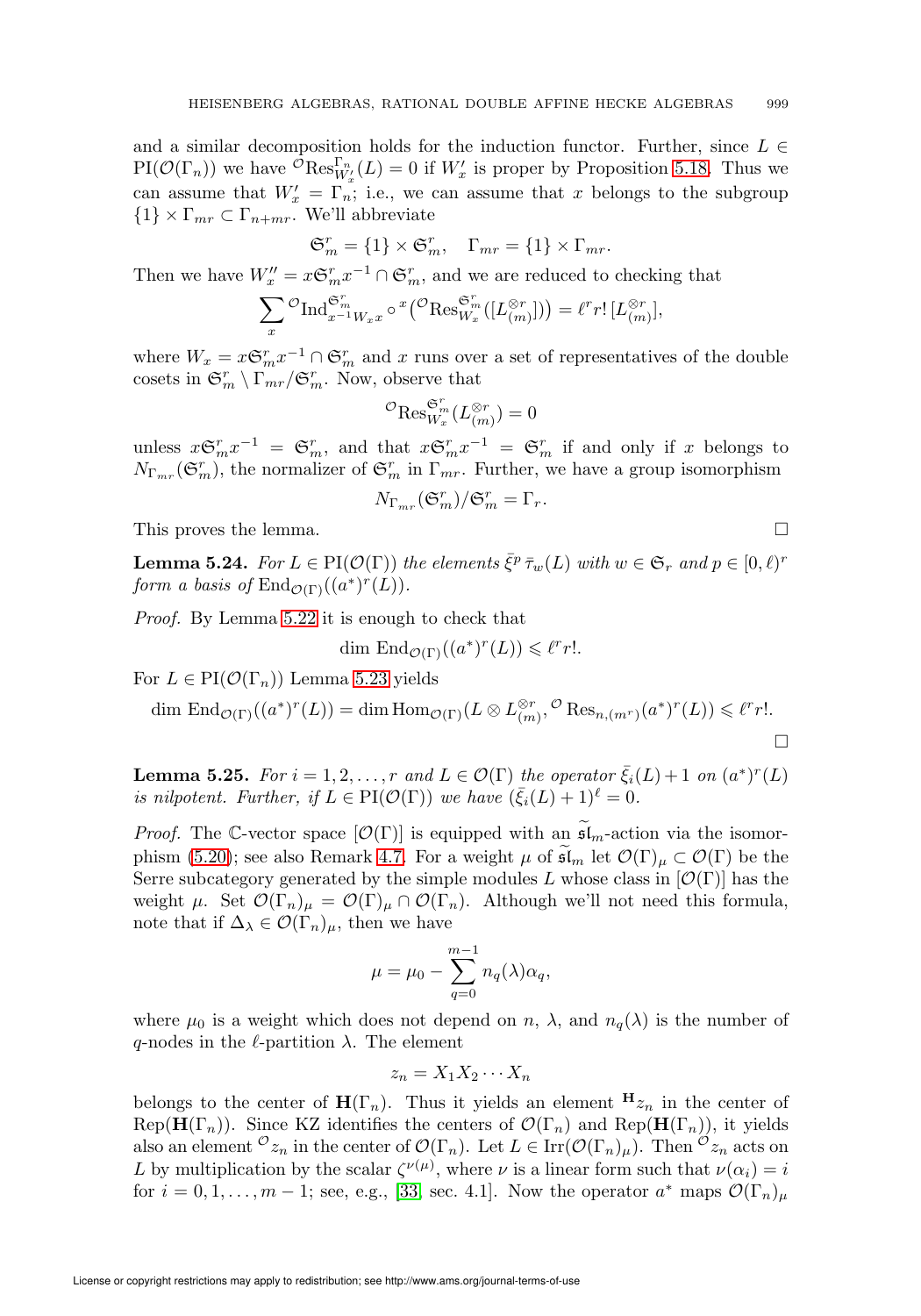to  $\mathcal{O}(\Gamma_{n+m})_{\mu+\delta}$  by Proposition [5.13.](#page-31-1) Thus  ${}^{\mathcal{O}}z_{n+m}$  acts on  $a^*(L)$  by multiplication by the scalar  $\zeta^{\nu(\mu+\delta)}$ . Therefore  $\bar{\zeta}_1$  acts on  $a^*(L)$  by multiplication by the scalar

$$
\zeta^{\nu(\delta)} = \zeta^{m(m-1)/2} = -1.
$$

By Lemmas [5.21,](#page-37-2) [5.3,](#page-27-0) this implies that for any  $L \in \mathcal{O}(\Gamma)$  we have  $(\bar{\xi}_i(L) + 1)^N = 0$ in  $\text{End}_{\mathcal{O}(\Gamma)}((a^*)^r(L))$  for  $i = 1, 2, ..., r$  and N large enough.

Now, assume that  $L \in PI(\mathcal{O}(\Gamma))$ . Let  $N_i$  be the minimal integer such that  $(\bar{\xi}_i(L) + 1)^{N_i} = 0$ . By Lemmas [5.21,](#page-37-2) [5.3](#page-27-0) we have  $N_1 = N_2 = \cdots = N_r$ . Hence, by Lemma [5.22](#page-38-0) we also have  $\ell = N_1 = N_2 = \cdots = N_r$ .

Now we complete the proof of Proposition [5.20.](#page-36-2) The previous lemmas imply that the assignment

<span id="page-41-0"></span>(5.32) 
$$
x_i \mapsto \bar{\xi}_i + 1
$$
,  $s_j \mapsto \bar{\tau}_j$ ,  $i = 1, 2, ..., r$ ,  $j = 1, 2, ..., r - 1$ ,

yields a C-algebra morphism  $B_r \to \text{End}_{\mathcal{O}(\Gamma)}((a^*)^r)$  such that  $x_i$  maps to a nilpotent operator in  $\text{End}_{\mathcal{O}(\Gamma)}((a^*)^r(L))$  for each  $L \in \mathcal{O}(\Gamma)$ . The action of  $s_j$  on  $(a^*)^r$  given above is the same as the action of  $s_j$  on  $(A^*)^r$  in Proposition [5.4.](#page-29-0) This proves part (a). Part (b) follows from Lemmas [5.24,](#page-40-0) [5.25.](#page-40-1)

For a module M in  $\mathcal{O}(\Gamma)$  the adjunction yields a morphism

$$
\eta(M): M \otimes L^{\otimes r}_{(m)} \to {}^{\mathcal{O}} \text{Res}_{n,(m^r)}(a^*)^r(M).
$$

<span id="page-41-1"></span>**Corollary 5.26.** For  $r \geq 1$  and  $L \in PI(\mathcal{O}(\Gamma_n))$  the C-algebra isomorphism [\(5.32\)](#page-41-0)

$$
B_{r,\ell} = \mathrm{End}_{\mathcal{O}(\Gamma)}((a^*)^r(L))
$$

yields an isomorphism of  $B_{r,\ell} \times H(\Gamma_{n,(m^r)})$ -modules

$$
B_{r,\ell} \otimes (L \otimes L_{(m)}^{\otimes r}) \to \mathcal{O}(\mathrm{Res}_{n,(m^r)}(a^*)^r(L), \quad w \otimes v \mapsto \mathcal{O}(\mathrm{Res}_{n,(m^r)}(w) \cdot \eta(L)(v).
$$

Proof. The corollary follows from Proposition [5.20](#page-36-2) and Lemma [5.23,](#page-39-0) because

$$
\operatorname{End}_{\mathcal{O}(\Gamma)}((a^*)^r(L)) = \operatorname{Hom}_{\mathcal{O}(\Gamma)}(L \otimes L_{(m)}^{\otimes r}, {}^{\mathcal{O}} \operatorname{Res}_{n,(m^r)}(a^*)^r(L))
$$

is a free  $B_{r,\ell}$ -module of rank one and, in  $[\mathcal{O}(\Gamma_{n,(m^r)})]$ , we have

$$
[^\circ Res_{n,(m^r)}(a^*)^r(L)] = \dim(B_{r,\ell}) [L \otimes L_{(m)}^{\otimes r}].
$$

 $\Box$ 

**Definition 5.27.** For  $\lambda \in \mathcal{P}_r$ ,  $r \geq 1$ , we can regard the  $\mathfrak{S}_r$ -module  $\bar{L}_{\lambda}$  as a  $B_{r,\ell}$ module such that  $x_1, x_2, \ldots, x_r$  act by zero. For  $L \in \text{PI}(\mathcal{O}(\Gamma_n))$  we define

$$
\bar{a}_{\lambda}^*(L) = \bar{L}_{\lambda} \otimes_{B_{r,\ell}} (a^*)^r(L) \in \mathcal{O}(\Gamma_{n+mr}).
$$

**Definition 5.28.** For  $r \geq 1$  we define a functor  $\mathcal{O}(\Gamma_{n+mr}) \to \text{Rep}(\mathfrak{S}_r) \otimes \mathcal{O}(\Gamma_n)$  by

$$
\Psi(M) = \text{Hom}_{\mathcal{O}(\mathfrak{S}_m^r)}(L^{\otimes r}_{(m)}, \mathcal{O} \text{Res}_{n,(m^r)}(M))
$$
  
= 
$$
\text{Hom}_{\mathcal{O}(\mathfrak{S}_{mr})}(\mathcal{O} \text{Ind}_{(m^r)}(L^{\otimes r}_{(m)}), \mathcal{O} \text{Res}_{n,m^r}(M)).
$$

The  $\mathfrak{S}_r$ -action on  $\Psi(M)$  is the  $\mathfrak{S}_r$ -action on  ${}^{\mathcal{O}}\text{Ind}_{(m^r)}(L^{\otimes r}_{(m)})$  in the proof of Propo-sition [5.4.](#page-29-0) In other words, we have  $\Psi = (a_*)^r$ , viewed as a  $\mathfrak{S}_r$ -equivariant functor as in the proof of Proposition [5.4.](#page-29-0)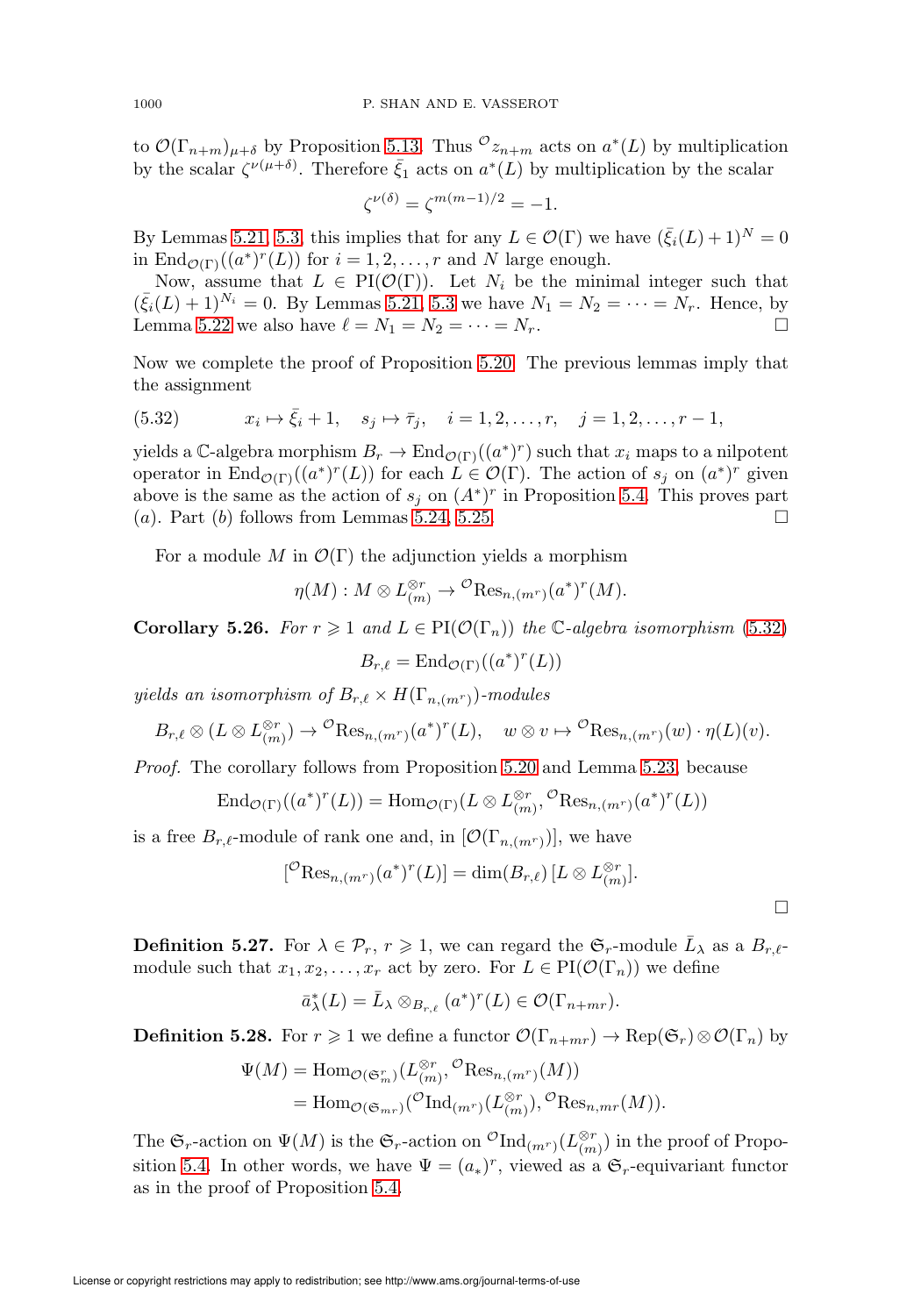<span id="page-42-4"></span>**Corollary 5.29.** For  $r \geq 1$  and  $L \in PI(\mathcal{O}(\Gamma_n))$  we have an isomorphism

$$
(L\otimes L_{(m)}^{\otimes r})^{\oplus dim(\bar L_\lambda)}=\mathcal{O}(\mathrm{Res}_{n,(m^r)}(\bar a_\lambda^*(L))
$$

as  $H(\Gamma_{n,(m^r)})$ -modules, and we have an isomorphism of  $\mathfrak{S}_r \times H(\Gamma_n)$ -modules

$$
\bar{L}_{\lambda}\otimes L=\Psi(\bar{a}_{\lambda}^*(L)).
$$

Proof. Corollary [5.26](#page-41-1) yields an isomorphism

$$
B_{r,\ell} \otimes (L \otimes L_{(m)}^{\otimes r}) = {}^{\mathcal{O}} \text{Res}_{n,(m^r)} \big( (a^*)^r(L) \big),
$$

which factors to an isomorphism

<span id="page-42-0"></span>(5.33) 
$$
\mathbb{CG}_r \otimes (L \otimes L_{(m)}^{\otimes r}) = {}^{\mathcal{O}} \text{Res}_{n,(m^r)}\big(\overline{(a^*)^r}(L)\big),
$$

with

$$
\overline{(a^*)^r}(L) = (a^*)^r(L) / \sum_i x_i (a^*)^r(L).
$$

Further, by taking the isotypic components we see that the isomorphism [\(5.33\)](#page-42-0) factors to an isomorphism

$$
(L\otimes L_{(m)}^{\otimes r})^{\oplus \dim(\bar{L}_{\lambda})}=\mathcal{O} \text{Res}_{n,(m^{r})}(\bar{a}_{\lambda}^{*}(L)).
$$

This proves the first claim. To prove the second claim, observe that Corollary [5.26](#page-41-1) and [\(5.33\)](#page-42-0) yield compatible  $\mathfrak{S}_r \times \mathfrak{S}_r \times H(\Gamma_n)$ -module isomorphisms

<span id="page-42-1"></span>(5.34) 
$$
B_{r,\ell} \otimes L = \Psi((a^*)^r(L)), \quad \mathbb{C} \mathfrak{S}_r \otimes L = \Psi((a^*)^r(L)).
$$

The first  $\mathfrak{S}_r$ -action on  $\Psi(\overline{(a^*)^r}(L))$  is the  $\mathfrak{S}_r$ -action in the definition of  $\Psi$ , and the first  $\mathfrak{S}_r$ -action on  $\mathbb{C}\mathfrak{S}_r \otimes L$  is the contragredient of the right  $\mathfrak{S}_r$ -action on  $\mathbb{C}\mathfrak{S}_r$ , i.e., the action such that  $w \in \mathfrak{S}_r$  takes the element  $a \otimes b$  in  $\mathbb{C} \mathfrak{S}_r \otimes L$  to  $aw^{-1} \otimes b$ . The second  $\mathfrak{S}_r$ -action on  $\Psi((a^*)^r(L))$  is the  $\mathfrak{S}_r$ -action on  $\overline{(a^*)^r}(L)$  in Corollary [5.26,](#page-41-1) and the second  $\mathfrak{S}_r$ -action on  $\mathbb{C}\mathfrak{S}_r \otimes L$  is the left  $\mathfrak{S}_r$ -action on  $\mathbb{C}\mathfrak{S}_r$ . To identify the actions as above, it is enough to note that the isomorphism

<span id="page-42-2"></span>(5.35) 
$$
B_{r,\ell} = \text{Hom}_{\mathcal{O}(\Gamma_n)}(L, B_{r,\ell} \otimes L) = \text{Hom}_{\mathcal{O}(\Gamma_n)}(L, \Psi(a^*)^r(L))
$$

$$
= \text{End}_{\mathcal{O}(\Gamma)}((a^*)^r(L))
$$

given by  $(5.34)$  is equal to the isomorphism  $(5.32)$ , and that the  $\mathfrak{S}_r$ -actions on  $(a^*)^r(L)$  are taken to the left and to the dual right  $\mathfrak{S}_r$ -action on  $B_{r,\ell}$  by the map [\(5.35\)](#page-42-2). Next, write

$$
\mathbb{C}\mathfrak{S}_r=\bigoplus_\lambda \bar L_\lambda\otimes \bar L_\lambda
$$

as an  $\mathfrak{S}_r \times \mathfrak{S}_r$ -module, and take the isotypic component.

# 5.6. Definition of the map  $\tilde{a}_{\lambda}$ .

<span id="page-42-3"></span>**Proposition 5.30.** For  $\lambda \in \mathcal{P}_r$  with  $r \geq 1$  we have

$$
a_{\lambda}^*(F_{i,j}(\Gamma_n)) \subset F_{i,j+r}(\Gamma_{n+mr}), \quad a_{\lambda}^*(F_{i,j}(\Gamma_n)^{\circ}) \subset F_{i,j+r}(\Gamma_{n+mr})^{\circ}.
$$

Proof. By Remark [3.15](#page-14-2) we have

$$
Supp(L_{m\lambda})=X_{\mathfrak{S}_m^r,\mathbb{C}_0^{mr}}.
$$

Let  $L \in \text{Irr}(\mathcal{O}(\Gamma_n))$ . First, assume that  $L \in \text{Irr}(\mathcal{O}(\Gamma_n))_{i,j}$ , i.e., that

$$
\operatorname{Supp}(L) = X_{l,j,\mathbb{C}^n}
$$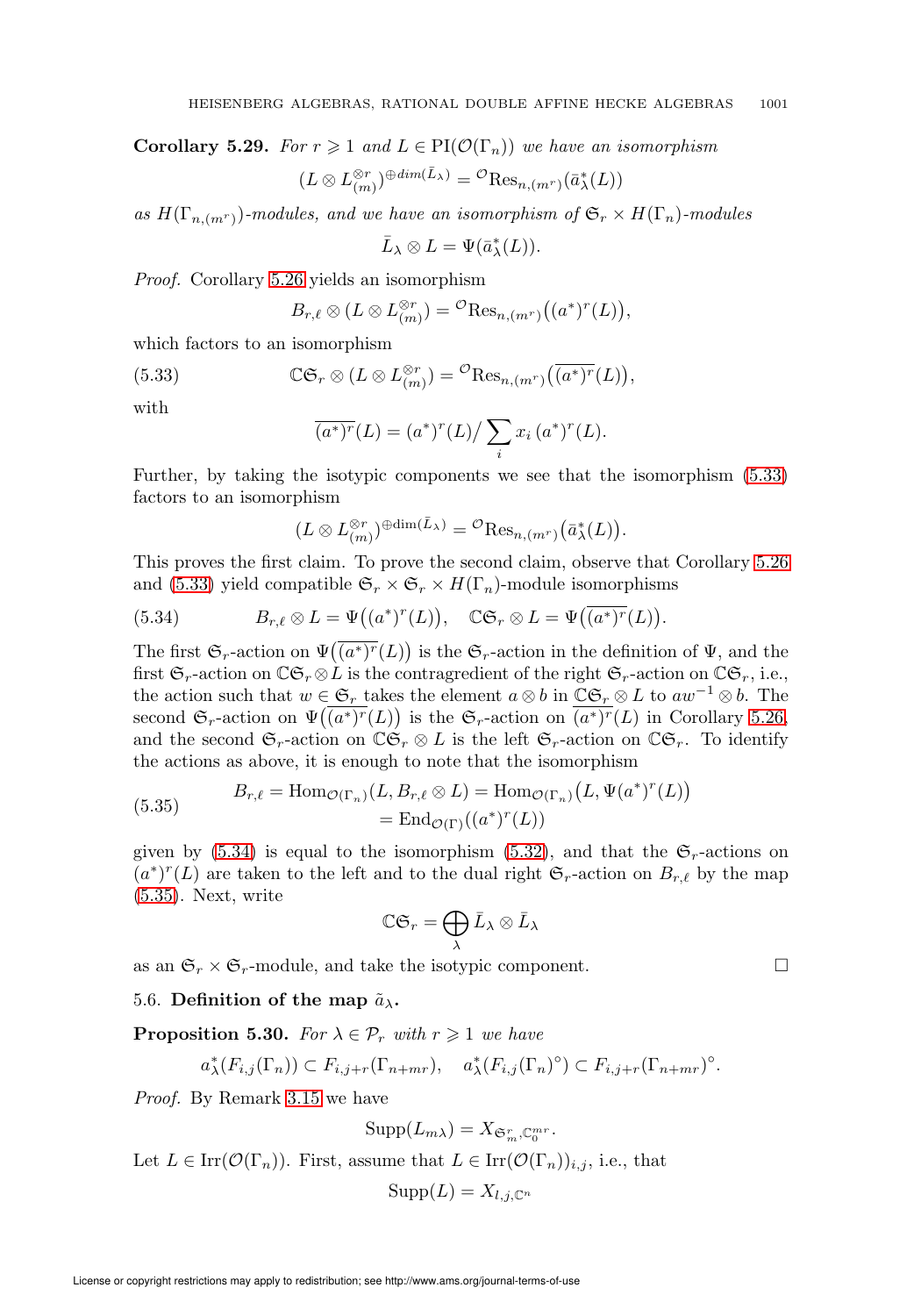by Remark [3.12.](#page-14-3) Hence the module  $L \otimes L_{m\lambda}$  has the following support:

 $\mathrm{Supp}(L\otimes L_{m\lambda})=X_{l,j,\mathbb{C}^n}\times X_{\mathfrak{S}_m^r,\mathbb{C}_0^{mr}}.$ 

So by Proposition [2.7](#page-6-1) we have

 $\text{Supp}(a_{\lambda}^{*}(L)) = X_{l,j+r,\mathbb{C}^{n+mr}}.$ 

Thus the class of  $a^*_{\lambda}(L)$  belongs to  $F_{i,j+r}(\Gamma_{n+mr})^{\circ}$  by Remark [3.12.](#page-14-3) Next, assume that  $[L] \in F_{i,j}(\Gamma_n)$ , i.e.,

$$
\operatorname{Supp}(L) = X_{l',j',\mathbb{C}^n}, \quad X_{l',j',\mathbb{C}^n} \subset X_{l,j,\mathbb{C}^n}.
$$

Thus we have

$$
\operatorname{Supp}(a_{\lambda}^{*}(L')) = X_{l',j'+r,\mathbb{C}^{n+mr}}.
$$

So  $(3.11)$  yields

 $X_{l',j'+r,\mathbb{C}^{n+mr}} \subset X_{l,j+r,\mathbb{C}^{n+mr}};$ 

i.e., the class of  $a_{\lambda}^{*}(L)$  lies in  $F_{i,j+r}(\Gamma_{n+mr})$ .

<span id="page-43-1"></span>**Proposition 5.31.** Let  $\lambda \in \mathcal{P}_r$  with  $r \geq 1$ , and let  $L \in \text{PI}(\mathcal{O}(\Gamma_n))$ . The module  $\text{top}(\bar{a}_{\lambda}^*(L))$  has a unique constituent in  $\text{Irr}(\mathcal{O}(\Gamma_{n+mr}))_{0,r}$ .

*Proof.* Since the module L is primitive, it belongs to  $\text{Irr}(\mathcal{O}(\Gamma_n))_{0,0}$  by Proposition [5.18.](#page-36-1) Thus  $[a^*_{\lambda}(L)] \in F_{0,r}(\Gamma_{n+mr})$  by Proposition [5.30.](#page-42-3) Thus the constituents of  $\bar{a}_{\lambda}^*(L)$  belong to the set

$$
\bigcup_{j\leqslant r}\mathrm{Irr}(\mathcal{O}(\Gamma_{n+mr}))_{0,j}
$$

by Remark [3.11.](#page-14-1) Now, for L' in  $\text{Irr}(\mathcal{O}(\Gamma_{n+m})_{0,j}$  we have  $\mathcal{O}(\text{Res}_{n,(m^r)}(L')=0$  if  $j < r$ , and  $\dim^{\mathcal{O}} \text{Res}_{n,(m^r)}(L') < \infty$  if  $j = r$ . Further, the constituents of a finitedimensional module in  $\mathcal{O}(\mathfrak{S}_m^r)$  are all isomorphic to  $L_{(m)}^{\otimes r}$ , and, using [\[3,](#page-71-0) thm. 1.3] as in the proof of Proposition [5.7,](#page-30-0) we get

$$
\operatorname{Ext}^1_{\mathcal{O}(\mathfrak{S}_m^r)}(L^{\otimes r}_{(m)},L^{\otimes r}_{(m)})=0.
$$

Thus if  $L'$  is a constituent of top( $\bar{a}_{\lambda}^{*}(L)$ ), then we have a surjective map

<span id="page-43-0"></span>(5.36) 
$$
\Psi(\bar{a}_{\lambda}^{*}(L)) \to \Psi(L').
$$

We also have

$$
\Psi(L') = \bigoplus_{\mu \in \mathcal{P}_r} \bar{L}_{\mu} \otimes \text{Hom}_{\mathcal{O}(\mathfrak{S}_{mr})}(L_{m\mu}, {}^{\mathcal{O}}\text{Res}_{n,mr}(L')).
$$

Finally, Corollary [5.29](#page-42-4) yields an isomorphism of  $\mathfrak{S}_r \otimes H(\Gamma_n)$ -modules

$$
\bar{L}_{\lambda} \otimes L = \Psi(\bar{a}_{\lambda}^*(L)).
$$

Thus the surjectivity of [\(5.36\)](#page-43-0) implies that

(5.37) 
$$
\text{Hom}_{\mathcal{O}(\mathfrak{S}_{mr})}(L_{m\mu}, \mathcal{O}_{\text{Res}_{n,mr}}(L')) = 0, \quad \forall \mu \neq \lambda.
$$

Since the  $\mathfrak{S}_r \otimes H(\Gamma_n)$ -module  $\bar{L}_{\lambda} \otimes L$  is simple, the map [\(5.36\)](#page-43-0) is invertible if it is nonzero. Assume further that  $L' \in \text{Irr}(\mathcal{O}(\Gamma_{n+mr}))_{0,r}$ . Then Proposition [2.2](#page-4-0) yields

$$
{}^{\mathcal{O}}\text{Res}_{n,(m^r)}(L') \neq 0.
$$

Since  $\dim^{\mathcal{O}} \text{Res}_{n,(m^r)}(L') < \infty$  and the constituents of a finite-dimensional module in  $\mathcal{O}(\mathfrak{S}_m^r)$  are all isomorphic to  $L_{(m)}^{\otimes r}$ , we also have  $\Psi(L') \neq 0$ . Therefore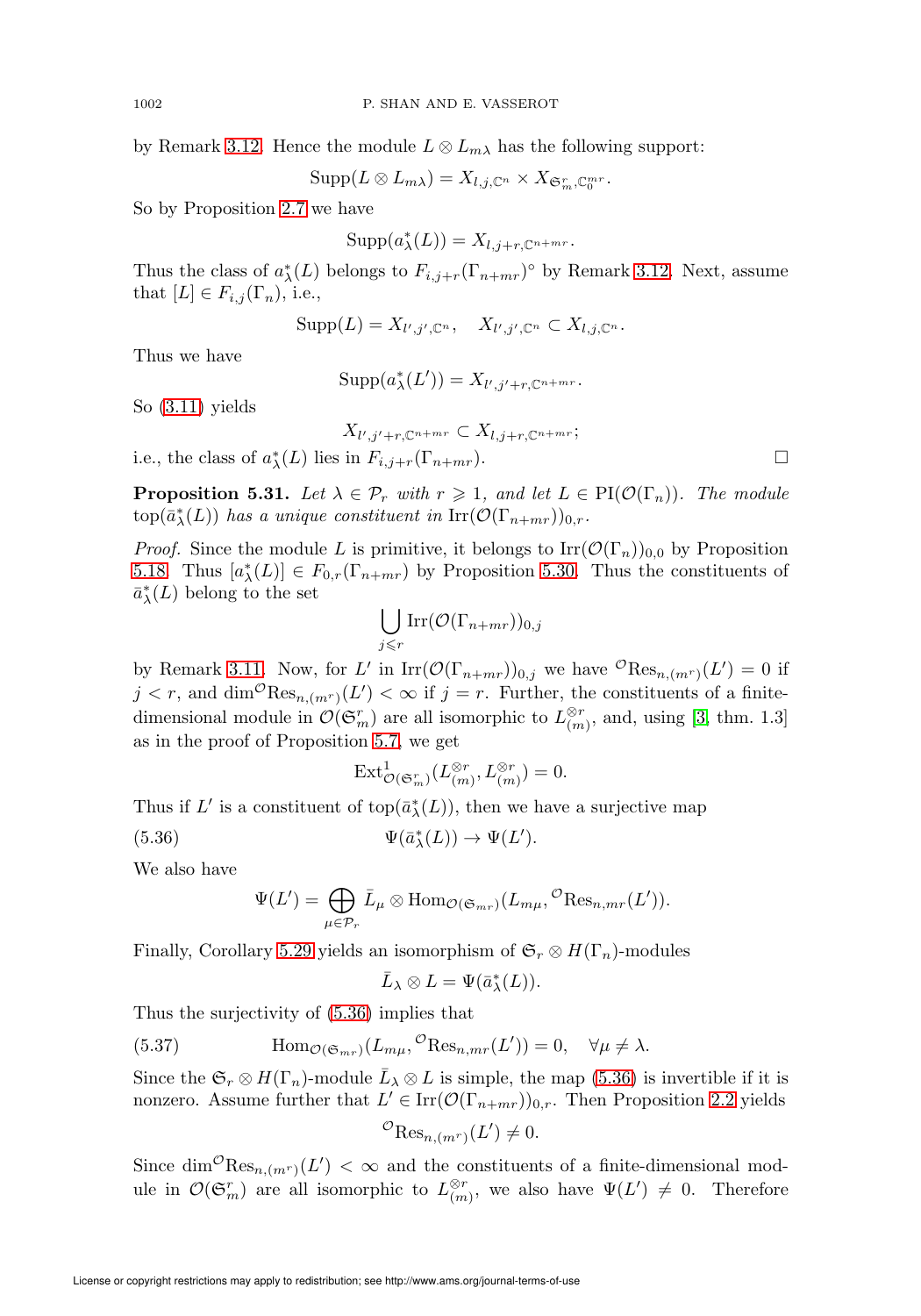[\(5.36\)](#page-43-0) is indeed invertible. This implies that  $\text{top}(\bar{a}_{\lambda}^*(L))$  has a unique constituent in Irr $(\mathcal{O}(\Gamma_{n+m})_{0,r}$ . Indeed, otherwise we would have a surjective map

$$
\bar{a}_{\lambda}^*(L) \to L' \oplus L'', \quad L', L'' \in \operatorname{Irr}(\mathcal{O}(\Gamma_{n+mr}))_{0,r},
$$

yielding a surjective map

$$
\bar{L}_{\lambda} \otimes L = \Psi(\bar{a}_{\lambda}^{*}(L)) \to \Psi(L') \oplus \Psi(L'') = (\bar{L}_{\lambda} \otimes L)^{\oplus 2}.
$$

This is absurd.  $\square$ 

**Definition 5.32.** For  $\lambda \in \mathcal{P}_r$  and  $L \in \text{PI}(\mathcal{O}(\Gamma))$  we define  $\tilde{a}_{\lambda}(L)$  to be the unique constituent of  $\text{top}(\bar{a}_{\lambda}^*(L))$  in  $\text{Irr}(\mathcal{O}(\Gamma))_{0,r}$ .

<span id="page-44-1"></span>**Proposition 5.33.** For  $L \in \text{Irr}(\mathcal{O}(\Gamma))_{0,r}$  there is  $L' \in \text{PI}(\mathcal{O}(\Gamma))$ ,  $\lambda \in \mathcal{P}_r$  such that  $\tilde{a}_{\lambda}(L') \simeq L$ . In other words, there is a surjective map

(5.38) 
$$
\text{PI}(\mathcal{O}(\Gamma)) \times \mathcal{P}_r \to \text{Irr}(\mathcal{O}(\Gamma))_{0,r}, \quad (L', \lambda) \mapsto \tilde{a}_{\lambda}(L').
$$

*Proof.* By Proposition [5.18](#page-36-1) the module L is primitive if and only if  $r = 0$ . Thus we can assume that  $r > 0$ , i.e., that  $a_*(L) \neq 0$  by Corollary [3.19,](#page-16-0) else the claim is obvious. Now, we first claim that there is a module  $L_1 \in \text{Irr}(\mathcal{O}(\Gamma))_{0,r-1}$  with a surjective morphism  $\bar{a}^*(L_1) \to L$ . Indeed, since  $a_*(L) \neq 0$ , the adjunction map  $\epsilon: a^*(a_*(L)) \to L$  is nonzero; hence it is surjective. Hence, there is a constituent L<sub>1</sub> of  $a_*(L)$  such that  $\epsilon$  yields a surjective morphism  $a^*(L_1) \to L$ . We have the following lemma whose proof is postponed to the end of the section.

<span id="page-44-0"></span>**Lemma 5.34.** If  $L \in \text{Irr}(\mathcal{O}(\Gamma))_{0,r}$  and  $L_1$  is a constituent of  $a_*(L)$  such that  $a^*(L_1)$ maps onto L, then  $L_1 \in \text{Irr}(\mathcal{O}(\Gamma))_{0,r-1}$ .

Fix the integer n such that  $L_1 \in \text{Irr}(\mathcal{O}(\Gamma_n))$ . Then  $\bar{\zeta}_1$  acts on  $a^*(L_1)$  as the operator  $\mathcal{O}_{z_{n+m}}(a^*(L_1)) \circ a^*(\mathcal{O}_{z_n}(L_1))^{-1}.$ 

The second factor is a scalar because  $L_1$  is a simple module. Hence  $x_1$  acts on  $a^*(L_1)$  as an element of the center of  $\mathcal{O}(\Gamma_{n+m})$ ; see [\(5.32\)](#page-41-0). Therefore, since L is simple and since the operator  $x_1$  on  $a^*(L_1)$  is nilpotent by Proposition [5.20,](#page-36-2) the operator  $x_1$  is 0 on L. Thus the map  $a^*(L_1) \to L$  factors to a surjective morphism

$$
\epsilon_1: \bar{a}^*(L_1) \to L.
$$

This proves the claim.

Now, assume that for  $0 < k < r$  there is a module  $L_k \in \text{Irr}(\mathcal{O}(\Gamma))_{0,r-k}$  with a surjective homomorphism

$$
\epsilon_k : \overline{(a^*)^k}(L_k) \to L, \qquad \overline{(a^*)^k}(L_k) = (a^*)^k(L_k) / \sum_i x_i(a^*)^k(L_k).
$$

By the claim above, there is a module  $L_{k+1} \in \text{Irr}(\mathcal{O}(\Gamma))_{0,r-k-1}$  with a surjective homomorphism

$$
\bar{a}^*(L_{k+1}) \to L_k.
$$

Applying the functor  $(a^*)^k$ , which is exact, we get a surjective map

$$
(a^*)^k \bar{a}^*(L_{k+1}) \to (a^*)^k(L_k).
$$

Taking the quotient by the action of  $x_2, \ldots, x_k, x_{k+1}$ , it yields a surjective map

$$
(a^*)^k \bar{a}^*(L_{k+1}) / \sum_{i=2}^{k+1} x_i (a^*)^k \bar{a}^*(L_{k+1}) \to \overline{(a^*)^k}(L_k).
$$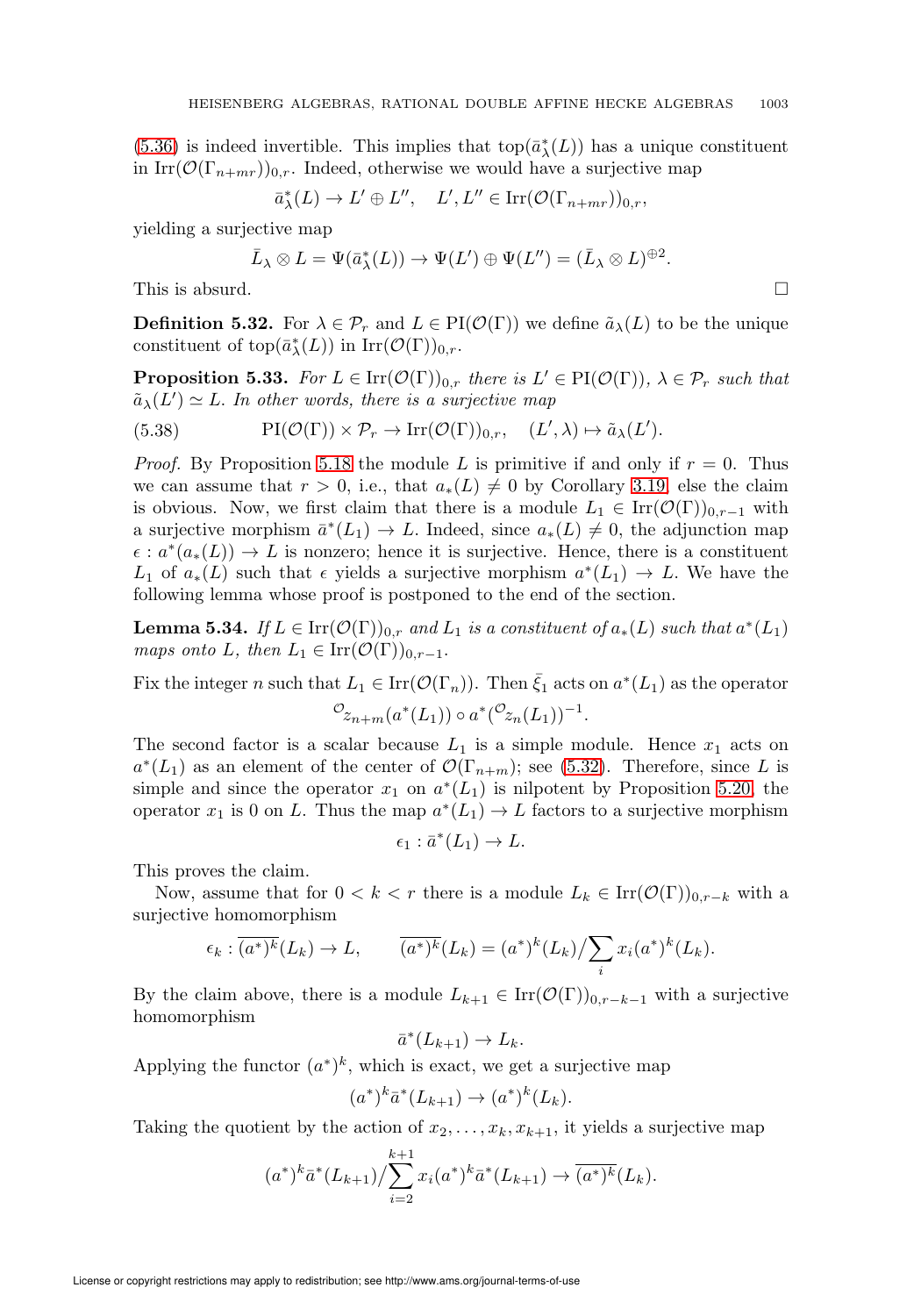Now, since  $a^*$  is exact, we have

$$
(a^*)^k \bar{a}^*(L_{k+1}) = (a^*)^{k+1} (L_{k+1})/x_1 (a^*)^{k+1} (L_{k+1}).
$$

 $\overline{a}$ Therefore we get a surjective map

$$
\overline{(a^*)^{k+1}}(L_{k+1}) = (a^*)^{k+1}(L_{k+1}) / \sum_{i=1}^{k+1} x_i (a^*)^k \overline{a}^*(L_{k+1}) \to \overline{(a^*)^k}(L_k).
$$

Composing it with  $\epsilon_k$  we get a surjective homomorphism

$$
\epsilon_{k+1} : \overline{(a^*)^{k+1}}(L_{k+1}) \to L.
$$

By induction, this yields a module  $L_r \in \text{Irr}(\mathcal{O}(\Gamma))_{0,0}$  with a surjective homomorphism

$$
\epsilon_r : \overline{(a^*)^r}(L_r) \to L.
$$

Then we have  $L_r \in PI(\mathcal{O}(\Gamma))$  by Proposition [5.18,](#page-36-1) and there is  $\lambda \in \mathcal{P}_r$  such that  $\bar{a}_{\lambda}^{*}(L_{r})$  maps onto L. The proposition follows from Proposition [5.31.](#page-43-1)

*Proof of Lemma* [5.34](#page-44-0). Fix  $i, j \geq 0$  such that  $L_1 \in \text{Irr}(\mathcal{O}(\Gamma))_{i,j}$ . By Proposition [5.15,](#page-33-0) since  $E(L) = 0$  we have  $E a_*(L) = 0$ . Hence  $E(L_1) = 0$  by Proposition [3.3.](#page-12-0) Thus  $i = 0$  by Corollary [3.19.](#page-16-0) So, by Proposition [5.30](#page-42-3) we have  $a^*(L_1) \in F_{0,j+1}(\Gamma)$ . Since  $a^*(L_1)$  maps onto L, we also have  $[L] \in F_{0,j+1}(\Gamma)$ . Since  $L \in \text{Irr}(\mathcal{O}(\Gamma))_{0,r}$ this implies that  $r \leq j + 1$  by Remark [3.11.](#page-14-1)

Now, we prove that  $j + 1 \leq r$ . Fix  $n \geq 1$  such that  $L \in \mathcal{O}(\Gamma_n)$ . Recall that

$$
a_*(L) = \mathrm{Hom}_{\mathcal{O}(\mathfrak{S}_m)}(L_{(m)},{}^{\mathcal{O}} \mathrm{Res}_{n-m,m}(L)).
$$

Thus there is an obvious inclusion

$$
a_*(L) \otimes L_{(m)} \subset \mathcal{O}(\text{Res}_{n-m,m}(L)).
$$

Hence, since  $L_1$  is a constituent of  $a_*(L)$ , the module  $L_1 \otimes L_{(m)}$  is a constituent of  $\mathcal{O}_{\text{Res}_{n-m,m}}(L)$ . Let us abbreviate

$$
W' = \Gamma_{l,(m^j)}, \quad l = n - (j+1)m,
$$

regarded as a subgroup of  $\Gamma_{n-m}$ . Then  $W' \times \mathfrak{S}_m \subset \Gamma_{n-m} \times \mathfrak{S}_m$  in the obvious way. Since  $L_1 \in \text{Irr}(\mathcal{O}(\Gamma_{n-m}))_{0,j}$ , we have

$$
\mathrm{Supp}(L_1 \otimes L_{(m)}) = X_{W' \times \mathfrak{S}_m, \mathbb{C}^{n-m} \times \mathbb{C}_0^m}.
$$

By Proposition [2.2](#page-4-0) applied to the module  $M = L$ , we also have

$$
Supp(L_1 \otimes L_{(m)}) = X_{W_1, \mathbb{C}^{n-m} \times \mathbb{C}_0^m},
$$

where  $W_1$  is a parabolic subgroup of  $\Gamma_{n-m,m}$  containing a subgroup  $\Gamma_n$ -conjugate to  $\Gamma_{n-mr,(m^r)}$ . Hence we have  $F_{0,j+1}(\Gamma_n) \subset F_{0,r}(\Gamma_n)$ . Therefore we have  $j+1 \leq r$ by Remark [3.11.](#page-14-1)

 $\Box$ 

#### 6. The filtration of the Fock space and Etingof's conjecture

Recall that  $[\mathcal{O}(\Gamma)]$  is identified with the Fock space  $\mathcal{F}_{m,\ell}^{(s)}$  via the map [\(5.20\)](#page-31-0). The aim of this section is to identify the filtration on  $[\mathcal{O}(\Gamma)]$  defined in Section [3.10](#page-12-1) in terms of supports of irreducible modules, with a filtration on the Fock space given by representation-theoretic tools. We'll use the following notation:  $n, m, j, i$  are integers with  $n \geqslant 0, m > 2, i, j \geqslant 0$  and  $i = n - l - jm$ .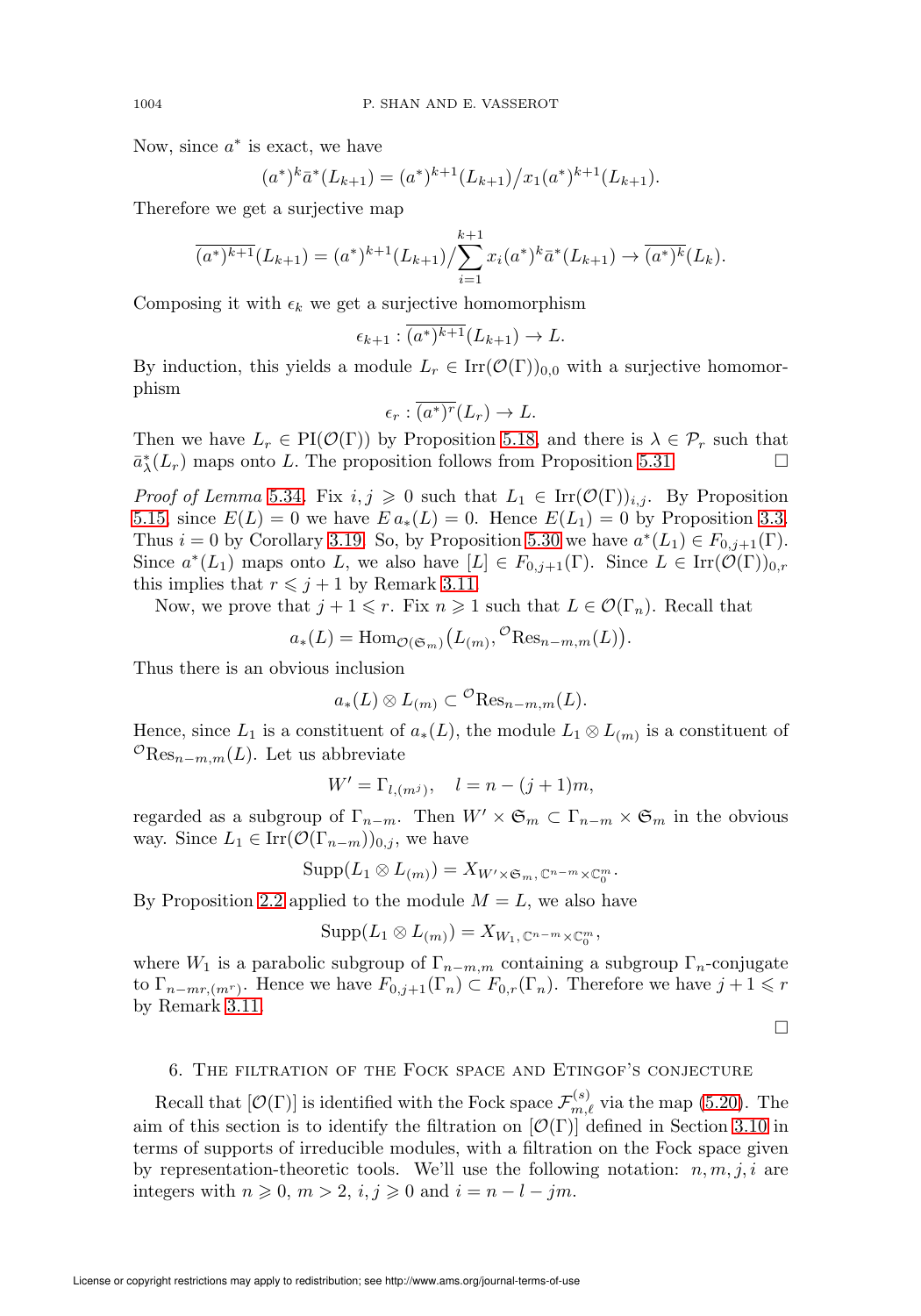6.1. The representation-theoretic interpretation of  $F_{0,0}(\Gamma)$ . The goal of this section is to give a representation-theoretic interpretation of  $F_{0,0}(\Gamma)$  using the actions of  $\mathfrak{sl}_m$  and  $\mathfrak{H}$  on  $[\mathcal{O}(\Gamma)]$  defined in the previous sections. Note that the set  $\text{Irr}(\mathcal{O}(\Gamma))_{0,0}$  is a basis of the C-vector space  $F_{0,0}(\Gamma)$ . Further, we have proved that Irr $(\mathcal{O}(\Gamma))_{0,0} = \text{PI}(\mathcal{O}(\Gamma))$  in Proposition [5.18.](#page-36-1) Recall that the operators  $b'_r, r \geq 1$ , on  $\mathcal{F}_{m,\ell}^{(s)}$  given in Section [4.6](#page-22-0) act on  $[\mathcal{O}(\Gamma)]$  via the map [\(5.20\)](#page-31-0).

<span id="page-46-2"></span>**Lemma 6.1.** For  $L \in \text{Irr}(\mathcal{O}(\Gamma))$  we have  $L \in \text{PI}(\mathcal{O}(\Gamma))$  if and only if  $E([L]) =$  $b'_r([L]) = 0$  in  $[\mathcal{O}(\Gamma)]$  for all  $r \geq 1$ .

*Proof.* It is enough to prove that for  $L \in PI(\mathcal{O}(\Gamma))$  we have  $b'_r(L) = 0$  for all  $r \geq 1$ . A direct summand of the zero object is zero in any additive category. Further, for  $L \in PI(\mathcal{O}(\Gamma))$  we have  $(Ra_*)^r(L) = 0$  for  $r \geq 1$ . Thus we also have  $Ra_{\lambda,*}(L) = 0$ for all  $\lambda \in \mathcal{P}$  by Proposition [5.4.](#page-29-0) By Proposition [5.13](#page-31-1) the map [\(5.20\)](#page-31-0) identifies the C-linear operator  $Ra_{\lambda,*}$  on  $[\mathcal{O}(\Gamma)]$  with the action of  $b'_{S_{\lambda}}$  on  $\mathcal{F}_{m,\ell}^{(s)}$  given in Section [4.6.](#page-22-0) This proves the lemma.

In particular the lemma yields an inclusion

$$
F_{0,0}(\Gamma)\subset\{x\in [{\mathcal O}(\Gamma)]\ :\ e_q(x)=b_r'(x)=0,\, \forall q,r\}.
$$

However it is not obvious that the right-hand side is spanned by classes of irreducible objects of  $\mathcal{O}(\Gamma)$ . This follows indeed from the next proposition.

<span id="page-46-4"></span>Proposition 6.2. We have

$$
\{x \in [\mathcal{O}(\Gamma)] \ : \ e_q(x) = b'_r(x) = 0, \ \forall q, r\} = F_{0,0}(\Gamma).
$$

Proof. Consider the set

$$
F_{0,0}(\Gamma)' = \{ x \in F_{0,\bullet}(\Gamma) : b'_r(x) = 0, \forall r \geq 1 \}.
$$

By Corollary [3.19](#page-16-0) it is enough to prove that

$$
F_{0,0}(\Gamma) = F_{0,0}(\Gamma)'
$$

We have

$$
F_{0,0}(\Gamma)' = \bigoplus_{n \geq 0} F_{0,0}(\Gamma_n)', \quad F_{0,0}(\Gamma_n)' = F_{0,0}(\Gamma)' \cap F_{0,\bullet}(\Gamma_n).
$$

The actions of  $\widehat{\mathfrak{sl}}_m$  and  $\mathfrak H$  on  $\mathcal{F}_{m,\ell}^{(s)}$  commute with each other. Thus, by Corollary [3.19](#page-16-0) the C-vector space  $F_{0,\bullet}(\Gamma)$  is identified with an  $\mathfrak{H}$ -submodule of  $\mathcal{F}_{m,\ell}^{(s)}$  via the map [\(5.20\)](#page-31-0), and we have

<span id="page-46-0"></span>(6.1) 
$$
\sum_{n\geqslant 0} \dim(F_{0,\bullet}(\Gamma_n)) \cdot t^n = \sum_{n\geqslant 0} \sharp \operatorname{Irr}(\mathcal{O}(\Gamma_n))_{0,\bullet} \cdot t^n.
$$

The representation theory of  $\mathfrak H$  yields the following formula in  $\mathbb Z[[t]]$ :

<span id="page-46-3"></span>(6.2) 
$$
\left(\sum_{k\geqslant 0} \dim(F_{0,0}(\Gamma_k)')\cdot t^k\right)\left(\sum_{r\geqslant 0} \sharp \mathcal{P}_r\cdot t^{mr}\right)=\sum_{n\geqslant 0} \dim(F_{0,\bullet}(\Gamma_n))\cdot t^n.
$$

Finally, Proposition [5.33](#page-44-1) yields a surjective map

<span id="page-46-1"></span>(6.3) 
$$
\text{PI}(\mathcal{O}(\Gamma_k)) \times \mathcal{P}_r \to \text{Irr}(\mathcal{O}(\Gamma_n))_{0,r}, \quad (L, \lambda) \mapsto \tilde{a}_{\lambda}(L)
$$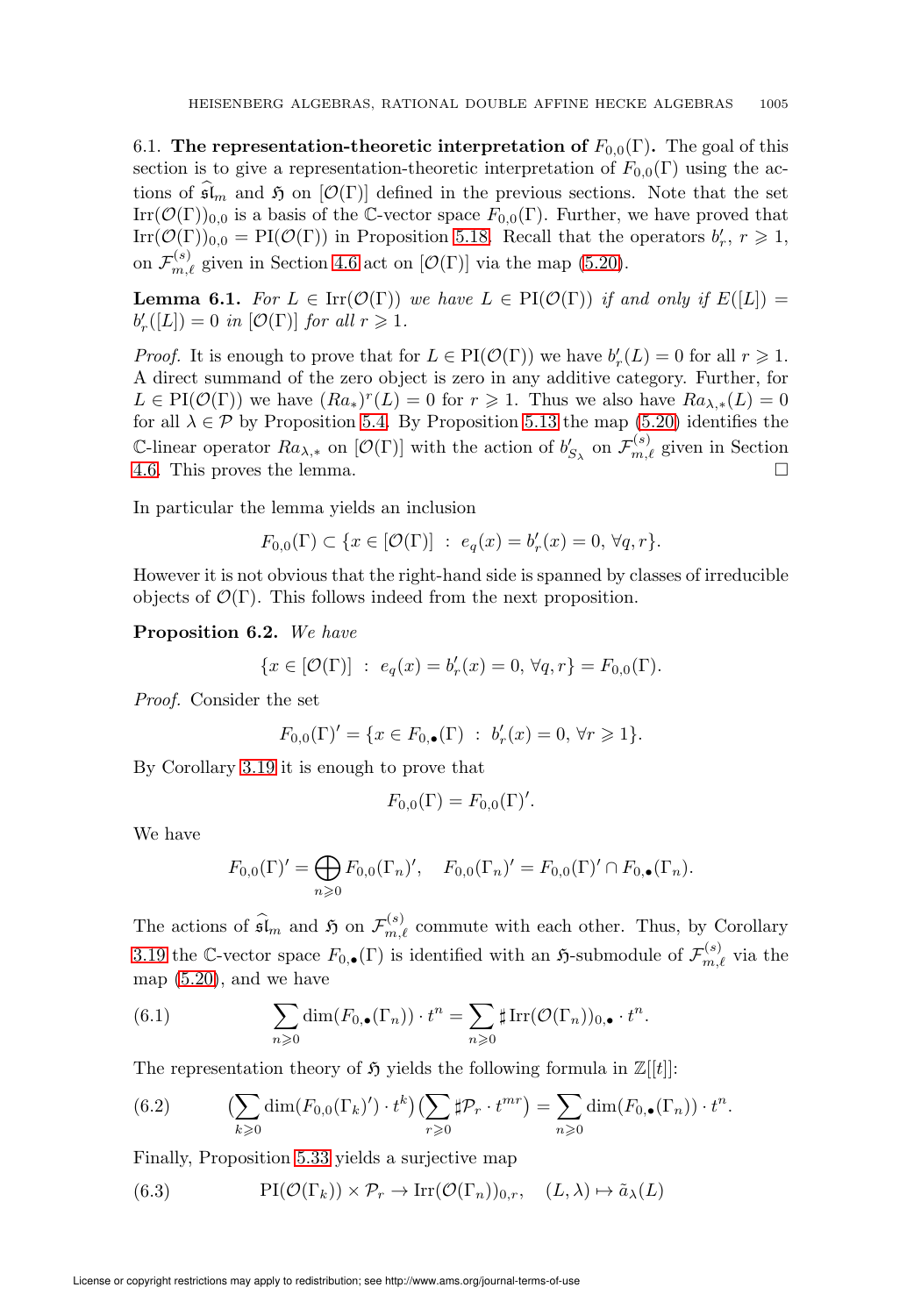for  $k, r \geq 0$  such that  $n = k + mr$ . From [\(6.1\)](#page-46-0) and [\(6.3\)](#page-46-1) we get

<span id="page-47-0"></span>(6.4) 
$$
\left(\sum_{k\geqslant 0} \sharp \operatorname{PI}(\mathcal{O}(\Gamma_k)) \cdot t^k\right) \left(\sum_{r\geqslant 0} \sharp \mathcal{P}_r \cdot t^{mr}\right) - \sum_{n\geqslant 0} \dim(F_{0,\bullet}(\Gamma_n)) \cdot t^n \in \mathbb{N}[[t]].
$$

By Corollary [3.19](#page-16-0) and Lemma [6.1](#page-46-2) we have  $\text{PI}(\mathcal{O}(\Gamma_k)) \subset F_{0,0}(\Gamma_k)'$ ; hence we have

$$
\sharp\operatorname{PI}(\mathcal{O}(\Gamma_k)) \leq \dim(F_{0,0}(\Gamma_k)').
$$

Therefore, comparing [\(6.2\)](#page-46-3) and [\(6.4\)](#page-47-0), we get the equality

(6.5) 
$$
\sharp \operatorname{PI}(\mathcal{O}(\Gamma_k)) = \dim(F_{0,0}(\Gamma_k)').
$$

In other words PI $(\mathcal{O}(\Gamma_k))$  is a basis of  $F_{0,0}(\Gamma_k)'$ . Since PI $(\mathcal{O}(\Gamma_k))$  is a basis of  $F_{0,0}(\Gamma_k)$  by Proposition [5.18,](#page-36-1) we also have

$$
F_{0,0}(\Gamma_k) = F_{0,0}(\Gamma_k)'
$$

 $\Box$ 

<span id="page-47-1"></span>Remark 6.3. The proof of Proposition [6.2](#page-46-4) and Corollary [3.19](#page-16-0) imply that the map [\(6.3\)](#page-46-1) yields a bijection

$$
\text{PI}(\mathcal{O}(\Gamma_k)) \times \mathcal{P}_r \to \text{Irr}(\mathcal{O}(\Gamma_n))_{0,r}, \quad (L, \lambda) \mapsto \tilde{a}_{\lambda}(L)
$$

for  $k, r \geq 0$  such that  $n = k + mr$ . Note that Proposition [5.18](#page-36-1) yields

$$
\text{PI}(\mathcal{O}(\Gamma_k)) = \text{Irr}(\mathcal{O}(\Gamma_k))_{0,0}.
$$

6.2. The representation-theoretic grading on  $[\mathcal{O}(\Gamma)]$ . Using the actions of the Lie algebras  $\mathfrak{H}$  and  $\mathfrak{sl}_m$  we define another grading

$$
[\mathcal{O}(\Gamma)] = \bigoplus_{i,j \geqslant 0} [\mathcal{O}(\Gamma)]_{i,j}
$$

as follows. First, let us consider the level  $m\ell$  Casimir operator

(6.6) 
$$
\partial = \frac{1}{m\ell} \sum_{r \geqslant 1} b_r b'_r;
$$

see  $(4.2)$ . Under the map  $(5.20)$  this formal sum defines a diagonalisable C-linear operator on  $[\mathcal{O}(\Gamma)]$ . For any integer j, let  $[\mathcal{O}(\Gamma)]_{\bullet,j}$  be the eigenspace of  $\partial$  with the eigenvalue j. Note that  $[\mathcal{O}(\Gamma)]_{\bullet,j} = 0$  if  $j < 0$ . Next, given an integer  $i \geq 0$  we define  $[O(\Gamma)]_{i,\bullet}$  to be the image of

$$
\bigoplus_{\mu,\alpha} V_\mu^{\widehat{\mathfrak{sl}}_m}[\mu-\alpha] \otimes \mathrm{Hom}_{\widehat{\mathfrak{sl}}_m}(V_\mu^{\widehat{\mathfrak{sl}}_m},[\mathcal{O}(\Gamma)])
$$

under the canonical maps

$$
V_{\mu}^{\widehat{\mathfrak{sl}}_m} \otimes \text{Hom}_{\widehat{\mathfrak{sl}}_m}(V_{\mu}^{\widehat{\mathfrak{sl}}_m},[\mathcal{O}(\Gamma)]) \rightarrow [\mathcal{O}(\Gamma)].
$$

Here the sum runs over all  $\alpha$ , which is a sum of i affine simple roots of  $\mathfrak{sl}_m$ , and over all dominant affine weights  $\mu$  of  $\widehat{\mathfrak{sl}}_m$ . Recall also that  $V^{\widehat{\mathfrak{sl}}_m}_{\mu}[\mu-\alpha]$  denotes the  $(\mu - \alpha)$ -weight subspace of  $V_{\mu}^{\widehat{\mathfrak{sl}}_m}$ . If  $i < 0$  we set  $[\mathcal{O}(\Gamma)]_{i,\bullet} = 0$ .

**Definition 6.4.** We define a grading on  $[\mathcal{O}(\Gamma)]$  by the following formula:

$$
[\mathcal{O}(\Gamma)]_{i,j} = [\mathcal{O}(\Gamma)]_{i,\bullet} \cap [\mathcal{O}(\Gamma)]_{\bullet,j}, \quad [\mathcal{O}(\Gamma_n)]_{i,j} = [\mathcal{O}(\Gamma)]_{i,j} \cap [\mathcal{O}(\Gamma_n)].
$$

The following proposition compares this grading with the grading  $gr_{i,j}(\Gamma)$  associated with the filtration by the support introduced in Section [3.10.](#page-12-1)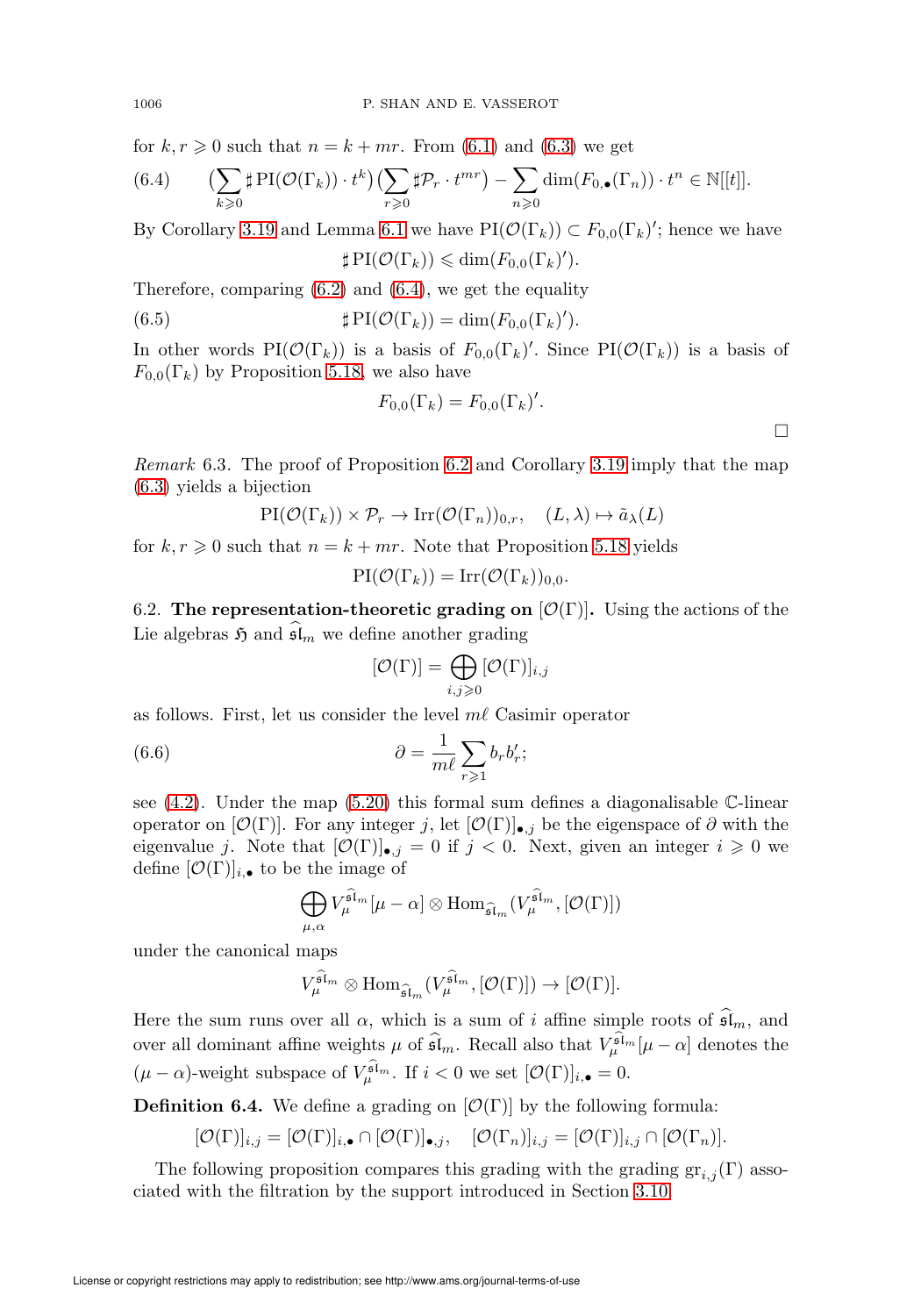<span id="page-48-3"></span>**Proposition 6.5.** We have  $\dim[\mathcal{O}(\Gamma_n)]_{i,j} = \dim gr_{i,j}(\Gamma_n)$  for all  $n, i, j \geq 0$ .

*Proof.* The vector space  $[O(\Gamma)]_{0,\bullet}$  is an  $\mathfrak{H}$ -submodule of  $[O(\Gamma)]$ . Thus it is preserved by the linear operator  $\partial$ , and  $[O(\Gamma)]_{0,i}$  is the eigenspace with the eigenvalue j. Since the  $\mathfrak{H}\text{-action on }[\mathcal{O}(\Gamma)]_{0,\bullet}$  has the level  $m\ell$ , we have  $[\partial, b_j] = jb_j$  for all  $j > 0$ . Next, we have

$$
[\mathcal{O}(\Gamma)]_{0,\bullet} = F_{0,\bullet}(\Gamma), \quad [\mathcal{O}(\Gamma)]_{0,0} = F_{0,0}(\Gamma)
$$

by Corollary [3.19](#page-16-0) and Proposition [6.2.](#page-46-4) Further, the  $\mathfrak{H}\text{-action yields an isomorphism}$ 

<span id="page-48-0"></span>(6.7) 
$$
U^-(\mathfrak{H})_j \otimes [\mathcal{O}(\Gamma)]_{0,0} = [\mathcal{O}(\Gamma)]_{0,j}.
$$

By Remark [6.3,](#page-47-1) for  $n = k + mj$  we have a bijection

<span id="page-48-1"></span>(6.8) 
$$
\mathrm{Irr}(\mathcal{O}(\Gamma_k))_{0,0} \times \mathcal{P}_j \to \mathrm{Irr}(\mathcal{O}(\Gamma_n))_{0,j}, \quad (L,\lambda) \mapsto \tilde{a}_{\lambda}(L).
$$

Thus the isomorphism [\(6.7\)](#page-48-0) yields the following equality:

(6.9) 
$$
\dim [\mathcal{O}(\Gamma_n)]_{0,j} = \sharp \operatorname{Irr}(\mathcal{O}(\Gamma_n))_{0,j}.
$$

Now, to compare dim  $[\mathcal{O}(\Gamma_n)]_{i,j}$  and  $\sharp \text{Irr}(\mathcal{O}(\Gamma_n))_{i,j}$  for any  $i \geqslant 0$ , we need some tools from canonical bases. Since the integrable  $\mathfrak{sl}_m$ -module  $[\mathcal{O}(\Gamma)]$  is not simple, the choice of a canonical basis of this module depends on a choice of a basis of  $[O(\Gamma)]_{0,\bullet}$ . The general theory of canonical bases yields a bijection G between the canonical basis of  $[\mathcal{O}(\Gamma)]$  and its crystal basis, the latter being identified with Irr( $\mathcal{O}(\Gamma)$ ) by Proposition [3.3.](#page-12-0) The bijection G is such that a basis of  $[O(\Gamma)]_{0,\bullet}$  is given by

$$
\{G(L) : \tilde{e}_q(L) = 0, \forall q\}.
$$

By Corollary [3.19](#page-16-0) we have

$$
\{L \in \operatorname{Irr}(\mathcal{O}(\Gamma)) \; : \; \tilde{e}_q(L) = 0, \, \forall q\} = \operatorname{Irr}(\mathcal{O}(\Gamma))_{0,\bullet}
$$
\n
$$
= \{\tilde{a}_\lambda(L) \; : \; \forall \lambda \in \mathcal{P}, \, \forall L \in \operatorname{Irr}(\mathcal{O}(\Gamma))_{0,0}\}.
$$

We'll choose the canonical basis of  $[O(\Gamma)]$  such that

$$
G(\tilde{a}_{\lambda}(L)) = a_{\lambda}^*(L), \quad \forall \lambda \in \mathcal{P}, \quad \forall L \in \text{Irr}(\mathcal{O}(\Gamma))_{0,0}.
$$

Then the set  $\{G(L) : L \in \text{Irr}(\mathcal{O}(\Gamma))_{0,j}\}$  is a basis of  $[\mathcal{O}(\Gamma)]_{0,j}$  by [\(6.7\)](#page-48-0) and [\(6.8\)](#page-48-1). The  $\mathfrak{sl}_m$ -action on  $[\mathcal{O}(\Gamma)]$  commutes with the operator  $\partial$ . Thus  $[\mathcal{O}(\Gamma)]_{\bullet,j}$  is an  $\mathfrak{sl}_m$ -module and the  $\mathfrak{sl}_m$ -action yields a surjective C-linear map

<span id="page-48-2"></span>(6.10) 
$$
U^{-}(\widehat{\mathfrak{sl}}_m)_i \otimes [\mathcal{O}(\Gamma)]_{0,j} \to [\mathcal{O}(\Gamma)]_{i,j}.
$$

For weight reasons, the crystal of  $[O(\Gamma)]$  decomposes in the following way:

$$
\mathrm{Irr}(\mathcal{O}(\Gamma)) = \bigsqcup_{i,j \geq 0} \mathrm{Irr}(\mathcal{O}(\Gamma))'_{i,j}, \quad \mathrm{Irr}(\mathcal{O}(\Gamma))'_{i,j} = \{ L \in \mathrm{Irr}(\mathcal{O}(\Gamma)) \; : \; \mathrm{G}(L) \in [\mathcal{O}(\Gamma)]_{i,j} \}.
$$

Since  $\{G(L) : L \in \text{Irr}(\mathcal{O}(\Gamma))_{0,j}\}$  is a basis of  $[\mathcal{O}(\Gamma)]_{0,j}$ , we have

$$
\mathrm{Irr}(\mathcal{O}(\Gamma))'_{0,j}=\mathrm{Irr}(\mathcal{O}(\Gamma))_{0,j}.
$$

Next  $\text{Irr}(\mathcal{O}(\Gamma))'_{\bullet,j}$  is the union of connected components of  $\text{Irr}(\mathcal{O}(\Gamma))$  whose highest weight vector is in  $\text{Irr}(\mathcal{O}(\Gamma))'_{0,j}$ , and by Corollary [3.18,](#page-16-1) the set  $\text{Irr}(\mathcal{O}(\Gamma))_{\bullet,j}$  is the union of connected components of  $\text{Irr}(\mathcal{O}(\Gamma))$  whose highest weight vector is in  $\text{Irr}(\mathcal{O}(\Gamma))_{0,i}$ . Thus, for all n we have

$$
\operatorname{Irr}(\mathcal{O}(\Gamma_n))'_{\bullet,j} = \operatorname{Irr}(\mathcal{O}(\Gamma_n))_{\bullet,j}.
$$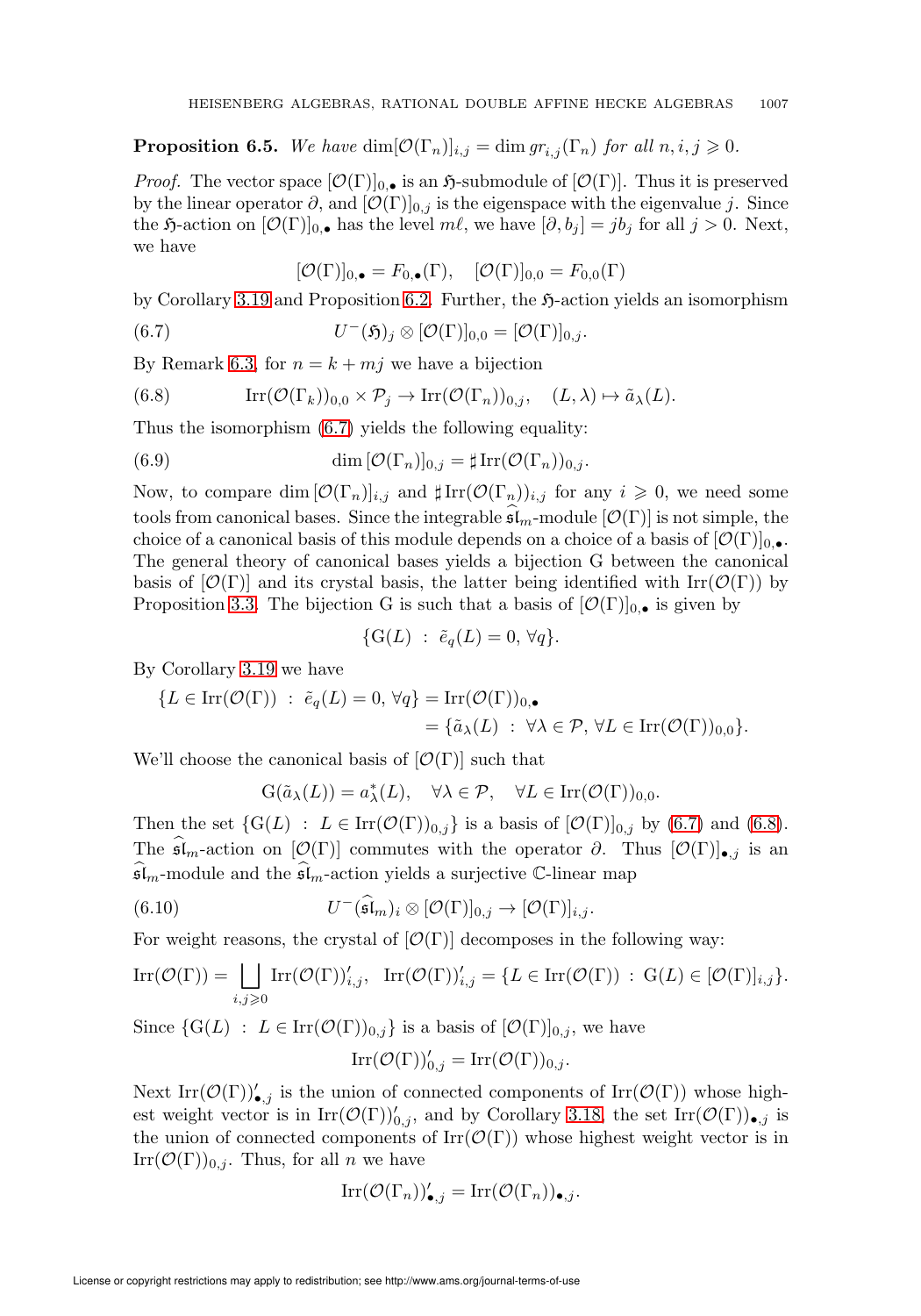By Corollary [3.18](#page-16-1) and  $(6.10)$ , for all i we also have the inclusion

<span id="page-49-0"></span>(6.11) 
$$
\mathrm{Irr}(\mathcal{O}(\Gamma_n))'_{i,j} \subset \mathrm{Irr}(\mathcal{O}(\Gamma_n))_{i,j}.
$$

Thus [\(6.11\)](#page-49-0) is indeed an equality. By definition, we have

$$
\dim \operatorname{gr}_{i,j}(\Gamma_n) = \sharp \operatorname{Irr}(\mathcal{O}(\Gamma_n))_{i,j}, \quad \dim [\mathcal{O}(\Gamma_n)]_{i,j} = \sharp \operatorname{Irr}(\mathcal{O}(\Gamma_n))'_{i,j}.
$$

Thus the corollary is proved.

Remark 6.6. Recall that  $\mathrm{gr}_{i,j}(\Gamma)$  is identified with the subspace of  $[\mathcal{O}(\Gamma)]$  spanned by Irr $(\mathcal{O}(\Gamma))_{i,j}$ ; see Section [3.10.](#page-12-1) Proposition [6.5](#page-48-3) does not imply that  $[\mathcal{O}(\Gamma)]_{i,j}$  =  $gr_{i,j}(\Gamma)$ . Indeed, the classes of the modules in  $\mathrm{Irr}(\mathcal{O}(\Gamma))_{i,j}$  may not lie in  $[\mathcal{O}(\Gamma)]_{i,j}$ . However, since

$$
[\mathcal{O}(\Gamma)]_{0,0} = \{ x \in [\mathcal{O}(\Gamma)] \ : \ e_q(x) = b'_r(x) = 0, \ \forall q, r \},
$$

<span id="page-49-1"></span>we do have  $[\mathcal{O}(\Gamma)]_{0,0} = \text{gr}_{0,0}(\Gamma)$  by Proposition [6.2.](#page-46-4)

6.3. **Etingof's conjecture.** In this section we allow  $h$ ,  $h_p$  to be arbitrary complex numbers with  $\sum_{p\in\mathbb{Z}_{\ell}}h_p=1$ . Let  $\alpha_{p,q}$  be the root of the elementary matrix  $e_{p,q}$  in  $\mathfrak{gl}_{\ell}$ . Recall that  $\omega_0, \omega_1, \ldots, \omega_{\ell-1}$  are the affine fundamental weights. Fix a level 1 weight

$$
\Lambda = \sum_p h_p \,\omega_p.
$$

**Definition 6.7.** Let  $\tilde{a}_{\Lambda}$  be the Lie subalgebra of  $\mathfrak{gl}_{\ell}$  spanned by 1, D and the elements  $e_{p,q} \otimes \overline{\omega}^r$  with  $p,q = 1,2,\ldots,\ell$  and  $r \in \mathbb{Z}$  such that  $\langle \Lambda, \alpha_{p,q} \rangle - hr \in \mathbb{Z}$ . We abbreviate  $\tilde{\mathfrak{a}} = \tilde{\mathfrak{a}}_{\Lambda}$  and  $\hat{\mathfrak{a}} = \tilde{\mathfrak{a}} \cap \mathfrak{gl}_{\ell}$ .

We define the set of *positive real roots of*  $\tilde{a}$  to be the set  $\Delta_+^{\hat{a}}$  consisting of the real roots of  $\mathfrak{gl}_{\ell}$  of the form

$$
\alpha - \frac{\langle \Lambda, \alpha + r\delta \rangle}{h} \, \delta,
$$

where  $\alpha$  is a root of  $\mathfrak{gl}_{\ell}$  and  $\alpha + r\delta$  is a positive real root of  $\widehat{\mathfrak{gl}}_{\ell}$ . Let  $P_{\pm}^{\tilde{\mathfrak{a}}}$  be the set of *dominant integral weights for*  $\tilde{a}$ , i.e., the set of integral weights  $\lambda$  of  $\mathfrak{gl}_{\ell}$  such that  $\langle \lambda, \beta \rangle \geq 0$  for all  $\beta \in \Delta^{\hat{\mathfrak{a}}}_{+}$ . For  $\mu \in P^{\tilde{\mathfrak{a}}}_{+}$  let  $V^{\tilde{\mathfrak{a}}}_{\mu}$  be the irreducible integrable  $\tilde{\mathfrak{a}}$ -module of highest weight  $\mu$ . We'll say that a nonzero vector of an  $\tilde{a}$ -module is *primitive for*  $\tilde{\mathfrak{a}}$  (or  $\tilde{\mathfrak{a}}$ -primitive) if it is a weight vector whose weight belongs to  $P_{+}^{\tilde{\mathfrak{a}}}$ , and if it is killed by the action of the weight vectors of  $\tilde{\mathfrak{a}}$  whose weights are positive roots of  $\tilde{\mathfrak{a}}$ . Now, let  $h, h_p$  be the parameters of the C-algebra  $H(\Gamma_n)$  for each  $n > 0$ . Assume that h is a rational number with the denominator  $m > 1$ . The elements of  $\mathfrak{H}$  can be regarded as elements of  $\mathfrak{gl}_{\ell}$  as in [\(4.3\)](#page-18-1). We have  $b_{mr}, b'_{mr} \in \tilde{\mathfrak{a}}$  for each  $r > 0$ . The formal sum

$$
\partial_m = \frac{1}{m\ell} \sum_{r \geqslant 1} b_{mr} b'_{mr}
$$

acts on every  $\tilde{\mathfrak{a}}$ -module  $V_{\mu}^{\tilde{\mathfrak{a}}}$ . We'll call  $\partial_m$  the m-th Casimir operator of  $\tilde{\mathfrak{gl}}_{\ell}$ . For any weight  $\lambda$  and any integer j we denote by  $V_\mu^{\tilde{\mathfrak{a}}}[\lambda, j]$  the subspace of weight  $\lambda$  and eigenvalue j of  $\partial_m$ . We are interested in the following conjecture [\[11,](#page-71-1) conj. 6.7].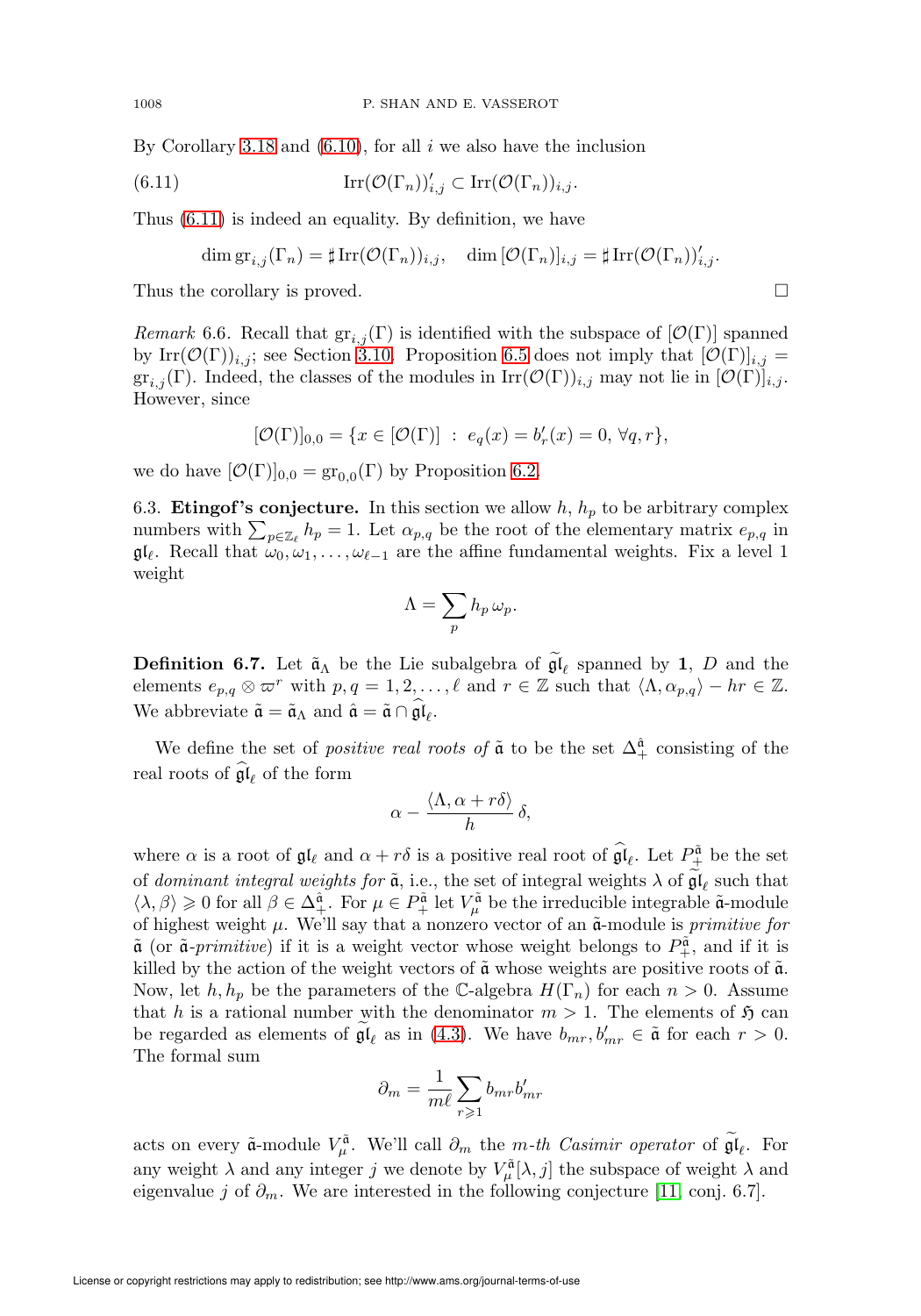<span id="page-50-0"></span>**Conjecture 6.8.** There exists an isomorphism of  $\mathbb{C}$ -vector spaces

(6.12) 
$$
gr_{i,j}(\Gamma_n) = \bigoplus_{\mu} V_{\mu}^{\tilde{\mathfrak{a}}}[\omega_0 - n\delta, j] \otimes Hom_{\tilde{\mathfrak{a}}}(V_{\mu}^{\tilde{\mathfrak{a}}}, V_{\omega_0}^{\tilde{\mathfrak{gl}}_\ell}),
$$

where the sum is over all weights  $\mu \in P^{\tilde{a}}_+$  such that  $\langle \mu, \mu \rangle = -2i$ .

<span id="page-50-3"></span>Remark 6.9. If  $\Lambda = \omega_0$ , then we have

$$
\tilde{\mathfrak{a}}_{\omega_0}=\big(\mathfrak{gl}_{\ell}\otimes\mathbb{C}[\varpi^m,\varpi^{-m}]\big)\oplus\mathbb{C}\mathbf{1}\oplus\mathbb{C} D,
$$

and the map [\(6.19\)](#page-51-0) yields a Lie algebra isomorphism  $\tilde{\mathfrak{a}}_{\omega_0} = \mathfrak{gl}_{\ell}$ .

<span id="page-50-1"></span>**Theorem 6.10.** Assume that  $m > 2$  and that  $h$ ,  $h_p$  are as in [\(3.9\)](#page-12-2), i.e.,

$$
h = -1/m
$$
,  $h_p = (s_{p+1} - s_p)/m$ ,  $s_q \in \mathbb{Z}$ ,  $p \neq 0$ .

Then Conjecture [6.8](#page-50-0) holds.

The proof will be given in Section [6.6.](#page-52-0) In the next two subsections we give some reminders that will be useful for the proof.

6.4. Reminder on the level-rank duality. For  $\lambda \in \mathbb{Z}^{\ell}$  we consider the weight  $\hat{\gamma}(\lambda, m) \in P^{\widehat{\mathfrak{sl}}_\ell}$  defined in [\(4.16\)](#page-23-0) and the weight

$$
\tilde{\gamma}(\lambda,m)=\hat{\gamma}(\lambda,m)-\Delta(\lambda,m)\delta\in P^{\tilde{\mathfrak{sl}}_{\ell}};
$$

see Remark [4.7.](#page-24-0) Note that the weight  $\tilde{\gamma}(\lambda, m)$  is dominant if and only if

<span id="page-50-4"></span>(6.13) 
$$
\lambda \in A(\ell,m) = \{(\lambda_1, \lambda_2, \ldots, \lambda_\ell) \in \mathbb{Z}_+^\ell \; : \; \lambda_1 - \lambda_\ell \leq m\}.
$$

For  $d \in \mathbb{Z}$  we write

$$
A(\ell,m)_d = \{\lambda \in A(\ell,m) \; : \; \sum_p \lambda_p = d\}.
$$

The level-rank duality yields a bijection  $A(\ell,m)_d \to A(m,\ell)_d$ ,  $\lambda \mapsto \lambda^{\dagger}$  such that

• we have the equality of weights

$$
\hat{\gamma}(\lambda,m)=\sum_{p=1}^m \omega_{\lambda_p^\dagger \bmod \ell},
$$

• we have an  $\widetilde{\mathfrak{sl}}_m \times \mathfrak{H} \times \widetilde{\mathfrak{sl}}_\ell$ -module isomorphism

(6.14) 
$$
\mathcal{F}_{m,\ell}^{(d)} = \bigoplus_{\lambda \in A(\ell,m)_d} V_{\tilde{\gamma}(\lambda^{\dagger},\ell)}^{\tilde{\mathfrak{sl}}_m} \otimes V_{m\ell}^{\mathfrak{H}} \otimes V_{\tilde{\gamma}(\lambda,m)}^{\tilde{\mathfrak{sl}}_\ell}
$$

and there are highest weight vectors  $v_{\tilde{\gamma}(\lambda^{\dagger},\ell)}, v_{m\ell}, v_{\tilde{\gamma}(\lambda,m)}$  of  $V_{\tilde{\gamma}(\lambda^{\dagger},\ell)}^{\tilde{\mathfrak{sl}}_m}, V_{m\ell}^{\mathfrak{H}}$ ,  $V^{\tilde{\mathfrak{sl}}_\ell}_{\tilde{\gamma}(\lambda,m)}$  such that  $|0,\lambda\rangle = v_{\tilde{\gamma}(\lambda^{\dagger},\ell)} \otimes v_{m\ell} \otimes v_{\tilde{\gamma}(\lambda,m)}$  for  $\lambda \in A(\ell,m)_d$ .

See, e.g., [\[29,](#page-72-1) (3.19)], [\[35,](#page-72-2) sec. 4.2, 4.3], for details. Let  $s = (s_n)$  be an  $\ell$ -charge of weight d. Setting  $d = 0$ , the formula [\(4.17\)](#page-23-1) yields the following decomposition:

<span id="page-50-2"></span>(6.15) 
$$
\mathcal{F}_{m,\ell}^{(s)} = \bigoplus_{\lambda \in A(\ell,m)_0} V_{\hat{\gamma}(\lambda^{\dagger},\ell)}^{\hat{\mathfrak{sl}}_m} \otimes V_{m\ell}^{\mathfrak{H}} \otimes \left( V_{\hat{\gamma}(\lambda,m)}^{\hat{\mathfrak{sl}}_\ell} [\hat{\gamma}(s,m)] \right).
$$

Here the bracket indicates the weight subspace for the  $\mathfrak{sl}_{\ell}$ -action of level m.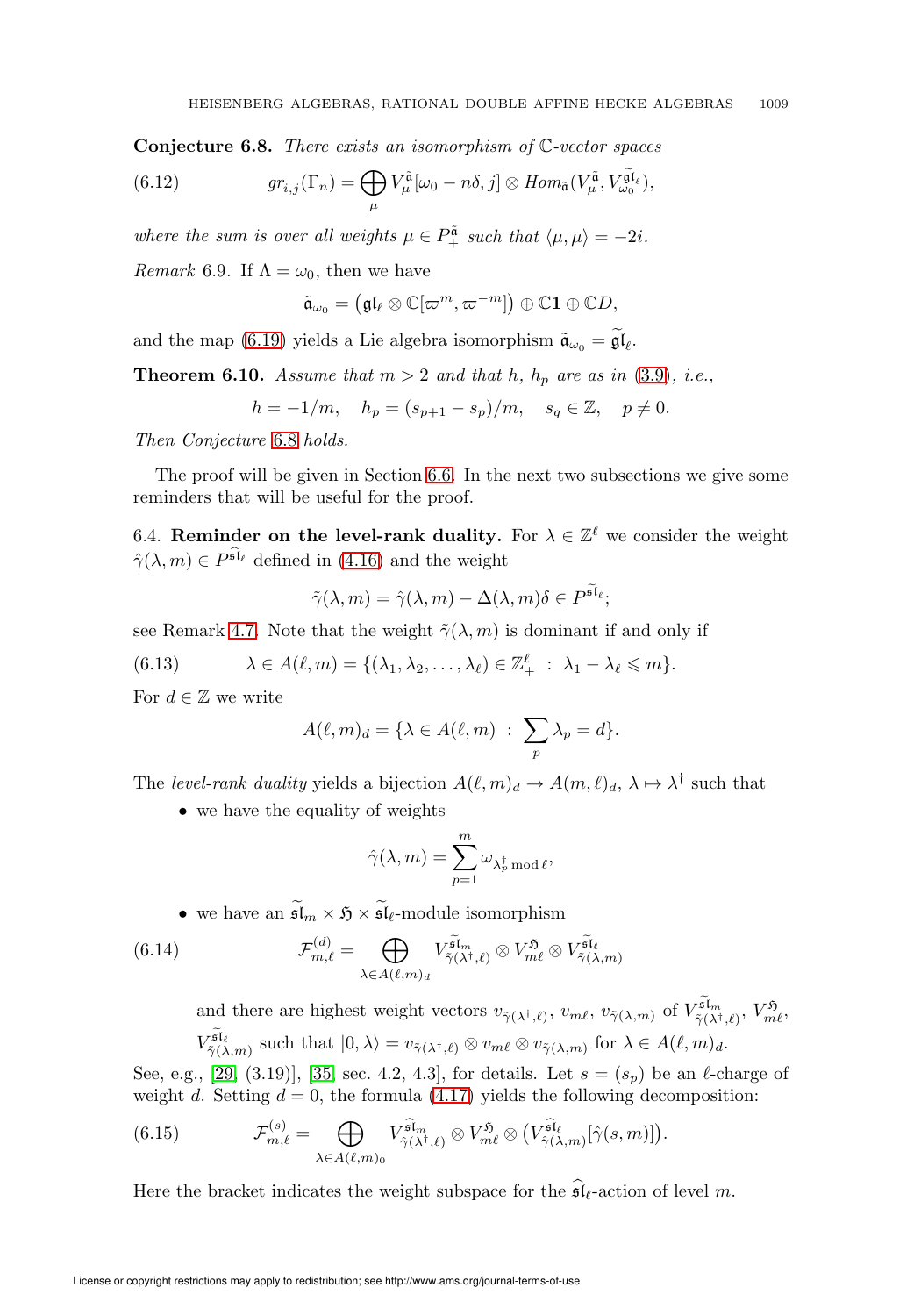<span id="page-51-4"></span>6.5. Comparison of the  $\widetilde{\mathfrak{gl}}_\ell$ -modules  $\mathcal{F}^{(d)}_{m,\ell}$  and  $V^{\widetilde{\mathfrak{gl}}_\ell}_{\omega_{d \text{ mod }\ell}}$ . The Fock space  $\mathcal{F}_{m,\ell}$ can be equipped with a level 1 representation of  $\mathfrak{gl}_{\ell}$  in the following way. The assignment

$$
z \mapsto t^m
$$
,  $\epsilon_i \mapsto t^{1-i}$ ,  $i = 1, 2, ..., m$ ,

yields a C-linear isomorphism

<span id="page-51-6"></span>(6.16) 
$$
V_{m,\ell} = \mathbb{C}^m \otimes \mathbb{C}^{\ell} \otimes \mathbb{C}[z, z^{-1}] \to \mathbb{C}^{\ell} \otimes \mathbb{C}[t, t^{-1}] = V_{\ell},
$$

$$
u_{i+(j-1)m-km\ell} \mapsto u_{j+(i-1)\ell-km\ell};
$$

see  $(4.9)$ ,  $(4.14)$ . Taking semi-infinite wedges, it yields a  $\mathbb{C}$ -linear isomorphism

<span id="page-51-1"></span>
$$
\mathcal{F}_{m,\ell} \to \mathcal{F}_{\ell}.
$$

Pulling back the representation of  $\mathfrak{gl}_{\ell}$  on  $\mathcal{F}_{\ell}$  in Section [4.5](#page-21-1) and Remark [4.7](#page-24-0) (with the integers  $\ell$ , m in Remark [4.7](#page-24-0) replaced by 1,  $\ell$ ) by [\(6.17\)](#page-51-1) we get a level 1 action of  $\mathfrak{gl}_{\ell}$  on  $\mathcal{F}_{m,\ell}$  such that:

• For  $d \in \mathbb{Z}$  the level 1 representation of  $\mathfrak{gl}_{\ell}$  on  $\mathcal{F}_{m,\ell}$  yields an isomorphism

<span id="page-51-3"></span>(6.18) 
$$
\mathcal{F}_{m,\ell}^{(d)} = V_{\omega_{d \mod \ell}}^{\tilde{\mathfrak{gl}}_{\ell}}.
$$

• The level m action of  $\mathfrak{gl}_\ell$  in  $\mathcal{F}_{m,\ell}$  given in Section [4.6](#page-22-0) can be recovered from the level 1 action by composing it with the Lie algebra homomorphism

<span id="page-51-0"></span>(6.19) 
$$
\widehat{\mathfrak{gl}}_{\ell} \to \widehat{\mathfrak{gl}}_{\ell}, \quad x \otimes \varpi^{r} \mapsto x \otimes \varpi^{mr}, \quad 1 \mapsto m1.
$$

• Pulling back the level  $\ell$  representation of  $\mathfrak{H}$  on  $\mathcal{F}_{\ell}$  in Section [4.5](#page-21-1) by [\(6.17\)](#page-51-1) we get a level  $\ell$  action of  $\mathfrak H$  on  $\mathcal F_{m,\ell}$ . The level  $m\ell$  action of  $\mathfrak H$  in  $\mathcal F_{m,\ell}$  given in Section [4.6](#page-22-0) can be recovered from the latter by composing it with the Lie algebra homomorphism

(6.20) 
$$
b_r \mapsto b_{mr}, \quad b'_r \mapsto b'_{mr}, \quad 1 \mapsto m1.
$$

Hence, the action of the Casimir operator associated with the level  $m\ell$ representation of  $\mathfrak{H}$  on  $\mathcal{F}_{m,\ell}$ ,

$$
\partial = \frac{1}{m\ell} \sum_{r \geqslant 1} b_r b'_r,
$$

see  $(4.2)$ , is the same as the action of the *m*-th Casimir operator

<span id="page-51-5"></span>(6.21) 
$$
\partial_m = \frac{1}{m\ell} \sum_{r \geqslant 1} b_{mr} b'_{mr}
$$

associated with the level  $\ell$  representation of  $\mathfrak{H}$  on  $\mathcal{F}_{m,\ell}$ .

• To a partition  $\lambda$  we associate an  $\ell$ -quotient  $\lambda^*$ , an  $\ell$ -core  $\lambda^c$  and a content polynomial

$$
c_{\lambda}(X) = \prod_{(i,j)\in\lambda} (X + c(i,j)),
$$

where  $c(i, j)$  is the content of the node  $(i, j)$  in  $\lambda$ ; see [\[27,](#page-72-3) chap. I]. In [\[25,](#page-72-4) sec. 2.1] a bijection  $\tau$  is given from the set of  $\ell$ -cores to the set of  $\ell$ -charges of weight 0. By [\[35,](#page-72-2) rem.  $4.2(i)$ ] the inverse of the map  $(6.17)$  is given by

<span id="page-51-2"></span>(6.22) 
$$
\mathcal{F}_{\ell}^{(0)} \to \mathcal{F}_{m,\ell}^{(0)}, \quad |\lambda,0\rangle \mapsto |\lambda^*, \tau(\lambda^c)\rangle.
$$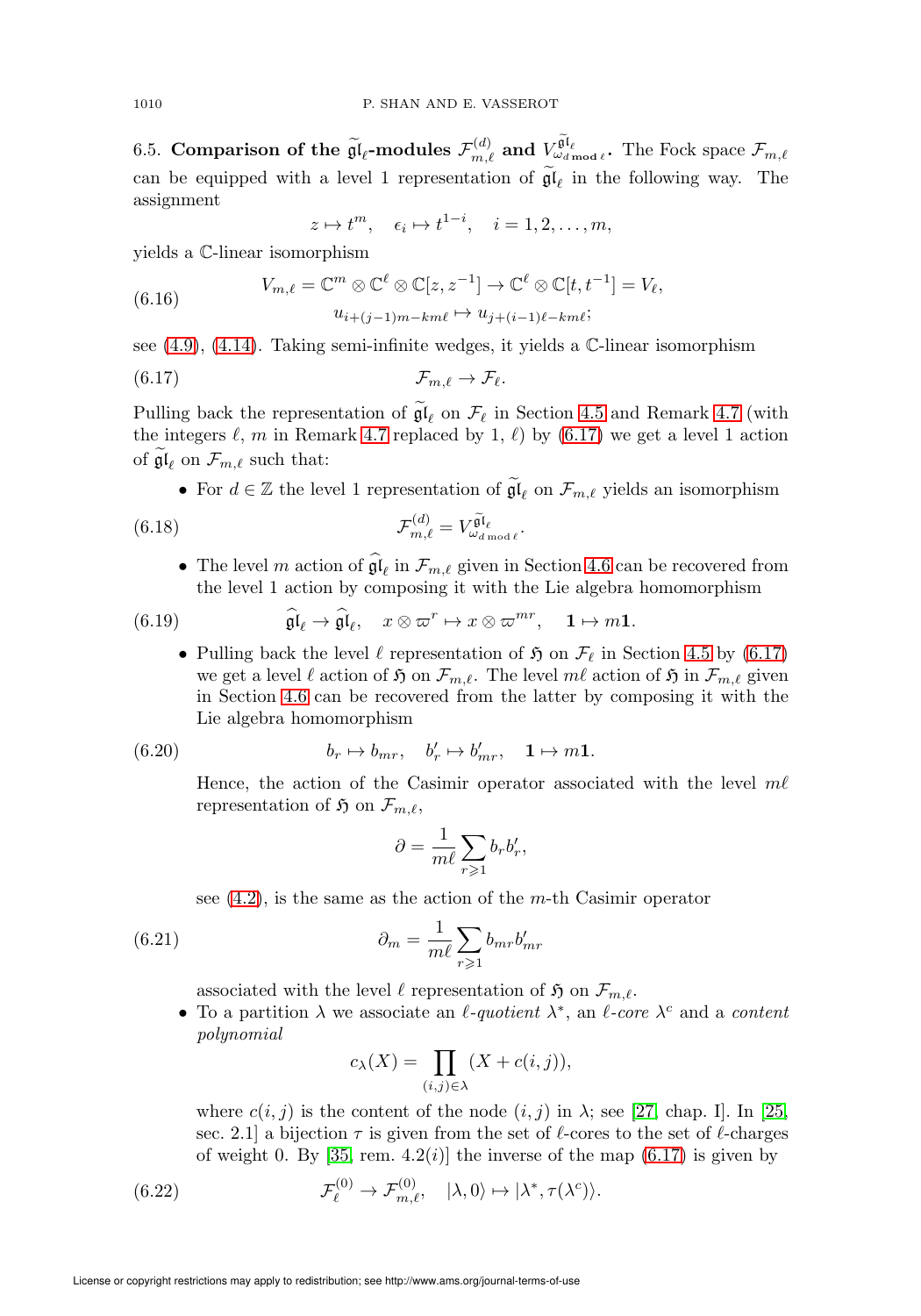Now, the argument which is sketched in part  $(b)$  of [\[27,](#page-72-3) ex. I.11] shows that

<span id="page-52-1"></span>(6.23) 
$$
c_{\lambda}(X) = c_{\lambda^{c}}(X) \prod_{p=0}^{\ell-1} (X+p)^{|\lambda^{*}|} \bmod \ell.
$$

Next, by Remark [4.7](#page-24-0) the scaling element  $D$  of the level 1 representation of  $\widetilde{\mathfrak{gl}}_\ell$  on  $\mathcal{F}_{m,\ell}^{(0)}$  is given by

<span id="page-52-3"></span>(6.24) 
$$
D(|\lambda,0\rangle) = -n_0(\lambda) |\lambda,0\rangle,
$$

where  $n_0(\lambda)$  is the number of 0-nodes in  $\lambda$ . Note that  $n_0(\lambda)$  is the largest power of X which divides the polynomial  $c_{\lambda}(X)$ . Thus, comparing [\(6.22\)](#page-51-2) and [\(6.23\)](#page-52-1), we get the following relation:

<span id="page-52-2"></span>(6.25) 
$$
[D, f_p] = -f_p,
$$

where  $p = 0, 1, \ldots, m - 1$  and the elements  $f_p$  are the Chevalley generators of  $\widehat{\mathfrak{sl}}_m$  which act on  $\mathcal{F}_{m,\ell}^{(0)}$ ; see Section [3.4.](#page-9-0) Formula [\(6.25\)](#page-52-2) should be viewed as an equality of operators on  $\mathcal{F}_{m,\ell}^{(0)}$ . Note also that [\(6.23\)](#page-52-1) and [\(6.24\)](#page-52-3) give the following formula:

<span id="page-52-0"></span>(6.26) 
$$
D(|\lambda,0\rangle) = -(n_0(\lambda^c) + |\lambda^*|) |\lambda,0\rangle.
$$

#### 6.6. Proof of Theorem [6.10.](#page-50-1) Set

(6.27) 
$$
\gamma = -\sum_{p=1}^{\ell-1} \frac{h_p}{h} (\omega_p - \omega_0).
$$

Note that by [\(3.9\)](#page-12-2) we have  $\gamma \in P^{\mathfrak{sl}_{\ell}}$  because

$$
\gamma = \sum_{p=1}^{\ell-1} (s_{p+1} - s_p) (\omega_p - \omega_0).
$$

We have  $\alpha(\gamma) = -\langle \Lambda, \alpha \rangle / h$  for each root  $\alpha$  of  $\mathfrak{sl}_{\ell}$ . Let  $\overline{K}$  be the algebraic closure of the field  $K = \mathbb{C}((\varpi))$ . We may view  $\gamma$  as the element  $\gamma(\varpi)$  in  $T_{\ell}(\bar{K})$ . We have

<span id="page-52-4"></span>(6.28) 
$$
\tilde{\mathfrak{a}} = \mathrm{ad}(\gamma)^{-1}(\tilde{\mathfrak{a}}_{\omega_0}).
$$

Next, a short computation using the standard identification of  $\omega_p - \omega_0$  with the  $\ell$ -tuple

<span id="page-52-5"></span>
$$
(6.29) \t\t\t (1p0ℓ-p) - pℓ-1(1ℓ)
$$

shows that  $\gamma$  belongs to  $Q^{5l_{\ell}}$  if and only if the  $\ell$ -charge s has weight 0, i.e.,  $\sum_{p\in\mathbb{Z}_{\ell}} s_p = 0$ . In this case we have  $\gamma \in T_{\ell}(K)$ . In other words,  $\gamma$  is a cocharacter of  $T_{\ell}$ . Thus the element  $\xi_{\gamma}$  of the affine symmetric group  $\mathfrak{S}_{\ell}$  is well-defined.

Assume from now on that s has weight 0. To simplify the exposition, we'll only give the proof of the theorem in this case. This will be done in several steps. The proof for arbitrary weight d is similar; see Remark [6.14](#page-57-0) for more details.

Step 1. We first relate  $[\mathcal{O}(\Gamma)]$  to the level one  $\widehat{\mathfrak{gl}}_{\ell}$ -module  $V_{\omega_0}^{\widehat{\mathfrak{gl}}_{\ell}}$ . To any level one weight  $\mu$  of  $\hat{\mathfrak{gl}}_{\ell}$  we associate the level m weight  $\mu'$  given by

(6.30) 
$$
\mu' = m \omega_0 + \sum_{p=1}^{\ell-1} \mu_p(\omega_p - \omega_0), \text{ where } \mu = \omega_0 + \sum_{p=1}^{\ell-1} \mu_p(\omega_p - \omega_0).
$$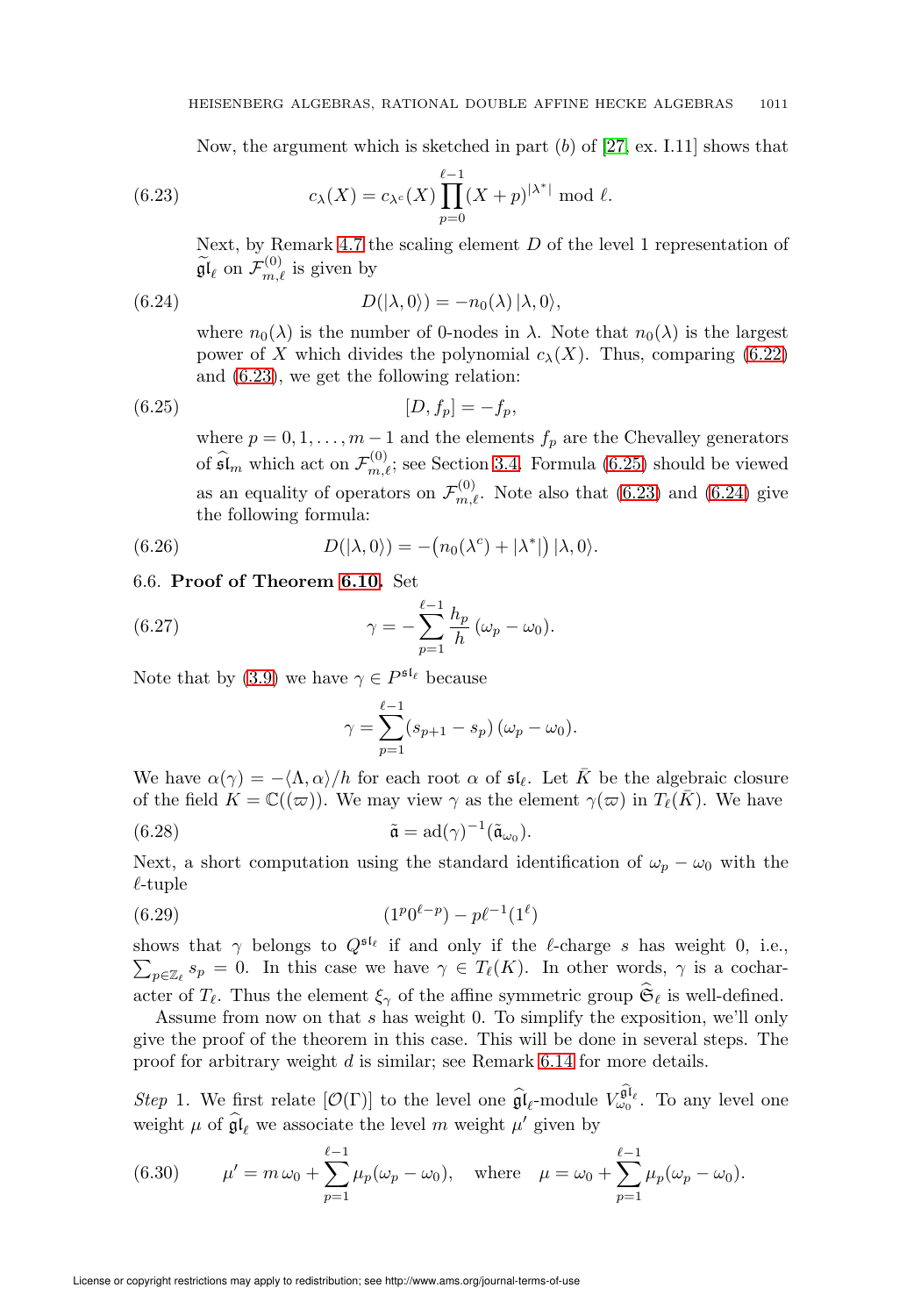Then by [\(4.4\)](#page-19-0) we have

(6.31) 
$$
\hat{\gamma}(s,m) = \xi_{\gamma}^{-1}(\omega_0)',
$$

where  $\hat{\gamma}(s,m) \in P^{\hat{\mathfrak{sl}}_\ell}$  is as in [\(4.16\)](#page-23-0). Using this and [\(6.15\)](#page-50-2) we get an  $\hat{\mathfrak{sl}}_m \times \mathfrak{H}$ -module isomorphism

$$
\mathcal{F}_{m,\ell}^{(s)} = \bigoplus_{\lambda \in A(\ell,m)_0} V_{\hat{\gamma}(\lambda^\dagger,\ell)}^{\hat{\mathfrak{sl}}_m} \otimes V_{m\ell}^{\mathfrak{H}} \otimes \big( V_{\hat{\gamma}(\lambda,m)}^{\hat{\mathfrak{sl}}_\ell}[\xi_\gamma^{-1}(\omega_0)'] \big).
$$

Thus, by [\(4.17\)](#page-23-1), [\(6.18\)](#page-51-3) and [\(6.19\)](#page-51-0) we have

<span id="page-53-1"></span>(6.32) 
$$
\mathcal{F}_{m,\ell}^{(s)} = V_{\omega_0}^{\widehat{\mathfrak{gl}}_{\ell}}[\xi_{\gamma}^{-1}(\omega_0)],
$$

where the bracket indicates the weight subspace for the  $\mathfrak{gl}_{\ell}$ -action of level 1. Since the map [\(5.20\)](#page-31-0) yields an isomorphism  $[\mathcal{O}(\Gamma)] = \mathcal{F}_{m,\ell}^{(s)}$ , we also get an isomorphism

<span id="page-53-0"></span>(6.33) 
$$
[\mathcal{O}(\Gamma)] = V_{\omega_0}^{\widehat{\mathfrak{gl}}_{\ell}}[\xi_{\gamma}^{-1}(\omega_0)].
$$

Step 2. We show that for each n the isomorphism  $(6.33)$  restricts to an isomorphism

<span id="page-53-2"></span>(6.34) 
$$
[\mathcal{O}(\Gamma_n)] = V_{\omega_0}^{\widetilde{\mathfrak{gl}}_\ell}[\xi_\gamma^{-1}(\omega_0) - n\delta].
$$

For any  $\mu \in \mathcal{P}_n^{\ell}$  we need to compute the weight of  $|\mu, s\rangle$  in the right-hand side of [\(6.32\)](#page-53-1). By [\(6.22\)](#page-51-2) there exists  $|\lambda, 0\rangle \in \mathcal{F}_{\ell}^{(0)}$  such that  $\lambda^* = \mu$  and  $\tau(\lambda^c) = s$ . Then by applying Remark [4.7](#page-24-0) to the  $\tilde{\mathfrak{sl}}_{\ell}$ -action on  $\mathcal{F}_{\ell}^{(0)}$  $\ell^{(0)}$  and by [\(6.23\)](#page-52-1) we see that

$$
wt(\vert \lambda, 0\rangle) = wt(\vert \lambda^c, 0\rangle) - \vert \lambda^* \vert \delta.
$$

In other words we have

$$
\text{wt}(|\mu,s\rangle)=\text{wt}(|0,s\rangle)-|\mu|\delta=\text{wt}(|0,s\rangle)-n\delta.
$$

Here the symbol wt denotes the weight with respect to the level one  $\mathfrak{gl}_{\ell}$ -action. This implies the equality [\(6.34\)](#page-53-2), because the weight of  $|0, s\rangle$  is  $\xi_{\gamma}^{-1}(\omega_0)$  by the following lemma. Note that the proofs of Lemmas [6.11,](#page-53-3) [6.12,](#page-54-0) [6.13](#page-55-0) below are postponed to the end of the section.

#### <span id="page-53-3"></span>Lemma 6.11. Let  $\lambda \in \mathcal{P}$ .

(a) If  $\lambda^c$  is an  $\ell$ -core such that  $\tau(\lambda^c) = s$ , then  $n_0(\lambda^c) = \frac{1}{2} \langle \gamma, \gamma \rangle$ .

(b) The element  $|0, s\rangle$  is an extremal weight vector of the module  $\mathcal{F}_{m,\ell}^{(0)} = V_{\omega_0}^{\tilde{\mathfrak{gl}}_{\ell}}$ with the weight  $\xi_{\gamma}^{-1}(\omega_0)$ .

*Step* 3. Recall from Proposition [6.5](#page-48-3) that for all  $i$ ,  $j$  we have

$$
\dim \operatorname{gr}_{i,j}(\Gamma_n) = \dim [\mathcal{O}(\Gamma_n)]_{i,j}.
$$

Therefore to prove the theorem we are reduced to showing that

$$
\dim[\mathcal{O}(\Gamma_n)]_{i,j} = \sum_{\mu} \dim\left(V_{\mu}^{\tilde{\mathfrak{a}}}[\omega_0 - n\delta, j] \otimes \text{Hom}_{\tilde{\mathfrak{a}}}(V_{\mu}^{\tilde{\mathfrak{a}}}, V_{\omega_0}^{\tilde{\mathfrak{gl}}_{\ell}})\right),
$$

where the sum is over all weights  $\mu \in P^{\tilde{a}}_+$  such that  $\langle \mu, \mu \rangle = -2i$ .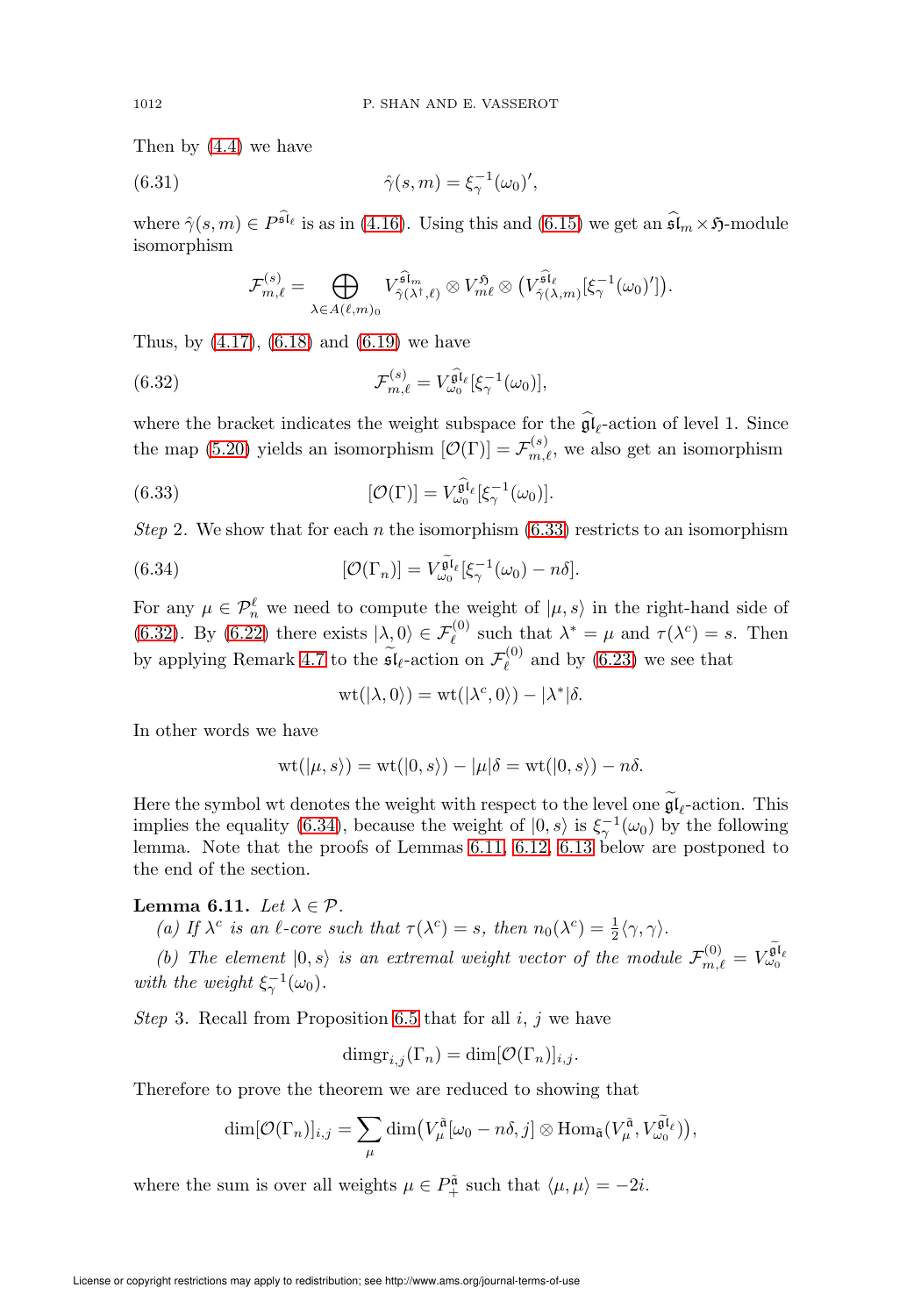Step 4. Recall that

$$
[\mathcal{O}(\Gamma_n)]_{\bullet,j} = \bigoplus_{i \geq 0} [\mathcal{O}(\Gamma_n)]_{i,j}.
$$

In this step we prove that

(6.35) 
$$
\dim \left[ \mathcal{O}(\Gamma_n) \right]_{\bullet,j} = \dim \left( V_{\omega_0}^{\widetilde{\mathfrak{gl}}_\ell} [\omega_0 - n\delta, j] \right).
$$

Note that

$$
\dim\bigl(V_{\omega_0}^{\widetilde{\mathfrak{gl}}_{\ell}}[\omega_0-n\delta,j]\bigr)=\dim\bigl(V_{\omega_0}^{\widetilde{\mathfrak{gl}}_{\ell}}[\xi_{\gamma}^{-1}(\omega_0)-n\delta,j]\bigr),
$$

because the *m*-th Casimir operator  $\partial_m$  commutes with the γ-action on  $V_{\omega_0}^{\tilde{\mathfrak{gl}}_\ell}$  (since the actions of  $\mathfrak{H}$  and  $\mathfrak{sl}_{\ell}$  commute). Therefore it is enough to prove that under  $(6.34)$  we have

<span id="page-54-1"></span>(6.36) 
$$
[\mathcal{O}(\Gamma_n)]_{\bullet,j} = V_{\omega_0}^{\tilde{\mathfrak{gl}}_\ell}[\xi_\gamma^{-1}(\omega_0) - n\delta, j].
$$

Recall that by definition  $[O(\Gamma_n)]_{\bullet,j}$  is the eigenspace of eigenvalue j for the action of the Casimir operator  $\partial$  associated with the  $\mathfrak{H}\text{-action}$  of level  $m\ell$  on  $[\mathcal{O}(\Gamma)]$ . By the discussion in Section [6.5,](#page-51-4) under [\(6.34\)](#page-53-2) this action is sent to the action of the m-th Casimir operator [\(6.21\)](#page-51-5) associated with the  $\mathfrak{H}$ -action on  $V_{\omega_0}^{\tilde{\mathfrak{gl}}_\ell}$  of level  $\ell$ . So the equation [\(6.36\)](#page-54-1) follows from the definition of  $V_{\omega_0}^{\tilde{\mathfrak{gl}}_{\ell}}[\xi_{\gamma}^{-1}(\omega_0)-n\delta, j].$ 

Step 5. Next, consider the case  $i = 0$ . Let  $\Theta_{n,0}$  be the image of

(6.37) 
$$
\bigoplus_{\tilde{\mu}} V_{\tilde{\mu}}^{\tilde{\mathfrak{a}}}[\omega_0 - n\delta, j] \otimes \text{Hom}_{\tilde{\mathfrak{a}}}(V_{\tilde{\mu}}^{\tilde{\mathfrak{a}}}, V_{\omega_0}^{\tilde{\mathfrak{gl}}_{\ell}})
$$

under the canonical maps  $V_{\tilde{\mu}}^{\tilde{\mathfrak{a}}}\otimes \text{Hom}_{\tilde{\mathfrak{a}}}(V_{\tilde{\mu}}^{\tilde{\mathfrak{a}}},V_{\omega_0}^{\tilde{\mathfrak{gl}}_\ell})\to V_{\omega_0}^{\tilde{\mathfrak{gl}}_\ell}$ . Here  $\tilde{\mu}$  runs over the set of all weights in  $P_{+}^{\tilde{a}}$  with  $\langle \tilde{\mu}, \tilde{\mu} \rangle = 0$ . In this step we prove that the image of  $[{\cal O}(\Gamma_n)]_{0,j}$ by [\(6.34\)](#page-53-2) is isomorphic to  $\Theta_{n,0}$  as a vector space. To do that, observe first that by the definition of  $[O(\Gamma_n)]_{0,j}$  the map [\(6.34\)](#page-53-2) takes  $[O(\Gamma_n)]_{0,j}$  onto the subspace

.

<span id="page-54-2"></span>(6.38) 
$$
V_{\omega_0}^{\tilde{\mathfrak{gl}}_{\ell}}[\xi_{\gamma}^{-1}(\omega_0)-n\delta] \cap \bigoplus_{\lambda \in A(\ell,m)_0} v_{\hat{\gamma}(\lambda^{\dagger},\ell)} \otimes V_{m\ell}^{\mathfrak{H}}[j] \otimes V_{\hat{\gamma}(\lambda,m)}^{\tilde{\mathfrak{sl}}_{\ell}}
$$

Note that  $v_{\hat{\gamma}(\lambda^{\dagger},\ell)} \otimes V_{m\ell}^{\hat{\mathfrak{sl}}_{\ell}}[j] \otimes V_{\hat{\gamma}(\lambda,m)}^{\hat{\mathfrak{sl}}_{\ell}}$  is the submodule of  $\mathcal{F}_{m,\ell}^{(0)} = V_{\omega_0}^{\hat{\mathfrak{gl}}_{\ell}}$  generated by the vector  $|0, \lambda\rangle$  for the level m action of  $\mathfrak{gl}_{\ell}$ . Note also that  $\tilde{\mathfrak{a}}_{\omega_0} \simeq \mathfrak{gl}_{\ell}$  by Remark [6.9.](#page-50-3) Finally, the set of weights of  $V_{\omega_0}^{\hat{\mathfrak{gl}}_\ell}$  is

<span id="page-54-4"></span>(6.39) 
$$
\operatorname{Wt}(V_{\omega_0}^{\widehat{\mathfrak{gl}}_\ell}) = {\omega_0 + \beta : \beta \in Q^{\mathfrak{sl}_\ell}},
$$

see Section [4.3,](#page-18-2) and we have the following lemma.

<span id="page-54-0"></span>**Lemma 6.12.** (a) We have  $\nu \in P^{\hat{a}_{\omega_0}}_+$  if and only if  $\nu' \in P^{\hat{a}_{\iota}}_+$ . (b) We have  $\{\nu' \; : \; \nu \in P^{\hat{\mathfrak{a}}_{\omega_0}} + \mathcal{W}^{\hat{\mathfrak{gl}}_\ell}_{\omega_0}\} = \{\hat{\gamma}(\lambda, m) \; : \; \lambda \in A(\ell, m)_0\}.$ 

Thus, by Lemmas [6.11,](#page-53-3) [6.12](#page-54-0) the subspace [\(6.38\)](#page-54-2) of  $V_{\omega_0}^{\tilde{\mathfrak{gl}}_\ell}[\xi_\gamma^{-1}(\omega_0)-n\delta]$  is indeed equal to

<span id="page-54-3"></span>(6.40) 
$$
\bigoplus_{\tilde{\nu}} V_{\tilde{\nu}}^{\tilde{a}_{\omega_0}}[\xi_{\gamma}^{-1}(\omega_0) - n\delta, j],
$$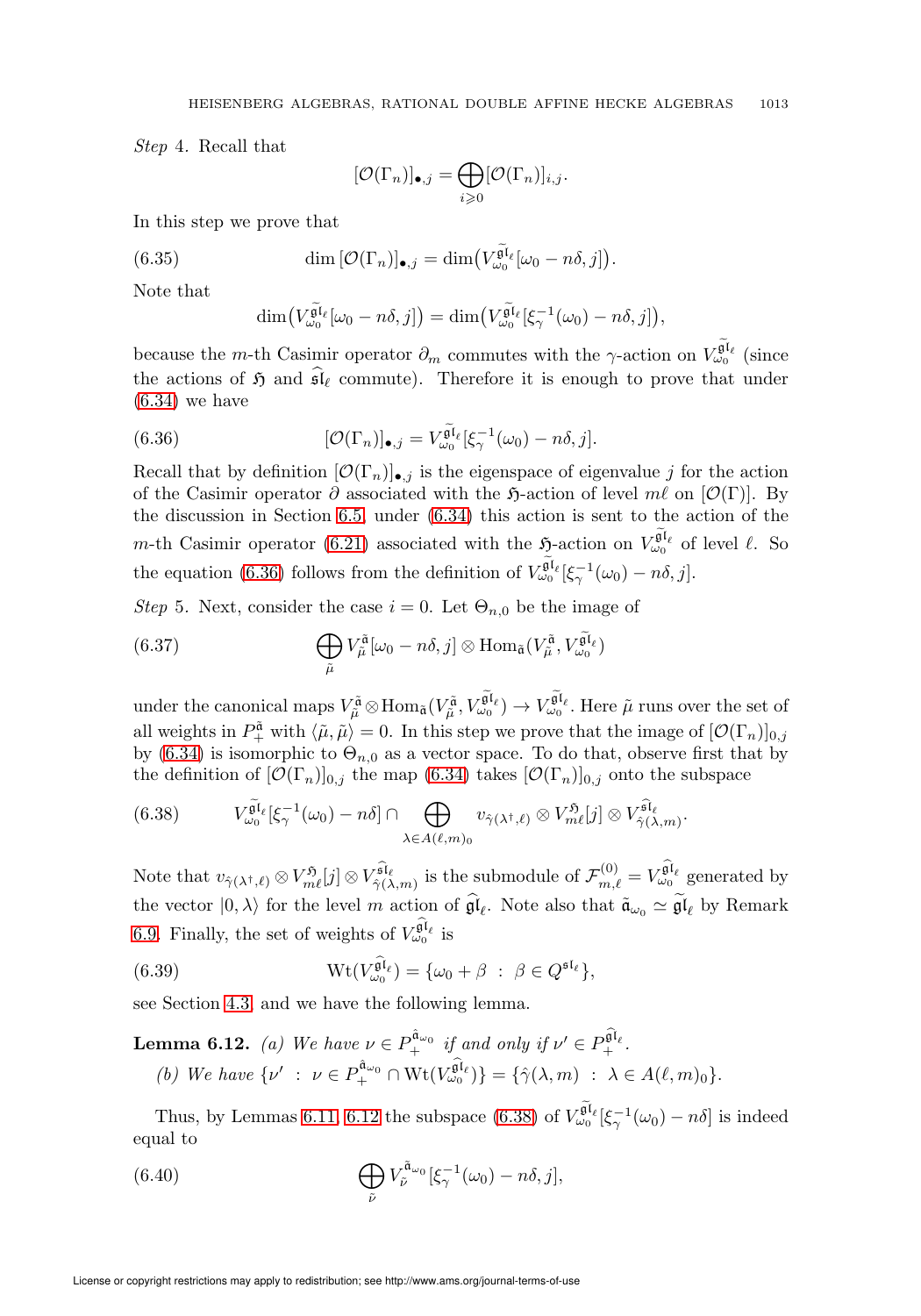where the sum is over all extremal weights  $\tilde{\nu}$  in  $P_{+}^{\tilde{a}_{\omega_0}} \cap \text{Wt}(V_{\omega_0}^{\tilde{\mathfrak{gl}}_{\ell}})$  and  $V_{\tilde{\nu}}^{\tilde{a}_{\omega_0}}$  is identified with the  $\tilde{a}_{\omega_0}$ -submodule of  $V_{\omega_0}^{\tilde{\mathfrak{gl}}_\ell}$  generated by a nonzero extremal weight vector of weight  $\tilde{\nu}$ . Now, let us consider the space  $\Theta_{n,0}$ . Recall that  $\langle \tilde{\mu}, \tilde{\mu} \rangle = 0$  if and only if  $\tilde{\mu}$  is an extremal weight of  $V_{\omega_0}^{\tilde{\mathfrak{gl}}_\ell}$ . Further the weight subspace corresponding to an extremal weight is one-dimensional; see Section [4.3.](#page-18-2) Thus  $\Theta_{n,0}$  is equal to the sum

(6.41) 
$$
\bigoplus_{\tilde{\mu}} V_{\tilde{\mu}}^{\tilde{\mathfrak{a}}}[\omega_0 - n\delta, j],
$$

where  $\tilde{\mu}$  runs over the set of all extremal weights such that  $V_{\omega_0}^{\tilde{\mathfrak{gl}}_\ell}$  contains an  $\tilde{\mathfrak{a}}$ primitive vector of weight  $\tilde{\mu}$ . For such a weight  $\tilde{\mu}$ , let  $v_{\tilde{\mu}}$  be an  $\tilde{\mathfrak{a}}$ -primitive vector of weight  $\tilde{\mu}$ . Then  $V_{\tilde{\mu}}^{\tilde{\mathfrak{a}}}$  is identified with the  $\tilde{\mathfrak{a}}$ -submodule of  $V_{\omega_0}^{\tilde{\mathfrak{gl}}_\ell}$  generated by  $v_{\tilde{\mu}}$ . Now, recall from [\(6.28\)](#page-52-4) that

$$
\tilde{\mathfrak{a}}=\mathrm{ad}(\gamma)^{-1}(\tilde{\mathfrak{a}}_{\omega_0}).
$$

Thus, the definition of  $\Delta_+^{\hat{a}}$  in Section [6.3](#page-49-1) yields

$$
\xi_{\gamma}(\tilde{\mu}) \in P^{\tilde{\mathfrak{a}}}_{+} \iff \tilde{\mu} \in P^{\tilde{\mathfrak{a}}_{\omega_{0}}}_{+}.
$$

Thus the  $\gamma$ -action yields a linear automorphism of  $V_{\omega_0}^{\tilde{\mathfrak{gl}}_\ell}$  such that

$$
\gamma^{-1}(V_{\tilde{\mu}}^{\tilde{a}_{\omega_0}}[\xi_{\gamma}^{-1}(\omega_0)-n\delta,j])=V_{\xi_{\gamma}(\tilde{\mu})}^{\tilde{a}}[\omega_0-n\delta,j], \quad \forall \tilde{\mu}\in P_{+}^{\tilde{a}_{\omega_0}}.
$$

Thus [\(6.40\)](#page-54-3) is equal to  $\Theta_{n,0}$  by the following lemma.

<span id="page-55-0"></span>**Lemma 6.13.** For all weights  $\mu$  in  $P_{+}^{\hat{\mathbf{a}}_{\omega_0}} \cap \text{Wt}(V_{\omega_0}^{\hat{\mathbf{g}} \mathbf{f}_{\ell}})$  the module  $V_{\omega_0}^{\tilde{\mathbf{g}} \mathbf{f}_{\ell}}$  contains an  $\tilde{\mathfrak{a}}_{\omega_0}$ -primitive vector of weight  $\tilde{\mu}$ , where  $\tilde{\mu}$  is the unique extremal weight in  $P^{\tilde{\mathfrak{gl}}_\ell}$ associated with μ.

Step 6. Now we prove the general case. Fix the integers  $n, j$ . Let  $\Theta_{n,i}$  be the image of

$$
\bigoplus_{\tilde{\nu}} V_{\tilde{\nu}}^{\tilde{\mathfrak{a}}}[\omega_0 - n\delta, j] \otimes \text{Hom}_{\tilde{\mathfrak{a}}}(V_{\tilde{\nu}}^{\tilde{\mathfrak{a}}}, V_{\omega_0}^{\tilde{\mathfrak{gl}}_\ell}),
$$

under the canonical maps  $V_{\tilde{\nu}}^{\tilde{\mathfrak{a}}} \otimes \text{Hom}_{\tilde{\mathfrak{a}}}(V_{\tilde{\nu}}^{\tilde{\mathfrak{a}}}, V_{\omega_0}^{\tilde{\mathfrak{gl}}_\ell}) \to V_{\omega_0}^{\tilde{\mathfrak{gl}}_\ell}$ . Here the sum is over all weights  $\tilde{\nu} \in P^{\tilde{\mathfrak{a}}}_{+}$  such that  $\langle \tilde{\nu}, \tilde{\nu} \rangle = -2i$ . On the other hand, let  $\Theta'_{n,i}$  be the image of

$$
\bigoplus_{\tilde{\mu}} V_{\tilde{\mu}}^{\tilde{\mathfrak{a}}_{\omega_0}}[\xi_{\gamma}^{-1}(\omega_0)-n\delta,j] \otimes \text{Hom}_{\tilde{\mathfrak{a}}_{\omega_0}}(V_{\tilde{\mu}}^{\tilde{\mathfrak{a}}_{\omega_0}},V_{\omega_0}^{\tilde{\mathfrak{gl}}_\ell}),
$$

under the canonical map  $V_{\tilde{\mu}}^{\tilde{\mathfrak{a}}_{\omega_0}} \otimes \text{Hom}_{\tilde{\mathfrak{a}}_{\omega_0}}(V_{\tilde{\mu}}^{\tilde{\mathfrak{a}}_{\omega_0}}, V_{\omega_0}^{\tilde{\mathfrak{gl}}_\ell}) \to V_{\omega_0}^{\tilde{\mathfrak{gl}}_\ell}$ , where the sum is over all weights  $\tilde{\mu} \in P_+^{\tilde{a}_{\omega_0}}$  such that  $\langle \tilde{\mu}, \tilde{\mu} \rangle = -2i$ . Then the same argument as in Step 5 implies that

$$
\Theta_{n,i} = \gamma^{-1}(\Theta'_{n,i}),
$$

since the composition by the automorphism  $\gamma^{-1}$  of  $V_{\omega_0}^{\tilde{\mathfrak{gl}}_\ell}$  yields a linear isomorphism

$$
\mathrm{Hom}_{\tilde{\mathfrak{a}}}(V_{\xi_{\gamma}(\tilde{\mu})}^{\tilde{\mathfrak{a}}},V_{\omega_{0}}^{\tilde{\mathfrak{gl}}_{\ell}})=\mathrm{Hom}_{\tilde{\mathfrak{a}}_{\omega_{0}}}(V_{\tilde{\mu}}^{\tilde{\mathfrak{a}}_{\omega_{0}}},V_{\omega_{0}}^{\tilde{\mathfrak{gl}}_{\ell}}).
$$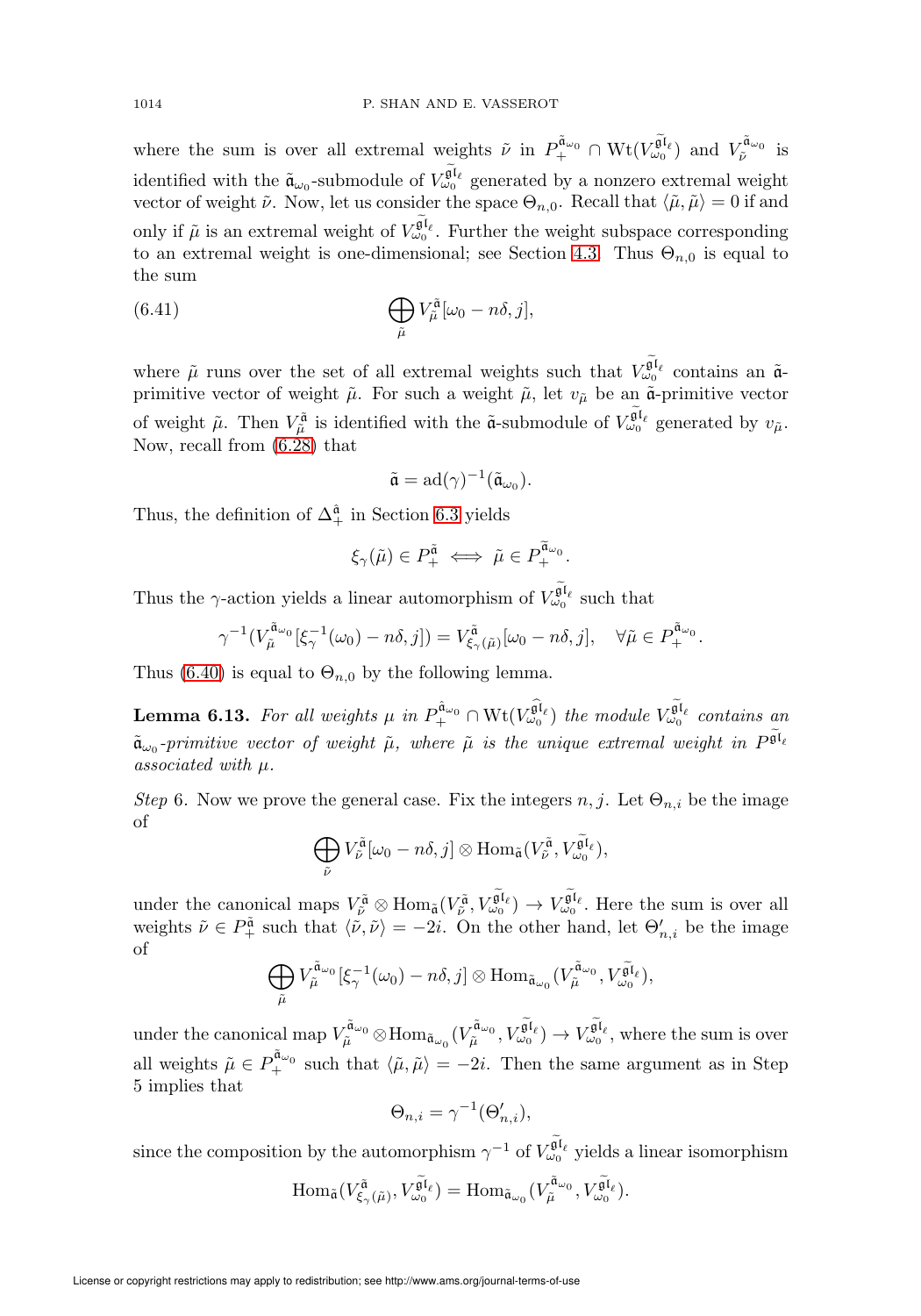Let us prove that [\(6.34\)](#page-53-2) maps  $[\mathcal{O}(\Gamma_n)]_{i,j}$  onto  $\Theta'_{n,i}$ . The proof of Step 5 implies that [\(6.34\)](#page-53-2) maps  $[\mathcal{O}(\Gamma_n)]_{0,j}$  onto  $\Theta'_{n,0}$ . By [\(6.10\)](#page-48-2) we have

$$
U^-(\widehat{\mathfrak{sl}}_m)_i\left([\mathcal{O}(\Gamma_n)]_{0,j}\right)=[\mathcal{O}(\Gamma_n)]_{i,j}.
$$

By [\(6.25\)](#page-52-2) we also have

$$
U^{-}(\widehat{\mathfrak{sl}}_m)_i \left(\Theta'_{n,0}\right) \subset \Theta'_{n,i},
$$

because the actions of  $\mathfrak{sl}_m$  and  $\hat{\mathfrak{a}}_{\omega_0}$  commute with each other. Therefore, we have ′

$$
[\mathcal{O}(\Gamma_n)]_{i,j} \subset \Theta'_{n,i}.
$$

On the other hand, Step 4 implies that

$$
[\mathcal{O}(\Gamma_n)]_{\bullet,j} = \bigoplus_{i \geq 0} \Theta'_{n,i}.
$$

Thus we have the equality  $[\mathcal{O}(\Gamma_n)]_{i,j} = \Theta'_{n,i}$ . The theorem is proved.

Proof of Lemma [6.11](#page-53-3). A direct computation shows that

$$
\frac{1}{2}\langle \gamma,\gamma\rangle=\frac{1}{2}\sum_{p=1}^\ell s_p^2.
$$

Now, consider the partition  $\lambda^c = (\lambda_1, \ldots, \lambda_{k\ell})$ . We choose k to be large enough such that  $\lambda_{k\ell} = 0$ . Write

$$
\lambda_i - i + 1 = (a_i - 1)\ell + b_i, \quad 1 \leq b_i \leq \ell, \ni - 1 = a'_i \ell + b'_i, \quad 0 \leq b'_i \leq \ell - 1.
$$

The number of 0-nodes in the *i*-th row of the Young diagram associated with  $\lambda^c$  is equal to  $a_i + a'_i$ . So, by definition of  $n_0(\lambda^c)$ , we have

$$
n_0(\lambda^c) = \sum_{i=1}^{k\ell} (a_i + a'_i).
$$

We have

$$
\sum_{i=1}^{k\ell} a'_i = \frac{-k(-k+1)\ell}{2}
$$

.

By the definition of the bijection  $\tau$  in Section [6.5,](#page-51-4) see also [\[25,](#page-72-4) sec. 2.1], we have

$$
\sum_{i=1}^{k\ell} a_i = \sum_{p=1}^{\ell} ((-k+1) + (-k+2) + \dots + s_p)
$$
  
= 
$$
\frac{1}{2} \sum_{p=1}^{\ell} s_p^2 - \frac{-k(-k+1)\ell}{2}.
$$

This proves part  $(a)$ . For part  $(b)$ , note that  $(a)$  and  $(6.24)$  yield

$$
D(|0,s\rangle) = -\frac{1}{2}\langle \gamma, \gamma \rangle |0, s\rangle.
$$

Further  $|0, s\rangle$  is a weight vector for the level one representation of  $\mathfrak{gl}_{\ell}$  with the weight  $\omega_0 - \gamma$ ; see [\[35,](#page-72-2) (28)]. Thus  $(0, s)$  is a weight vector for the level one representation of  $\mathfrak{gl}_{\ell}$  with the weight

$$
\xi_{\gamma}^{-1}(\omega_0) = \omega_0 - \gamma - \frac{1}{2} \langle \gamma, \gamma \rangle \delta.
$$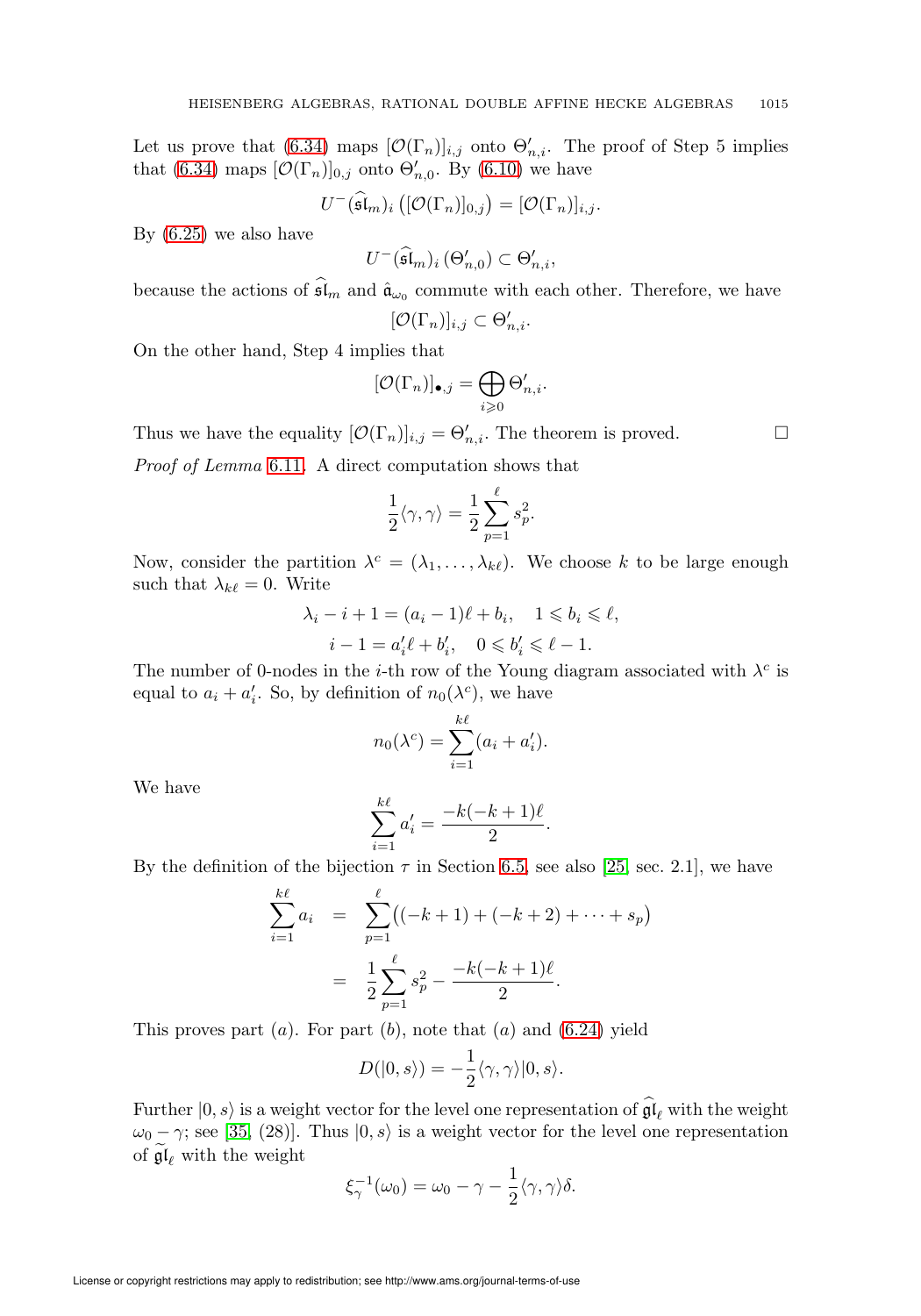The latter is an extremal weight; see Section [4.3.](#page-18-2)  $\Box$ 

*Proof of Lemma* [6.12](#page-54-0). Part  $(a)$  is easy and is left to the reader. It follows from the formula for  $\tilde{\mathfrak{a}}_{\omega_0}$  in Remark [6.9.](#page-50-3) Next, we concentrate on part (b). By [\(6.13\)](#page-50-4), the set of all dominant integral weights of  $\mathfrak{sl}_{\ell}$  of level m is

$$
\{\hat{\gamma}(\lambda, m) : \lambda \in A(\ell, m)\} = \{(m - \lambda_1 + \lambda_\ell) \omega_0 + \sum_{p=1}^{\ell-1} (\lambda_p - \lambda_{p+1}) \omega_p : \lambda \in A(\ell, m)\}
$$

$$
= \{m \omega_0 + \sum_{p=1}^{\ell-1} (\lambda_p - \lambda_{p+1}) (\omega_p - \omega_0) : \lambda \in A(\ell, m)\}.
$$

Set  $\beta = \sum_{p=1}^{\ell-1} (\lambda_p - \lambda_{p+1}) (\omega_p - \omega_0)$  with  $\lambda \in A(\ell, m)$ . Identifying  $\omega_p - \omega_0$  with the  $ℓ$ -tuple [\(6.29\)](#page-52-5), a short computation shows that  $β ∈ Q<sup>⁡{ℓ}</sup>$  if and only if  $λ$  belongs to the subset  $A(\ell,m)_0$  of  $A(\ell,m)$ . Therefore, by [\(6.39\)](#page-54-4), we have

$$
\left\{\hat{\gamma}(\lambda,m)\;:\;\lambda\in A(\ell,m)_0\right\}=\{\nu'\;:\;\nu\in \mathrm{Wt}(V_{\omega_0}^{\widehat{\mathfrak{gl}}_\ell}),\,\nu'\in P^{\widehat{\mathfrak{gl}}_\ell}_+\}.
$$

Thus, part (b) follows from part (a).  $\square$ 

*Proof of Lemma* [6.13](#page-55-0). Fix a weight  $\mu$  in  $P_{+}^{\hat{\mathfrak{a}}_{\omega_0}} \cap \text{Wt}(V_{\omega_0}^{\hat{\mathfrak{gl}}_\ell})$ . Recall that

$$
\tilde{\mu} = \mu - \frac{1}{2} \langle \mu, \mu \rangle \delta.
$$

Fix a nonzero element  $v \in V_{\omega_0}^{\widetilde{\mathfrak{gl}}_\ell}$  of weight  $\tilde{\mu}$ . We must prove that v is  $\tilde{\mathfrak{a}}_{\omega_0}$ -primitive. The argument is taken from [\[11,](#page-71-1) sec. 6.2]. By Remark [6.9,](#page-50-3) it is enough to prove that  $\tilde{\mu} + \nu$  is not a weight of  $V_{\omega_0}^{\tilde{\mathfrak{gl}}_\ell}$  for any element  $\nu$  in the set

$$
\{\alpha_{p,p+1}, \ \tilde{\mu} - \alpha_{1,\ell} + m\delta \ : \ p = 1, 2, \dots, \ell - 1\}.
$$

In fact, since  $\tilde{\mu} \in P^{\tilde{\mathfrak{a}}}_{+}$ , for such a  $\nu$  we have

$$
\langle \tilde{\mu} + \nu, \tilde{\mu} + \nu \rangle = \langle \nu, \nu \rangle + 2 \langle \tilde{\mu}, \nu \rangle = 2 + 2 \langle \tilde{\mu}, \nu \rangle > 0.
$$

Therefore  $\tilde{\mu} + \nu$  is not a weight of  $V_{\omega_0}^{\tilde{\mathfrak{gl}}_\ell}$  by Section [4.3.](#page-18-2)

<span id="page-57-0"></span>*Remark* 6.14. Now, assume that the  $\ell$ -charge s has any weight d, i.e., that we have  $\sum_{p} s_p = d$ , where d may be nonzero. Thus  $\gamma$  belongs to  $P^{\mathfrak{sl}_{\ell}}$  but not necessarily to  $Q^{\mathfrak{sl}_{\ell}}$ . So it defines an element  $\xi_{\gamma}$  in the extended affine Weyl group

$$
\widehat{\mathfrak{S}}_{\ell}^{et} = \mathfrak{S}_{\ell} \ltimes P^{\mathfrak{sl}_{\ell}}
$$

.

Thus it acts on  $P^{\widehat{\mathfrak{sl}}_\ell}$  as in [\(4.4\)](#page-19-0) and we have again

$$
\hat{\gamma}(s,m) = \xi_{\gamma}^{-1}(\omega_0)'
$$

Thus, by [\(4.17\)](#page-23-1), [\(6.18\)](#page-51-3) and [\(6.19\)](#page-51-0) we have

$$
\mathcal{F}_{m,\ell}^{(s)}=V_{\omega_{d \operatorname{mod} \ell}}^{\widehat{\mathfrak{gl}}_{\ell}}[\xi_{\gamma}^{-1}(\omega_0)].
$$

Now, the left-hand side is identified with  $[\mathcal{O}(\Gamma)]$  by [\(5.20\)](#page-31-0). Further, the extended affine Weyl group is isomorphic to the semi-direct product  $\Omega \ltimes \mathfrak{S}_{\ell}$ , where  $\Omega =$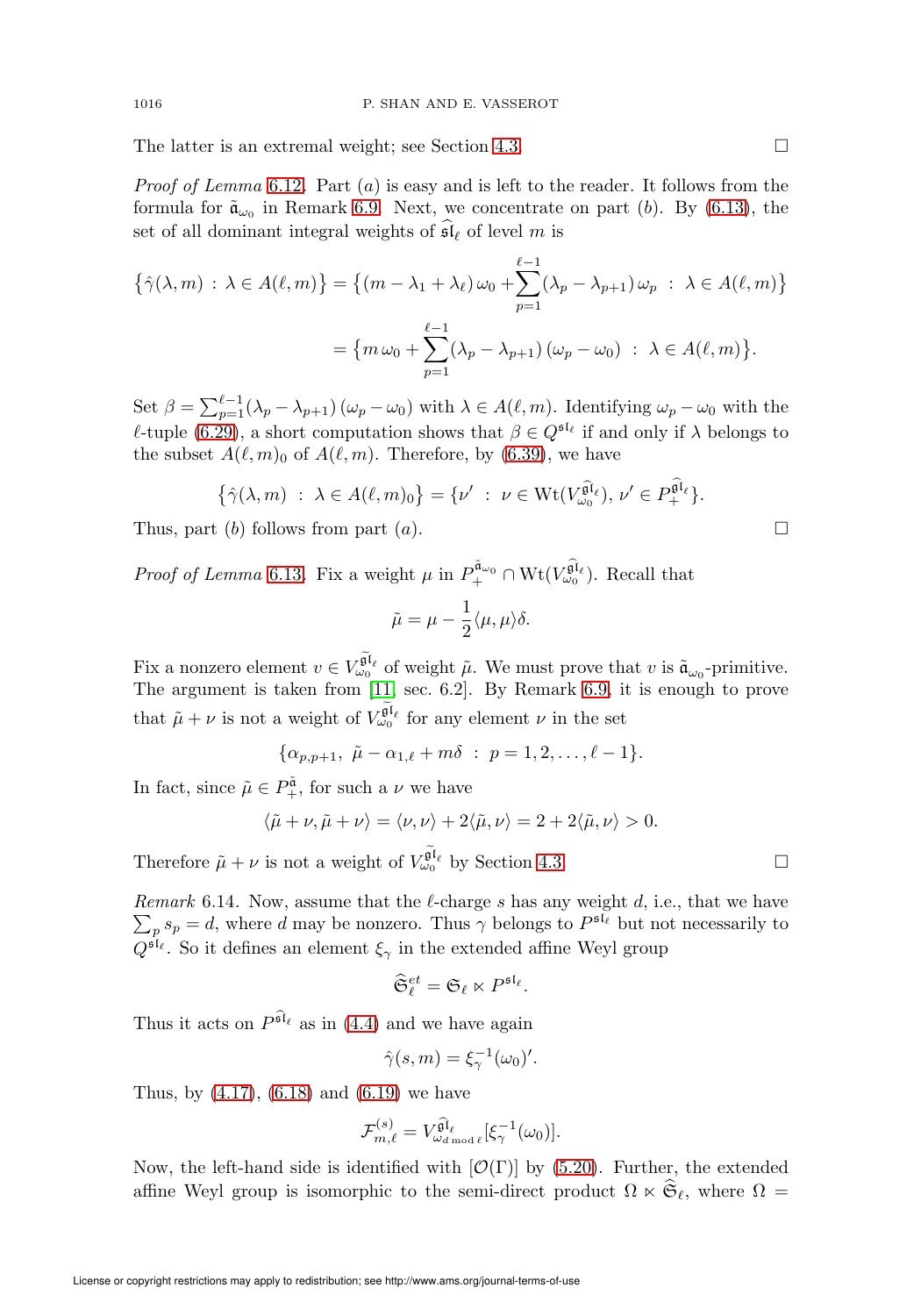$P^{\mathfrak{sl}_{\ell}}/Q^{\mathfrak{sl}_{\ell}}$  is the group of automorphisms of the Dynkin diagram of  $\mathfrak{sl}_{\ell}$ ; see, e.g., [\[5,](#page-71-2) (3.1.6)]. Its braid group acts on the sum

$$
\bigoplus_{d=0}^{\ell-1} V_{\tilde{\omega}_d}^{\tilde{\mathfrak{gl}}_\ell}, \qquad \tilde{\omega}_d = \omega_{d \operatorname{mod} \ell} - \frac{1}{2} \langle \omega_{d \operatorname{mod} \ell}, \omega_{d \operatorname{mod} \ell} \rangle = \xi_{\omega_{d \operatorname{mod} \ell} - \omega_0}(\omega_0),
$$

such that the action of the braid group of  $\mathfrak{S}_{\ell}$  preserves each summand. A direct computation using [\(6.29\)](#page-52-5) shows that  $\gamma \in \omega_{d \mod \ell} - \omega_0 + Q^{\mathfrak{sl}_{\ell}}$ . Thus, for each integer  $n \geqslant 0$  we get an isomorphism

<span id="page-58-1"></span>(6.42) 
$$
V_{\tilde{\omega}_d}^{\tilde{\mathfrak{gl}}_\ell}[\xi_\gamma^{-1}(\omega_0)-n\delta]=V_{\omega_0}^{\tilde{\mathfrak{gl}}_\ell}[\omega_0-n\delta].
$$

So using [\(6.18\)](#page-51-3) we get an isomorphism

$$
\mathcal{F}_{m,\ell}^{(d)} = V_{\omega_{d \bmod \ell}}^{\widetilde{\mathfrak{gl}}_{\ell}} = V_{\widetilde{\omega}_{d}}^{\widetilde{\mathfrak{gl}}_{\ell}},
$$

where the second equality is given by a shift on the weight. Now, Lemma [6.11](#page-53-3) has the following analogue. The weight of  $(0, s)$ , regarded as an element in  $V_{\omega_{d \text{ mod } \ell}}^{\tilde{\mathfrak{gl}}_{\ell}}$ , is

$$
\xi_{\gamma}^{-1}(\omega_0) + \frac{1}{2} \langle \omega_{d \operatorname{mod} \ell}, \omega_{d \operatorname{mod} \ell} \rangle \delta.
$$

Thus its weight in  $V_{\tilde{\omega}_d}^{\tilde{\mathfrak{gl}}_\ell}$  is  $\xi_{\gamma}^{-1}(\omega_0)$ . Using the same argument as in Step 2 and [\(6.42\)](#page-58-1) this implies that

$$
[\mathcal{O}(\Gamma_n)] = V_{\omega_0}^{\widetilde{\mathfrak{gl}}_\ell}[\omega_0 - n\delta].
$$

We can use this isomorphism to identify the filtration on the left-hand side in the same way as above. For example, note that [\(6.42\)](#page-58-1) identifies

$$
\bigoplus_{\tilde{\mu}\in P^{\tilde{\mathfrak{a}}_{\omega_0}}_+;\langle\tilde{\mu},\tilde{\mu}\rangle=-2i} V_{\tilde{\mu}}^{\tilde{\mathfrak{a}}_{\omega_0}}[\xi_{\gamma}^{-1}(\omega_0)-n\delta,j]\otimes \text{Hom}_{\tilde{\mathfrak{a}}_{\omega_0}}(V_{\tilde{\mu}}^{\tilde{\mathfrak{a}}_{\omega_0}},V_{\tilde{\omega}_d}^{\tilde{\mathfrak{gl}}_\ell})
$$

with

$$
\bigoplus_{\tilde{\nu}\in P^{\tilde{\mathfrak{a}}}_{+};\ \langle\tilde{\nu},\tilde{\nu}\rangle=-2i} V_{\tilde{\nu}}^{\tilde{\mathfrak{a}}}[\omega_{0}-n\delta,j]\otimes \text{Hom}_{\tilde{\mathfrak{a}}}(V_{\tilde{\nu}}^{\tilde{\mathfrak{a}}},V_{\omega_{0}}^{\tilde{\mathfrak{gl}}_{\ell}}).
$$

The same proof as in Lemma [6.12\(](#page-54-0)b) yields that

$$
\{\nu' \ : \ \nu \in P_+^{\hat{\mathfrak{a}}_{\omega_0}} \cap \mathrm{Wt}(V_{\omega_{d \operatorname{mod }\ell}}^{\hat{\mathfrak{gl}}_\ell})\} = \{\hat{\gamma}(\lambda, m) \ : \ \lambda \in A(\ell, m)_d\}.
$$

Further, under the action of  $\omega_{d \mod l} - \omega_0$ , viewed as an element of the braid group of  $\hat{\mathfrak{S}}_{\ell}^{et}$ , Lemma [6.13](#page-55-0) implies that the set  $P_{+}^{\hat{\mathfrak{a}}_{\omega_0}} \cap \mathrm{Wt}(\mathcal{V}_{\omega_{d \mod \ell}}^{\hat{\mathfrak{gl}}_{\ell}})$  is in bijection with the set of highest weights of the  $\tilde{a}_{\omega_0}$ -submodules in  $V_{\tilde{\omega}_d}^{\tilde{\mathfrak{gl}}_\ell}$ . The details are left to the reader.

## Appendix A. Reminder on Hecke algebras

<span id="page-58-0"></span>A.1. **Affine Hecke algebras.** The affine Hecke algebra of type  $GL_n$  with parameter  $\zeta \in \mathbb{C}^\times$  is the C-algebra  $\hat{\mathbf{H}}_{\zeta}(n)$  generated by the symbols  $X_1, X_2, \ldots, X_n$ ,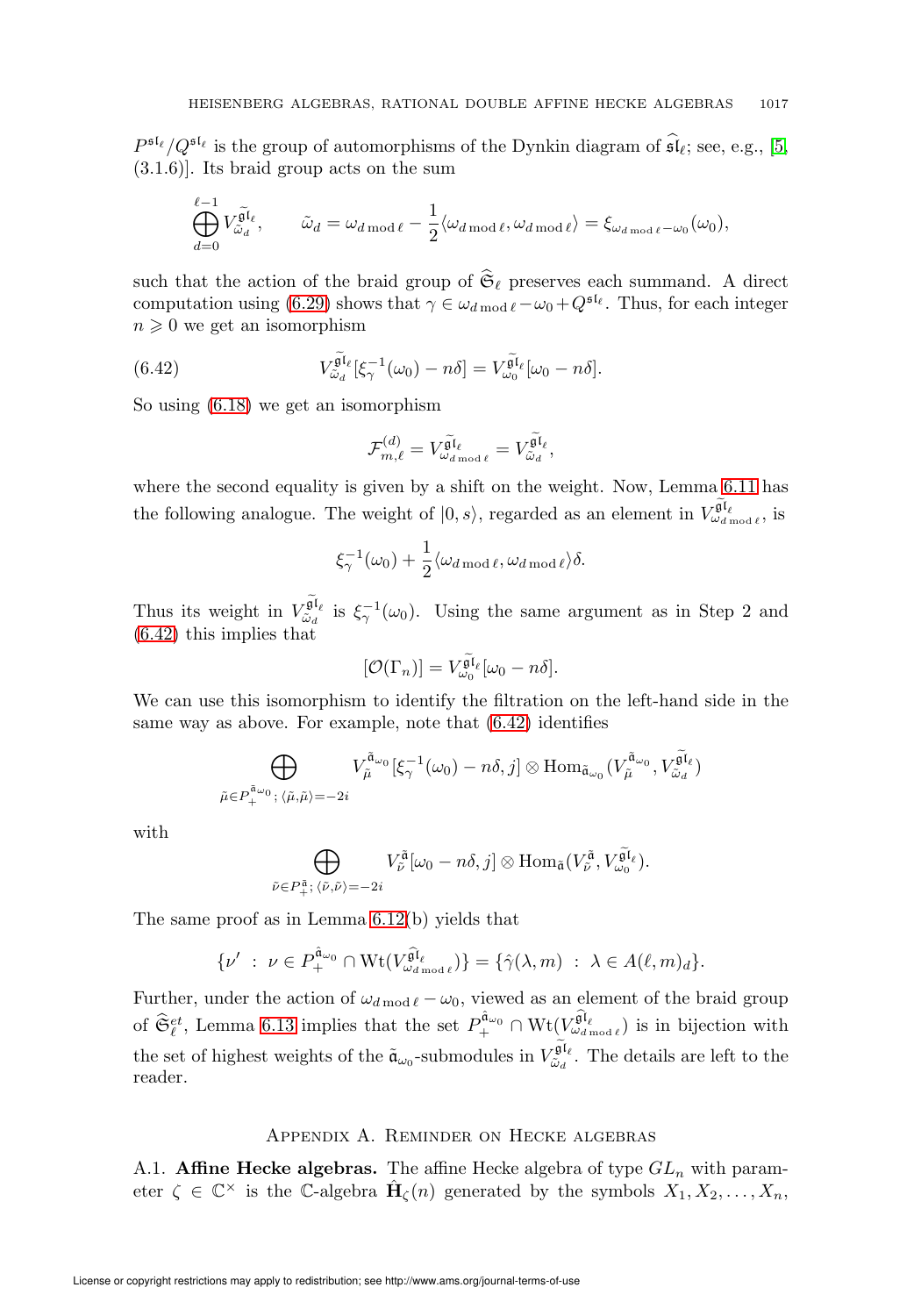$T_1, T_2, \ldots, T_{n-1}$  modulo the defining relations

$$
X_i X_j = X_j X_i, \quad 1 \leq i, j \leq n,
$$
  
\n
$$
T_i X_j = X_j T_i, \quad j \neq i, i + 1,
$$
  
\n
$$
T_i X_i T_i = \zeta X_{i+1}, \quad 1 \leq i \leq n - 1,
$$
  
\n
$$
(T_i + 1)(T_i - \zeta) = 0, \quad 1 \leq i \leq n - 1,
$$
  
\n
$$
T_i T_j = T_j T_i, \quad |i - j| > 2,
$$
  
\n
$$
T_i T_{i+1} T_i = T_{i+1} T_i T_{i+1}, \quad 1 \leq i \leq n - 2.
$$

For  $I \subset \{1, 2, \ldots, n-1\}$  let  $\hat{H}_{\zeta}(I) \subset \hat{H}_{\zeta}(n)$  be the corresponding parabolic subalgebra. It is generated by the elements  $T_i$ ,  $X_j$  with  $i \in I$ ,  $j = 1, 2, \ldots, n$ . For a reduced expression  $w = s_{i_1} s_{i_2} \cdots s_{i_k}$  of an element  $w \in \mathfrak{S}_n$  we write  $T_w = T_{i_1} T_{i_2} \cdots T_{i_k}$ . We abbreviate  $T_{ij} = T_{s_{ij}}$ . Let  $D_I$  be the set of minimal length representatives of the left cosets in  $\mathfrak{S}_n/\mathfrak{S}_I$ . We'll abbreviate  $D_{I,J} = D_I^{-1} \cap D_J$ . For  $x \in D_{I,J}$  the map

$$
\mathfrak{S}_{I\cap xJ}\to \mathfrak{S}_{x^{-1}I\cap J},\quad w\mapsto x^{-1}wx
$$

defines a length-preserving homomorphism. Hence there is a C-algebra isomorphism

$$
\hat{\mathbf{H}}_{\zeta}(I \cap xJ) \to \hat{\mathbf{H}}_{\zeta}(x^{-1}I \cap J), \quad T_w \mapsto T_{x^{-1}wx}, \quad X_j \mapsto X_{x^{-1}(j)}.
$$

Let

$$
\text{Rep}(\hat{\mathbf{H}}_{\zeta}(x^{-1}I \cap J)) \to \text{Rep}(\hat{\mathbf{H}}_{\zeta}(I \cap xJ)), \quad M \mapsto {}^{x}M
$$

be the corresponding twist functor. The following is well known; see, e.g., [\[28,](#page-72-5) thm. 1].

**Lemma A.1** (Affine Mackey theorem). Let  $M \in \text{Rep}(\hat{\mathbf{H}}_{\zeta}(J))$ . The module

$$
\operatorname{Res}_{\hat{\mathbf{H}}_{\zeta}(I)}^{\hat{\mathbf{H}}_{\zeta}(n)}\operatorname{Ind}_{\hat{\mathbf{H}}_{\zeta}(J)}^{\hat{\mathbf{H}}_{\zeta}(n)}(M)
$$

admits a filtration with subquotients isomorphic to

$$
\operatorname{Ind}_{\hat{\mathbf{H}}_{\zeta}(I\cap xJ)}^{\hat{\mathbf{H}}_{\zeta}(I)} \circ \operatorname{Res}_{\hat{\mathbf{H}}_{\zeta}(x^{-1}I\cap J)}^{\hat{\mathbf{H}}_{\zeta}(J)}(M),
$$

one for each  $x \in D_{I,J}$ . The subquotients are taken in any order refining the Bruhat order on  $D_{I,J}$ . In particular we have the inclusion

$$
\operatorname{Ind}_{\hat{\mathbf{H}}_{\zeta}(I\cap J)}^{\hat{\mathbf{H}}_{\zeta}(I)}\operatorname{Res}_{\hat{\mathbf{H}}_{\zeta}(I\cap J)}^{\hat{\mathbf{H}}_{\zeta}(J)}(M)\subset \operatorname{Res}_{\hat{\mathbf{H}}_{\zeta}(I)}^{\hat{\mathbf{H}}_{\zeta}(n)}\operatorname{Ind}_{\hat{\mathbf{H}}_{\zeta}(J)}^{\hat{\mathbf{H}}_{\zeta}(n)}(M).
$$

A.2. Cyclotomic Hecke algebras. The cyclotomic Hecke algebra  $H_c(n, \ell)$  associated with  $\Gamma_n$  and the parameters  $\zeta, v_1, v_2, \ldots, v_\ell \in \mathbb{C}^\times$  is the quotient of  $\hat{\mathbf{H}}_{\zeta}(n)$ by the two-sided ideal generated by the element

$$
(X_1-v_1)(X_1-v_2)\dots(X_1-v_\ell).
$$

We'll denote the image of the generator  $X_1$  in  $H_c(n, \ell)$  by the symbol  $T_0$ . For a subset  $I \subset \{0, 1, \ldots, n-1\}$  we define  $\Gamma_I \subset \Gamma_n$  as the subgroup  $\mathfrak{S}_I$  if  $0 \notin I$ , or as the subgroup generated by  $\mathfrak{S}_{I\setminus\{0\}}$  and  $\{\gamma_1; \gamma \in \Gamma\}$  otherwise. This yields all parabolic subgroups of  $\Gamma_n$ . We consider also the parabolic subalgebra  $\mathbf{H}_c(I,\ell) \subset \mathbf{H}_c(n,\ell)$ which is the subalgebra generated by the elements  $T_i$  with  $i \in I$ . Recall that  $T_0 = X_1$ . To unburden the notation, we abbreviate

$$
\mathbf{H}(\Gamma_n) = \mathbf{H}_{\zeta}(n,\ell), \quad \mathbf{H}(\mathfrak{S}_m) = \mathbf{H}_{\zeta}(m), \quad \mathbf{H}(\Gamma_I) = \mathbf{H}_{\zeta}(I,\ell).
$$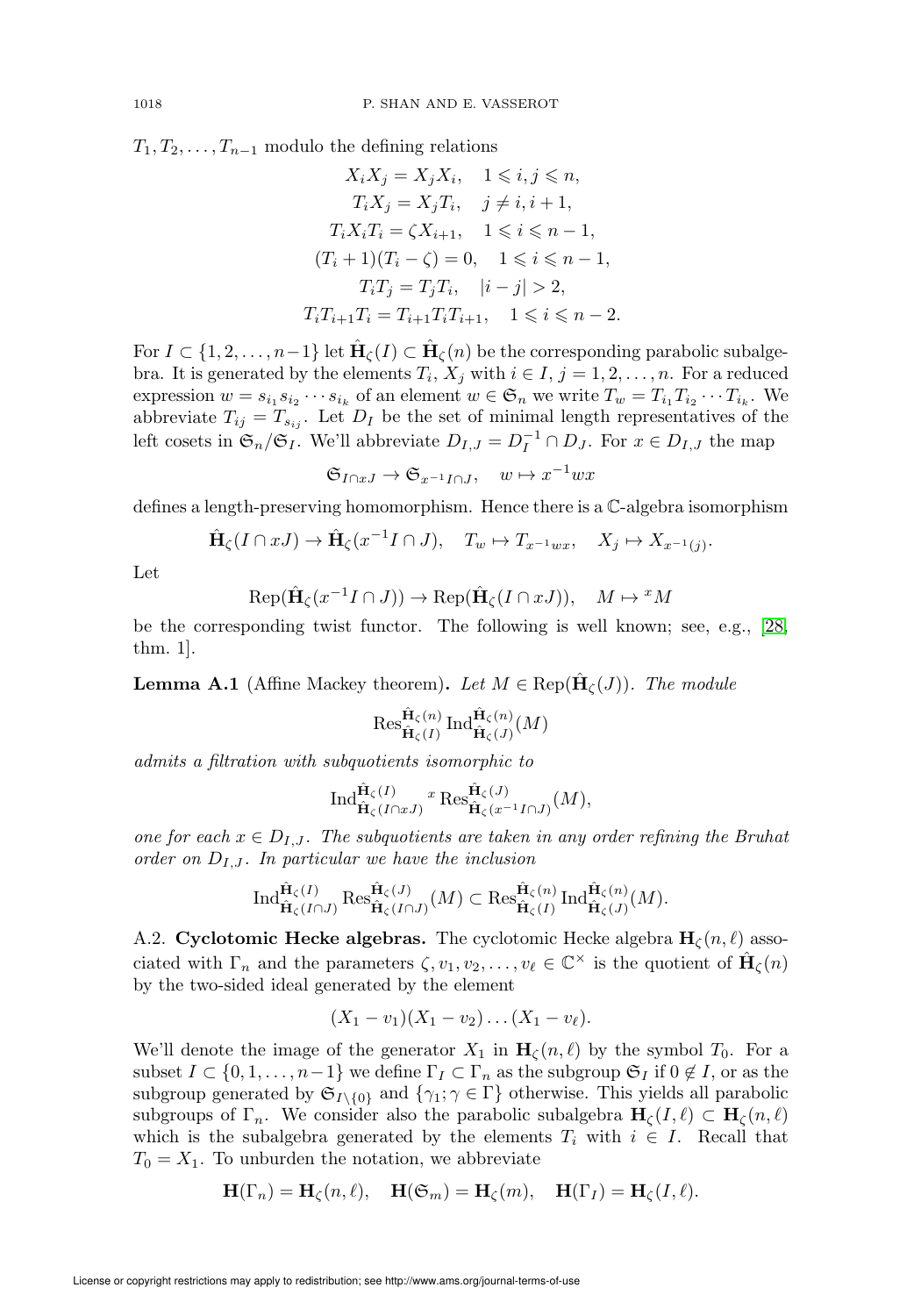For  $I = \{0, 1, \ldots, n+m\} \setminus \{n\}$  we also write

$$
\mathbf{H}(\Gamma_{n,m}) = \mathbf{H}(\Gamma_I) \subset \mathbf{H}(\Gamma_{n+m}).
$$

Note that

$$
\mathbf{H}(\Gamma_{n,m}) \simeq \mathbf{H}(\Gamma_n) \otimes \mathbf{H}(\mathfrak{S}_m).
$$

A.3. Induction/restriction for cyclotomic Hecke algebras. We'll abbreviate

$$
\begin{aligned}\n\mathbf{H}_{\text{Ind}_{n}} &= \text{Ind}_{\mathbf{H}(\Gamma_{n-1})}^{\mathbf{H}(\Gamma_{n})}, & \mathbf{H}_{\text{Res}_{n}} &= \text{Res}_{\mathbf{H}(\Gamma_{n-1})}^{\mathbf{H}(\Gamma_{n})}, \\
\text{(A.1)} & \mathbf{H}_{\text{Ind}_{n,(m^{r})}} &= \text{Ind}_{\mathbf{H}(\Gamma_{n,(m^{r})})}^{\mathbf{H}(\Gamma_{n+m^{r})}}, & \mathbf{H}_{\text{Res}_{n,(m^{r})}} &= \text{Res}_{\mathbf{H}(\Gamma_{n,(m^{r})})}^{\mathbf{H}(\Gamma_{n+m^{r})}}, \\
\mathbf{H}_{\text{Ind}_{n,m^{r}}} &= \text{Ind}_{\mathbf{H}(\Gamma_{n,m^{r})}}^{\mathbf{H}(\Gamma_{n+m^{r})}}, & \mathbf{H}_{\text{Res}_{n,m^{r}}} &= \text{Res}_{\mathbf{H}(\Gamma_{n,m^{r})}}^{\mathbf{H}(\Gamma_{n+m^{r})}}.\n\end{aligned}
$$

We also write

$$
\mathbf{H}_{\mathrm{Ind}_{(m^r)}} = \mathbf{H}_{\mathrm{Ind}_{\mathfrak{S}_m^r}} \mathbb{E}_{\mathrm{Rep}}(\mathbf{H}(\mathfrak{S}_m^r)) \to \mathrm{Rep}(\mathbf{H}(\mathfrak{S}_{mr})),
$$
  

$$
\mathbf{H}_{\mathrm{Res}_{(m^r)}} = \mathbf{H}_{\mathrm{Res}_{\mathfrak{S}_m^r}} \mathbb{E}_{\mathrm{Rep}}(\mathbf{H}(\mathfrak{S}_{mr})) \to \mathrm{Rep}(\mathbf{H}(\mathfrak{S}_m^r)).
$$

Now, we consider the Mackey decomposition of the functor

$$
{}^{\mathbf{H}}\mathrm{Res}_{n+m} \circ {}^{\mathbf{H}}\mathrm{Ind}_{n,m} : \mathrm{Rep}(\mathbf{H}(\Gamma_{n,m})) \to \mathrm{Rep}(\mathbf{H}(\Gamma_{n+m-1})).
$$

A short computation shows that a set of representatives of the double cosets in

$$
\Gamma_{n+m-1} \setminus \Gamma_{n+m} / \Gamma_{n,m}
$$

is  $\{\gamma_{n+m}, s_{n,n+m} : \gamma \in \Gamma\}$ . For

$$
I = \{0, \ldots, n + m - 1\} \setminus \{n - 1, n\}, \quad J = \{0, \ldots, n + m - 2\} \setminus \{n - 1\}
$$

we have

$$
\mathbf{H}(\Gamma_I) \subset \mathbf{H}(\Gamma_{n,m}), \quad \mathbf{H}(\Gamma_J) = \mathbf{H}(\Gamma_{n-1,m}) \subset \mathbf{H}(\Gamma_{n+m-1}).
$$

Further, there is an algebra isomorphism

$$
\varphi: \ \mathbf{H}(\Gamma_J) \to \mathbf{H}(\Gamma_I), \ T_w \mapsto T_{sws^{-1}}, \ X_i \mapsto X_{si},
$$

where  $s = s_n s_{n+1} \cdots s_{n+m-1}$ . For each i, p we write  $X_i^p = (X_i)^p$ . We have the following decomposition. It is well known in the case  $m = 1$ ; see, e.g., [\[21,](#page-72-6) lem. 7.6.1] in the degenerate case.

**Proposition A.2.** (a) We have an isomorphism of  $\mathbf{H}(\Gamma_{n+m-1})$ -modules

$$
\mathbf{H}(\Gamma_{n+m}) = \bigoplus_{0 \leq p < \ell} \bigoplus_{1 \leq j \leq n+m} \mathbf{H}(\Gamma_{n+m-1}) \, T_{j,n+m} \, X_j^p.
$$

(b) We have an isomorphism of  $(\mathbf{H}(\Gamma_{n+m-1}), \mathbf{H}(\Gamma_{n,m}))$ -bimodules

$$
\mathbf{H}(\Gamma_{n+m}) = \mathbf{H}(\Gamma_{n+m-1}) T_{n,n+m} \mathbf{H}(\Gamma_{n,m}) \oplus \bigoplus_{0 \leq p < \ell} \mathbf{H}(\Gamma_{n+m-1}) X_{n+m}^p \mathbf{H}(\Gamma_{n,m}).
$$

(c) There are isomorphisms of  $(\mathbf{H}(\Gamma_{n+m-1}), \mathbf{H}(\Gamma_{n,m}))$ -bimodules

$$
\mathbf{H}(\Gamma_{n+m-1}) T_{n,n+m} \mathbf{H}(\Gamma_{n,m}) = \mathbf{H}(\Gamma_{n+m-1}) \otimes_{\mathbf{H}(\Gamma_{n-1,m})} \mathbf{H}(\Gamma_{n,m}),
$$
  
\n
$$
\mathbf{H}(\Gamma_{n+m-1}) X_{n+m}^p \mathbf{H}(\Gamma_{n,m}) = \mathbf{H}(\Gamma_{n+m-1}) \otimes_{\mathbf{H}(\Gamma_{n,m-1})} \mathbf{H}(\Gamma_{n,m}),
$$

where the algebra homomorphism  $\mathbf{H}(\Gamma_{n-1,m}) \to \mathbf{H}(\Gamma_{n,m})$  is given by  $\varphi$ .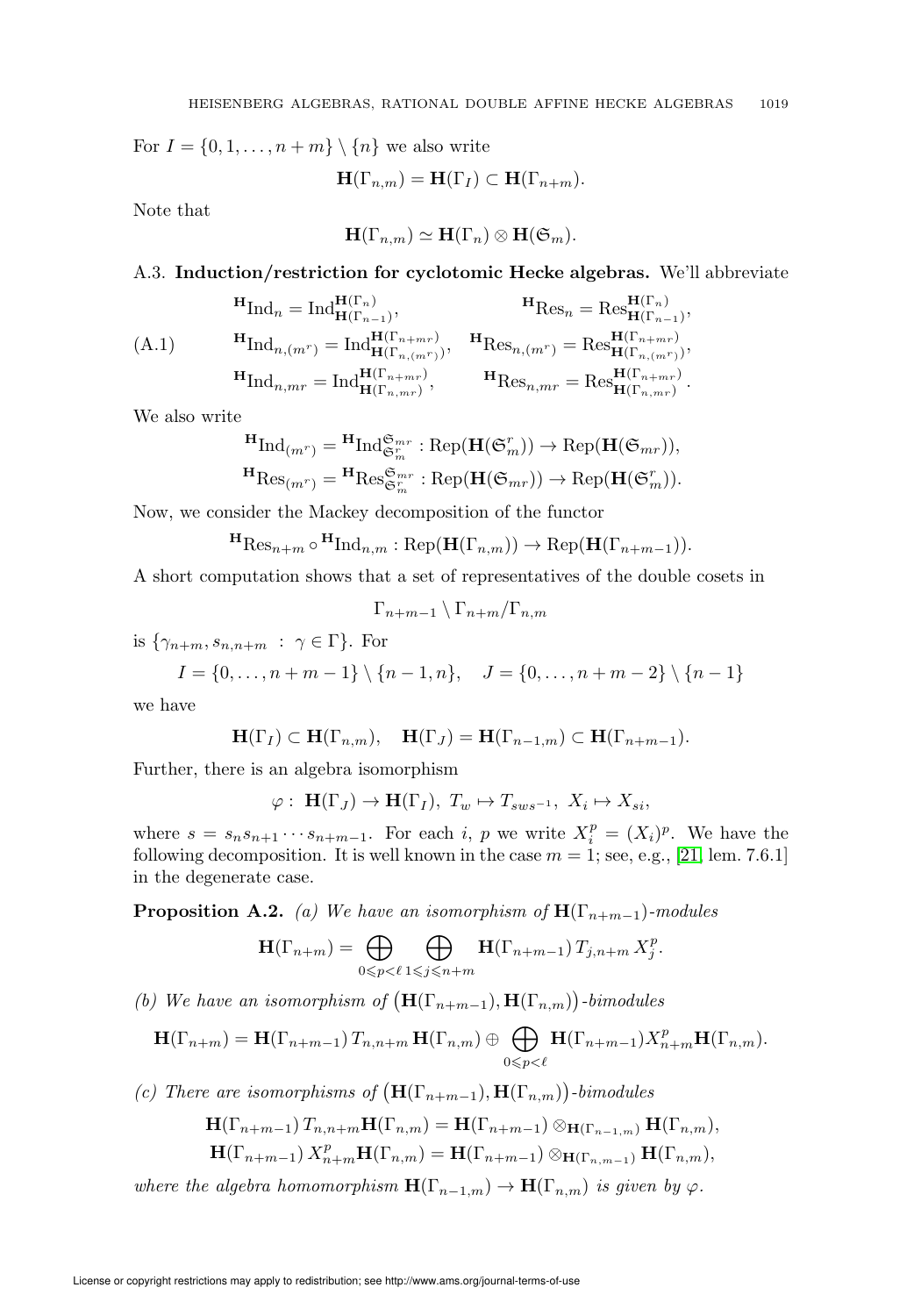*Proof.* Part  $(a)$  is standard; see, e.g., [\[21,](#page-72-6) lem. 7.6.1] in the degenerate case. Let us concentrate on (b). Write  $t_{j,i} = T_j T_{j-1} \cdots T_i$  for  $1 \leq i \leq j$ , and  $t_{j,i} = 1$  for  $i > j$ . By  $(a)$  we are reduced to proving the following identities:

<span id="page-61-0"></span>(A.2) 
$$
\bigoplus_{0 \leq p < \ell} \bigoplus_{1 \leq j \leq n} \mathbf{H}(\Gamma_{n+m-1}) t_{n+m-1,j} X_j^p = \mathbf{H}(\Gamma_{n+m-1}) t_{n+m-1,n} \mathbf{H}(\Gamma_{n,m}),
$$

<span id="page-61-1"></span>(A.3) 
$$
\bigoplus_{0 \leq p < \ell} \bigoplus_{n < j \leq n+m} \mathbf{H}(\Gamma_{n+m-1}) t_{n+m-1,j} X_j^p = \bigoplus_{0 \leq p < \ell} \mathbf{H}(\Gamma_{n+m-1}) X_{n+m}^p \mathbf{H}(\Gamma_{n,m}).
$$

We have

<span id="page-61-2"></span>(A.4) 
$$
u t_{n+m-1,n} = t_{n+m-1,n} \varphi(u), \quad u \in \mathbf{H}(\Gamma_{n-1,m}),
$$

because for  $i = 1, 2, \ldots, n - 1$  and  $j \in J \setminus \{0\}$  we have

$$
T_j t_{n+m-1,n} = t_{n+m-1,n} T_{s(j)} = t_{n+m-1,n} \varphi(T_j),
$$
  
\n
$$
X_i t_{n+m-1,n} = t_{n+m-1,n} X_i = t_{n+m-1,n} \varphi(X_i).
$$

Hence, by  $(a)$ , the right-hand side of  $(A.2)$  is

$$
= \bigoplus_{0 \leq p < \ell} \bigoplus_{1 \leq j \leq n} \mathbf{H}(\Gamma_{n+m-1}) t_{n+m-1,n} \mathbf{H}(\Gamma_I) t_{n-1,j} X_j^p
$$
\n
$$
= \bigoplus_{0 \leq p < \ell} \bigoplus_{1 \leq j \leq n} \mathbf{H}(\Gamma_{n+m-1}) \mathbf{H}(\Gamma_{n-1,m}) t_{n+m-1,n} t_{n-1,j} X_j^p
$$
\n
$$
= \bigoplus_{0 \leq p < \ell} \bigoplus_{1 \leq j \leq n} \mathbf{H}(\Gamma_{n+m-1}) t_{n+m-1,j} X_j^p.
$$

This proves [\(A.2\)](#page-61-0). Next, a short calculation involving the relation

$$
X_{j+1}^pT_j-T_jX_j^p\in\mathbb{C}[X_j,X_{j+1}]
$$

proves that the sum

$$
\sum_{0 \leq p < \ell} \sum_{n < j \leq n+m} \mathbf{H}(\Gamma_{n+m-1}) \, t_{n+m-1,j} X_j^p
$$

is indeed a direct sum; i.e., it is equal to the left-hand side of [\(A.3\)](#page-61-1). Thus the identity [\(A.3\)](#page-61-1) follows from the following equalities:

$$
\mathbf{H}(\Gamma_{n+m-1}) X_{n+m}^p \mathbf{H}(\Gamma_{n,m}) = \sum_{n < j \le n+m} \mathbf{H}(\Gamma_{n+m-1}) X_{n+m}^p T_{j,n+m}
$$
\n
$$
= \sum_{n < j \le n+m} \mathbf{H}(\Gamma_{n+m-1}) X_{n+m}^p t_{n+m-1,j}
$$
\n
$$
= \sum_{n < j \le n+m} \mathbf{H}(\Gamma_{n+m-1}) t_{n+m-1,j} X_j^p.
$$

Finally, let us prove  $(c)$ . To prove the second claim, note that the left multiplication by the element  $X_{n+m}^p$ , which is invertible, yields an isomorphism of  $(\mathbf{H}(\Gamma_{n+m-1}), \mathbf{H}(\Gamma_{n,m}))$ -sub-bimodules of  $\mathbf{H}(\Gamma_{n+m})$ :

$$
\mathbf{H}(\Gamma_{n+m-1})\mathbf{H}(\Gamma_{n,m}) = X_{n+m}^p \mathbf{H}(\Gamma_{n+m-1})\mathbf{H}(\Gamma_{n,m}) = \mathbf{H}(\Gamma_{n+m-1})X_{n+m}^p \mathbf{H}(\Gamma_{n,m}).
$$

Finally, the obvious epimorphism

 $\phi : \mathbf{H}(\Gamma_{n+m-1}) \otimes_{\mathbf{H}(\Gamma_{n,m-1})} \mathbf{H}(\Gamma_{n,m}) \to \mathbf{H}(\Gamma_{n+m-1}) \mathbf{H}(\Gamma_{n,m})$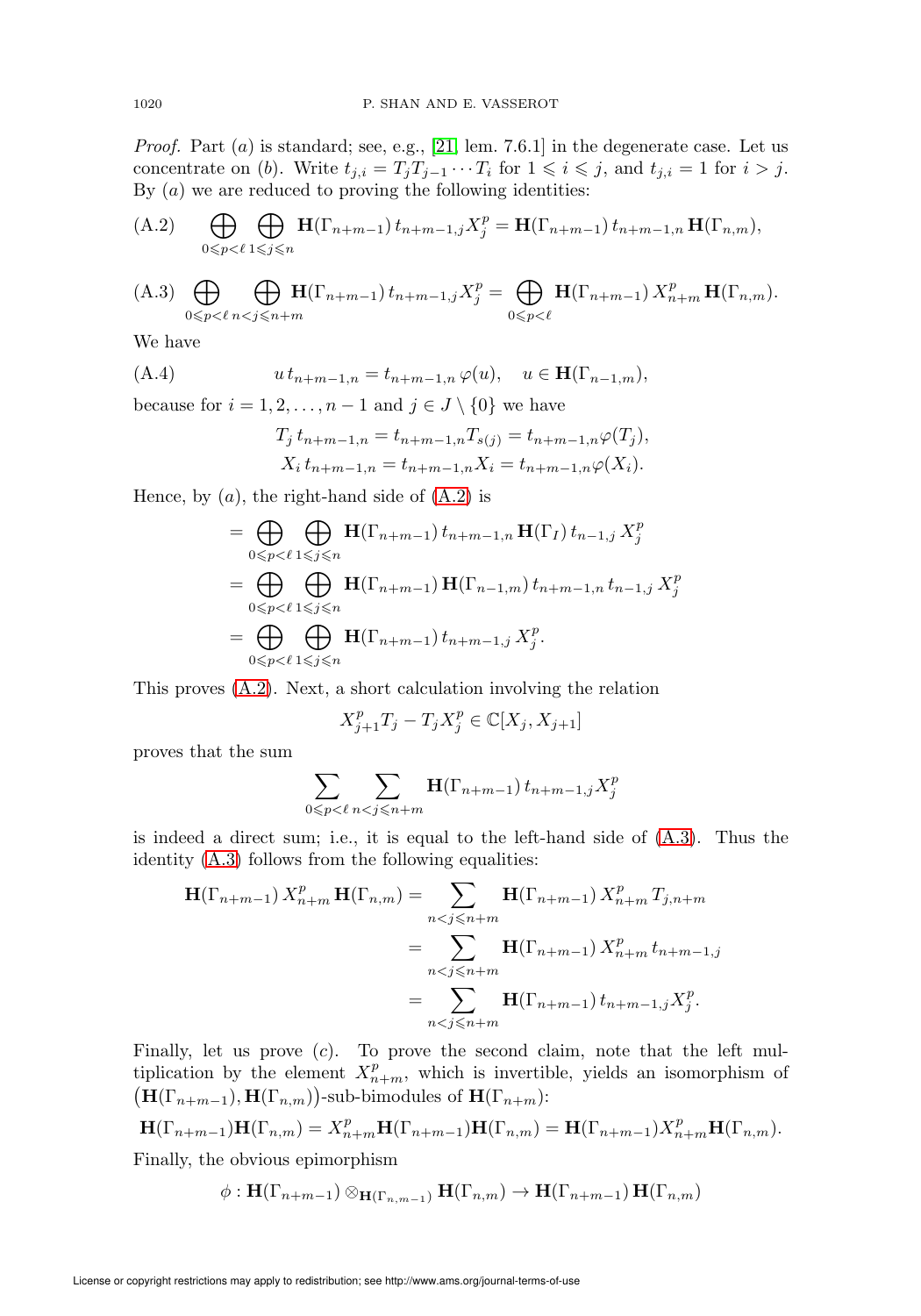is also invertible. The reason is the following: consider the canonical isomorphisms

$$
\mathbf{H}(\Gamma_{n,m}) \simeq \mathbf{H}(\Gamma_n) \otimes \mathbf{H}(\mathfrak{S}_m), \qquad \mathbf{H}(\Gamma_{n,m-1}) \simeq \mathbf{H}(\Gamma_n) \otimes \mathbf{H}(\mathfrak{S}_{m-1}).
$$

By applying part (a) to  $\mathbf{H}(\mathfrak{S}_m)$  we see that

$$
\mathbf{H}(\Gamma_{n,m}) = \bigoplus_{j=n+1}^{n+m} \mathbf{H}(\Gamma_{n,m-1}) T_{j,n+m}.
$$

Therefore the left-hand side of  $\phi$  is a free left  $\mathbf{H}(\Gamma_{n+m-1})$ -module with basis {1 ⊗  $T_{j,n+m}$ ;  $n < j \leqslant n+m$ , and the sum  $\sum_{j=n+1}^{n+m} \mathbf{H}(\Gamma_{n+m-1}) T_{j,n+m}$  in  $\mathbf{H}(\Gamma_{n+m})$  is direct by (a) again. So  $\phi$  is also injective. To prove the first claim in (c) we define a map

$$
\mathbf{H}(\Gamma_{n+m-1}) \times \mathbf{H}(\Gamma_{n,m}) \to \mathbf{H}(\Gamma_{n+m-1}) T_{n,n+m} \mathbf{H}(\Gamma_{n,m}),
$$
  
(*u*, *v*)  $\mapsto u t_{n+m-1,n} v$ .

By [\(A.4\)](#page-61-2) this map factors to a surjective homomorphism

$$
\psi: \ \mathbf{H}(\Gamma_{n+m-1}) \otimes_{\mathbf{H}(\Gamma_{n-1,m})} \mathbf{H}(\Gamma_{n,m}) \to \mathbf{H}(\Gamma_{n+m-1}) \, T_{n,n+m} \, \mathbf{H}(\Gamma_{n,m}).
$$

Since we have

$$
\mathbf{H}(\Gamma_{n,m}) \simeq \mathbf{H}(\Gamma_n) \otimes \mathbf{H}(\mathfrak{S}_m), \qquad \mathbf{H}(\Gamma_{n-1,m}) \simeq \mathbf{H}(\Gamma_{n-1}) \otimes \mathbf{H}(\mathfrak{S}_m),
$$

by applying (a) to  $\mathbf{H}(\Gamma_n)$  we see that the left-hand side of  $\psi$  is a free  $\mathbf{H}(\Gamma_{n+m-1})$ module on the basis

$$
1\otimes t_{n-1,j}X_j^p,\quad 1\leqslant j\leqslant n,\quad 0\leqslant p<\ell.
$$

But  $\psi$  maps these elements to

$$
t_{n+m-1,j}X_j^p, \quad 1\leqslant j\leqslant n, \quad 0\leqslant p<\ell.
$$

Further, the latter are  $\mathbf{H}(\Gamma_{n+m-1})$ -linearly independent in  $\mathbf{H}(\Gamma_{n+m})$  by (a) again. Therefore  $\psi$  is injective. We are done.

## Appendix B. Reminder on ζ-Schur algebras

B.1. The quantized modified algebra. Let  $v$  be a formal variable. The quantized modified algebra  $\mathbf{U}(n)$  of  $\mathfrak{gl}_n$  is the associative  $\mathbb{Q}(v)$ -algebra with generators  $E_i, F_i$ , where  $i = 1, ..., n-1$  and  $1_\lambda$  where  $\lambda \in \mathbb{Z}^n$ , with the defining relations [\[26,](#page-72-7) sec. 23]

• 
$$
1_{\lambda}1_{\mu} = \delta_{\lambda,\mu}1_{\lambda},
$$

• 
$$
E_i \overline{F}_j - F_j \overline{E}_i = \delta_{ij} \sum_{\lambda} [\lambda_i - \lambda_{i+1}] 1_{\lambda},
$$

• 
$$
E_i 1_{\lambda} = 1_{\lambda + \alpha_i} E_i
$$
,

• 
$$
1_{\lambda} F_i = F_i 1_{\lambda + \alpha_i}
$$
,

• 
$$
E_i E_j = E_j E_i
$$
 if  $i \neq j \pm 1$ ,  $E_i^2 E_j - (v + v^{-1}) E_i E_j E_i + E_j E_i^2 = 0$  else,

• 
$$
F_i F_j = F_j F_i
$$
 if  $i \neq j \pm 1$ ,  $F_i^2 F_j - (v + v^{-1}) F_i F_j F_i + F_j F_i^2 = 0$  else.

Here  $[m]$  is the usual v-analogue of m for any  $m \in \mathbb{N}$ , and  $\alpha_i \in \mathbb{Z}^n$  is the root  $(0,\ldots,0,1,-1,0,\ldots,0)$  with 1 at the *i*-th spot. The comultiplication of  $\mathbf{U}(n)$  is the  $\mathbb{Q}(v)$ -algebra homomorphism

$$
\Delta: \dot{{\bf U}}(n) \rightarrow \prod_{\lambda, \lambda'} \bigl( \dot{{\bf U}}(n) 1_\lambda \otimes \dot{{\bf U}}(n) 1_{\lambda'} \bigr)
$$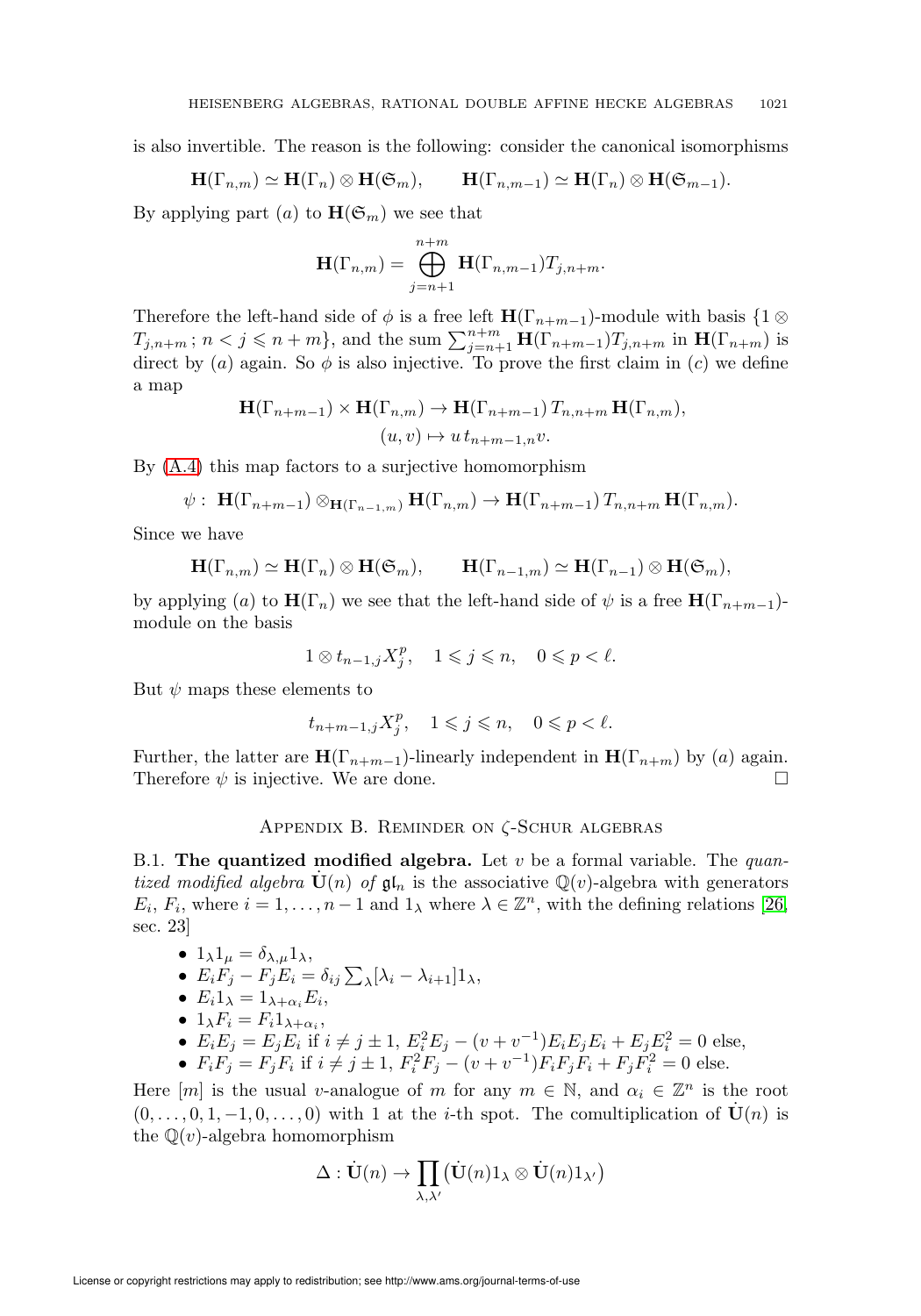given by

- $\Delta(1_\lambda) = \prod_{\lambda = \lambda' + \lambda''} 1_{\lambda'} \otimes 1_{\lambda''},$
- $\Delta(E_i 1_\lambda) = \prod_{\lambda = \lambda' + \lambda''} (E_i 1_{\lambda'} \otimes 1_{\lambda''} + v^{(\alpha_i, \lambda')} 1_{\lambda'} \otimes E_i 1_{\lambda''}),$
- $\Delta(F_i 1_\lambda) = \prod_{\lambda = \lambda' + \lambda''} (F_i 1_{\lambda'} \otimes v^{-(\alpha_i, \lambda'') } 1_{\lambda''} + 1_{\lambda'} \otimes F_i 1_{\lambda''}).$

Set  $A = \mathbb{Z}[v, v^{-1}]$ . The *integral quantized modified algebra* is the A-subalgebra  $\dot{\mathbf{U}}_{\mathcal{A}}(n) \subset \dot{\mathbf{U}}(n)$  generated by the  $1_{\lambda}$ 's and all quantum divided powers  $E_i^{(d)}$ ,  $F_i^{(d)}$ . The comultiplication yields an A-algebra homomorphism

$$
\dot{{\bf U}}_{\mathcal{A}}(n) \rightarrow \prod_{\lambda,\lambda'} \bigl( \dot{{\bf U}}_{\mathcal{A}}(n) 1_{\lambda} \otimes \dot{{\bf U}}_{\mathcal{A}}(n) 1_{\lambda'} \bigr).
$$

For  $\epsilon \in \mathbb{C}^{\times}$  we consider the C-algebra

$$
\dot{\mathbf{U}}_{\epsilon}(n) = \dot{\mathbf{U}}_{\mathcal{A}}(n) \otimes_{\mathcal{A}} \mathbb{C}[v, v^{-1}]/(v - \epsilon).
$$

For  $V, V' \in \text{Rep}(\dot{\mathbf{U}}_{\epsilon}(n))$  let  $\mathbf{s}_{V,V'} : V \otimes V' \to V' \otimes V$  be the permutation  $v \otimes v' \mapsto$  $v' \otimes v$ . An R-matrix is a C-linear endomorphism  $R_{V,V'}$  of  $V \otimes V'$  such that the composed map

$$
\mathcal{R}_{V,V'} = \mathbf{s}_{V,V'} \circ R_{V,V'}
$$

is an isomorphism of  $\dot{\mathbf{U}}_{\epsilon}(n)$ -modules  $V \otimes V' \to V' \otimes V$ . We fix an R-matrix  $R_{V,V'}$ as follows:

$$
R_{V,V'}(v \otimes v') = R(v \otimes v'), \quad R = \overline{\Pi} \overline{\Theta},
$$
  

$$
\overline{\Pi} = \prod_{\lambda,\lambda'} \epsilon^{-(\lambda,\lambda')} 1_{\lambda} \otimes 1_{\lambda'}, \quad \overline{\Theta} \in \prod_{\lambda,\lambda'} (\dot{\mathbf{U}}_{\epsilon}(n) 1_{\lambda} \otimes \dot{\mathbf{U}}_{\epsilon}(n) 1_{\lambda'}).
$$

Here, the element  $\Theta$  is defined as in [\[26,](#page-72-7) sec. 32]. We call R the universal R*matrix*. To avoid confusion we may write  $R_{\epsilon}$  for R. We'll write  $\mathcal{R}_{V,V'}$  again for the braiding of right  $\dot{\mathbf{U}}_{\epsilon}(n)$ -modules V, V'. If  $\epsilon$  is a primitive 2d-th root of 1, then we have  $\epsilon^{d^2} = (-1)^d$ . Hence the *quantum Frobenius homomorphism* [\[26,](#page-72-7) sec. 35.1] is a C-algebra homomorphism

$$
\text{Fr}: \dot{\mathbf{U}}_{\epsilon}(n) \rightarrow \dot{\mathbf{U}}_{(-1)^d}(n)
$$

such that

- Fr $(E_i^{(m)}1_\lambda) = E_i^{(m/d)}1_{\lambda/d}$  if  $m \in d\mathbb{Z}$  and  $\lambda \in d\mathbb{Z}^n$ , and 0 otherwise,
- $\text{Fr}(F_i^{(m)}1_\lambda) = F_i^{(m/d)}1_{\lambda/d}$  if  $m \in d\mathbb{Z}$  and  $\lambda \in d\mathbb{Z}^n$ , and 0 otherwise.

The formulas in [\[26,](#page-72-7) sec. 3.1.5] imply that

$$
\Delta \circ \mathrm{Fr} = \mathrm{Fr} \circ \Delta.
$$

<span id="page-63-1"></span>**Proposition B.1.** We have  $(\text{Fr} \otimes \text{Fr})(R_{\epsilon}) = R_{(-1)^d} = \prod_{\lambda,\lambda'} (-1)^{d(\lambda,\lambda')} (1_{\lambda} \otimes 1_{\lambda'}).$ 

*Proof.* To avoid confusion we'll write  $\bar{\Theta}_{\epsilon}$ ,  $\bar{\Pi}_{\epsilon}$  for  $\bar{\Theta}$ ,  $\bar{\Pi}$ . If  $n = 2$  the proposition follows from the formula [\[26,](#page-72-7) sec. 4.1.4]. More precisely, since

$$
\bar{\Theta}_{\epsilon} = \prod_{\lambda,\lambda'} \sum_{k\geqslant 0} (-1)^k \epsilon^{-k(k-1)/2} \{k\}_{\epsilon} F^{(k)} 1_{\lambda} \otimes E^{(k)} 1_{\lambda'}, \quad \{k\}_{\epsilon} = \prod_{i=1}^k (\epsilon^i - \epsilon^{-i}),
$$

we have the following formula:

<span id="page-63-0"></span>(B.1) 
$$
(\text{Fr} \otimes \text{Fr})(\bar{\Theta}_{\epsilon}) = \prod_{\lambda,\lambda'} (1_{\lambda} \otimes 1_{\lambda'}).
$$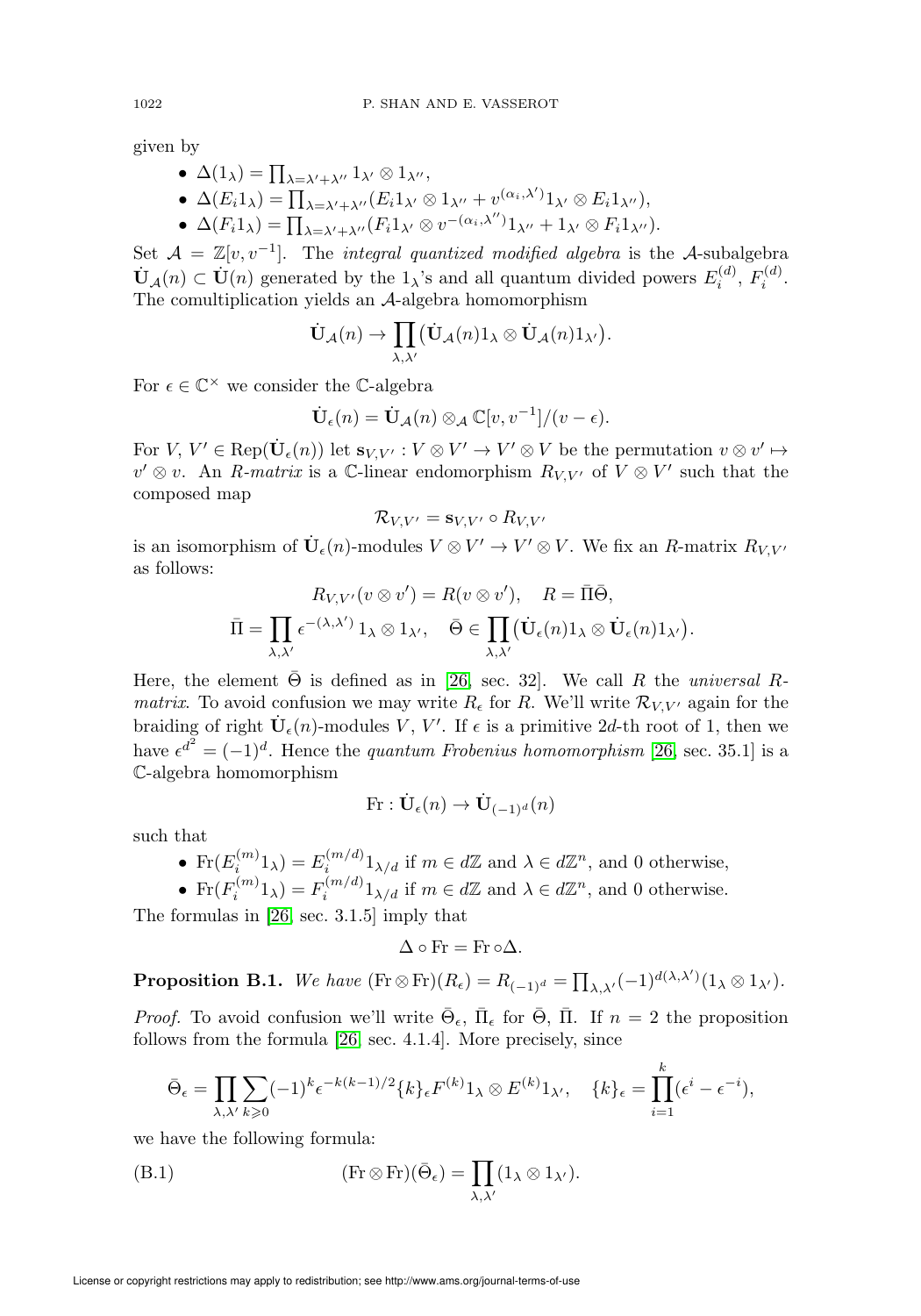Further, in  $\dot{\mathbf{U}}_{(-1)^d}(n) \otimes \dot{\mathbf{U}}_{(-1)^d}(n)$  we also have

(B.2) 
$$
(\text{Fr} \otimes \text{Fr})(\bar{\Pi}_{\epsilon}) = \prod_{\lambda,\lambda'} (-1)^{d(\lambda,\lambda')} (1_{\lambda} \otimes 1_{\lambda'})
$$

and

<span id="page-64-0"></span>(B.3) 
$$
\bar{\Theta}_{(-1)^d} = \prod_{\lambda,\lambda'} (1_\lambda \otimes 1_{\lambda'}), \quad \bar{\Pi}_{(-1)^d} = \prod_{\lambda,\lambda'} (-1)^{d(\lambda,\lambda')} (1_\lambda \otimes 1_{\lambda'}).
$$

This proves the formula for  $n = 2$ . Now, let n be any integer  $\geq 2$ . The braid group of  $\mathfrak{S}_n$  acts on  $\dot{\mathbf{U}}_{\epsilon}(n)$  via the operators  $T''_{1,1}, T''_{2,1}, \ldots, T''_{n-1,1}$  in [\[26,](#page-72-7) sec. 41]. For  $i = 1, 2, \ldots, n - 1$  we set

$$
S_i = T''_{i,1} \otimes T''_{i,1}, \quad \bar{\theta}_{i,\epsilon} = \sum_{k \geq 0} (-1)^k \epsilon^{-k(k-1)/2} \{k\}_{\epsilon} F_i^{(k)} \otimes E_i^{(k)}.
$$

For a reduced decomposition  $s_{i_1} s_{i_2} \cdots s_{i_r}$  of the longest element in  $\mathfrak{S}_n$ , the universal R-matrix is given by the following formula (see [\[22,](#page-72-8) thm. 3]):

$$
\bar{\Theta}_{\epsilon} = \prod_{\lambda,\lambda'} \bar{\theta}_{\epsilon} (1_{\lambda} \otimes 1_{\lambda'}), \quad \bar{\theta}_{\epsilon} = S_{i_r}^{-1} \cdots S_{i_3}^{-1} S_{i_2}^{-1} (\bar{\theta}_{i_1,\epsilon}) \cdots S_{i_r}^{-1} (\bar{\theta}_{i_{r-1},\epsilon}) \bar{\theta}_{i_r,\epsilon}.
$$

Thus [\(B.3\)](#page-64-0) yields

$$
\bar{\Theta}_{(-1)^d} = \prod_{\lambda,\lambda'} (1_\lambda \otimes 1_{\lambda'}).
$$

Since the braid group action is compatible with the quantum Frobenius homomorphism, see  $[26, \text{sec. } 41.1.9]$ , by  $(B.1)$  we also have

$$
(\operatorname{Fr} \otimes \operatorname{Fr})(\bar{\Theta}_\epsilon) = \prod_{\lambda,\lambda'} (1_\lambda \otimes 1_{\lambda'}).
$$

Finally, a direct computation yields

$$
(\mathrm{Fr} \otimes \mathrm{Fr})(\bar{\Pi}_{\epsilon}) = \prod_{\lambda,\lambda'} (-1)^{d(\lambda,\lambda')} (1_{\lambda} \otimes 1_{\lambda'}) = \bar{\Pi}_{(-1)^d}.
$$

This proves the proposition.

<span id="page-64-1"></span>Remark B.2. It is proved in [\[26,](#page-72-7) prop. 33.2.3] that the assignment

$$
E_i 1_\lambda \mapsto (-1)^{id(\lambda_i - \lambda_{i+1})} E_i 1_\lambda, \quad F_i 1_\lambda \mapsto (-1)^{(i+1)d(\lambda_i - \lambda_{i+1}) + d} E_i 1_\lambda, \quad 1_\lambda \mapsto 1_\lambda
$$

yields a C-algebra isomorphism  $\dot{\mathbf{U}}_1(n) \to \dot{\mathbf{U}}_{(-1)^d}(n)$ . Thus we can regard Fr as a map  $\dot{\mathbf{U}}_{\epsilon}(n) \rightarrow \dot{\mathbf{U}}_{1}(n)$ . Note that the isomorphism above does not commute with the comultiplication.

B.2. The  $\zeta$ -Schur algebra. Recall the set  $\Lambda(n, m)$  from Section [3.1.](#page-7-0) The v-Schur algebra  $\mathbf{S}(n,m)$  is the associative Q(v)-algebra with 1 generated by  $E_i$ ,  $F_i$ , where  $i = 1, \ldots, n-1$  and by  $1_{\lambda}$ , where  $\lambda \in \Lambda(n,m)$ , modulo the defining relations [\[10,](#page-71-3) thm. 2.4]

- $1_{\lambda}1_{\mu} = \delta_{\lambda,\mu}1_{\lambda}, \sum_{\lambda}1_{\lambda} = 1,$
- $E_i F_j F_j E_i = \overline{\delta_{ij}} \sum_{\lambda} [\lambda_i \lambda_{i+1}] 1_{\lambda},$
- $E_i 1_\lambda = 1_{\lambda + \alpha_i} E_i$  if  $\lambda + \alpha_i \in \Lambda(n, m)$ , 0 else,
- $1_{\lambda}E_i = E_i 1_{\lambda \alpha_i}$  if  $\lambda \alpha_i \in \Lambda(n, m)$ , 0 else,
- $F_i 1_\lambda = 1_{\lambda \alpha_i} F_i$  if  $\lambda \alpha_i \in \Lambda(n, m)$ , 0 else,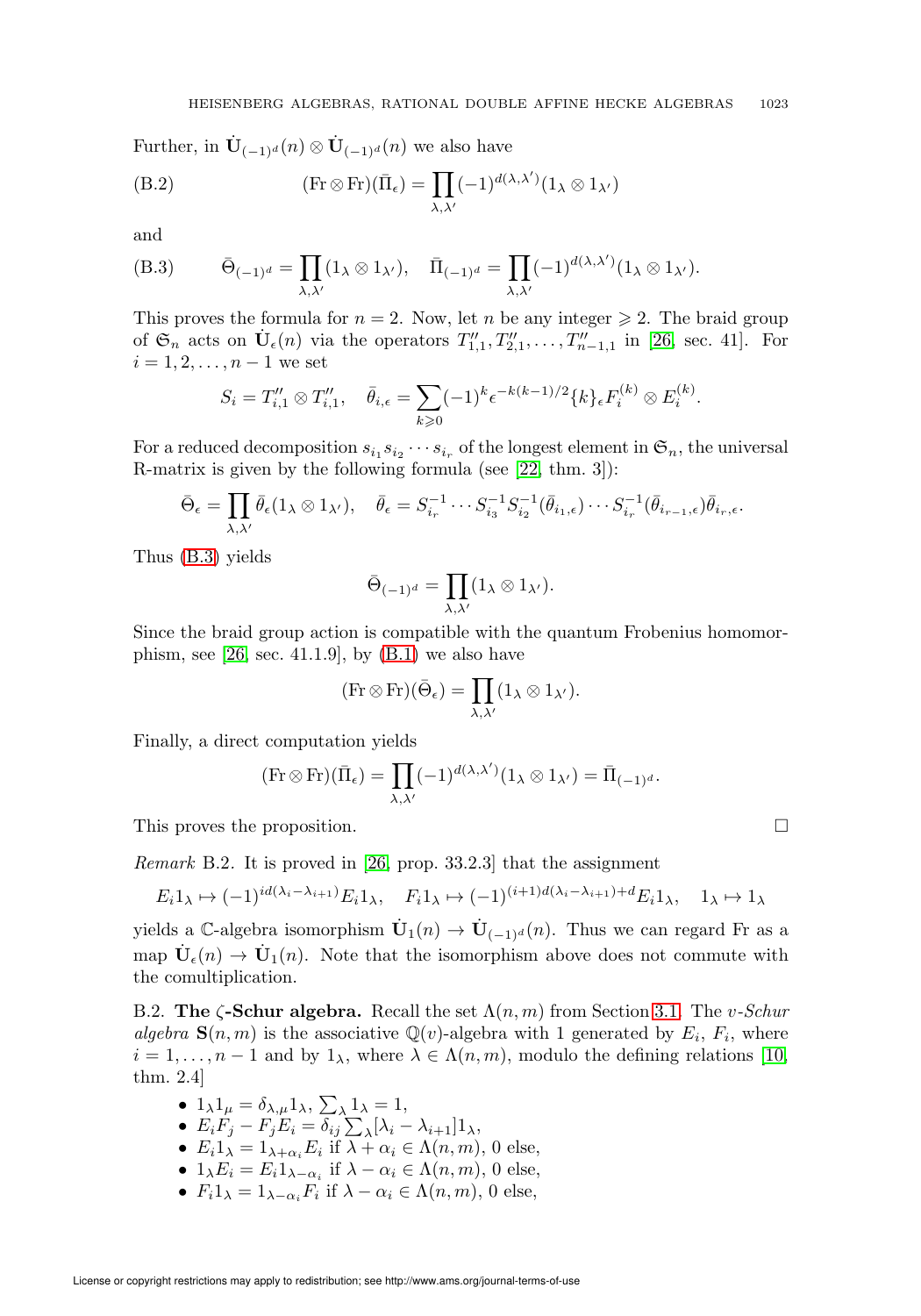- $1_\lambda F_i = F_i 1_{\lambda + \alpha_i}$  if  $\lambda + \alpha_i \in \Lambda(n, m)$ , 0 else,
- $E_i E_j = E_j E_i$  if  $i \neq j \pm 1$ ,  $E_i^2 E_j (v + v^{-1}) E_i E_j E_i + E_j E_i^2 = 0$  else,
- $F_i F_j = F_j F_i$  if  $i \neq j \pm 1$ ,  $F_i^2 F_j (v + v^{-1}) F_i F_j F_i + F_j F_i^2 = 0$  else.

The integral v-Schur algebra is the A-subalgebra  $\mathbf{S}_{\mathcal{A}}(n,m) \subset \mathbf{S}(n,m)$  generated by the  $1_\lambda$ 's and all quantum divided powers  $E_i^{(d)}$ ,  $F_i^{(d)}$ . In other words, we have a canonical isomorphism

$$
\mathbf{S}_{\mathcal{A}}(n,m) = 1_m \dot{\mathbf{U}}_{\mathcal{A}}(n) 1_m, \quad 1_m = \sum_{\lambda \in \Lambda(n,m)} 1_{\lambda}.
$$

The comultiplication of  $U_A(n)$  factors through an A-algebra homomorphism

<span id="page-65-0"></span>(B.4) 
$$
\Delta: \mathbf{S}_{\mathcal{A}}(n,m) \to \bigoplus_{m=m'+m''} \mathbf{S}_{\mathcal{A}}(n,m') \otimes \mathbf{S}_{\mathcal{A}}(n,m'').
$$

For  $\zeta, \epsilon \in \mathbb{C}^\times$  with  $\zeta = \epsilon^2$  we consider the C-algebra

$$
\mathbf{S}_{\zeta}(n,m) = \mathbf{S}_{\mathcal{A}}(n,m) \otimes_{\mathcal{A}} \mathbb{C}[v, v^{-1}]/(v - \epsilon)
$$
  
=  $1_m \dot{\mathbf{U}}_{\epsilon}(n) 1_m.$ 

Indeed  $\mathbf{S}_{\zeta}(n,m)$  depends only on  $\zeta$  and not on the choice of  $\epsilon$ . If  $\zeta$  is a primitive d-th root of 1, we choose  $\epsilon$  to be a primitive 2d-th root of 1. Then the quantum Frobenius homomorphism  $\text{Fr}: \dot{\mathbf{U}}_{\epsilon}(n) \to \dot{\mathbf{U}}_{1}(n)$  factors through a C-algebra homomorphism

<span id="page-65-1"></span>(B.5) 
$$
\text{Fr}: \mathbf{S}_{\zeta}(n, dm) \to \mathbf{S}_{1}(n, m).
$$

Note that we have used the identification  $\dot{\mathbf{U}}_{(-1)^d}(n) = \dot{\mathbf{U}}_1(n)$  in Remark [B.2.](#page-64-1)

B.3. The module category of  $S_{\zeta}(n,m)$ . Recall the set  $\mathbb{Z}_+^n$  from Section [3.8.](#page-10-1) For  $\lambda \in \mathbb{Z}_{+}^{n}$ , let  $\Delta_{\lambda}^{U}$  and  $L_{\lambda}^{U}$  denote the Weyl module and the simple module with highest weight  $\lambda$  in Rep( $\dot{\mathbf{U}}_{\epsilon}(n)$ ). See [\[31\]](#page-72-9), [\[1\]](#page-71-4) for the details. Set

$$
\Lambda(n,m)_+ = \Lambda(n,m) \cap \mathbb{Z}_+^n.
$$

The category Rep( $\mathbf{S}_{\zeta}(n,m)$ ) is equivalent to the full subcategory of Rep( $\dot{\mathbf{U}}_{\epsilon}(n)$ ) consisting of the modules such that all constituents have a highest weight in the set  $\Lambda(n,m)$ . Parshall and Wang [\[31\]](#page-72-9) were the first to show that the  $\zeta$ -Schur algebra is quasi-hereditary. It is quasi-hereditary with respect to the dominance order, the standard objects being the modules  $\Delta_\lambda^S$  with  $\lambda \in \Lambda(n,m)_+$ . Here, for  $\lambda \in \Lambda(n,m)_+$ , we write

$$
\Delta^S_\lambda = \Delta^U_\lambda, \quad L^S_\lambda = L^U_\lambda,
$$

regarded as objects in Rep $(\mathbf{S}_{\zeta}(n,m)).$ 

B.4. The Schur functor. Assume that  $n \geqslant m$ . There is a C-algebra isomorphism [\[10,](#page-71-3) sec. 11]

$$
\mathbf{H}_{\zeta}(m) = f \mathbf{S}_{\zeta}(n, m) f, \quad f = 1_{(1^m 0^{n-m})}.
$$

Thus the vector space  $\mathbf{T}_{\zeta}(n,m) = \mathbf{S}_{\zeta}(n,m) f$  is a  $(\mathbf{S}_{\zeta}(n,m), \mathbf{H}_{\zeta}(m))$ -bimodule, and  ${\bf V}_\zeta(n,m) = f{\bf S}_\zeta(n,m)$  is a  $({\bf H}_\zeta(m),{\bf S}_\zeta(n,m))$ -bimodule. Consider the triple of adjoint functors  $(\Phi_!, \Phi^*, \Phi_*):$ 

$$
\Phi^* : \operatorname{Rep}(\mathbf{S}_{\zeta}(n,m)) \to \operatorname{Rep}(\mathbf{H}_{\zeta}(m)), \quad M \mapsto fM,
$$
  

$$
\Phi_* : \operatorname{Rep}(\mathbf{H}_{\zeta}(m)) \to \operatorname{Rep}(\mathbf{S}_{\zeta}(n,m)), \quad N \mapsto \operatorname{Hom}_{\mathbf{H}_{\zeta}(m)}(\mathbf{V}_{\zeta}(n,m), N),
$$
  

$$
\Phi_!: \operatorname{Rep}(\mathbf{H}_{\zeta}(m)) \to \operatorname{Rep}(\mathbf{S}_{\zeta}(n,m)), \quad M \mapsto \mathbf{T}_{\zeta}(n,m) \otimes_{\mathbf{H}_{\zeta}(m)} M.
$$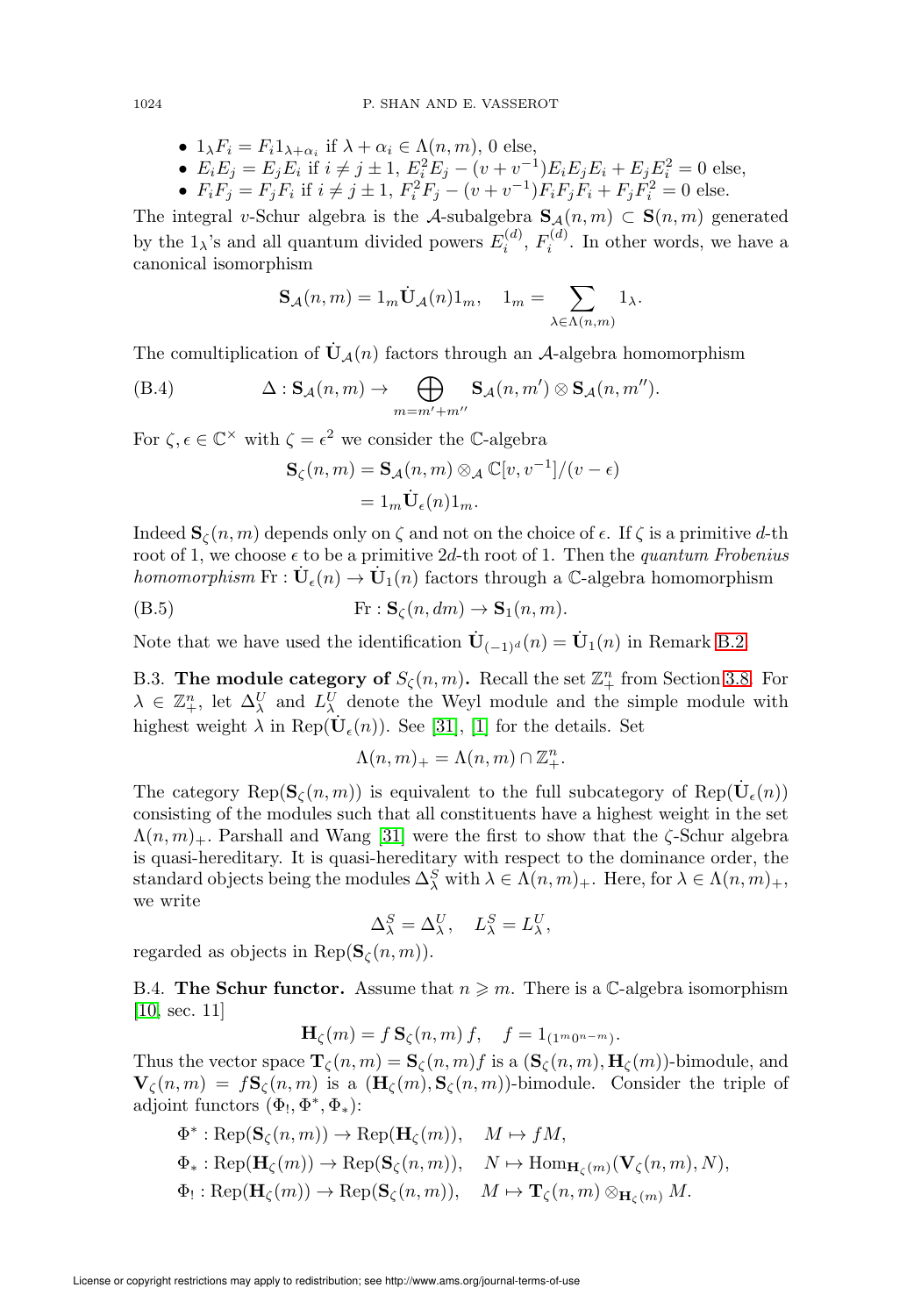We call  $\Phi^*$  the *Schur functor*. It is a *quotient functor*; i.e., it is exact and the counit  $\Phi^* \Phi_* \to 1$  is invertible. The *double centralizer property* holds; i.e., we have

$$
\mathbf{S}_{\zeta}(n,m) = \mathrm{End}_{\mathbf{H}_{\zeta}(m)}(\mathbf{V}_{\zeta}(n,m)).
$$

Equivalently, the functor  $\Phi^*$  is fully faithful on projectives, or, equivalently again, the unit  $P \to \Phi_* \Phi^*(P)$  is invertible whenever P is projective. See [\[32,](#page-72-10) prop. 4.33] for the details. Since  $\Phi^*$  is a quotient functor, the functor  $\Phi_!$  takes projectives to projectives and the unit  $1 \to \Phi^* \Phi_!$  is an isomorphism of functors. For  $m = m' + m''$ the comultiplication [\(B.4\)](#page-65-0) yields a functor

(B.6) 
$$
\dot{\otimes} : \operatorname{Rep}(\mathbf{S}_{\zeta}(n,m')) \otimes \operatorname{Rep}(\mathbf{S}_{\zeta}(n,m'')) \to \operatorname{Rep}(\mathbf{S}_{\zeta}(n,m)).
$$

We'll abbreviate  $\text{H Ind}_{m',m''} = \text{Ind}_{\mathbf{H}_{\zeta}(m') \otimes \mathbf{H}_{\zeta}(m'')}^{\mathbf{H}_{\zeta}(m)}$ .

<span id="page-66-0"></span>**Proposition B.3.** (a) We have a  $(\mathbf{S}_{\zeta}(n,m), \mathbf{H}_{\zeta}(m') \otimes \mathbf{H}_{\zeta}(m''))$ -bimodule isomorphism can :  $\mathbf{T}_{\zeta}(n,m')\otimes \mathbf{T}_{\zeta}(n,m'') \to \mathbf{T}_{\zeta}(n,m)$ . For  $M' \in \text{Rep}(\mathbf{H}_{\zeta}(m'))$ ,  $M'' \in$  $\text{Rep}(\mathbf{H}_{\ell}(m''))$  the map can yield an isomorphism

can: 
$$
\Phi_!(\mathbf{H} \operatorname{Ind}_{m',m''}(M' \otimes M'')) \to \Phi_!(M') \otimes \Phi_!(M'').
$$

(b) We have an isomorphism of  $(\mathbf{H}_{\zeta}(m') \otimes \mathbf{H}_{\zeta}(m''), \mathbf{S}_{\zeta}(n,m))$ -bimodules can :  $\mathbf{V}_{\zeta}(n,m')\otimes\mathbf{V}_{\zeta}(n,m'')\to\mathbf{V}_{\zeta}(n,m)$ . For  $M'\in\operatorname{Rep}(\mathbf{H}_{\zeta}(m'))$ ,  $M''\in\operatorname{Rep}(\mathbf{H}_{\zeta}(m''))$ the map can yields an isomorphism

can: 
$$
\Phi_*(\mathbf{H} \operatorname{Ind}_{m',m''}(M' \otimes M'')) \to \Phi_*(M') \otimes \Phi_*(M'').
$$

*Proof.* By definition  $\mathbf{T}_{\zeta}(n,m)$  is the *v*-tensor space in [\[8,](#page-71-5) def. 2.6]. According to [\[7,](#page-71-6) sec. 3.3, 4.4 it is identified with the m-th tensor power of the natural representation of the (modified) quantized enveloping algebra of  $\mathfrak{gl}_n$ , in such a way that the  $\mathbf{H}_c(m)$ -action comes from the R-matrix; see also [\[17\]](#page-72-11). This proves part  $(a)$ . Part  $(b)$  follows also by taking the dual spaces.  $\Box$ 

<span id="page-66-1"></span>Corollary B.4. We have an isomorphism

can: 
$$
H \operatorname{Ind}_{m',m''}(\Phi^*M' \otimes \Phi^*M'') \to \Phi^*(M' \otimes M'')
$$

for  $M' \in \text{Rep}(\mathbf{S}_{\zeta}(n,m'))$  and  $M'' \in \text{Rep}(\mathbf{S}_{\zeta}(n,m'')).$ 

*Proof.* For  $M' \in \text{Rep}(\mathbf{S}_{\zeta}(n,m'))$  and  $M'' \in \text{Rep}(\mathbf{S}_{\zeta}(n,m''))$ , Proposition [B.3](#page-66-0) yields an isomorphism

$$
\Phi_*{}^{\mathbf{H}}\mathop{\mathrm{Ind}}\nolimits_{m',m''}(\Phi^*M'\otimes \Phi^*M'')=\Phi_*\Phi^*M'\dot{\otimes}\Phi_*\Phi^*M''.
$$

Composing it with  $\Phi^*$  we get an isomorphism

$$
\mathbf{H} \operatorname{Ind}_{m',m''}(\Phi^*M' \otimes \Phi^*M'') = \Phi^*(\Phi_*\Phi^*M'\dot{\otimes}\Phi_*\Phi^*M'').
$$

Composing it with the unit  $1 \to \Phi_* \Phi^*$  we get a functorial map

$$
\Phi^*(M'\hat{\otimes}M'')\to^{\mathbf{H}}\mathrm{Ind}_{m',m''}(\Phi^*M'\otimes \Phi^*M''),
$$

which is invertible whenever  $M'$ ,  $M''$  are projectives, because the unit is invertible on projective modules. Thus it is always invertible, because  $\Phi^*$  and  $\text{H Ind}_{m',m''}$  are exact and because there are enough projectives in  $\text{Rep}(\mathbf{S}_{\zeta}(n,m)).$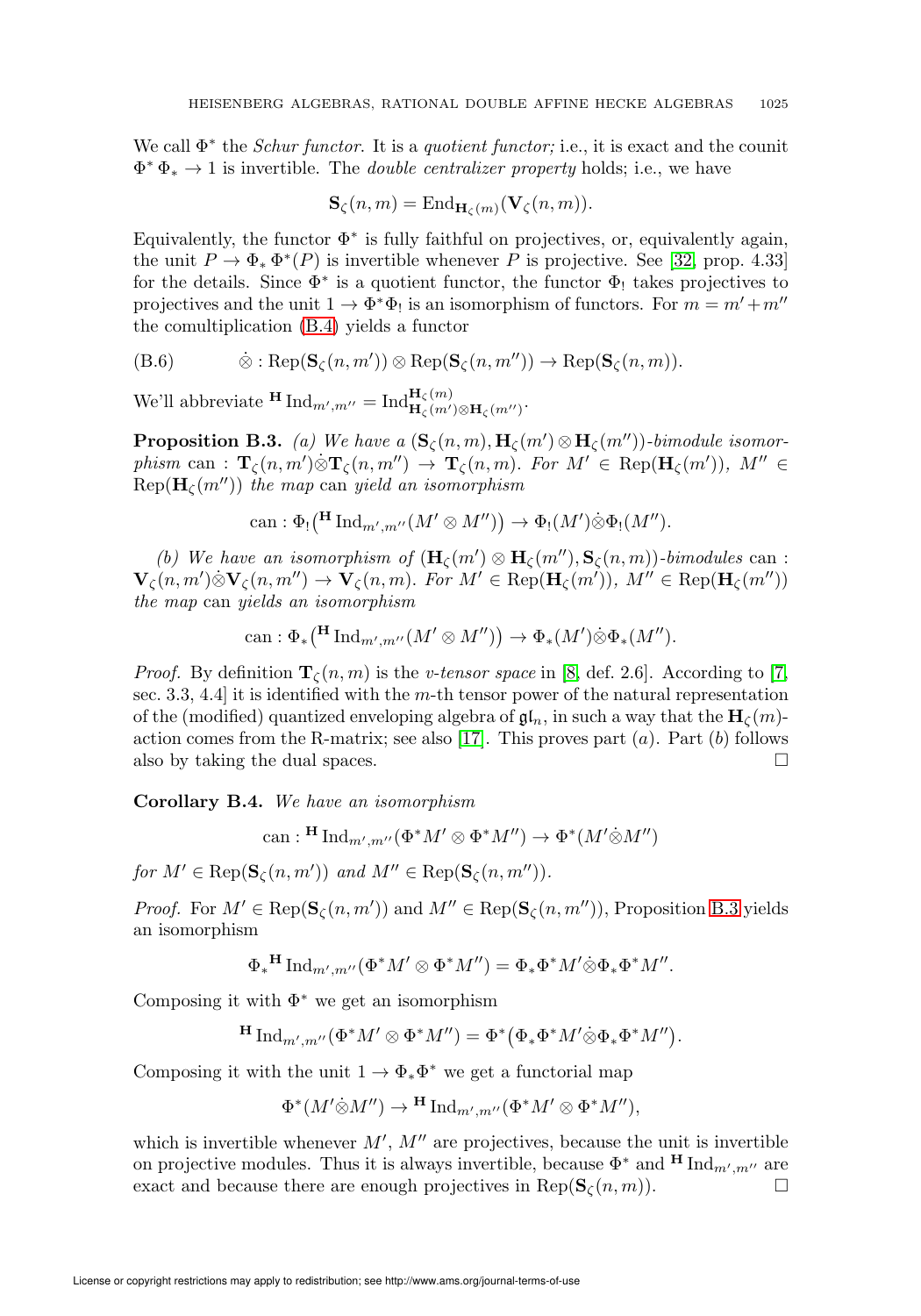B.5. The braiding and the Schur functor. For  $M' \in \text{Rep}(\mathbf{H}_{\zeta}(m'))$  and  $M'' \in$ Rep( $\mathbf{H}_{\zeta}(m'')$ ) the R-matrix yields an isomorphism of  $\mathbf{S}_{\zeta}(n,m)$ -modules

$$
\mathcal{R}_{\Phi_*M',\Phi_*M''}:\Phi_*M'\dot{\otimes}\Phi_*M''\to\Phi_*M''\dot{\otimes}\Phi_*M'.
$$

Let  $\tau \in \mathfrak{S}_m$  be the unique element such that

- $\tau$  is minimal in the coset  $(\mathfrak{S}_{m'} \times \mathfrak{S}_{m''}) \tau(\mathfrak{S}_{m''} \times \mathfrak{S}_{m'}),$
- we have  $\tau^{-1}(\mathfrak{S}_{m'} \times \mathfrak{S}_{m''})\tau = \mathfrak{S}_{m''} \times \mathfrak{S}_{m'}$ .

We have the following formula in  $H_c(m)$ :

(B.7) 
$$
T_{\tau}(h'' \otimes h') = (h' \otimes h'')T_{\tau}, \quad h' \in \mathbf{H}_{\zeta}(m'), h'' \in \mathbf{H}_{\zeta}(m'').
$$

Thus there is a unique functorial  $H_{\zeta}(m)$ -module isomorphism

$$
\mathcal{S}_{M',M''}: \text{H Ind}_{m',m''}(M'\otimes M'') \to \text{H Ind}_{m'',m'}(M''\otimes M')
$$

given by

$$
\mathcal{S}_{M',M''}(h\otimes (v'\otimes v''))=hT_{\tau}\otimes (v''\otimes v'),\quad h\in \mathbf{H}_{\zeta}(m),\,v'\in M',\,v''\in M''.
$$

**Proposition B.5.** For  $M' \in \text{Rep}(\mathbf{H}_{\zeta}(m'))$ ,  $M'' \in \text{Rep}(\mathbf{H}_{\zeta}(m''))$  the following square is commutative:

$$
\Phi_*^{\mathbf{H}} \operatorname{Ind}_{m',m''}(M' \otimes M'') \xrightarrow{\Phi_*(\mathcal{S}_{M',M''})} \Phi_*^{\mathbf{H}} \operatorname{Ind}_{m'',m'}(M'' \otimes M') \longrightarrow \text{can} \longrightarrow \text{can} \longrightarrow \text{can} \longrightarrow \text{can} \longrightarrow \text{can} \longrightarrow \text{can} \longrightarrow \text{can} \longrightarrow \text{can} \longrightarrow \text{can} \longrightarrow \text{can} \longrightarrow \text{can} \longrightarrow \text{can} \longrightarrow \text{can} \longrightarrow \text{can} \longrightarrow \text{can} \longrightarrow \text{can} \longrightarrow \text{can} \longrightarrow \text{can} \longrightarrow \text{can} \longrightarrow \text{can} \longrightarrow \text{can} \longrightarrow \text{can} \longrightarrow \text{can} \longrightarrow \text{can} \longrightarrow \text{can} \longrightarrow \text{can} \longrightarrow \text{can} \longrightarrow \text{can} \longrightarrow \text{can} \longrightarrow \text{can} \longrightarrow \text{can} \longrightarrow \text{can} \longrightarrow \text{can} \longrightarrow \text{can} \longrightarrow \text{can} \longrightarrow \text{can} \longrightarrow \text{can} \longrightarrow \text{can} \longrightarrow \text{can} \longrightarrow \text{can} \longrightarrow \text{can} \longrightarrow \text{can} \longrightarrow \text{can} \longrightarrow \text{can} \longrightarrow \text{can} \longrightarrow \text{can} \longrightarrow \text{can} \longrightarrow \text{can} \longrightarrow \text{can} \longrightarrow \text{can} \longrightarrow \text{can} \longrightarrow \text{can} \longrightarrow \text{can} \longrightarrow \text{can} \longrightarrow \text{can} \longrightarrow \text{can} \longrightarrow \text{can} \longrightarrow \text{can} \longrightarrow \text{can} \longrightarrow \text{can} \longrightarrow \text{can} \longrightarrow \text{can} \longrightarrow \text{can} \longrightarrow \text{can} \longrightarrow \text{can} \longrightarrow \text{can} \longrightarrow \text{can} \longrightarrow \text{can} \longrightarrow \text{can} \longrightarrow \text{can} \longrightarrow \text{can} \longrightarrow \text{can} \longrightarrow \text{can} \longrightarrow \text{can} \longrightarrow \text{can} \longrightarrow \text{can} \longrightarrow \text{can} \longrightarrow \text{can} \longrightarrow \text{can} \longrightarrow \text{can} \longrightarrow \text{can} \longrightarrow \text{can} \longrightarrow \text{can} \longrightarrow \text{can} \longrightarrow \text{can} \longrightarrow \text{can} \longrightarrow \text{can} \longrightarrow \text{can} \longrightarrow \text{can} \longrightarrow \text{can} \longrightarrow \text{can} \longrightarrow \text{can} \longrightarrow \text{can} \longrightarrow \text{can} \longrightarrow \text{can} \longrightarrow \text{can} \longrightarrow \text{can} \longrightarrow \text{
$$

*Proof.* We abbreviate  $\mathbf{H} = \mathbf{H}_{\zeta}(m)$ ,  $\mathbf{H}' = \mathbf{H}_{\zeta}(m')$ ,  $\mathbf{H}'' = \mathbf{H}_{\zeta}(m'')$ ,  $\mathbf{V} = \mathbf{V}_{\zeta}(n, m)$ ,  $\mathbf{V}' = \mathbf{V}_{\zeta}(n,m')$  and  $\mathbf{V}'' = \mathbf{V}_{\zeta}(n,m')$ . First, we have a commutative square

<span id="page-67-0"></span>
$$
\mathbf{V}^{\prime\prime} \diamondsuit \mathbf{V}^{\prime} \xrightarrow{\mathcal{R}_{\mathbf{V}^{\prime\prime},\mathbf{V}^{\prime}}} \mathbf{V}^{\prime} \diamondsuit \mathbf{V}^{\prime\prime} \n
$$
\begin{array}{c}\n\text{can} \\
\downarrow \\
\mathbf{V} \xrightarrow{\mathcal{T}_{\tau}} \mathbf{V},\n\end{array}
$$
$$

where the lower map is the left multiplication with  $T<sub>\tau</sub>$ . See [\[17\]](#page-72-11) and the discussion in the proof of Proposition [B.3.](#page-66-0) In particular, we have

$$
\mathcal{R}_{\mathbf{V}''',\mathbf{V}'}(h''v'' \otimes h'v') = (h'' \otimes h')\mathcal{R}_{\mathbf{V}''',\mathbf{V}'}(v' \otimes v''),
$$
  

$$
v' \in \mathbf{V}', v'' \in \mathbf{V}'', h' \in \mathbf{H}', h'' \in \mathbf{H}''.
$$

Therefore, the composition with  $\mathcal{R}_{\mathbf{V}'',\mathbf{V}'}$  yields a linear map

$$
\operatorname{Hom}_{\mathbf{H}' \otimes \mathbf{H}''}(\mathbf{V}, M' \otimes M'') = \Phi_*^{\mathbf{H}} \operatorname{Ind}_{m',m''}(M' \otimes M'')
$$
  
\n
$$
\to \operatorname{Hom}_{\mathbf{H}'' \otimes \mathbf{H}'}(\mathbf{V}, M'' \otimes M') = \Phi_*^{\mathbf{H}} \operatorname{Ind}_{m'',m'}(M'' \otimes M').
$$

The commutativity of the square [\(B.8\)](#page-67-0) implies that this map is equal to  $\Phi_*(\mathcal{S}_{M',M''}).$ It is easy to see that this map also coincides with  $\mathcal{R}_{\Phi_*M',\Phi_*M''}.$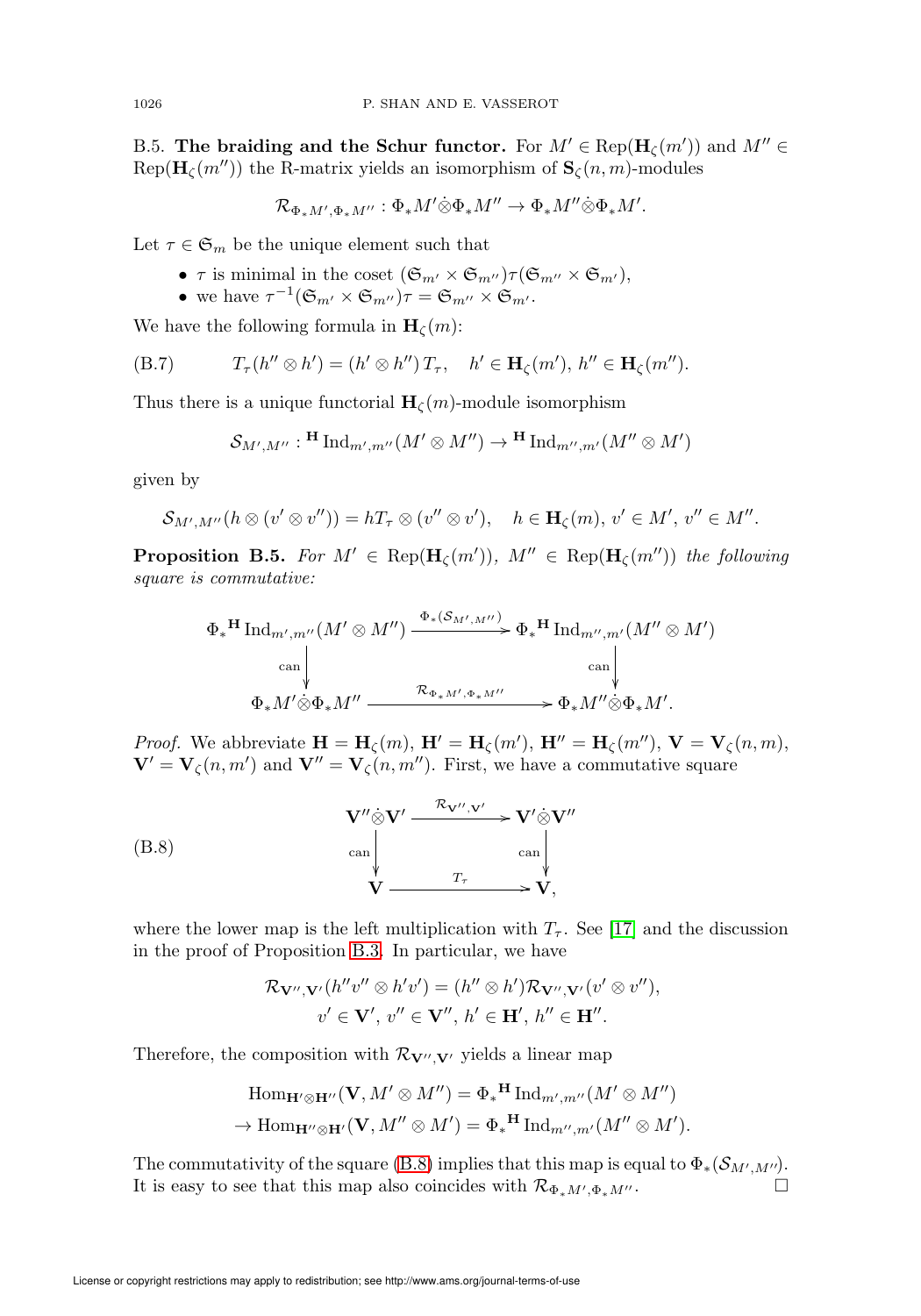**Corollary B.6.** For  $M' \in \text{Rep}(\mathbf{S}_{\zeta}(n,m'))$ ,  $M'' \in \text{Rep}(\mathbf{S}_{\zeta}(n,m''))$  the following square is commutative:

$$
\begin{array}{c}\n\text{H} \operatorname{Ind}_{m',m''}(\Phi^* M' \otimes \Phi^* M'') \xrightarrow{\mathcal{S}_{\Phi^* M',\Phi^* M''}} \text{H} \operatorname{Ind}_{m'',m'}(\Phi^* M'' \otimes \Phi^* M') \\
\downarrow^{\text{can}} & \downarrow^{\text{can}} & \downarrow^{\text{can}} \\
\Phi^*(M' \otimes M'') \xrightarrow{\Phi^*(\mathcal{R}_{M',M''})} & \Phi^*(M'' \otimes M').\n\end{array}
$$

*Proof.* Use the same argument as in the proof of Corollary [B.4.](#page-66-1)  $\Box$ 

Let  $r \geq 1$  and  $i = 1, 2, \ldots, r - 1$ . For  $M \in \text{Rep}(\mathbf{H}_{\zeta}(m))$  we consider the automorphism of the  $\mathbf{H}_{\zeta}(mr)$ -module  $\mathbf{H} \text{Ind}_{(m^r)}(M^{\otimes r})$  given by

(B.9) 
$$
\mathcal{S}_{M,i} = {}^{\mathbf{H}} \text{Ind}_{\mathbf{H}}^{\mathbf{H}_{\zeta}(mr)} (\mathbf{1}^{\otimes i-1} \otimes \mathcal{S}_{M,M} \otimes \mathbf{1}^{\otimes r-i-1}),
$$

$$
\mathbf{H} = \mathbf{H}_{\zeta}(m)^{\otimes i-1} \otimes \mathbf{H}_{\zeta}(2m) \otimes \mathbf{H}_{\zeta}(m)^{\otimes r-i-1}.
$$

For  $M \in \text{Rep}(\mathbf{S}_{\zeta}(n,m))$  we consider the automorphism of the  $\mathbf{S}_{\zeta}(n, mr)$ -module  $M^{\otimes r}$  given by

(B.10) 
$$
\mathcal{R}_{M,i} = \mathbf{1}^{\dot{\otimes}i-1} \dot{\otimes} \mathcal{R}_{M,M} \dot{\otimes} \mathbf{1}^{\dot{\otimes}r-i-1}.
$$

**Corollary B.7.** For  $M \in \text{Rep}(\mathbf{S}_{\zeta}(n,m))$ ,  $r \geq 1$  and  $i = 1, 2, ..., r - 1$  we have a commutative square with invertible vertical maps

$$
\begin{array}{ccc}\n\textbf{H} \operatorname{Ind}_{(m^r)} \Phi^*(M)^{\otimes r} & \xrightarrow{\mathcal{S}_{\Phi^*(M), i}} \textbf{H} \operatorname{Ind}_{(m^r)} \Phi^*(M)^{\otimes r} \\
\downarrow & & \downarrow \downarrow \\
\Phi^*(M^{\otimes r}) & \xrightarrow{\Phi^*(\mathcal{R}_{M,i})} \Phi^*(M^{\otimes r}).\n\end{array}
$$

B.6. The braiding and the quantum Frobenius homomorphism. Recall that if  $\zeta$  is a primitive d-th root of 1, then the quantum Frobenius homomorphism [\(B.5\)](#page-65-1) yields a functor

$$
\text{Fr}^* : \text{Rep}(\mathbf{S}_1(n,m)) = \text{Rep}(\mathbf{S}_{(-1)^d}(n,m)) \to \text{Rep}(\mathbf{S}_{\zeta}(n,dm)).
$$

Here we have identified  $\mathbf{S}_{(-1)^d}(n,m)$  and  $\mathbf{S}_1(n,m)$  as in Remark [B.2.](#page-64-1) Let  $m', m'' >$ 0 with  $m = m' + m''$ . By Proposition [B.1,](#page-63-1) for  $M \in \text{Rep}(\mathbf{S}_{(-1)^d}(n,m))$ ,  $M' \in$  $\text{Rep}(\mathbf{S}_{(-1)^d}(n, m'))$  the braiding operator

$$
\mathcal{R}_{M,M'}:M\dot{\otimes}M'\to M'\dot{\otimes}M
$$

is the composition of the permutation  $s_{M,M'}$  and of the operator

$$
R_{M,M'} = \prod_{\lambda,\lambda'} (-1)^{d(\lambda,\lambda')} (1_\lambda \dot{\otimes} 1_{\lambda'}).
$$

**Proposition B.8.** For  $r \ge 1$ ,  $i, j = 1, 2, ..., r - 1$ , and  $M \in \text{Rep}(\mathbf{S}_{(-1)^d}(n,m))$ the following relations hold in  $\text{End}_{\mathbf{S}_{(-1)^d}(n,mr)}(M^{\otimes r})$ :

- $\mathcal{R}^2_{M,i} = 1$ ,
- $\mathcal{R}_{M,i}\mathcal{R}_{M,j} = \mathcal{R}_{M,j}\mathcal{R}_{M,i}$  if  $j \neq i 1, i + 1$ ,
- $\mathcal{R}_{M,i}\mathcal{R}_{M,i+1}\mathcal{R}_{M,i} = \mathcal{R}_{M,i+1}\mathcal{R}_{M,i}\mathcal{R}_{M,i+1}$  if  $i \neq r-1$ .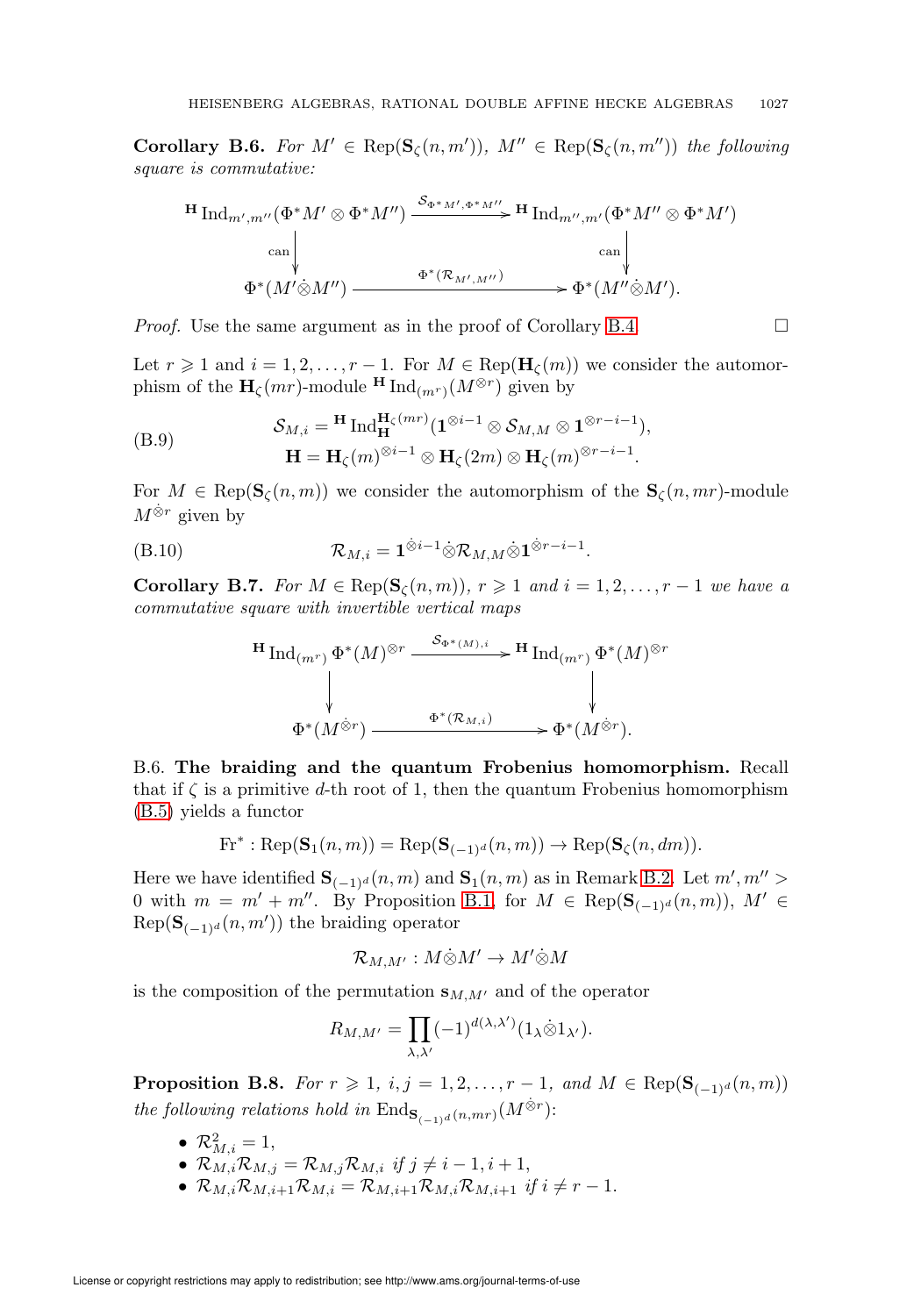Proof. The first relation is obvious by the definition of the braiding operator; see above. The other relations are consequences of the general properties of a braiding.  $\Box$ 

Further, the functor  $Fr^*$  is a braided tensor functor; i.e., we have the following.

**Proposition B.9.** For  $M \in \text{Rep}(\mathbf{S}_{(-1)^d}(n,m'))$ ,  $M' \in \text{Rep}(\mathbf{S}_{(-1)^d}(n,m''))$  we have a functorial isomorphism  $\mathrm{Fr}^*(M \otimes M') = \mathrm{Fr}^*(M) \otimes \mathrm{Fr}^*(M')$  in  $\mathrm{Rep}(\mathbf{S}_\zeta(n,dm))$ such that  $\mathrm{Fr}^*(\mathcal{R}_{M,M'}) = \mathcal{R}_{\mathrm{Fr}^*(M),\mathrm{Fr}^*(M')}$ .

*Proof.* This is obvious by Proposition [B.1.](#page-63-1)  $\Box$ 

B.7. The algebra  $S_{\zeta}(m)$ . We'll abbreviate  $S_{\zeta}(m) = S_{\zeta}(m, m)$ . If  $n \geq m$  the algebra  $\mathbf{S}_{\zeta}(n,m)$  is Morita equivalent to  $\mathbf{S}_{\zeta}(m)$ ; see, e.g., [\[8,](#page-71-5) lem. 1.3]. Thus  $\dot{\otimes}$  can be viewed as a functor (choosing  $n \geq m = m' + m''$ )

$$
\dot{\otimes}: \mathrm{Rep}(\mathbf{S}_{\zeta}(m')) \otimes \mathrm{Rep}(\mathbf{S}_{\zeta}(m'')) \to \mathrm{Rep}(\mathbf{S}_{\zeta}(m)).
$$

If  $\zeta$  is a primitive d-th root of 1, then the quantum Frobenius homomorphism can be viewed as a functor (choosing  $n \geq dm$ )

$$
\text{Fr}^* : \text{Rep}(\mathbf{S}_1(m)) = \text{Rep}(\mathbf{S}_{(-1)^d}(m)) \to \text{Rep}(\mathbf{S}_{\zeta}(dm)).
$$

## Appendix C. Remarks on the Fock space

We record here some remarks concerning the Fock space. They have not been used in the paper. First, there is a tautological  $\mathbb{C}\text{-linear isomorphism } \mathbb{C}^m \otimes \mathbb{C}^\ell =$  $\mathbb{C}^{m\ell}$ . It yields C-linear isomorphisms  $V_{m,\ell} \to V_{m\ell}$  and  $\mathcal{F}_{m,\ell} \to \mathcal{F}_{m\ell}$ . Recall that  $\mathcal{F}_{m\ell}$  is equipped with a level 1 action of  $\mathfrak{sl}_{m\ell}$ , and that  $\mathcal{F}_{m,\ell}$  is equipped with a level  $(\ell, m)$  action of  $\mathfrak{sl}_m \times \mathfrak{sl}_\ell$ . Now, there is a well-known Lie algebra inclusion

$$
(\widehat{\mathfrak{sl}}_m \times \widehat{\mathfrak{sl}}_\ell)/(m(1,0)-\ell(0,1)) \subset \widehat{\mathfrak{sl}}_{m\ell}, \quad (1,0) \mapsto \ell 1, \quad (0,1) \mapsto m 1.
$$

This inclusion intertwines the  $\mathfrak{sl}_m \times \mathfrak{sl}_\ell$  action on  $\mathcal{F}_{m,\ell}$  and the  $\mathfrak{sl}_{m\ell}$  action on  $\mathcal{F}_{m,\ell} = \mathcal{F}_{m\ell}$ . Further, we want to compare the  $\mathfrak{sl}_{m\ell}$  action on  $\mathcal{F}_{m,\ell}$  with the level one  $\mathfrak{sl}_{\ell}$  action on  $\mathcal{F}_{m,\ell}$  given in the beginning of this section. The C-linear isomorphisms [\(6.16\)](#page-51-6) and [\(6.17\)](#page-51-1) yield a C-linear isomorphism

<span id="page-69-0"></span>(C.1) 
$$
\mathcal{F}_{\ell} \to \mathcal{F}_{m,\ell} = \mathcal{F}_{m\ell}.
$$

The right-hand side is equipped with a level 1 action of  $\mathfrak{sl}_{m\ell}$ , and the left-hand side with a level 1 action of  $\widehat{\mathfrak{sl}}_{\ell}$ . Consider the following elements in  $\mathfrak{sl}_m \otimes \mathbb{C}[\varpi, \varpi^{-1}]$ :

$$
x(i+km) = \sum_{j=1}^{m-i} e_{j,i+j} \otimes \varpi^k + \sum_{j=m-i+1}^{m} e_{j,i+j-m} \otimes \varpi^{k+1},
$$
  

$$
1 \leq i \leq m, \quad k \in \mathbb{Z}.
$$

For  $x \in \mathfrak{sl}_m \otimes \mathbb{C}[\varpi, \varpi^{-1}]$  and  $p, q = 1, 2, \ldots, \ell$  we define the element  $x^{(p,q)} \in$  $\mathfrak{sl}_{m \ell} \otimes \mathbb{C}[\varpi, \varpi^{-1}]$  by

$$
x^{(p,q)} = \sum_{i,j=1}^{m} e_{i+(p-1)m, j+(q-1)m} \otimes a_{i,j} \text{ for } x = \sum_{i,j=1}^{m} e_{i,j} \otimes a_{i,j}.
$$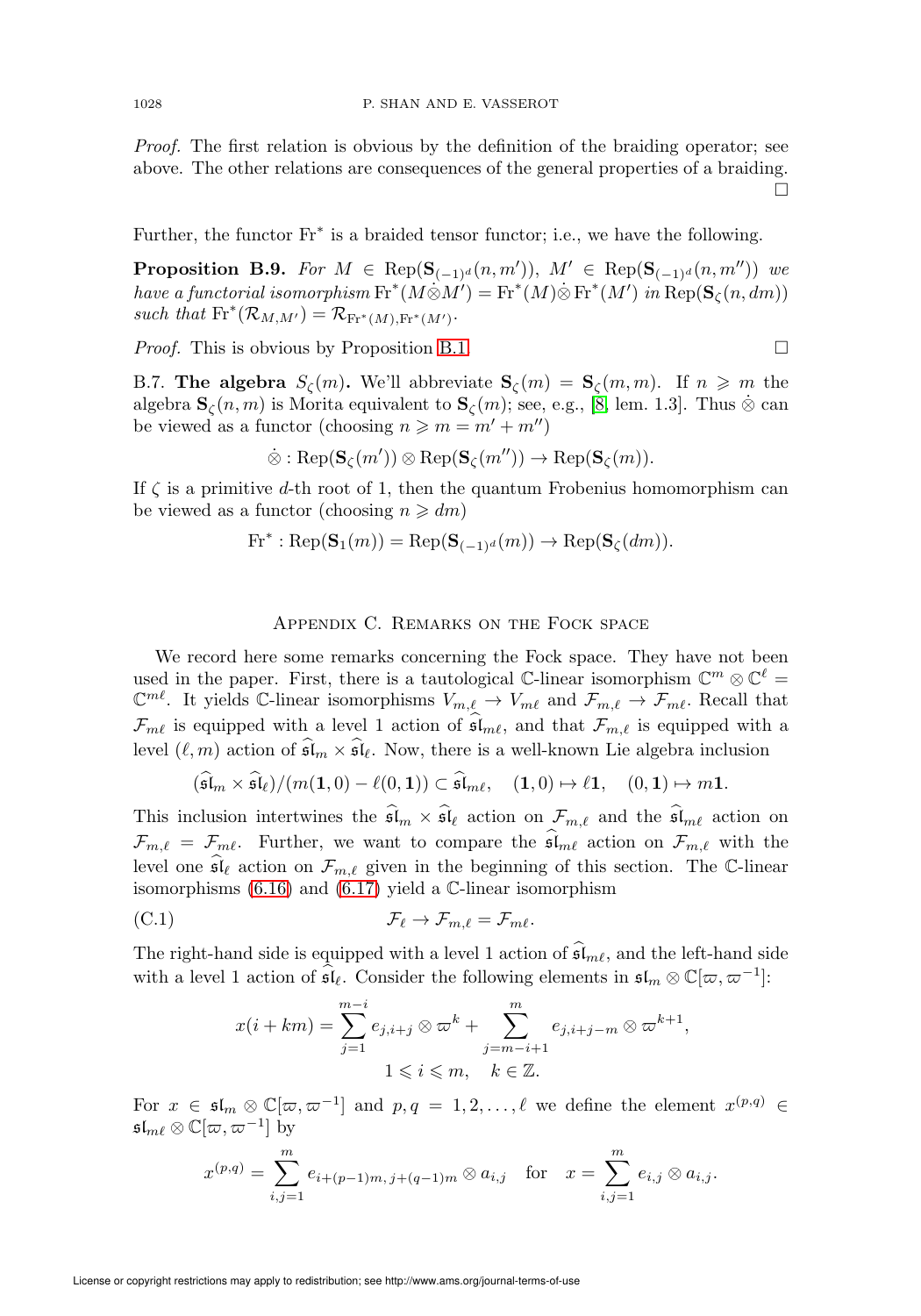The following claim is proved by a direct computation, which is left to the reader.

**Proposition C.1.** (a) There is a Lie algebra inclusion  $\mathfrak{sl}_{\ell} \subset \mathfrak{sl}_{m\ell}$  given by

$$
1 \mapsto 1, \quad e_{p,q} \otimes \varpi^r \mapsto x(r)^{(p,q)}, \quad p,q = 1,2,\ldots,\ell, \quad r \in \mathbb{Z}.
$$

(b) The map [\(C.1\)](#page-69-0) intertwines the  $\mathfrak{sl}_\ell$  action on  $\mathcal{F}_\ell$  and the  $\mathfrak{sl}_{m\ell}$  action on  $\mathcal{F}_{m\ell}$ .

#### INDEX OF NOTATION

**1.3**:  $Z(\mathcal{A})$ , Irr( $\mathcal{A}$ ), Rep( $\mathbf{A}$ ), Irr( $\mathbf{A}$ ),  $[D^b(\mathcal{A}), D^b(\mathbf{A}), \langle m \rangle$ ,  $\mathcal{A} \otimes \mathcal{B}$ ,  $\mathbf{1}_F$ . **2.1**: W, h, c,  $H(W)$ ,  $R_x$ ,  $R_y$ ,  $\mathcal{O}(W)$ ,  $\Delta_\chi$ ,  $\mathcal{O}(W, \mathfrak{h})$ ,  $H(W, \mathfrak{h})$ . **2.2**:  $X_{W'}^{\circ}$ ,  $X_{W'}^{\circ}$ ,  $X_{W',\mathfrak{h}}^{\circ}$ ,  $X_{W',\mathfrak{h}}$ . **2.3**:  $W_b$ ,  $\pi_b$ , Ind<sub>b</sub>, Res<sub>b</sub>, <sup>O</sup>Ind<sub> $W_b$ </sub>, <sup>O</sup>Res<sub> $W_b$ </sub>, Supp $(M)$ , spe, <sup>x</sup>M. **3.1**:  $|\lambda|, \Lambda(\ell,n), \mathcal{P}_n, \lambda', l(\lambda), z_\lambda, m\lambda, \mathbb{Z}_{\ell}, \mathcal{P}^{\ell}, \mathcal{P}^{\ell}_n, \Gamma, \mathcal{P}^{\Gamma}, \mathcal{P}^{\Gamma}_n$ . 3.2:  $\mathfrak{S}_n$ ,  $\Gamma_n$ ,  $\gamma_i$ ,  $s_{ij}$ ,  $s_i$ ,  $s_{ij}^{\gamma}$ ,  $\chi_p$ ,  $\mathbb{C}_0^n$ ,  $\Gamma_{\nu}$ ,  $\Gamma_{n,\nu}$ ,  $\Gamma_{n,m}$ . **3.3**:  $x_i, y_i, H(\Gamma_n), h, h_p$ . **3.4**:  $\Lambda$ ,  $\omega_p$ ,  $\widehat{\mathfrak{sl}}_{\ell}$ , **1**,  $e_p$ ,  $f_p$ ,  $e_{p,q}$ ,  $\widehat{\mathfrak{sl}}_{\ell}$ ,  $D$ ,  $U(\widehat{\mathfrak{sl}}_{\ell})$ ,  $U^-(\widehat{\mathfrak{sl}}_{\ell})$ ,  $U^-(\widehat{\mathfrak{sl}}_{\ell})_r$ . 3.5:  $\bar{L}_{\lambda}$ . 3.6:  $\Delta_{\lambda}$ ,  $L_{\lambda}$ ,  $P_{\lambda}$ ,  ${}^{\mathcal{O}}\mathrm{Ind}_n$ ,  ${}^{\mathcal{O}}\mathrm{Res}_n$ ,  ${}^{\mathcal{O}}\mathrm{Ind}_{n,(m^r)},$   ${}^{\mathcal{O}}\mathrm{Res}_{n,(m^r)},$   ${}^{\mathcal{O}}\mathrm{Ind}_{n,mr},$   ${}^{\mathcal{O}}\mathrm{Res}_{n,mr},$  $^{\mathcal{O}}\mathrm{Ind}_{(m^{r})},$   $^{\mathcal{O}}\mathrm{Res}_{(m^{r})}.$ 3.7:  $H(\Gamma_n)$ ,  $\zeta$ ,  $v_n$ , KZ, S. **3.8**:  $\mathbf{H}_{\zeta}(m)$ ,  $\mathbf{S}_{\zeta}(m)$ ,  $\Phi^*$ ,  $\Lambda(m)_{+}$ ,  $\mathbb{Z}_{+}^{m}$ ,  $\Delta_{\lambda}^{S}$ ,  $\dot{\otimes}$ ,  $R$ ,  $\mathcal{O}(\mathfrak{S})$ , Rep( $\mathbf{S}_{\zeta}$ ). **3.9**:  $D_n(z)$ ,  $b_n$ ,  $e_q$ ,  $f_q$ ,  $E$ ,  $F$ ,  $\tilde{e}_q$ ,  $\tilde{f}_q$ ,  $s = (s_p)$ ,  $\mathcal{F}_{m,\ell}^{(s)}$ . **3.10**:  $X^{\circ}_{l,\nu}$ ,  $X_{l,\nu}$ ,  $X^{\circ}_{l,j}$ ,  $X_{l,j}$ ,  $X_{l,j}$ ,  $\mathbb{C}^n$ ,  $\text{Irr}(\mathcal{O}(\Gamma_n))_{i,j}$ ,  $F_{i,j}(\Gamma_n)$ ,  $\text{gr}(\Gamma_n)$ ,  $\text{gr}_{i,j}(\Gamma_n)$ ,  $F_{i,\bullet}(\Gamma_n), F_{\bullet,j}(\tilde{\Gamma}_n), \, \operatorname{gr}_{i,\bullet}(\Gamma_n), \, \operatorname{gr}_{\bullet,j}(\Gamma_n), F_{i,j}(\Gamma_n)^\circ.$ 3.11: E, F. 4.1:  $R(\mathfrak{S}), R(\Gamma), \Lambda$ , ch,  $S_{\lambda}, P_{r}, P_{\lambda}$ .  $\bm{4.2:} \; \tilde{\bm{\mathfrak{H}}}, \, \bm{1}, \, b_r, \, b_r', \, U(\mathfrak{H}), \, U^-(\mathfrak{H}), \, U^-(\mathfrak{H})_r, \, b_\lambda, \, b_f', \, b_f', \, b_f', \, V_\ell^\mathfrak{H}, \, \partial, \, V_\ell^\mathfrak{H}[j].$  $\mathbf{4.3:}\ \widehat{\mathfrak{gl}}_m,\ \widetilde{\mathfrak{gl}}_m,\ P^{\widehat{\mathfrak{sl}}_m},\ P^{\widehat{\mathfrak{gl}}_m},\ P^{\widehat{\mathfrak{gl}}_m},\ P^{\widehat{\mathfrak{gl}}_m},\ P^{\widehat{\mathfrak{gl}}_m},\ P^{\widehat{\mathfrak{gl}}_m}_+, \ P^{\widehat{\mathfrak{gl}}_m}_+, \ P^{\widehat{\mathfrak{sl}}_m}_+, \ P^{\widehat{\mathfrak{sl}}_m}_+, \ P^{\widehat{\mathfrak{sl}}_m}_+, \ P^{\widehat{\mathfrak{sl}}_m}_+, \ V^$  $Q^{\mathfrak{sl}_m}, P^{\mathfrak{sl}_m}, V[\mu], T_m, \mathfrak{t}_m, \mathfrak{S}_m, \xi_\beta, \beta(\varpi).$ **4.4:**  $\mathbf{\Lambda}_{\Gamma}$ ,  $f^{\gamma}$ ,  $P_{\mu}^{\gamma}$ ,  $P_{\lambda}$ ,  $P_{r,p}$ ,  $S_{\mu,p}$ ,  $S_{\lambda}$ , ch,  $\tau$ ,  $z_{\lambda}$ ,  $\bar{\lambda}$ .  $\textbf{4.5:} \ \ \epsilon_i, \ \mathcal{F}_m, \ V_m, \ \mathcal{F}_m^{(d)}, \ u_i, \ |\lambda, d \rangle.$  $\textbf{4.6:}~~\dot{\epsilon}_i, \, \mathcal{F}_{m,\ell}, \, V_{m,\ell}, \, u_i, \, \hat{\gamma}(s,m), \, \mathcal{F}^{(s)}_{m,\ell}, \, |\lambda, s \rangle, \, n_q(\lambda), \, \Delta(s,m).$ **5.1**:  $\mathcal{O}(\Gamma)$ ,  $b_{n,r}$ , Hom<sub> $\mathcal{O}(\mathfrak{S}_{mr})$ ( $\bullet$ ,  $L_{m\lambda}$ )<sup> $\circledast$ </sup>,  $A_{\lambda,,!}$ ,  $A_{\lambda}^{*}$ ,  $A_{\lambda,*}$ .</sub> 5.2:  $A^*$ ,  $A_*$ ,  $A_!$ ,  $\tau_i$ ,  $\mathbf{H}_{\tau_i}$ ,  $\mathcal{O}_{\tau_i}$ ,  $\bar{\tau}_i$ . 5.3:  $Ra_{\lambda,*}, Ra_{\lambda,!}, R^i a_{\lambda,*}, R^i a_{\lambda,!}, a^*_{\lambda}, a_{\lambda,*}, a_{\lambda,!}.$ 5.4:  $\text{PI}(\mathcal{O}(\Gamma_n)).$ 5.5:  $B_r$ ,  $B_{r,\ell}$ ,  $^{H}\xi_i$ ,  $^{O}\xi_i$ ,  $\bar{\xi}_i$ ,  $\bar{\tau}_w$ ,  $\bar{a}^*_{\lambda}$ ,  $\Psi$ . 5.6:  $\tilde{a}_{\lambda}(L)$ . **6.2:**  $[\mathcal{O}(\Gamma)]_{\bullet,i}, [\mathcal{O}(\Gamma)]_{i,\bullet}, [\mathcal{O}(\Gamma)]_{i,i}, [\mathcal{O}(\Gamma_n)]_{i,i}.$ **6.3**:  $\alpha_{p,q}, \, \tilde{\mathfrak{a}}_\Lambda, \, \Delta_+^{\tilde{\mathfrak{a}}}, \, P_+^{\tilde{\mathfrak{a}}}, \, V_\mu^{\tilde{\mathfrak{a}}}, \, \partial_m, \, V_\mu^{\tilde{\mathfrak{a}}}[\lambda,j].$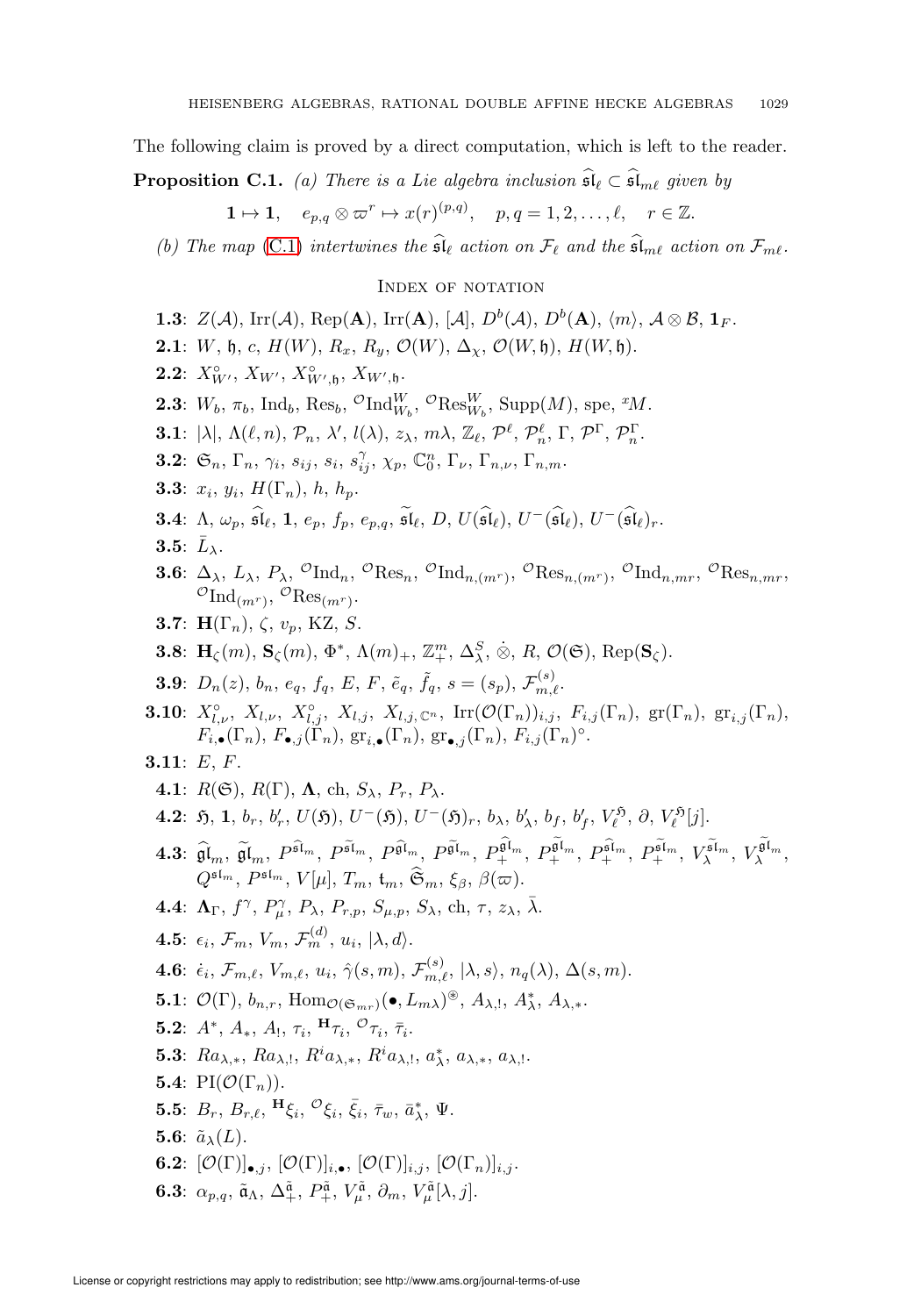- **6.4**:  $\tilde{\gamma}(\lambda,m)$ ,  $A(\ell,m)$ ,  $A(\ell,m)_d$ ,  $\lambda^{\dagger}$ .
- **6.5**:  $\lambda^*, \lambda^c, \tau(\lambda^c), c_\lambda(X)$ .
- **6.6**:  $\mu'$ ,  $\widetilde{\mathfrak{S}}_{\ell}^{et}$ ,  $\tilde{\omega}_d$ .
- $\mathbf{A.1:} \,\, \hat{\mathbf{H}}_{\zeta}(n), \, X_i, \, T_i, \, \hat{\mathbf{H}}_{\zeta}(I), \, T_w, \, T_{ij}, \, D_I, \, D_{I,J}.$
- **A.2:**  $H_{\zeta}(n,\ell), T_0, \Gamma_I, H_{\zeta}(I,\ell), H(\Gamma_n), H(\mathfrak{S}_m), H(\Gamma_I).$
- A.3:  $^{\mathbf{H}}\text{Ind}_{n}$ ,  $^{\mathbf{H}}\text{Res}_{n}$ ,  $^{\mathbf{H}}\text{Ind}_{n,(m^{r})}$ ,  $^{\mathbf{H}}\text{Res}_{n,(m^{r})}$ ,  $^{\mathbf{H}}\text{Ind}_{n,m^{r}}$ ,  $^{\mathbf{H}}\text{Res}_{n,m^{r}}$ ,  $^{\mathbf{H}}\text{Ind}_{(m^{r})}$ ,  ${}^{\text{H}}\text{Res}_{(m^r)}$ .
- **B.1**:  $\dot{\mathbf{U}}(n), 1_\lambda, [m], \Delta, \mathcal{A}, \epsilon, \mathbf{s}_{V,V'}, R_{V,V'}, \mathcal{R}_{V,V'}, \bar{\Pi}, \bar{\Theta}, \text{Fr.}$
- **B.2:**  $S(n, m)$ ,  $S_A(n, m)$ ,  $S_C(n, m)$ .
- **B.3**:  $\Delta_{\lambda}^{U}, L_{\lambda}^{U}, \Lambda(n,m)_{+}, \Delta_{\lambda}^{S}, L_{\lambda}^{S}.$
- **B.4**:  $f, \Phi^*, \Phi_*, \Phi_!, \dot{\otimes}.$
- $\mathbf{B.5}\text{: }\ }\mathcal{S}_{M^{\prime},M^{\prime\prime}}.$
- **B.6**:  $Fr^*$ .
- **B.7:**  $S_{\zeta}(m)$ .

#### **ACKNOWLEDGMENTS**

The authors are grateful to I. Losev for a careful reading of a preliminary draft of the paper.

#### **REFERENCES**

- <span id="page-71-4"></span>[1] Andersen, H.H., Polo, P., Wen, K., Representations of quantum algebras, Invent. Math., 104 (1991), 1-60. M[R1094046 \(92e:17011\)](http://www.ams.org/mathscinet-getitem?mr=1094046)
- [2] Bezrukavnikov, R., Etingof, P., Parabolic induction and restriction functors for rational Cherednik algebras, Selecta Math. (N.S.) 14 (2009), 397-425. M[R2511190 \(2010e:20007\)](http://www.ams.org/mathscinet-getitem?mr=2511190)
- <span id="page-71-0"></span>[3] Berest, Y., Etingof, P., Ginzburg, V., Finite dimensional representations of rational Cherednik algebras, Int. Math. Res. Not. 19 (2003), 1053-1088. M[R1961261 \(2004h:16027\)](http://www.ams.org/mathscinet-getitem?mr=1961261)
- [4] Carter, R., Lie algebras of finite and affine type, Cambridge University Press, Cambridge, 2005. M[R2188930 \(2006i:17001\)](http://www.ams.org/mathscinet-getitem?mr=2188930)
- <span id="page-71-2"></span>[5] Cherednik, I., Double affine Hecke algebras, London Mathematical Society Lecture Note Series 319, Cambridge University Press, Cambridge, 2005. M[R2133033 \(2007e:32012\)](http://www.ams.org/mathscinet-getitem?mr=2133033)
- [6] Deligne, P., Catégories tannakiennes, The Grothendieck Festschrift, Vol. II, 111-195, Progr. Math., 87, Birkhäuser Boston, Boston, MA, 1990. M[R1106898 \(92d:14002\)](http://www.ams.org/mathscinet-getitem?mr=1106898)
- <span id="page-71-6"></span>[7] Dipper, R., Donkin, S. Quantum  $GL_n$ , Proc. London Math. Soc. 63 (1991), 165-211. M[R1105721 \(92g:16055\)](http://www.ams.org/mathscinet-getitem?mr=1105721)
- <span id="page-71-5"></span>[8] Dipper, R., James, G., q-Tensor Space and q-Weyl Modules, Trans. Amer. Math. Soc. 327 (1991), 251-282. M[R1012527 \(91m:20061\)](http://www.ams.org/mathscinet-getitem?mr=1012527)
- [9] Donkin, S., The q-Schur Algebra, London Mathematical Society Lecture Note Series, 253, Cambridge University Press, Cambridge, 1998. M[R1707336 \(2001h:20072\)](http://www.ams.org/mathscinet-getitem?mr=1707336)
- <span id="page-71-3"></span>[10] Doty, S., Giaquinto, A. Presenting Schur algebras, Int. Math. Res. Not. 36 (2002), 1907- 1944. M[R1920169 \(2004e:16037\)](http://www.ams.org/mathscinet-getitem?mr=1920169)
- <span id="page-71-1"></span>[11] Etingof, P., Symplectic reflection algebras and affine Lie algebras, arXiv:1011.4584.
- [12] Frenkel, I, Jing, N., Wang, W., Vertex representations via finite groups and the McKay correspondence, Internat. Math. Res. Notices 4 (2000), 195-222. M[R1747618 \(2001c:17042\)](http://www.ams.org/mathscinet-getitem?mr=1747618)
- [13] Ginzburg, V., On primitive ideals, Selecta Math. (N.S.) 9 (2003), 379-407. M[R2006573](http://www.ams.org/mathscinet-getitem?mr=2006573) [\(2005f:16039\)](http://www.ams.org/mathscinet-getitem?mr=2006573)
- [14] Ginzburg, V., Guay, N., Opdam, E., Rouquier, R., On the category O for rational Cherednik algebras, Invent. Math. 154 (2003), 617-651. M[R2018786 \(2005f:20010\)](http://www.ams.org/mathscinet-getitem?mr=2018786)
- [15] Gordon, I., Quiver varieties, category O for rational Cherednik algebras and Hecke algebras, Int. Math. Res. Pap. 3 (2008). M[R2457847 \(2010c:16032\)](http://www.ams.org/mathscinet-getitem?mr=2457847)